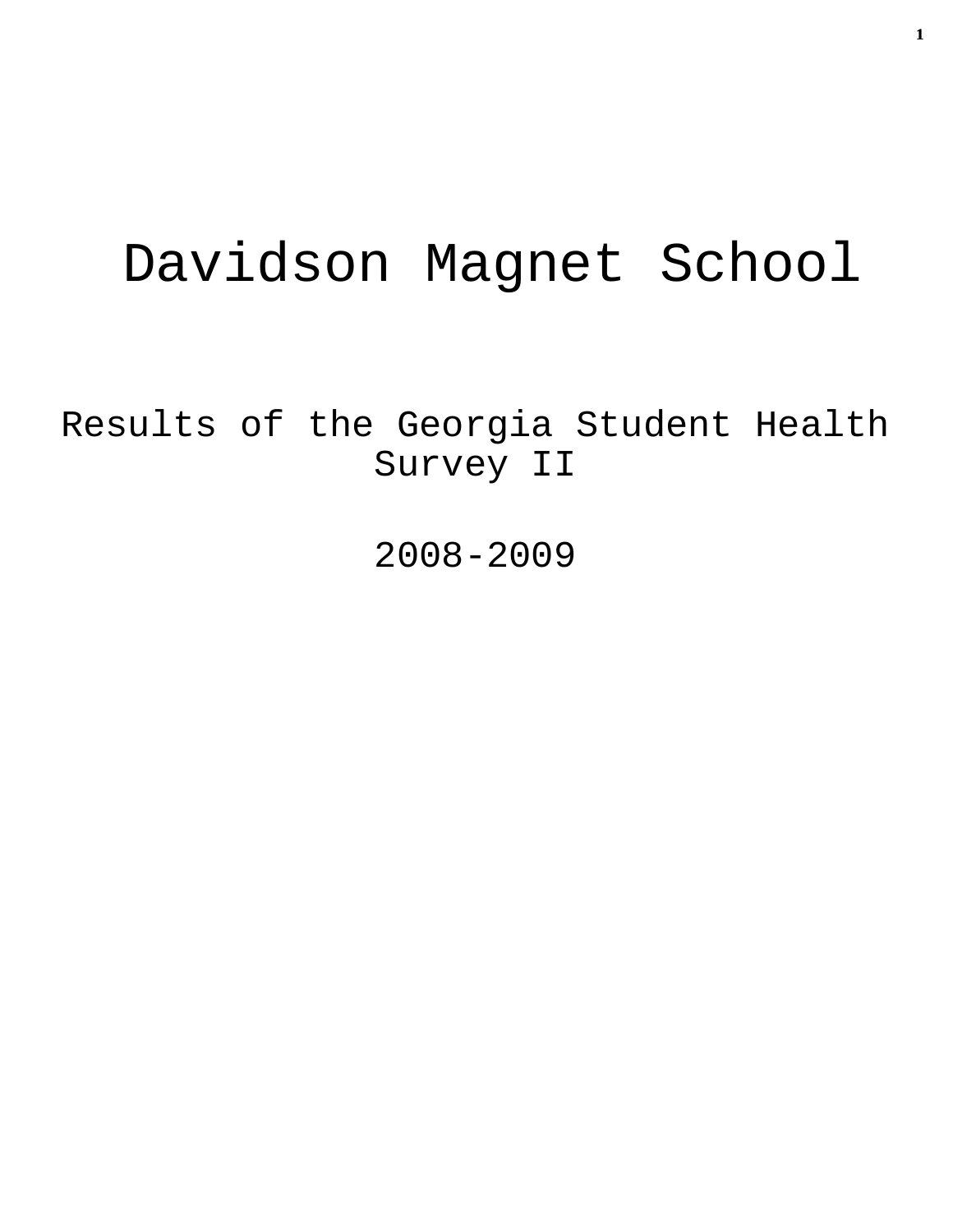## *Demographics* **2**

| <b>Grade</b>                     |     |  |  |  |  |
|----------------------------------|-----|--|--|--|--|
| <b>Grade</b><br><b>Frequency</b> |     |  |  |  |  |
| 6                                | 119 |  |  |  |  |
| 8                                | 98  |  |  |  |  |
| 10                               | 91  |  |  |  |  |
| 12                               | 67  |  |  |  |  |

| <b>Frequency</b> | <b>Table of Gender by Grade</b> |              |             |             |             |              |  |
|------------------|---------------------------------|--------------|-------------|-------------|-------------|--------------|--|
| <b>Col Pct</b>   |                                 | Grade(Grade) |             |             |             |              |  |
|                  | Gender(Gender)                  | 6            | 8           | 10          | 12          | <b>Total</b> |  |
|                  | <b>Female</b>                   | 72<br>60.50  | 62<br>63.27 | 62<br>68.13 | 46<br>68.66 | 242          |  |
|                  | <b>Male</b>                     | 47<br>39.50  | 36<br>36.73 | 29<br>31.87 | 21<br>31.34 | 133          |  |
|                  | <b>Total</b>                    | 119          | 98          | 91          | 67          | 375          |  |

| <b>Frequency</b> | <b>Table of Ethnicity by Grade</b> |             |                  |              |             |              |
|------------------|------------------------------------|-------------|------------------|--------------|-------------|--------------|
| <b>Col Pct</b>   |                                    |             |                  | Grade(Grade) |             |              |
|                  | <b>Ethnicity</b> (Ethnicity)       | 6           | 8                | 10           | 12          | <b>Total</b> |
|                  | <b>Black</b>                       | 53<br>44.54 | 44<br>44.90      | 33<br>36.26  | 25<br>37.31 | 155          |
|                  | <b>Hispanic</b>                    | 1<br>0.84   | $\Omega$<br>0.00 | 3<br>3.30    | 3<br>4.48   | 7            |
|                  | White                              | 52<br>43.70 | 43<br>43.88      | 40<br>43.96  | 29<br>43.28 | 164          |
|                  | <b>Asian</b>                       | 7<br>5.88   | 5<br>5.10        | 7<br>7.69    | 4<br>5.97   | 23           |
|                  | <b>Other</b>                       | 6<br>5.04   | 6<br>6.12        | 8<br>8.79    | 6<br>8.96   | 26           |
|                  | <b>Total</b>                       | 119         | 98               | 91           | 67          | 375          |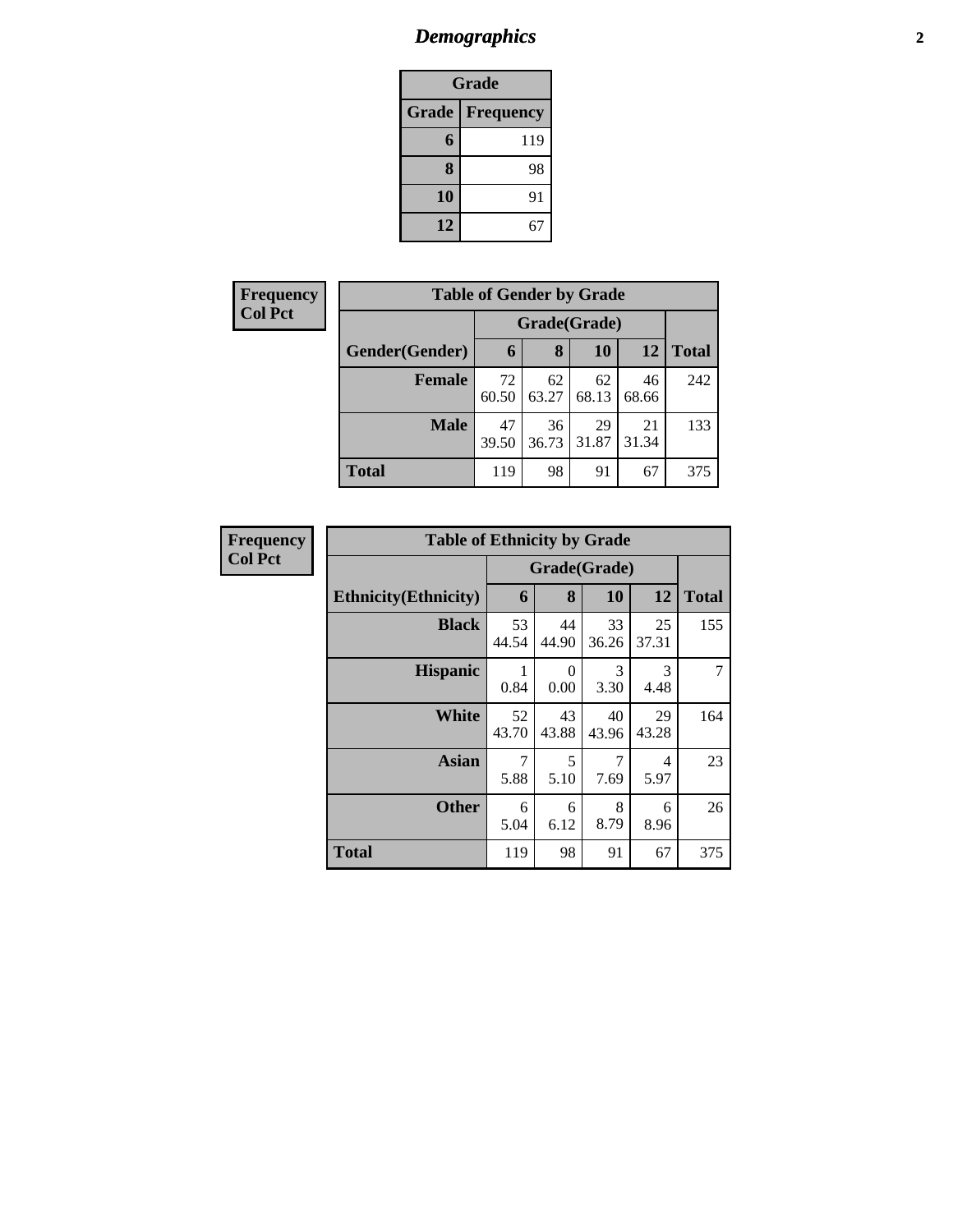### *Title IV, Part A, Schedule A* **3** *Goal 1: Ensure that all schools are drug-free Baseline Data: Year 2008-2009 Prevalence of Drug Use*

| Frequency<br><b>Col Pct</b> | <b>Table of AlcoholAlt by Grade</b> |              |             |             |             |              |  |  |  |
|-----------------------------|-------------------------------------|--------------|-------------|-------------|-------------|--------------|--|--|--|
|                             | AlcoholAlt(Alcohol                  | Grade(Grade) |             |             |             |              |  |  |  |
|                             | use, past 30 days)                  | 6            | 8           | 10          | 12          | <b>Total</b> |  |  |  |
|                             | <b>Yes</b>                          | 3<br>2.52    | 14<br>14.29 | 21<br>23.08 | 18<br>26.87 | 56           |  |  |  |
|                             | N <sub>0</sub>                      | 116<br>97.48 | 84<br>85.71 | 70<br>76.92 | 49<br>73.13 | 319          |  |  |  |
|                             | <b>Total</b>                        | 119          | 98          | 91          | 67          | 375          |  |  |  |

| <b>Frequency</b> | <b>Table of TobaccoAny by Grade</b> |               |              |                        |             |              |
|------------------|-------------------------------------|---------------|--------------|------------------------|-------------|--------------|
| <b>Col Pct</b>   | TobaccoAny(Tobacco                  |               | Grade(Grade) |                        |             |              |
|                  | use, past 30 days)                  | 6             | 8            | 10                     | 12          | <b>Total</b> |
|                  | <b>Yes</b>                          | 0<br>0.00     | 3<br>3.06    | $\overline{2}$<br>2.20 | 9<br>13.43  | 14           |
|                  | N <sub>0</sub>                      | 119<br>100.00 | 95<br>96.94  | 89<br>97.80            | 58<br>86.57 | 361          |
|                  | <b>Total</b>                        | 119           | 98           | 91                     | 67          | 375          |

| Frequency      |                                              | <b>Table of MarijuanaAlt by Grade</b> |             |             |             |              |  |
|----------------|----------------------------------------------|---------------------------------------|-------------|-------------|-------------|--------------|--|
| <b>Col Pct</b> | MarijuanaAlt(Marijuana<br>use, past 30 days) | Grade(Grade)                          |             |             |             |              |  |
|                |                                              | 6                                     | 8           | 10          | 12          | <b>Total</b> |  |
|                | Yes                                          | 0<br>0.00                             | 4<br>4.08   | 4<br>4.40   | 6<br>8.96   | 14           |  |
|                | N <sub>0</sub>                               | 119<br>100.00                         | 94<br>95.92 | 87<br>95.60 | 61<br>91.04 | 361          |  |
|                | <b>Total</b>                                 | 119                                   | 98          | 91          | 67          | 375          |  |

| <b>Frequency</b> | <b>Table of OtherDrugAny by Grade</b> |              |              |             |             |              |
|------------------|---------------------------------------|--------------|--------------|-------------|-------------|--------------|
| <b>Col Pct</b>   | OtherDrugAny(Other<br>drug use,       |              | Grade(Grade) |             |             |              |
|                  | past 30 days)                         | 6            | 8            | 10          | 12          | <b>Total</b> |
|                  | <b>Yes</b>                            | 4<br>3.36    | 8<br>8.16    | 9<br>9.89   | 4<br>5.97   | 25           |
|                  | N <sub>0</sub>                        | 115<br>96.64 | 90<br>91.84  | 82<br>90.11 | 63<br>94.03 | 350          |
|                  | <b>Total</b>                          | 119          | 98           | 91          | 67          | 375          |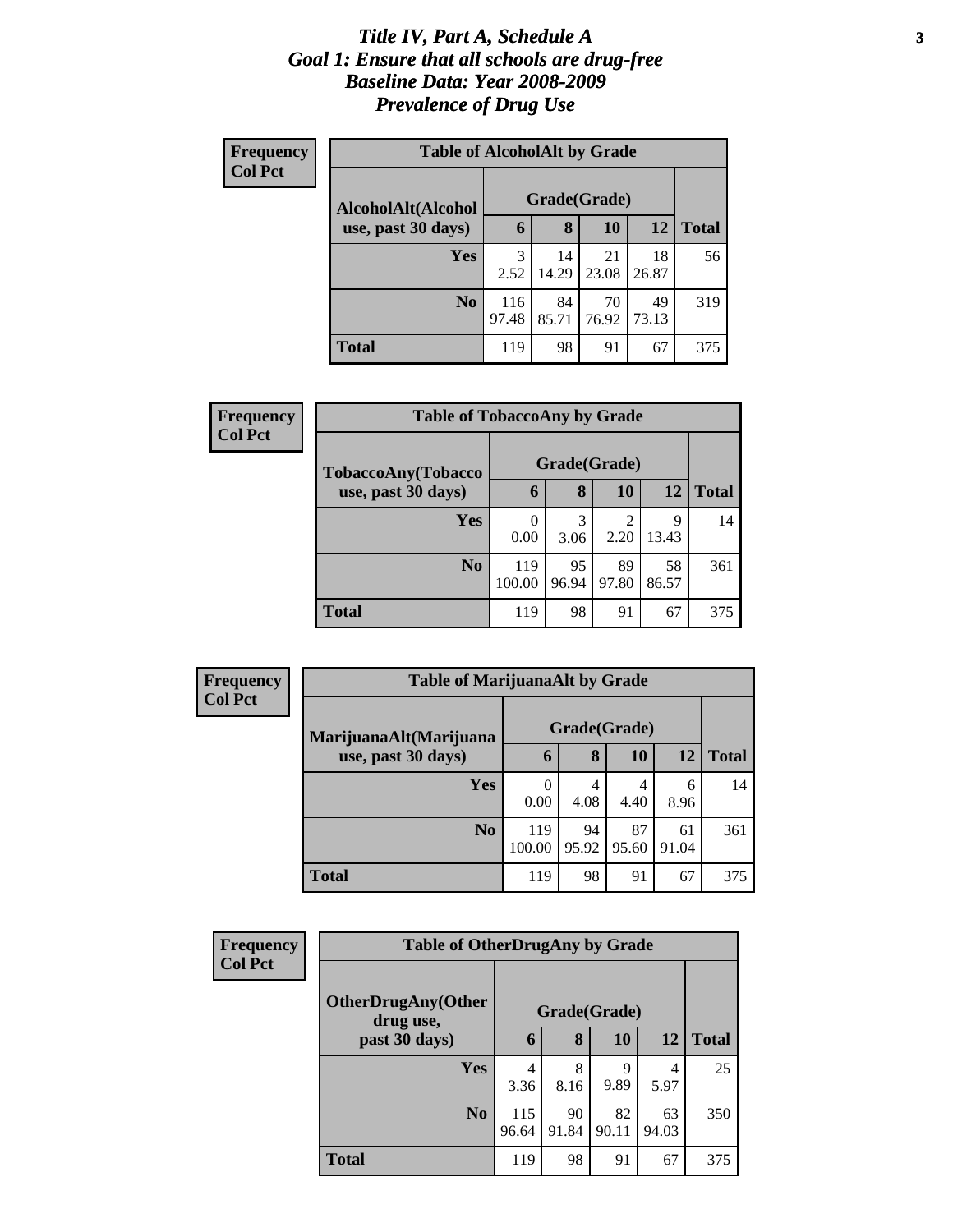### *Average Age of Onset of Use* **4** *Results for "Average Age of Onset of Use" questions exclude students who said they did not use that substance*

| <b>Variable</b>    | Label                                                              | <b>Mean</b> |
|--------------------|--------------------------------------------------------------------|-------------|
| Alcoholinit2       | I started using alcohol when I was                                 | 12.35       |
| Cigarettesinit2    | I started smoking tobacco when I was                               | 13.40       |
| Smokelessinit2     | I started chewing tobacco when I was                               | 12.50       |
| Marijuanainit2     | I started using marijuana when I was                               | 14.57       |
| Cocaineinit2       | I started using cocaine when I was                                 | 13.67       |
| Inhalantsinit2     | I started using inhalants when I was                               | 10.83       |
| Steroidsinit2      | I started using steroids when I was                                | 9.25        |
| Ecstasyinit2       | I started using ecstasy when I was                                 | 15.50       |
| Methinit2          | I started using methamphetamines when I was                        | 12.00       |
| Hallucinogensinit2 | I started using hallucinogens when I was                           | 13.40       |
| Prescriptioninit2  | I started using prescription drugs not prescribed to me when I was | 11.34       |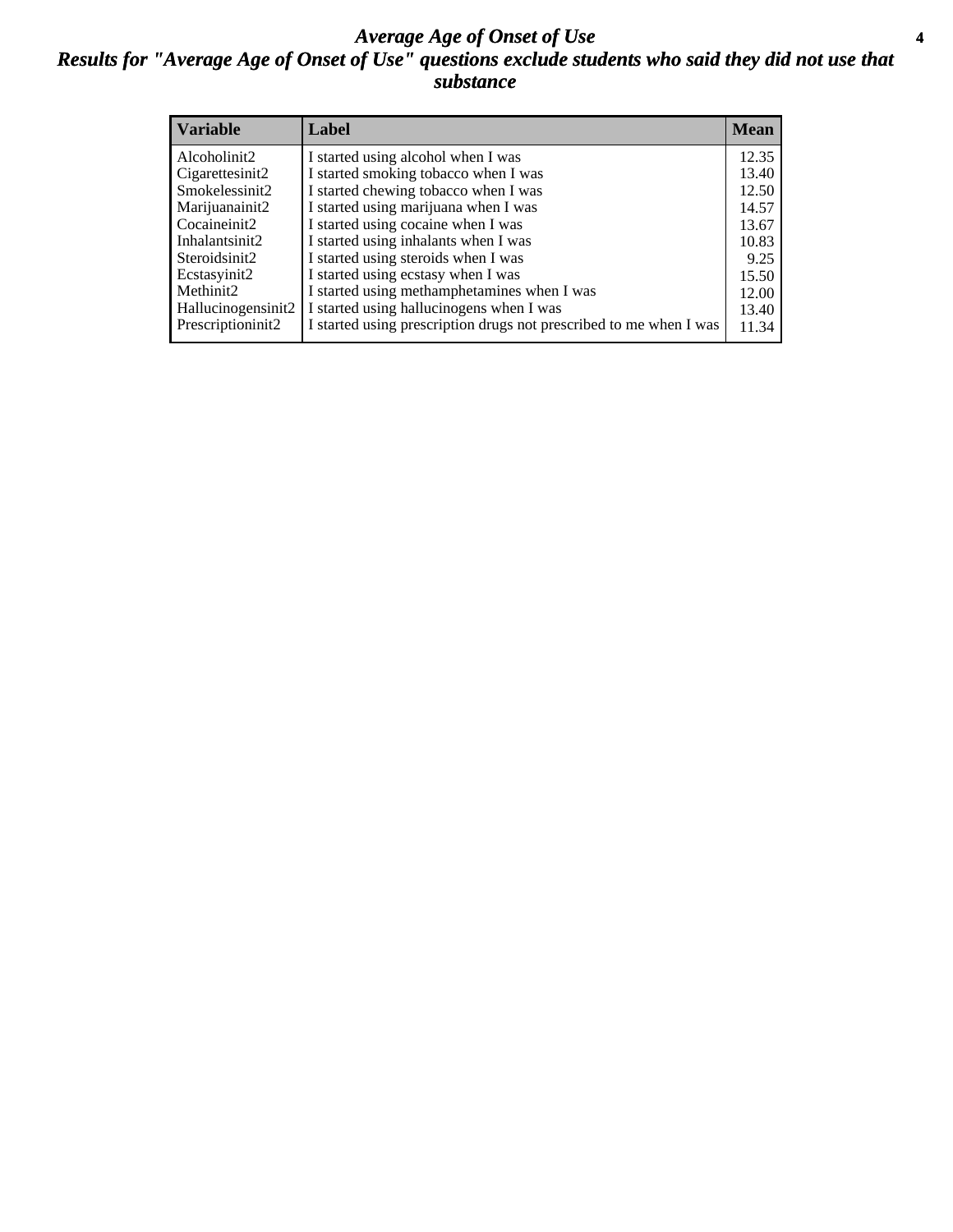# *Perception of Health Risk* **5**

| <b>Frequency</b> | <b>Table of Alcoholharmdich by Grade</b> |              |              |             |             |              |  |  |
|------------------|------------------------------------------|--------------|--------------|-------------|-------------|--------------|--|--|
| <b>Col Pct</b>   | Alcoholharmdich(I<br>think alcohol is    |              | Grade(Grade) |             |             |              |  |  |
|                  | harmful)                                 | 6            | 8            | 10          | 12          | <b>Total</b> |  |  |
|                  | <b>Yes</b>                               | 110<br>92.44 | 78<br>79.59  | 72<br>79.12 | 51<br>76.12 | 311          |  |  |
|                  | N <sub>0</sub>                           | 9<br>7.56    | 20<br>20.41  | 19<br>20.88 | 16<br>23.88 | 64           |  |  |
|                  | <b>Total</b>                             | 119          | 98           | 91          | 67          | 375          |  |  |

| Frequency      | <b>Table of Tobaccoharmdich by Grade</b> |              |             |             |             |              |  |  |
|----------------|------------------------------------------|--------------|-------------|-------------|-------------|--------------|--|--|
| <b>Col Pct</b> | Tobaccoharmdich(I<br>think tobacco is    | Grade(Grade) |             |             |             |              |  |  |
|                | harmful)                                 | 6            | 8           | 10          | 12          | <b>Total</b> |  |  |
|                | <b>Yes</b>                               | 117<br>98.32 | 96<br>97.96 | 88<br>96.70 | 64<br>95.52 | 365          |  |  |
|                | N <sub>0</sub>                           | 2<br>1.68    | 2.04        | 3<br>3.30   | 3<br>4.48   | 10           |  |  |
|                | <b>Total</b>                             | 119          | 98          | 91          | 67          | 375          |  |  |

| Frequency      | <b>Table of Marijuanaharmdich by Grade</b> |              |              |             |             |              |
|----------------|--------------------------------------------|--------------|--------------|-------------|-------------|--------------|
| <b>Col Pct</b> | Marijuanaharmdich(I<br>think marijuana is  |              | Grade(Grade) |             |             |              |
|                | harmful)                                   | 6            | 8            | 10          | 12          | <b>Total</b> |
|                | <b>Yes</b>                                 | 116<br>97.48 | 89<br>90.82  | 80<br>87.91 | 55<br>82.09 | 340          |
|                | N <sub>0</sub>                             | 3<br>2.52    | 9<br>9.18    | 11<br>12.09 | 12<br>17.91 | 35           |
|                | <b>Total</b>                               | 119          | 98           | 91          | 67          | 375          |

| <b>Frequency</b> | <b>Table of Otherdrugharmdich by Grade</b>   |              |              |             |             |              |
|------------------|----------------------------------------------|--------------|--------------|-------------|-------------|--------------|
| <b>Col Pct</b>   | Otherdrugharmdich(I<br>think other drugs are |              | Grade(Grade) |             |             |              |
|                  | harmful)                                     | 6            | 8            | 10          | <b>12</b>   | <b>Total</b> |
|                  | <b>Yes</b>                                   | 117<br>98.32 | 96<br>97.96  | 88<br>96.70 | 66<br>98.51 | 367          |
|                  | N <sub>o</sub>                               | 2<br>1.68    | 2.04         | 3<br>3.30   | 1.49        | 8            |
|                  | <b>Total</b>                                 | 119          | 98           | 91          | 67          | 375          |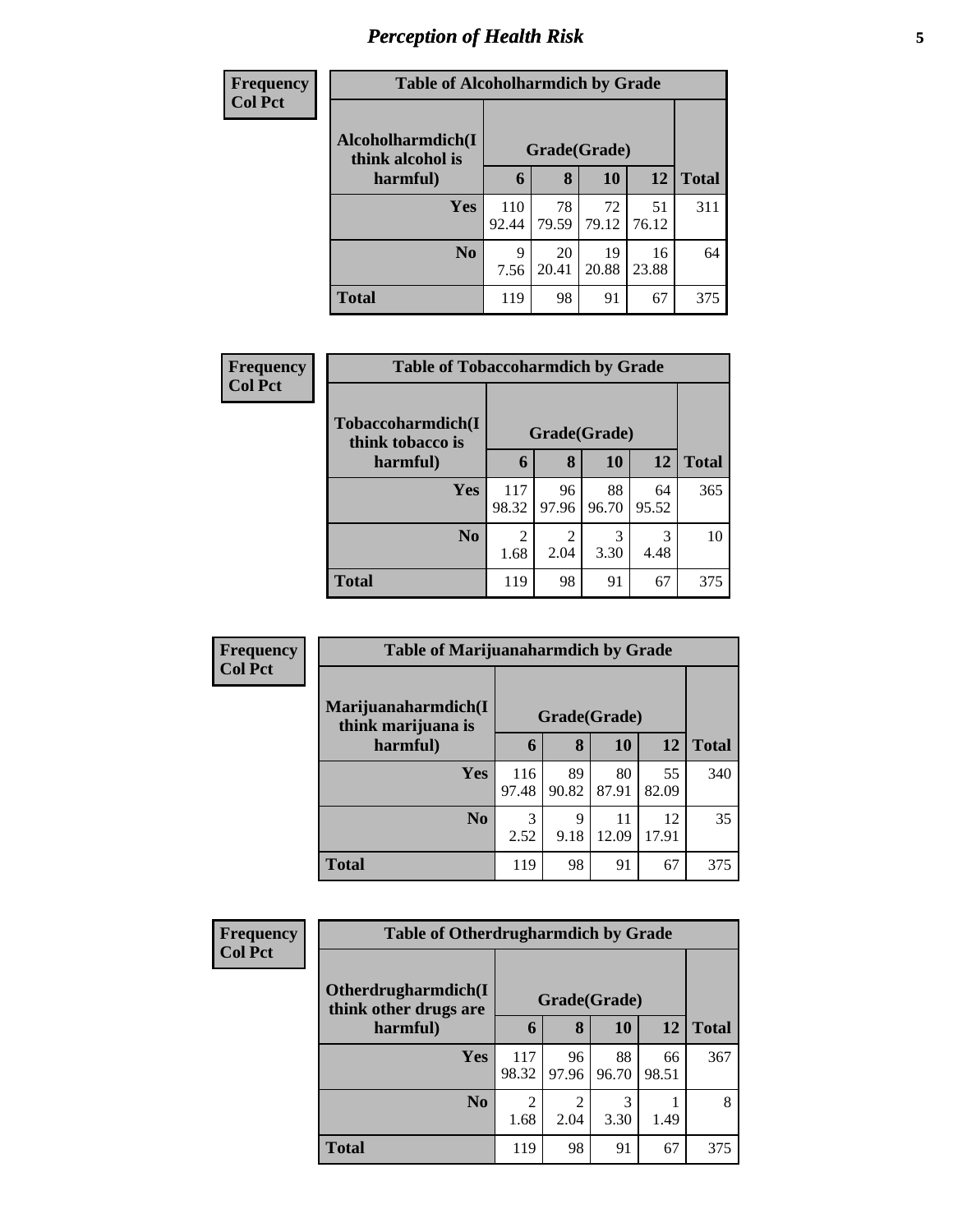## *Social Disapproval* **6**

| <b>Frequency</b> | <b>Table of Alcoholpeerdich by Grade</b> |       |              |           |       |              |  |
|------------------|------------------------------------------|-------|--------------|-----------|-------|--------------|--|
| <b>Col Pct</b>   |                                          |       |              |           |       |              |  |
|                  | Alcoholpeerdich(My<br>friends would      |       |              |           |       |              |  |
|                  | disapprove if I used                     |       | Grade(Grade) |           |       |              |  |
|                  | alcohol)                                 | 6     | 8            | <b>10</b> | 12    | <b>Total</b> |  |
|                  | Yes                                      | 103   | 71           | 48        | 26    | 248          |  |
|                  |                                          | 86.55 | 72.45        | 52.75     | 38.81 |              |  |
|                  | N <sub>0</sub>                           | 16    | 27           | 43        | 41    | 127          |  |
|                  |                                          | 13.45 | 27.55        | 47.25     | 61.19 |              |  |
|                  | <b>Total</b>                             | 119   | 98           | 91        | 67    | 375          |  |

| <b>Frequency</b> | <b>Table of Tobaccopeerdich by Grade</b>                    |              |              |             |             |              |
|------------------|-------------------------------------------------------------|--------------|--------------|-------------|-------------|--------------|
| <b>Col Pct</b>   | Tobaccopeerdich(My<br>friends would<br>disapprove if I used |              | Grade(Grade) |             |             |              |
|                  | tobacco)                                                    | 6            | 8            | 10          | 12          | <b>Total</b> |
|                  | <b>Yes</b>                                                  | 110<br>92.44 | 86<br>87.76  | 71<br>78.02 | 47<br>70.15 | 314          |
|                  | N <sub>o</sub>                                              | 9<br>7.56    | 12<br>12.24  | 20<br>21.98 | 20<br>29.85 | 61           |
|                  | <b>Total</b>                                                | 119          | 98           | 91          | 67          | 375          |

| Frequency      | <b>Table of Marijuanapeerdich by Grade</b>                    |              |             |             |             |              |  |
|----------------|---------------------------------------------------------------|--------------|-------------|-------------|-------------|--------------|--|
| <b>Col Pct</b> | Marijuanapeerdich(My<br>friends would<br>disapprove if I used | Grade(Grade) |             |             |             |              |  |
|                | marijuana)                                                    | 6            | 8           | 10          | <b>12</b>   | <b>Total</b> |  |
|                | <b>Yes</b>                                                    | 109<br>91.60 | 88<br>89.80 | 66<br>72.53 | 45<br>67.16 | 308          |  |
|                | N <sub>0</sub>                                                | 10<br>8.40   | 10<br>10.20 | 25<br>27.47 | 22<br>32.84 | 67           |  |
|                | <b>Total</b>                                                  | 119          | 98          | 91          | 67          | 375          |  |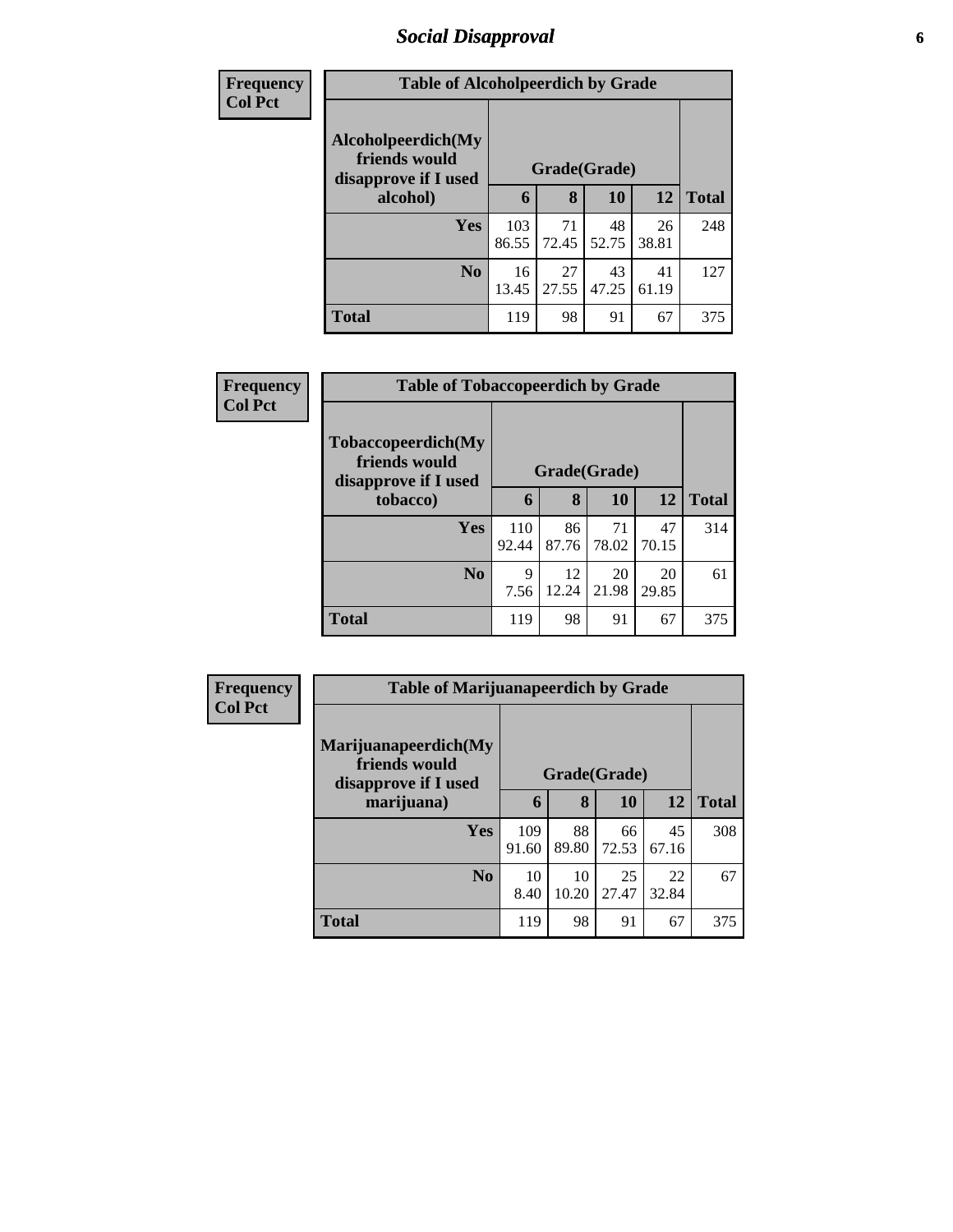## *Social Disapproval* **7**

| <b>Frequency</b> |                                                               | <b>Table of Otherdrugpeerdich by Grade</b> |              |             |             |              |  |
|------------------|---------------------------------------------------------------|--------------------------------------------|--------------|-------------|-------------|--------------|--|
| <b>Col Pct</b>   | Otherdrugpeerdich(My<br>friends would<br>disapprove if I used |                                            | Grade(Grade) |             |             |              |  |
|                  | other drugs)                                                  | 6                                          | 8            | <b>10</b>   | 12          | <b>Total</b> |  |
|                  | Yes                                                           | 107<br>89.92                               | 91<br>92.86  | 77<br>84.62 | 55<br>82.09 | 330          |  |
|                  | N <sub>0</sub>                                                | 12<br>10.08                                | 7.14         | 14<br>15.38 | 12<br>17.91 | 45           |  |
|                  | <b>Total</b>                                                  | 119                                        | 98           | 91          | 67          | 375          |  |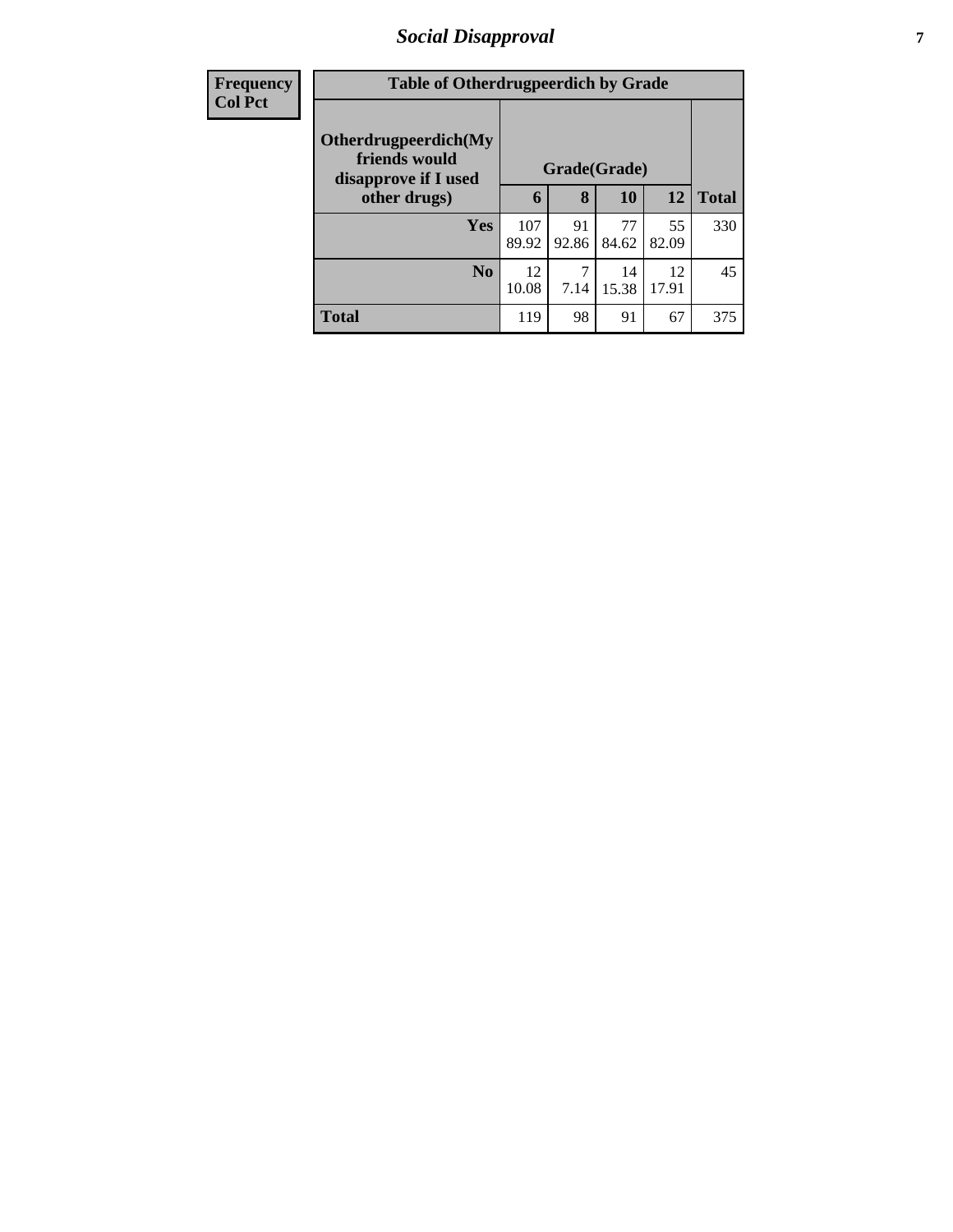### Title IV, Part A, Schedule A **8** *Goal 2: To help ensure that all schools are safe and disciplined Baseline Data: Year 2008-2009 Student Involvement in Gang Activity*

| Frequency<br><b>Col Pct</b> | <b>Table of Gangself by Grade</b>                                                                 |                        |             |                    |             |              |  |  |  |
|-----------------------------|---------------------------------------------------------------------------------------------------|------------------------|-------------|--------------------|-------------|--------------|--|--|--|
|                             | Gangself(I<br>have<br>participated<br>in illegal<br>gang<br>activities in<br>the past 30<br>days) | 6                      | 8           | Grade(Grade)<br>10 | 12          | <b>Total</b> |  |  |  |
|                             | Yes                                                                                               | $\overline{2}$<br>1.68 | 3<br>3.06   | 1.10               | 3<br>4.48   | 9            |  |  |  |
|                             | N <sub>0</sub>                                                                                    | 117<br>98.32           | 95<br>96.94 | 90<br>98.90        | 64<br>95.52 | 366          |  |  |  |
|                             | <b>Total</b>                                                                                      | 119                    | 98          | 91                 | 67          | 375          |  |  |  |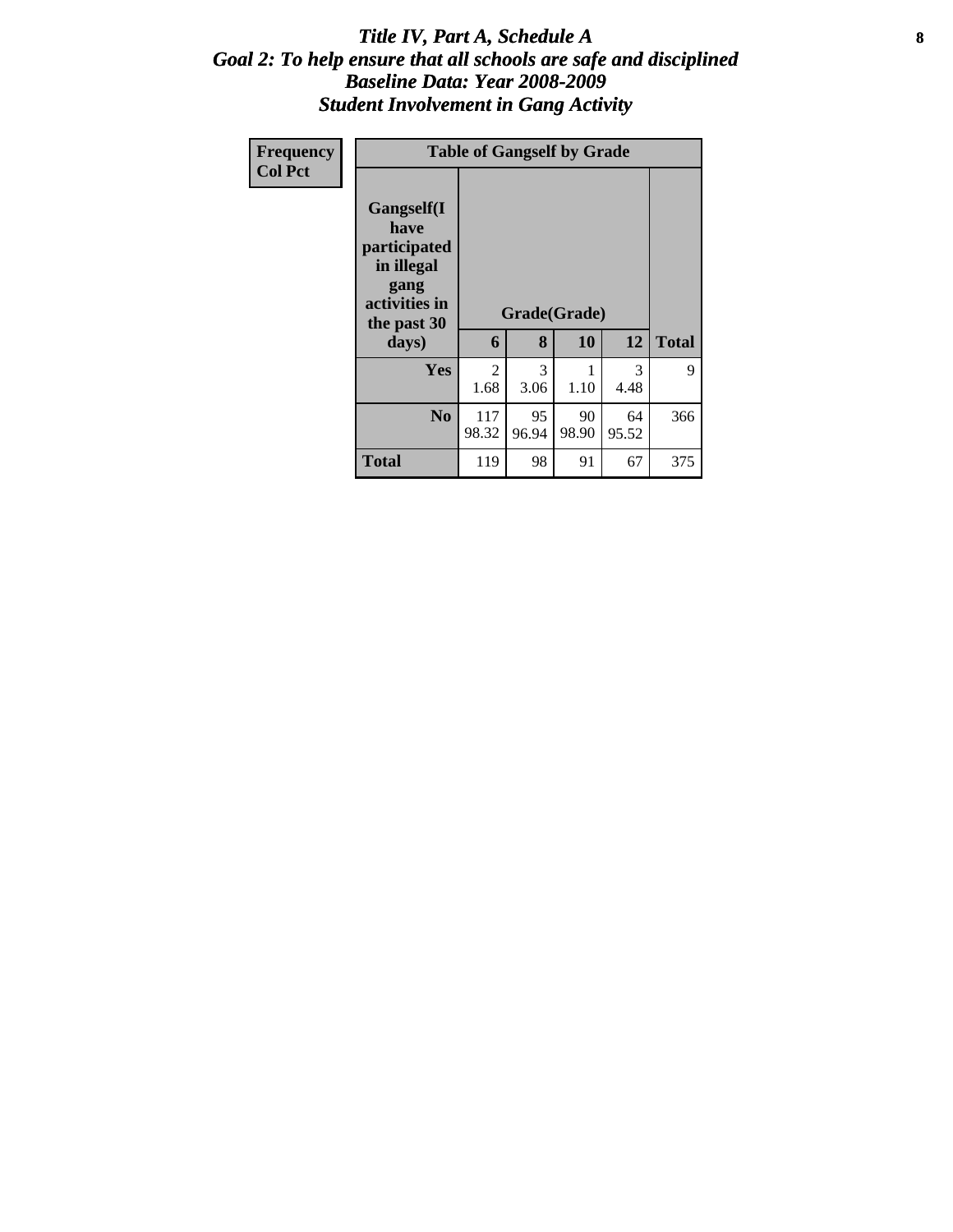# *Student Perception of School Safety* **9**

| <b>Frequency</b> |
|------------------|
| <b>Row Pct</b>   |

| <b>Table of Grade by Safeschool</b> |                          |                                                        |                                    |                                    |              |  |  |  |  |
|-------------------------------------|--------------------------|--------------------------------------------------------|------------------------------------|------------------------------------|--------------|--|--|--|--|
|                                     |                          | Safeschool (School is a place at which I feel<br>safe) |                                    |                                    |              |  |  |  |  |
| Grade(Grade)                        | <b>Strongly</b><br>Agree | <b>Somewhat</b><br>Agree                               | <b>Somewhat</b><br><b>Disagree</b> | <b>Strongly</b><br><b>Disagree</b> | <b>Total</b> |  |  |  |  |
| 6                                   | 51<br>42.86              | 54<br>45.38                                            | 10<br>8.40                         | 4<br>3.36                          | 119          |  |  |  |  |
| 8                                   | 12<br>12.24              | 63<br>64.29                                            | 19<br>19.39                        | 4<br>4.08                          | 98           |  |  |  |  |
| 10                                  | 24<br>26.37              | 51<br>56.04                                            | 11<br>12.09                        | $\overline{\phantom{0}}$<br>5.49   | 91           |  |  |  |  |
| 12                                  | 17<br>25.37              | 40<br>9<br>1.49<br>13.43<br>59.70                      |                                    |                                    |              |  |  |  |  |
| <b>Total</b>                        | 104                      | 208                                                    | 49                                 | 14                                 | 375          |  |  |  |  |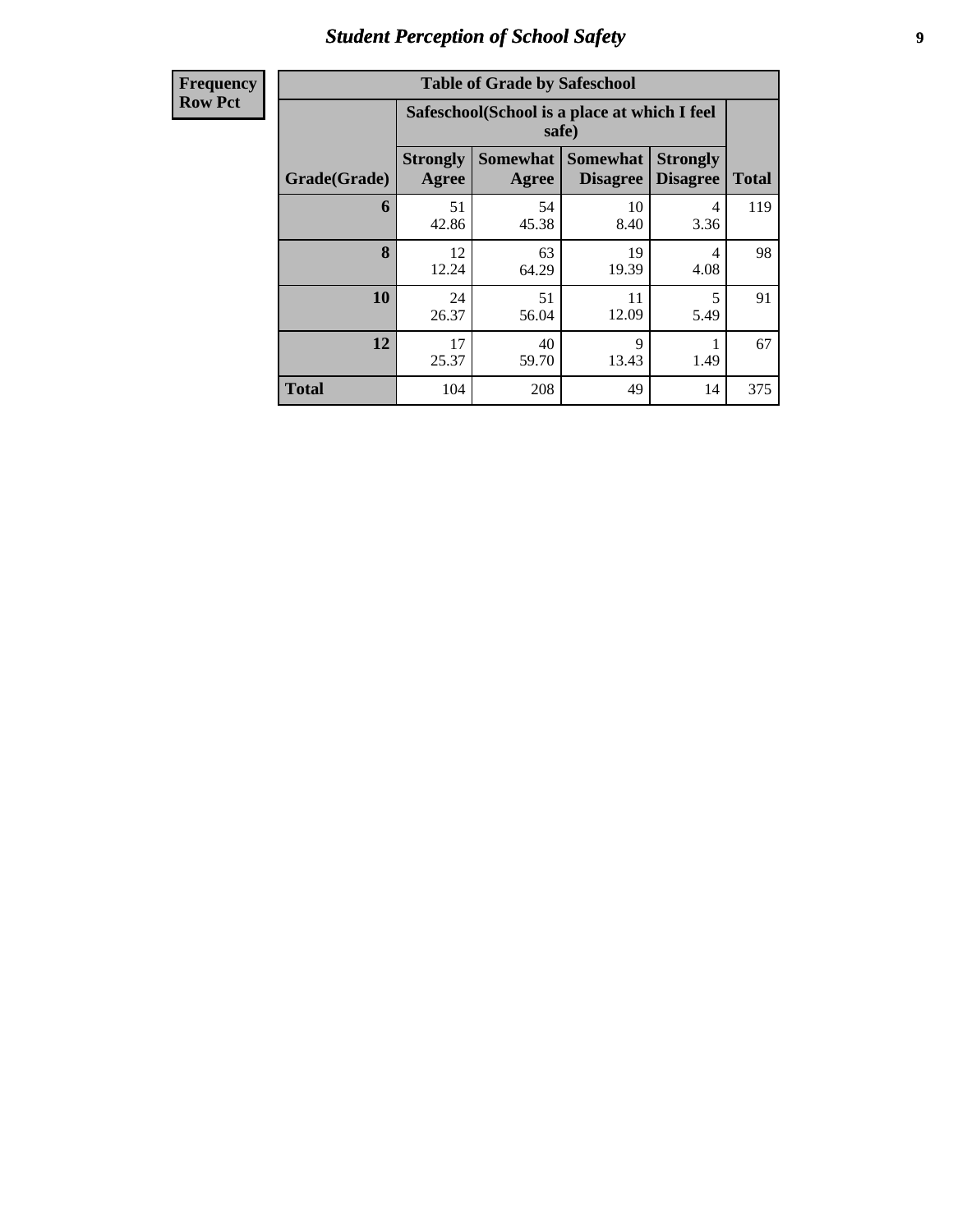### *Students Who Have Been Bullied* **10**

**Frequency Row Pct**

| <b>Table of Grade by Bullied</b> |                             |                                                                               |                              |                        |                        |                        |                        |              |
|----------------------------------|-----------------------------|-------------------------------------------------------------------------------|------------------------------|------------------------|------------------------|------------------------|------------------------|--------------|
|                                  |                             | <b>Bullied</b> (I have been bullied by other<br>students in the past 30 days) |                              |                        |                        |                        |                        |              |
| <b>Grade(Grade)</b>              | $\mathbf{0}$<br><b>Days</b> | 1 or<br>$\mathcal{D}_{\cdot}$<br>days                                         | 3 <sub>to</sub><br>5<br>days | 6 to<br>9<br>days      | 10<br>to<br>19<br>days | 20<br>to<br>29<br>days | All<br>30<br>days      | <b>Total</b> |
| 6                                | 105<br>88.24                | 6<br>5.04                                                                     | 3<br>2.52                    | 3<br>2.52              | 1<br>0.84              | $\Omega$<br>0.00       | 1<br>0.84              | 119          |
| 8                                | 88<br>89.80                 | 2<br>2.04                                                                     | 1<br>1.02                    | $\overline{2}$<br>2.04 | 1<br>1.02              | $\mathcal{R}$<br>3.06  | 1.02                   | 98           |
| 10                               | 80<br>87.91                 | 4<br>4.40                                                                     | 3<br>3.30                    | $\overline{2}$<br>2.20 | $\Omega$<br>0.00       | 0<br>0.00              | $\mathfrak{D}$<br>2.20 | 91           |
| 12                               | 62<br>92.54                 | 3<br>4.48                                                                     | $\Omega$<br>0.00             | $\Omega$<br>0.00       | 1.49                   | 1<br>1.49              | $\Omega$<br>0.00       | 67           |
| <b>Total</b>                     | 335                         | 15                                                                            | 7                            | 7                      | 3                      | 4                      | 4                      | 375          |

 $\blacksquare$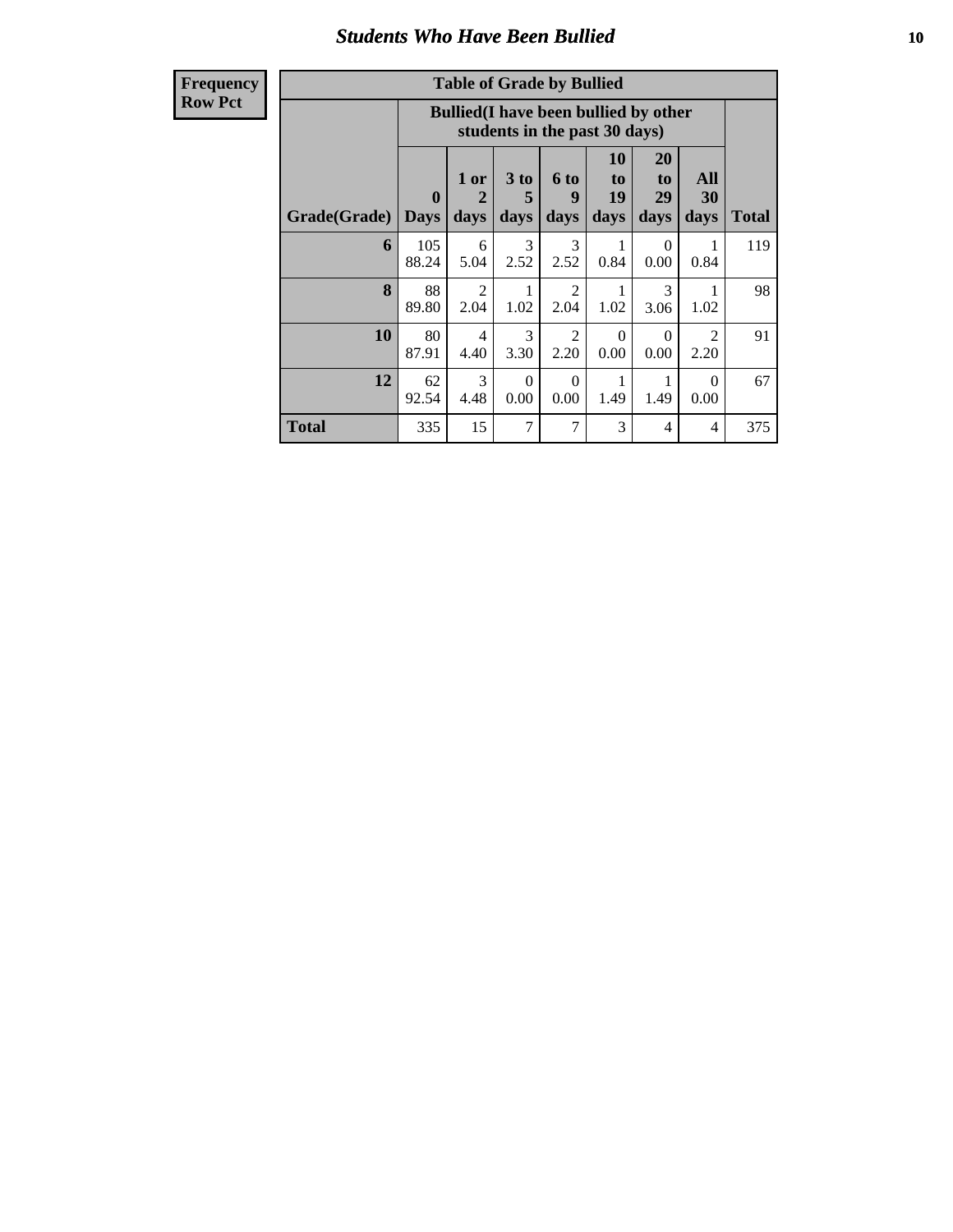### *School Climate* **11**

| Frequency      | <b>Table of SchoolClimate1 by Grade</b> |             |              |             |             |              |  |  |
|----------------|-----------------------------------------|-------------|--------------|-------------|-------------|--------------|--|--|
| <b>Col Pct</b> | SchoolClimate1(I                        |             | Grade(Grade) |             |             |              |  |  |
|                | like school)                            | 6           | 8            | 10          | 12          | <b>Total</b> |  |  |
|                | <b>Strongly Agree</b>                   | 32<br>26.89 | 16<br>16.33  | 18<br>19.78 | 10<br>14.93 | 76           |  |  |
|                | <b>Somewhat Agree</b>                   | 72<br>60.50 | 55<br>56.12  | 53<br>58.24 | 38<br>56.72 | 218          |  |  |
|                | <b>Somewhat Disagree</b>                | 10<br>8.40  | 17<br>17.35  | 13<br>14.29 | 8<br>11.94  | 48           |  |  |
|                | <b>Strongly Disagree</b>                | 5<br>4.20   | 10<br>10.20  | 7<br>7.69   | 11<br>16.42 | 33           |  |  |
|                | <b>Total</b>                            | 119         | 98           | 91          | 67          | 375          |  |  |

| Frequency      | <b>Table of SchoolClimate2 by Grade</b>           |             |                   |                      |             |              |
|----------------|---------------------------------------------------|-------------|-------------------|----------------------|-------------|--------------|
| <b>Col Pct</b> | SchoolClimate2(I<br>feel successful at<br>school) | 6           | Grade(Grade)<br>8 | 10                   | 12          | <b>Total</b> |
|                | <b>Strongly Agree</b>                             | 44<br>36.97 | 20<br>20.41       | 28<br>30.77          | 17<br>25.37 | 109          |
|                | <b>Somewhat Agree</b>                             | 66<br>55.46 | 70<br>71.43       | 59<br>64.84          | 36<br>53.73 | 231          |
|                | <b>Somewhat Disagree</b>                          | 8<br>6.72   | 4<br>4.08         | 4<br>4.40            | 13<br>19.40 | 29           |
|                | <b>Strongly Disagree</b>                          | 0.84        | 4<br>4.08         | $\mathbf{0}$<br>0.00 | 1.49        | 6            |
|                | Total                                             | 119         | 98                | 91                   | 67          | 375          |

| Frequency      | <b>Table of SchoolClimate3 by Grade</b>                               |                  |                  |                    |                                     |              |
|----------------|-----------------------------------------------------------------------|------------------|------------------|--------------------|-------------------------------------|--------------|
| <b>Col Pct</b> | SchoolClimate3(My<br>school has high<br>standards for<br>achievement) | 6                | 8                | Grade(Grade)<br>10 | 12                                  | <b>Total</b> |
|                |                                                                       |                  |                  |                    |                                     |              |
|                | <b>Strongly Agree</b>                                                 | 108<br>90.76     | 85<br>86.73      | 73<br>80.22        | 59<br>88.06                         | 325          |
|                | <b>Somewhat Agree</b>                                                 | 10<br>8.40       | 13<br>13.27      | 15<br>16.48        | 5<br>7.46                           | 43           |
|                | <b>Somewhat Disagree</b>                                              | $\Omega$<br>0.00 | $\Omega$<br>0.00 | 3<br>3.30          | 1.49                                | 4            |
|                | <b>Strongly Disagree</b>                                              | 0.84             | 0<br>0.00        | 0<br>0.00          | $\mathcal{D}_{\mathcal{L}}$<br>2.99 | 3            |
|                | Total                                                                 | 119              | 98               | 91                 | 67                                  | 375          |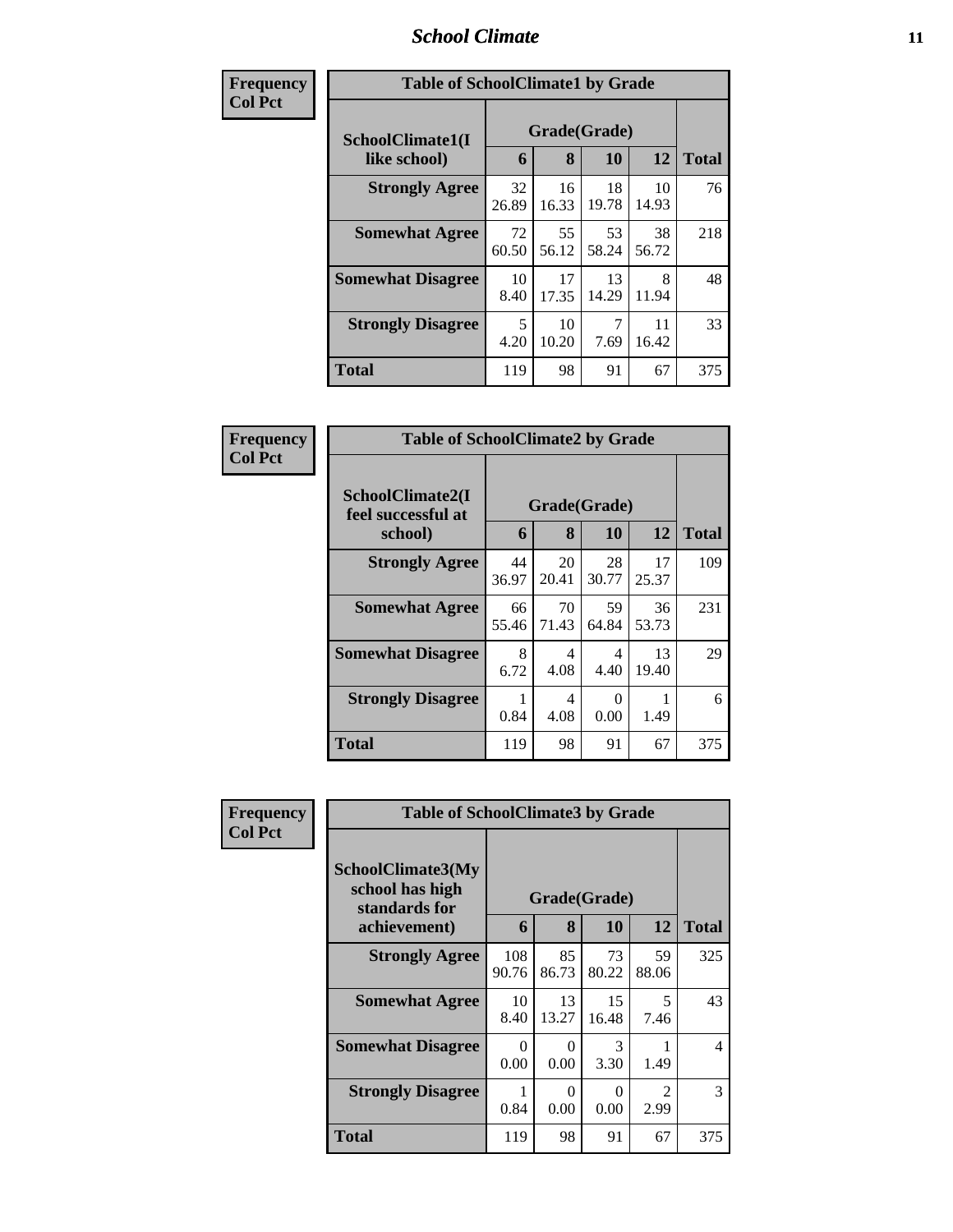### *School Climate* **12**

| Frequency      | <b>Table of SchoolClimate4 by Grade</b>                              |              |                       |                       |                  |              |  |
|----------------|----------------------------------------------------------------------|--------------|-----------------------|-----------------------|------------------|--------------|--|
| <b>Col Pct</b> | <b>SchoolClimate4(My</b><br>school sets clear<br>rules for behavior) | 6            | Grade(Grade)<br>8     | 10                    | 12               | <b>Total</b> |  |
|                | <b>Strongly Agree</b>                                                | 101<br>84.87 | 61<br>62.24           | 54<br>59.34           | 41<br>61.19      | 257          |  |
|                | <b>Somewhat Agree</b>                                                | 16<br>13.45  | 35<br>35.71           | 27<br>29.67           | 21<br>31.34      | 99           |  |
|                | <b>Somewhat Disagree</b>                                             | 0.84         | 0<br>0.00             | 7.69                  | 5<br>7.46        | 13           |  |
|                | <b>Strongly Disagree</b>                                             | 0.84         | $\mathcal{D}$<br>2.04 | $\mathcal{R}$<br>3.30 | $\Omega$<br>0.00 | 6            |  |
|                | <b>Total</b>                                                         | 119          | 98                    | 91                    | 67               | 375          |  |

| Frequency      | <b>Table of SchoolClimate5 by Grade</b>                   |              |             |             |                        |              |
|----------------|-----------------------------------------------------------|--------------|-------------|-------------|------------------------|--------------|
| <b>Col Pct</b> | SchoolClimate5(I<br>know what to do in<br>an emergency at | Grade(Grade) |             |             |                        |              |
|                | school)                                                   | 6            | 8           | 10          | 12                     | <b>Total</b> |
|                | <b>Strongly Agree</b>                                     | 59<br>49.58  | 46<br>46.94 | 42<br>46.15 | 22<br>32.84            | 169          |
|                | <b>Somewhat Agree</b>                                     | 54<br>45.38  | 45<br>45.92 | 38<br>41.76 | 33<br>49.25            | 170          |
|                | <b>Somewhat Disagree</b>                                  | 3<br>2.52    | 6<br>6.12   | 7<br>7.69   | 10<br>14.93            | 26           |
|                | <b>Strongly Disagree</b>                                  | 3<br>2.52    | 1.02        | 4<br>4.40   | $\overline{2}$<br>2.99 | 10           |
|                | Total                                                     | 119          | 98          | 91          | 67                     | 375          |

| Frequency      | <b>Table of SchoolClimate6 by Grade</b>                  |             |             |                    |             |              |  |  |
|----------------|----------------------------------------------------------|-------------|-------------|--------------------|-------------|--------------|--|--|
| <b>Col Pct</b> | <b>SchoolClimate6(Teachers</b><br>treat me with respect) |             | 8           | Grade(Grade)<br>10 | 12          | <b>Total</b> |  |  |
|                | <b>Strongly Agree</b>                                    | 61<br>51.26 | 33<br>33.67 | 30<br>32.97        | 10<br>14.93 | 134          |  |  |
|                | <b>Somewhat Agree</b>                                    | 48<br>40.34 | 45<br>45.92 | 48<br>52.75        | 38<br>56.72 | 179          |  |  |
|                | <b>Somewhat Disagree</b>                                 | 9<br>7.56   | 16<br>16.33 | 8<br>8.79          | 14<br>20.90 | 47           |  |  |
|                | <b>Strongly Disagree</b>                                 | 0.84        | 4<br>4.08   | 5<br>5.49          | 5<br>7.46   | 15           |  |  |
|                | <b>Total</b>                                             | 119         | 98          | 91                 | 67          | 375          |  |  |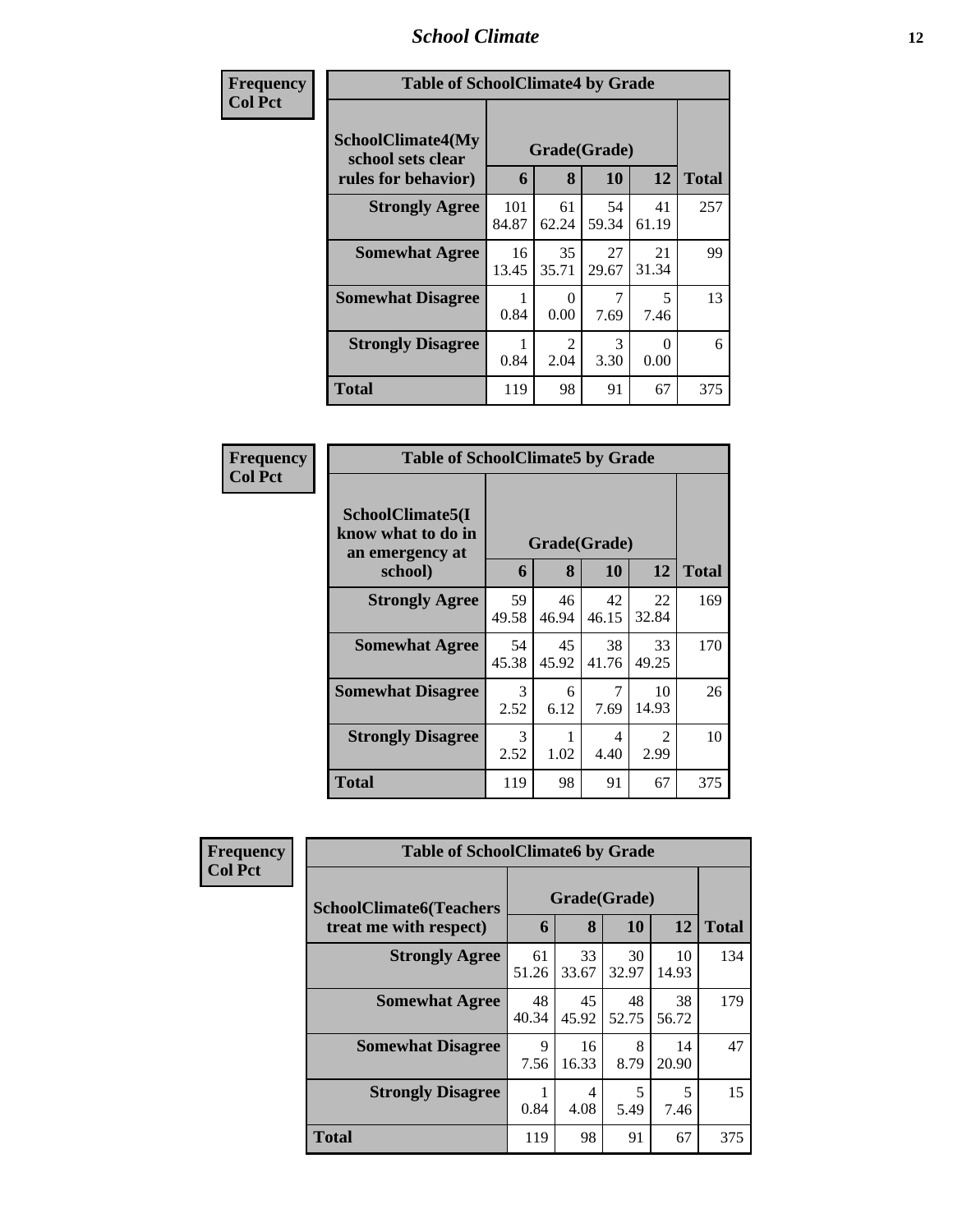### *School Climate* **13**

| <b>Frequency</b> |
|------------------|
| <b>Col Pct</b>   |

| ncy | <b>Table of SchoolClimate7 by Grade</b>                  |                                    |             |             |             |              |  |  |
|-----|----------------------------------------------------------|------------------------------------|-------------|-------------|-------------|--------------|--|--|
|     | <b>SchoolClimate7(Behaviors</b><br>in my class allow the | Grade(Grade)<br>12<br>6<br>8<br>10 |             |             |             | <b>Total</b> |  |  |
|     | teacher to teach)                                        |                                    |             |             |             |              |  |  |
|     | <b>Strongly Agree</b>                                    | 35<br>29.41                        | 28<br>28.57 | 29<br>31.87 | 15<br>22.39 | 107          |  |  |
|     | <b>Somewhat Agree</b>                                    | 66<br>55.46                        | 59<br>60.20 | 54<br>59.34 | 46<br>68.66 | 225          |  |  |
|     | <b>Somewhat Disagree</b>                                 | 16<br>13.45                        | 9<br>9.18   | 8<br>8.79   | 5<br>7.46   | 38           |  |  |
|     | <b>Strongly Disagree</b>                                 | $\overline{2}$<br>1.68             | 2<br>2.04   | 0<br>0.00   | 1.49        | 5            |  |  |
|     | <b>Total</b>                                             | 119                                | 98          | 91          | 67          | 375          |  |  |

| Frequency      | <b>Table of SchoolClimate8 by Grade</b>                                 |             |              |             |             |              |
|----------------|-------------------------------------------------------------------------|-------------|--------------|-------------|-------------|--------------|
| <b>Col Pct</b> | <b>SchoolClimate8(Students</b><br>are frequently<br>recognized for good |             | Grade(Grade) |             |             |              |
|                | behavior)                                                               | 6           | 8            | 10          | 12          | <b>Total</b> |
|                | <b>Strongly Agree</b>                                                   | 23<br>19.33 | 13<br>13.27  | 18<br>19.78 | 12<br>17.91 | 66           |
|                | <b>Somewhat Agree</b>                                                   | 65<br>54.62 | 49<br>50.00  | 39<br>42.86 | 30<br>44.78 | 183          |
|                | <b>Somewhat Disagree</b>                                                | 24<br>20.17 | 28<br>28.57  | 30<br>32.97 | 16<br>23.88 | 98           |
|                | <b>Strongly Disagree</b>                                                | 7<br>5.88   | 8<br>8.16    | 4<br>4.40   | 9<br>13.43  | 28           |
|                | <b>Total</b>                                                            | 119         | 98           | 91          | 67          | 375          |

| Frequency<br><b>Col Pct</b> | <b>Table of SchoolClimate9 by Grade</b>                            |                        |             |             |             |              |
|-----------------------------|--------------------------------------------------------------------|------------------------|-------------|-------------|-------------|--------------|
|                             | SchoolClimate9(School<br>counselor would be<br>helpful if I needed | Grade(Grade)           |             |             |             |              |
|                             | assistance)                                                        | 6                      | 8           | 10          | 12          | <b>Total</b> |
|                             | <b>Strongly Agree</b>                                              | 69<br>57.98            | 55<br>56.12 | 45<br>49.45 | 44<br>65.67 | 213          |
|                             | <b>Somewhat Agree</b>                                              | 40<br>33.61            | 25<br>25.51 | 30<br>32.97 | 17<br>25.37 | 112          |
|                             | <b>Somewhat Disagree</b>                                           | 8<br>6.72              | 11<br>11.22 | 10<br>10.99 | 5<br>7.46   | 34           |
|                             | <b>Strongly Disagree</b>                                           | $\overline{2}$<br>1.68 | 7<br>7.14   | 6<br>6.59   | 1.49        | 16           |
|                             | <b>Total</b>                                                       | 119                    | 98          | 91          | 67          | 375          |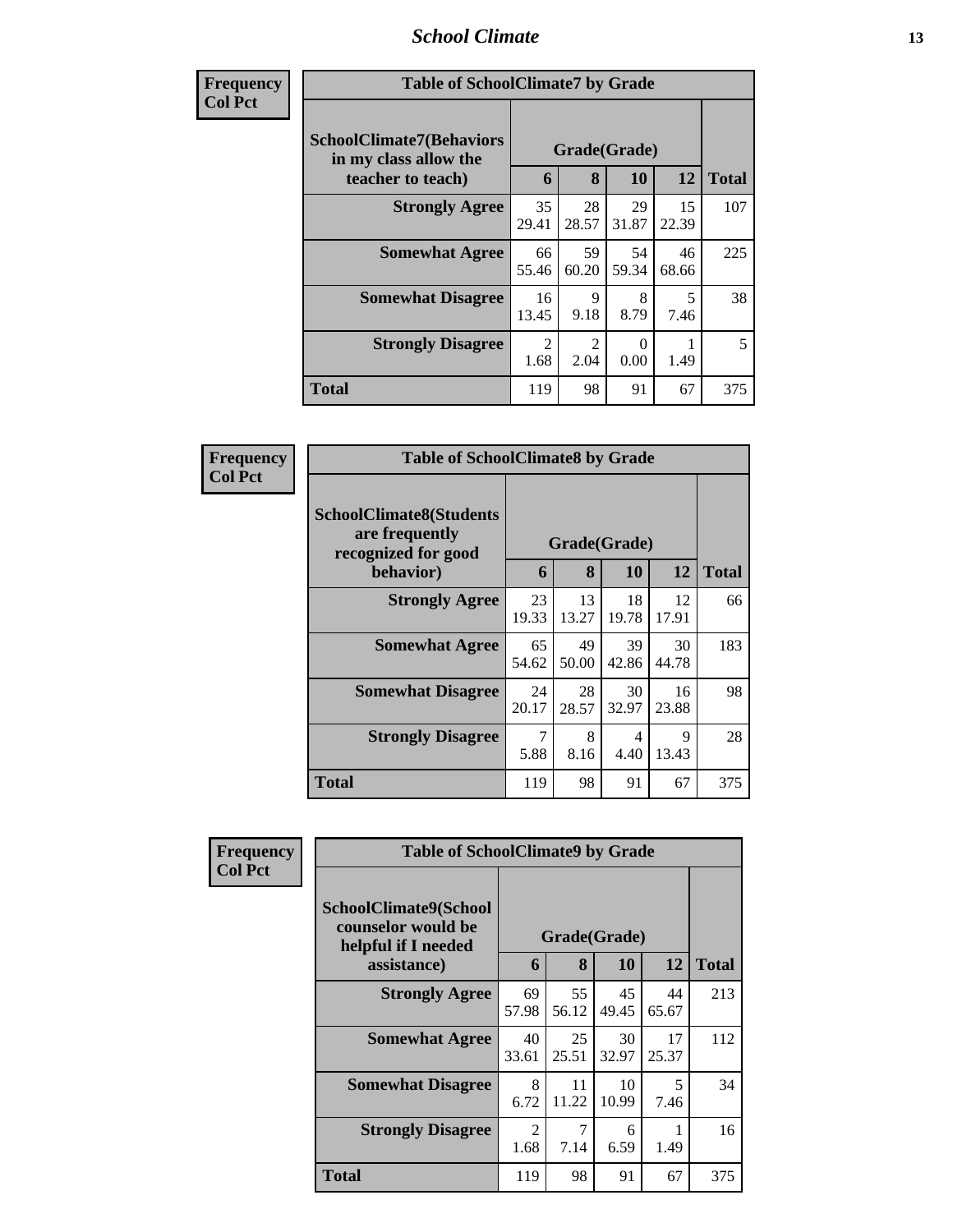# *Reasons for Dropping Out* **14**

| Frequency      | <b>Table of Dropoutreason by Grade</b>                                   |             |             |                    |             |              |  |  |  |
|----------------|--------------------------------------------------------------------------|-------------|-------------|--------------------|-------------|--------------|--|--|--|
| <b>Col Pct</b> | Dropoutreason(If<br>I dropped out the<br>reason would<br>most likely be) | 6           | 8           | Grade(Grade)<br>10 | 12          | <b>Total</b> |  |  |  |
|                | <b>Won't Drop out</b>                                                    | 81<br>68.07 | 57<br>58.16 | 60<br>65.93        | 31<br>46.27 | 229          |  |  |  |
|                | <b>Bored</b>                                                             | 13<br>10.92 | 12<br>12.24 | 17<br>18.68        | 9<br>13.43  | 51           |  |  |  |
|                | <b>Family Reasons</b>                                                    | 5<br>4.20   | 13<br>13.27 | 3<br>3.30          | 3<br>4.48   | 24           |  |  |  |
|                | <b>Being Bullied</b>                                                     | 5<br>4.20   | 7<br>7.14   | 1<br>1.10          | 1.49        | 14           |  |  |  |
|                | <b>Other</b>                                                             | 15<br>12.61 | 9<br>9.18   | 10<br>10.99        | 23<br>34.33 | 57           |  |  |  |
|                | Total                                                                    | 119         | 98          | 91                 | 67          | 375          |  |  |  |

| <b>Frequency</b> | <b>Table of Dropout by Grade</b>                            |              |              |             |             |              |
|------------------|-------------------------------------------------------------|--------------|--------------|-------------|-------------|--------------|
| <b>Col Pct</b>   | Dropout(I<br>have<br>thought<br>about<br>dropping<br>out of |              | Grade(Grade) |             |             |              |
|                  | school)                                                     | 6            | 8            | 10          | 12          | <b>Total</b> |
|                  | Yes                                                         | 18<br>15.13  | 23<br>23.47  | 18<br>19.78 | 27<br>40.30 | 86           |
|                  | N <sub>0</sub>                                              | 101<br>84.87 | 75<br>76.53  | 73<br>80.22 | 40<br>59.70 | 289          |
|                  | <b>Total</b>                                                | 119          | 98           | 91          | 67          | 375          |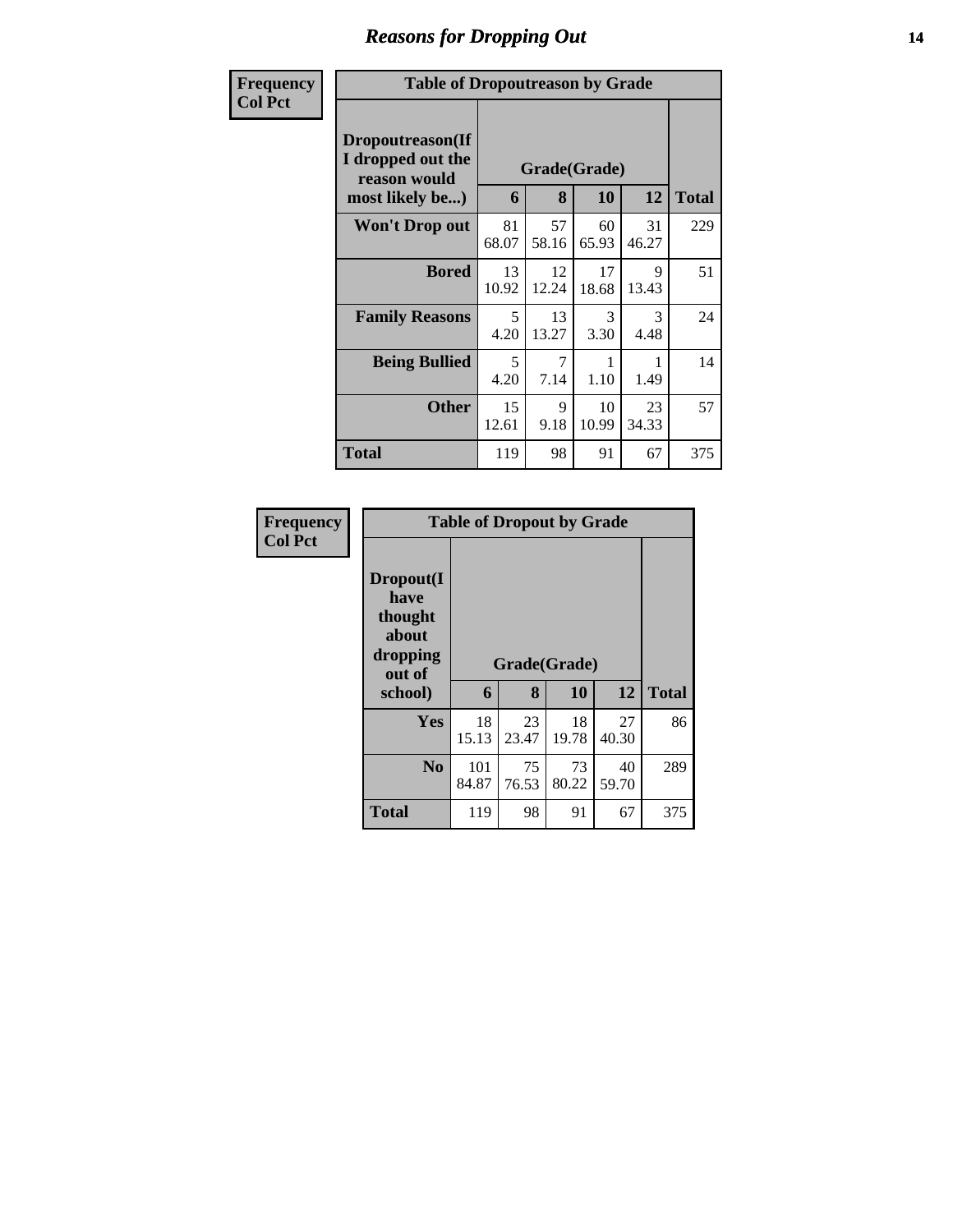*School Safety* **15**

| <b>Frequency</b> | <b>Table of Gangself by Grade</b>                                                        |              |       |       |       |              |  |  |
|------------------|------------------------------------------------------------------------------------------|--------------|-------|-------|-------|--------------|--|--|
| <b>Col Pct</b>   | Gangself(I<br>have<br>participated<br>in illegal<br>gang<br>activities in<br>the past 30 | Grade(Grade) |       |       |       |              |  |  |
|                  | days)                                                                                    | 6            | 8     | 10    | 12    | <b>Total</b> |  |  |
|                  | Yes                                                                                      | 2            | 3     | 1     | 3     | 9            |  |  |
|                  |                                                                                          | 1.68         | 3.06  | 1.10  | 4.48  |              |  |  |
|                  | N <sub>0</sub>                                                                           | 117          | 95    | 90    | 64    | 366          |  |  |
|                  |                                                                                          | 98.32        | 96.94 | 98.90 | 95.52 |              |  |  |
|                  | <b>Total</b>                                                                             | 119          | 98    | 91    | 67    | 375          |  |  |

| <b>Frequency</b> |
|------------------|
| <b>Col Pct</b>   |

| <b>Table of Gangpeers by Grade</b>                                                                                    |              |             |              |             |              |  |  |  |  |
|-----------------------------------------------------------------------------------------------------------------------|--------------|-------------|--------------|-------------|--------------|--|--|--|--|
| <b>Gangpeers</b> (I<br>have friends<br>who have<br>participated<br>in illegal<br>gang<br>activities in<br>the past 30 |              |             | Grade(Grade) |             |              |  |  |  |  |
| days)                                                                                                                 | 6            | 8           | 10           | 12          | <b>Total</b> |  |  |  |  |
| Yes                                                                                                                   | 11<br>9.24   | 27<br>27.55 | 18<br>19.78  | 11<br>16.42 | 67           |  |  |  |  |
| N <sub>0</sub>                                                                                                        | 108<br>90.76 | 71<br>72.45 | 73<br>80.22  | 56<br>83.58 | 308          |  |  |  |  |
| Total                                                                                                                 |              |             |              |             |              |  |  |  |  |

| Frequency      | <b>Table of Pickedon by Grade</b>                                   |             |              |             |             |              |  |
|----------------|---------------------------------------------------------------------|-------------|--------------|-------------|-------------|--------------|--|
| <b>Col Pct</b> | <b>Pickedon</b> (I have<br>been picked on or<br>teased at school in |             | Grade(Grade) |             |             |              |  |
|                | the past 30 days)                                                   | 6           | 8            | 10          | 12          | <b>Total</b> |  |
|                | <b>Strongly Agree</b>                                               | 13<br>10.92 | 14<br>14.29  | 4<br>4.40   | 5<br>7.46   | 36           |  |
|                | <b>Somewhat Agree</b>                                               | 24<br>20.17 | 22<br>22.45  | 23<br>25.27 | 6<br>8.96   | 75           |  |
|                | <b>Somewhat Disagree</b>                                            | 22<br>18.49 | 17<br>17.35  | 26<br>28.57 | 15<br>22.39 | 80           |  |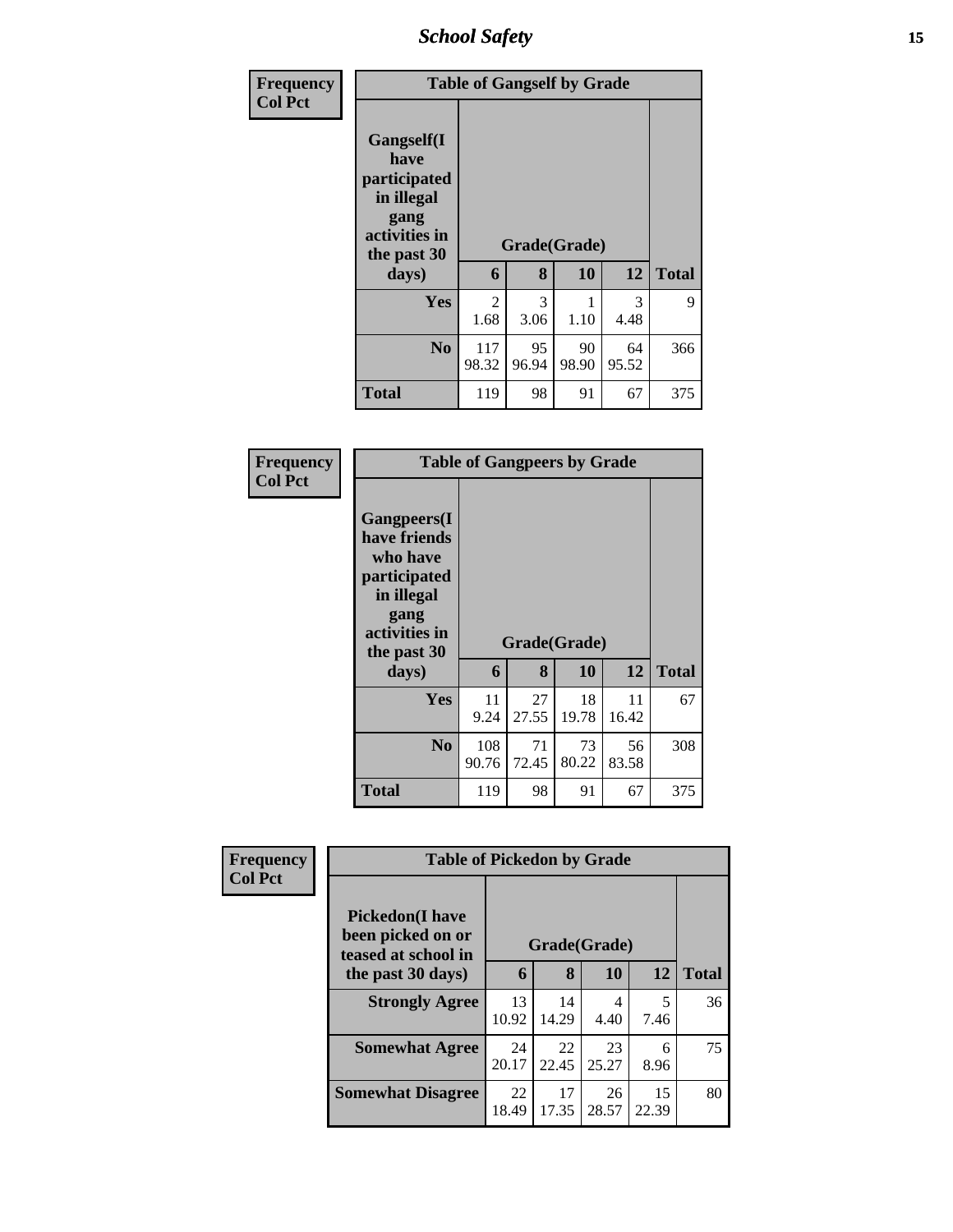# *School Safety* **16**

| <b>Frequency</b> | <b>Table of Pickedon by Grade</b>                                   |              |             |             |             |              |
|------------------|---------------------------------------------------------------------|--------------|-------------|-------------|-------------|--------------|
| <b>Col Pct</b>   | <b>Pickedon</b> (I have<br>been picked on or<br>teased at school in | Grade(Grade) |             |             |             |              |
|                  | the past 30 days)                                                   | 6            | 8           | 10          | 12          | <b>Total</b> |
|                  | <b>Strongly Disagree</b>                                            | 60<br>50.42  | 45<br>45.92 | 38<br>41.76 | 41<br>61.19 | 184          |
|                  | <b>Total</b>                                                        | 119          | 98          | 91          | 67          | 375          |

| Frequency      |                                            | <b>Table of Safeschool by Grade</b> |             |             |                      |              |  |  |  |  |  |  |
|----------------|--------------------------------------------|-------------------------------------|-------------|-------------|----------------------|--------------|--|--|--|--|--|--|
| <b>Col Pct</b> | Safeschool(School<br>is a place at which I | Grade(Grade)                        |             |             |                      |              |  |  |  |  |  |  |
|                | feel safe)                                 | 6                                   | 8           | 10          | 12                   | <b>Total</b> |  |  |  |  |  |  |
|                | <b>Strongly Agree</b>                      | 51<br>42.86                         | 12<br>12.24 | 24<br>26.37 | 17<br>25.37          | 104          |  |  |  |  |  |  |
|                | <b>Somewhat Agree</b>                      | 54<br>45.38                         | 63<br>64.29 | 51<br>56.04 | 40<br>59.70          | 208          |  |  |  |  |  |  |
|                | <b>Somewhat Disagree</b>                   | 10<br>8.40                          | 19<br>19.39 | 11<br>12.09 | $\mathbf Q$<br>13.43 | 49           |  |  |  |  |  |  |
|                | <b>Strongly Disagree</b>                   | 4<br>3.36                           | 4<br>4.08   | 5<br>5.49   | 1.49                 | 14           |  |  |  |  |  |  |
|                | Total                                      | 119                                 | 98          | 91          | 67                   | 375          |  |  |  |  |  |  |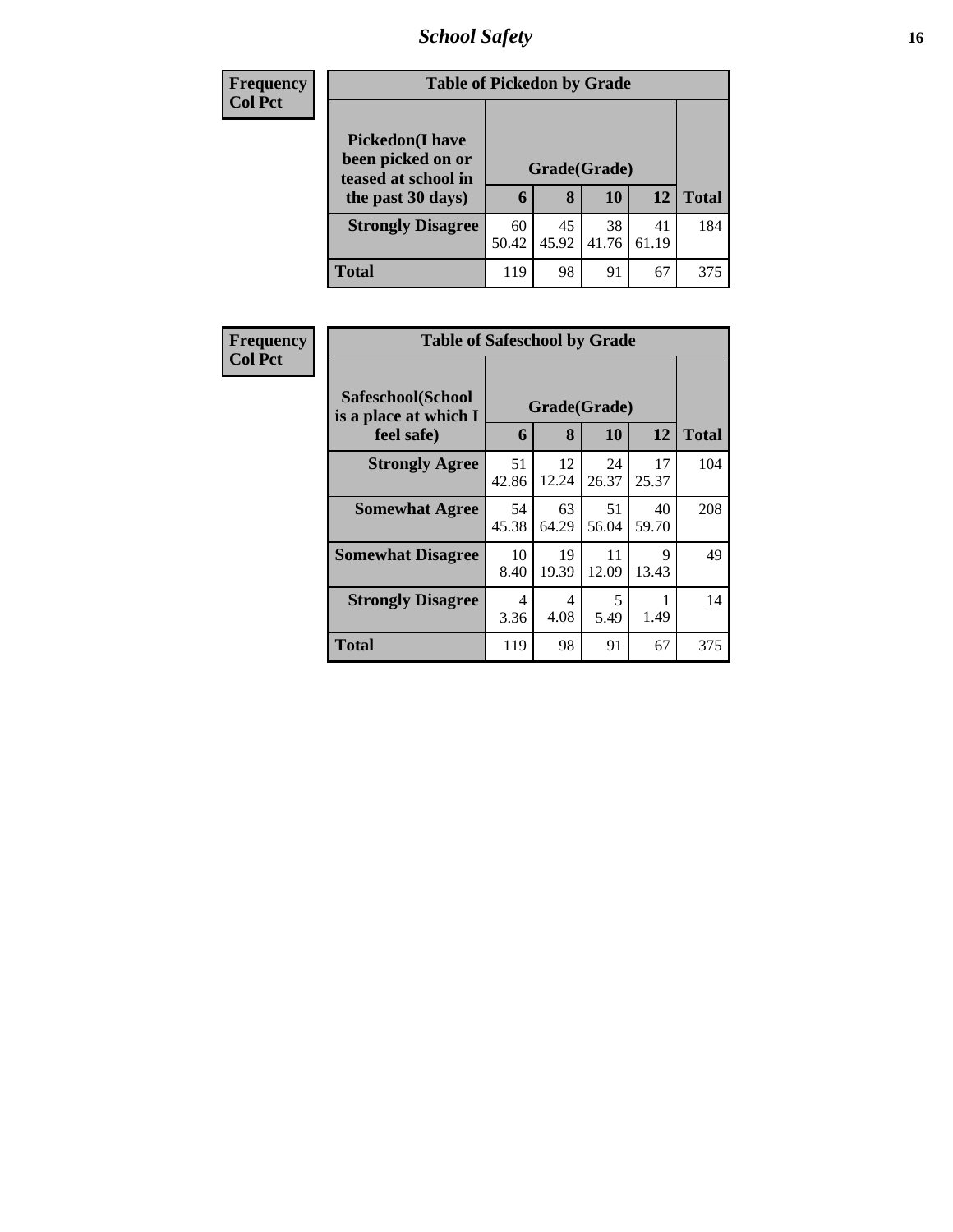*School Safety* **17**

**Frequency Row Pct**

| <b>Table of Grade by Bullied</b> |                                                                                                                                                                                           |                                                                                            |           |                        |                  |                  |                        |     |  |  |
|----------------------------------|-------------------------------------------------------------------------------------------------------------------------------------------------------------------------------------------|--------------------------------------------------------------------------------------------|-----------|------------------------|------------------|------------------|------------------------|-----|--|--|
|                                  |                                                                                                                                                                                           | <b>Bullied</b> (I have been bullied by other<br>students in the past 30 days)              |           |                        |                  |                  |                        |     |  |  |
| Grade(Grade)                     | 10<br>20<br>All<br>3 to<br>6 to<br>1 or<br>to<br>to<br>19<br>$\mathbf{0}$<br>$\overline{2}$<br>29<br>30<br>5<br>9<br>days<br>days<br>days<br>days<br>Total<br><b>Days</b><br>days<br>days |                                                                                            |           |                        |                  |                  |                        |     |  |  |
| 6                                | 105<br>88.24                                                                                                                                                                              | 6<br>5.04                                                                                  | 3<br>2.52 | $\mathcal{F}$<br>2.52  | 1<br>0.84        | $\Omega$<br>0.00 | 1<br>0.84              | 119 |  |  |
| 8                                | 88<br>89.80                                                                                                                                                                               | $\overline{2}$<br>2.04                                                                     | 1<br>1.02 | $\mathfrak{D}$<br>2.04 | 1<br>1.02        | 3<br>3.06        | 1<br>1.02              | 98  |  |  |
| 10                               | 80<br>87.91                                                                                                                                                                               | 4<br>4.40                                                                                  | 3<br>3.30 | $\mathfrak{D}$<br>2.20 | $\Omega$<br>0.00 | $\Omega$<br>0.00 | $\mathfrak{D}$<br>2.20 | 91  |  |  |
| 12                               | 62<br>92.54                                                                                                                                                                               | 3<br>1<br>$\Omega$<br>$\Omega$<br>$\Omega$<br>4.48<br>0.00<br>0.00<br>1.49<br>1.49<br>0.00 |           |                        |                  |                  |                        |     |  |  |
| <b>Total</b>                     | 335                                                                                                                                                                                       | 15                                                                                         | 7         | 7                      | 3                | 4                | 4                      | 375 |  |  |

| <b>Frequency</b> |              | <b>Table of Grade by Bulliedothers</b> |                                               |                        |                          |                               |                   |              |
|------------------|--------------|----------------------------------------|-----------------------------------------------|------------------------|--------------------------|-------------------------------|-------------------|--------------|
| <b>Row Pct</b>   |              |                                        | <b>Bulliedothers</b> (I bullied others in the |                        | past 30 days)            |                               |                   |              |
|                  | Grade(Grade) | $\mathbf{0}$<br><b>Days</b>            | 1 or<br>2<br>days                             | 3 to<br>5<br>days      | <b>6 to</b><br>9<br>days | <b>10</b><br>to<br>19<br>days | All<br>30<br>days | <b>Total</b> |
|                  | 6            | 112<br>94.12                           | $\overline{4}$<br>3.36                        | $\overline{2}$<br>1.68 | $\Omega$<br>0.00         | 1<br>0.84                     | $\Omega$<br>0.00  | 119          |
|                  | 8            | 88<br>89.80                            | 5<br>5.10                                     | $\mathfrak{D}$<br>2.04 | 1.02                     | 2<br>2.04                     | $\Omega$<br>0.00  | 98           |
|                  | 10           | 81<br>89.01                            | 3<br>3.30                                     | $\Omega$<br>0.00       | $\Omega$<br>0.00         | 4<br>4.40                     | 3<br>3.30         | 91           |
|                  | 12           | 61<br>91.04                            | $\overline{4}$<br>5.97                        | 1<br>1.49              | $\Omega$<br>0.00         | 1<br>1.49                     | $\Omega$<br>0.00  | 67           |
|                  | <b>Total</b> | 342                                    | 16                                            | 5                      | 1                        | 8                             | 3                 | 375          |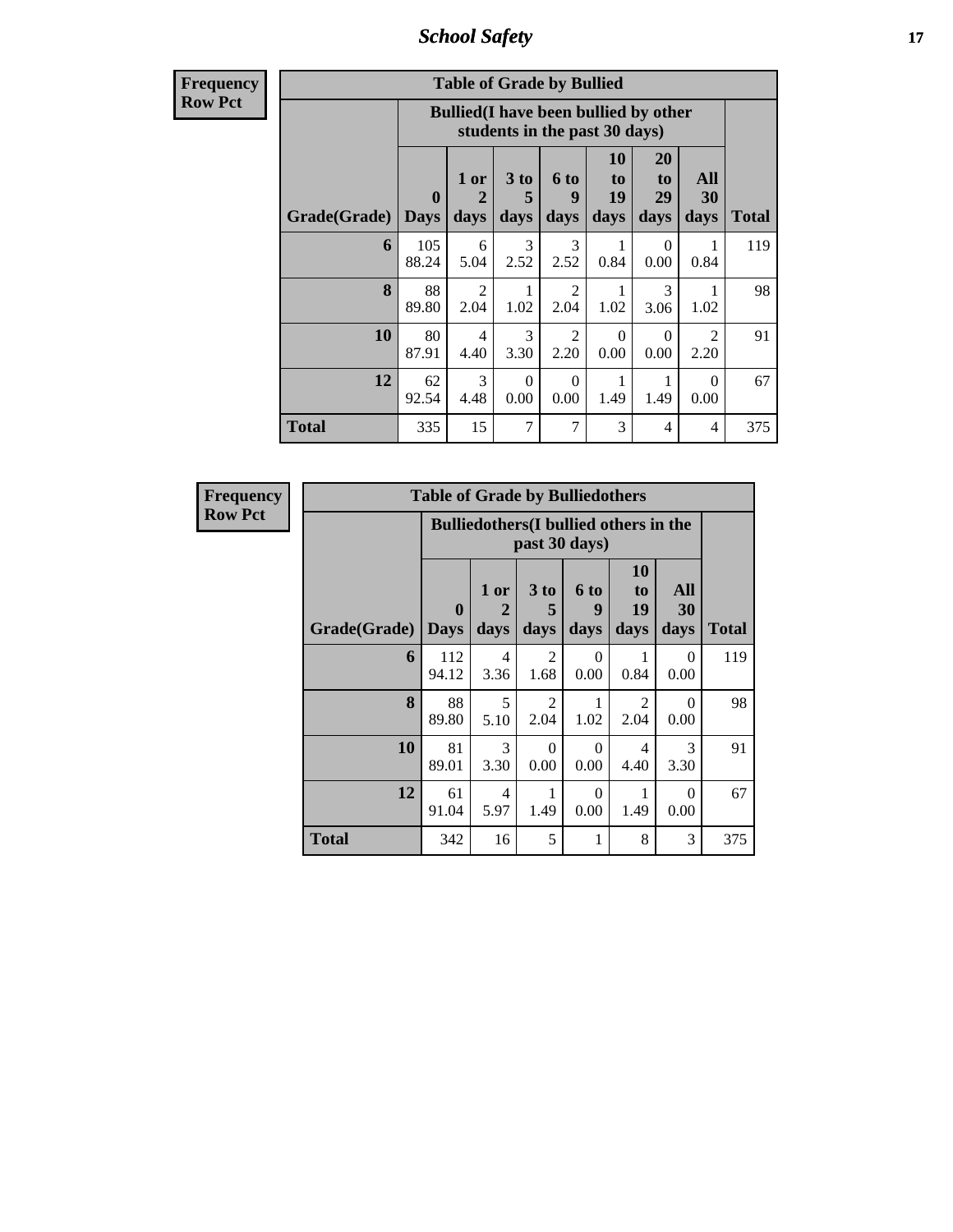*School Safety* **18**

| Frequency      | <b>Table of Grade by Weaponschool</b> |                                                                                 |                |              |  |  |  |  |
|----------------|---------------------------------------|---------------------------------------------------------------------------------|----------------|--------------|--|--|--|--|
| <b>Row Pct</b> |                                       | <b>Weaponschool</b> (I<br>brought a weapon<br>to school in the<br>past 30 days) |                |              |  |  |  |  |
|                | Grade(Grade)                          | 0 Days                                                                          | 6 to 9<br>days | <b>Total</b> |  |  |  |  |
|                | 6                                     | 119<br>100.00                                                                   | 0<br>0.00      | 119          |  |  |  |  |
|                | 8                                     | 98<br>100.00                                                                    | 0<br>0.00      | 98           |  |  |  |  |
|                | 10                                    | 91<br>100.00                                                                    | 0<br>0.00      | 91           |  |  |  |  |
|                | 12                                    | 66<br>98.51                                                                     | 1.49           | 67           |  |  |  |  |
|                | <b>Total</b>                          | 374                                                                             | 1              | 375          |  |  |  |  |

| Frequency      |              | <b>Table of Grade by Absentunsafe</b> |                                                                                           |                   |                          |                   |              |  |  |  |  |
|----------------|--------------|---------------------------------------|-------------------------------------------------------------------------------------------|-------------------|--------------------------|-------------------|--------------|--|--|--|--|
| <b>Row Pct</b> |              |                                       | <b>Absentunsafe(I have missed</b><br>school because I felt unsafe in<br>the past 30 days) |                   |                          |                   |              |  |  |  |  |
|                | Grade(Grade) | 0<br><b>Days</b>                      | 1 or<br>2<br>days                                                                         | 3 to<br>5<br>days | <b>6 to</b><br>9<br>days | All<br>30<br>days | <b>Total</b> |  |  |  |  |
|                | 6            | 118<br>99.16                          | 0<br>0.00                                                                                 | $\Omega$<br>0.00  | $\Omega$<br>0.00         | 0.84              | 119          |  |  |  |  |
|                | 8            | 96<br>97.96                           | $\Omega$<br>0.00                                                                          | 1.02              | 1.02                     | $\Omega$<br>0.00  | 98           |  |  |  |  |
|                | 10           | 91<br>100.00                          | 0<br>0.00                                                                                 | $\Omega$<br>0.00  | $\Omega$<br>0.00         | 0<br>0.00         | 91           |  |  |  |  |
|                | 12           | 66<br>98.51                           | 1.49                                                                                      | $\Omega$<br>0.00  | $\Omega$<br>0.00         | 0<br>0.00         | 67           |  |  |  |  |
|                | <b>Total</b> | 371                                   |                                                                                           | 1                 |                          |                   | 375          |  |  |  |  |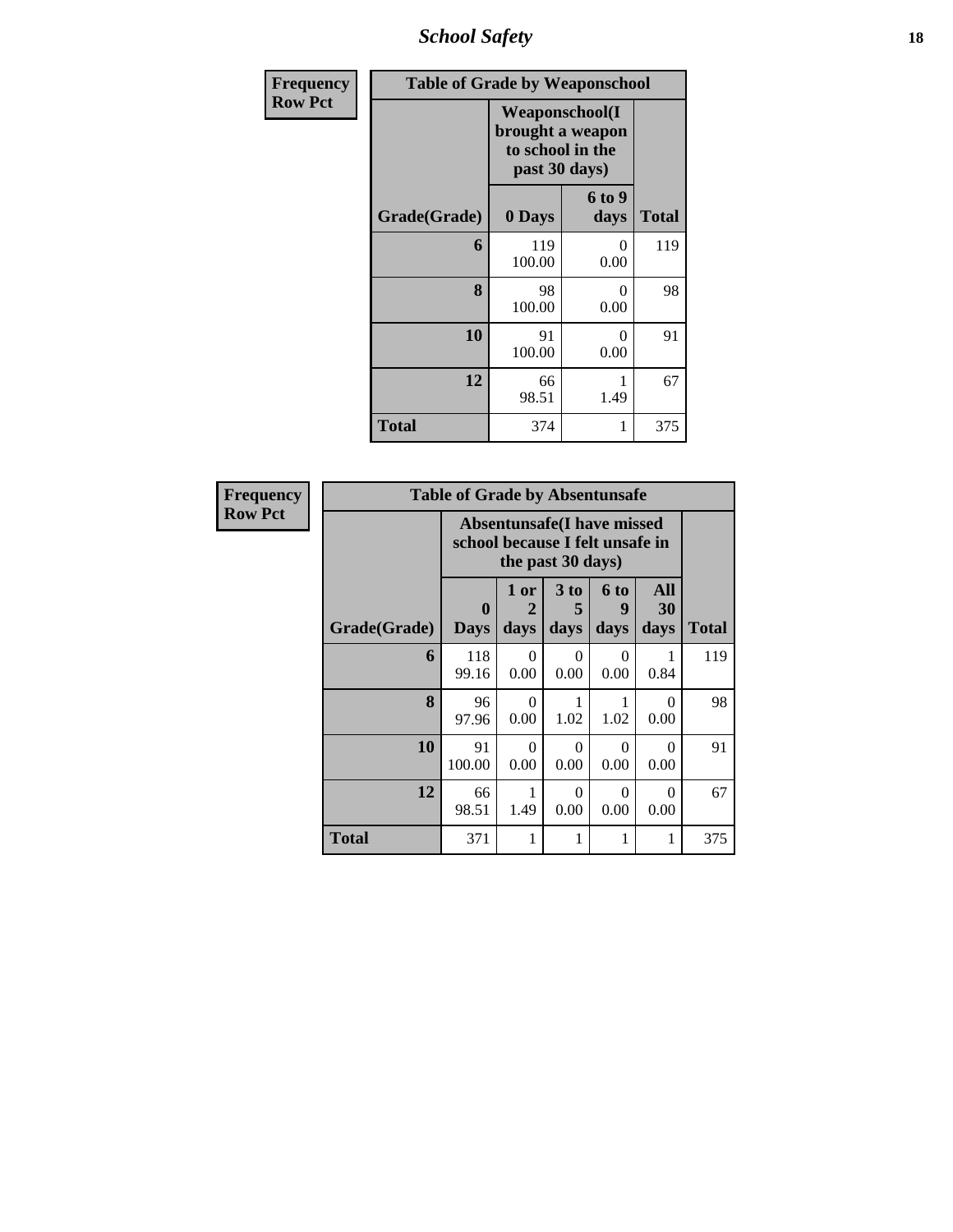## *Drug Use During Last 30 Days* **19**

#### **Frequency Row Pct**

| <b>Table of Grade by Alcohol</b> |                                 |                        |                        |                        |                 |                                    |                        |              |  |  |
|----------------------------------|---------------------------------|------------------------|------------------------|------------------------|-----------------|------------------------------------|------------------------|--------------|--|--|
|                                  |                                 |                        |                        |                        |                 | Alcohol(Alcohol use, past 30 days) |                        |              |  |  |
| Grade(Grade)                     | <b>Did</b><br>not<br><b>use</b> | $1 - 2$<br>days        | $3 - 5$<br>days        | $6 - 9$<br>days        | $10-19$<br>days | 20-29<br>days                      | Every<br>day           | <b>Total</b> |  |  |
| 6                                | 116<br>97.48                    | 2<br>1.68              | $\Omega$<br>0.00       | 0<br>0.00              | 0.84            | $\Omega$<br>0.00                   | 0<br>0.00              | 119          |  |  |
| 8                                | 84<br>85.71                     | $\overline{2}$<br>2.04 | 3<br>3.06              | $\overline{c}$<br>2.04 | 5<br>5.10       | $\mathfrak{D}$<br>2.04             | 0<br>0.00              | 98           |  |  |
| 10                               | 70<br>76.92                     | 7<br>7.69              | $\overline{2}$<br>2.20 | $\overline{2}$<br>2.20 | 6<br>6.59       | $\overline{2}$<br>2.20             | $\mathfrak{D}$<br>2.20 | 91           |  |  |
| 12                               | 49<br>73.13                     | 5<br>7.46              | $\overline{4}$<br>5.97 | 5<br>7.46              | 1.49            | 1.49                               | $\mathfrak{D}$<br>2.99 | 67           |  |  |
| <b>Total</b>                     | 319                             | 16                     | 9                      | 9                      | 13              | 5                                  | 4                      | 375          |  |  |

**Frequency Row Pct**

| <b>Table of Grade by Cigarettes</b> |                          |                                                                                                           |           |                           |                  |                |           |     |  |  |  |
|-------------------------------------|--------------------------|-----------------------------------------------------------------------------------------------------------|-----------|---------------------------|------------------|----------------|-----------|-----|--|--|--|
|                                     |                          | Cigarettes (Smoking tobacco use, past 30 days)                                                            |           |                           |                  |                |           |     |  |  |  |
| Grade(Grade)                        | Did<br>not<br><b>use</b> | $6-9$<br>$20 - 29$<br>$3 - 5$<br>$10-19$<br>$1-2$<br>Every<br>days<br>days<br>day<br>days<br>days<br>days |           |                           |                  |                |           |     |  |  |  |
| 6                                   | 119<br>100.00            | $\Omega$<br>0.00                                                                                          | 0<br>0.00 | $\mathbf{\Omega}$<br>0.00 | $\Omega$<br>0.00 | 0<br>0.00      | 0<br>0.00 | 119 |  |  |  |
| 8                                   | 95<br>96.94              | $\Omega$<br>0.00                                                                                          | 1.02      | 1.02                      | 0<br>0.00        | 0<br>0.00      | 1.02      | 98  |  |  |  |
| 10                                  | 89<br>97.80              | $\Omega$<br>0.00                                                                                          | 0<br>0.00 | $\mathbf{\Omega}$<br>0.00 | 1.10             | 1.10           | 0<br>0.00 | 91  |  |  |  |
| 12                                  | 58<br>86.57              | 3<br>$\overline{2}$<br>3<br>$\theta$<br>0.00<br>1.49<br>2.99<br>0.00<br>4.48<br>4.48                      |           |                           |                  |                |           |     |  |  |  |
| <b>Total</b>                        | 361                      | 3                                                                                                         | 3         |                           |                  | $\overline{2}$ | 4         | 375 |  |  |  |

| Frequency      |              | <b>Table of Grade by Smokeless</b> |                                                        |                  |                  |              |  |  |  |  |
|----------------|--------------|------------------------------------|--------------------------------------------------------|------------------|------------------|--------------|--|--|--|--|
| <b>Row Pct</b> |              |                                    | <b>Smokeless(Chewing</b><br>tobacco use, past 30 days) |                  |                  |              |  |  |  |  |
|                | Grade(Grade) | Did<br>not<br><b>use</b>           | $1 - 2$<br>days                                        | $10-19$<br>days  | 20-29<br>days    | <b>Total</b> |  |  |  |  |
|                | 6            | 119<br>100.00                      | 0<br>0.00                                              | 0<br>0.00        | 0<br>0.00        | 119          |  |  |  |  |
|                | 8            | 98<br>100.00                       | $\Omega$<br>0.00                                       | 0<br>0.00        | $\Omega$<br>0.00 | 98           |  |  |  |  |
|                | 10           | 90<br>98.90                        | $\Omega$<br>0.00                                       | 1.10             | 0<br>0.00        | 91           |  |  |  |  |
|                | 12           | 65<br>97.01                        | 1.49                                                   | $\Omega$<br>0.00 | 1<br>1.49        | 67           |  |  |  |  |
|                | <b>Total</b> | 372                                | 1                                                      | 1                | 1                | 375          |  |  |  |  |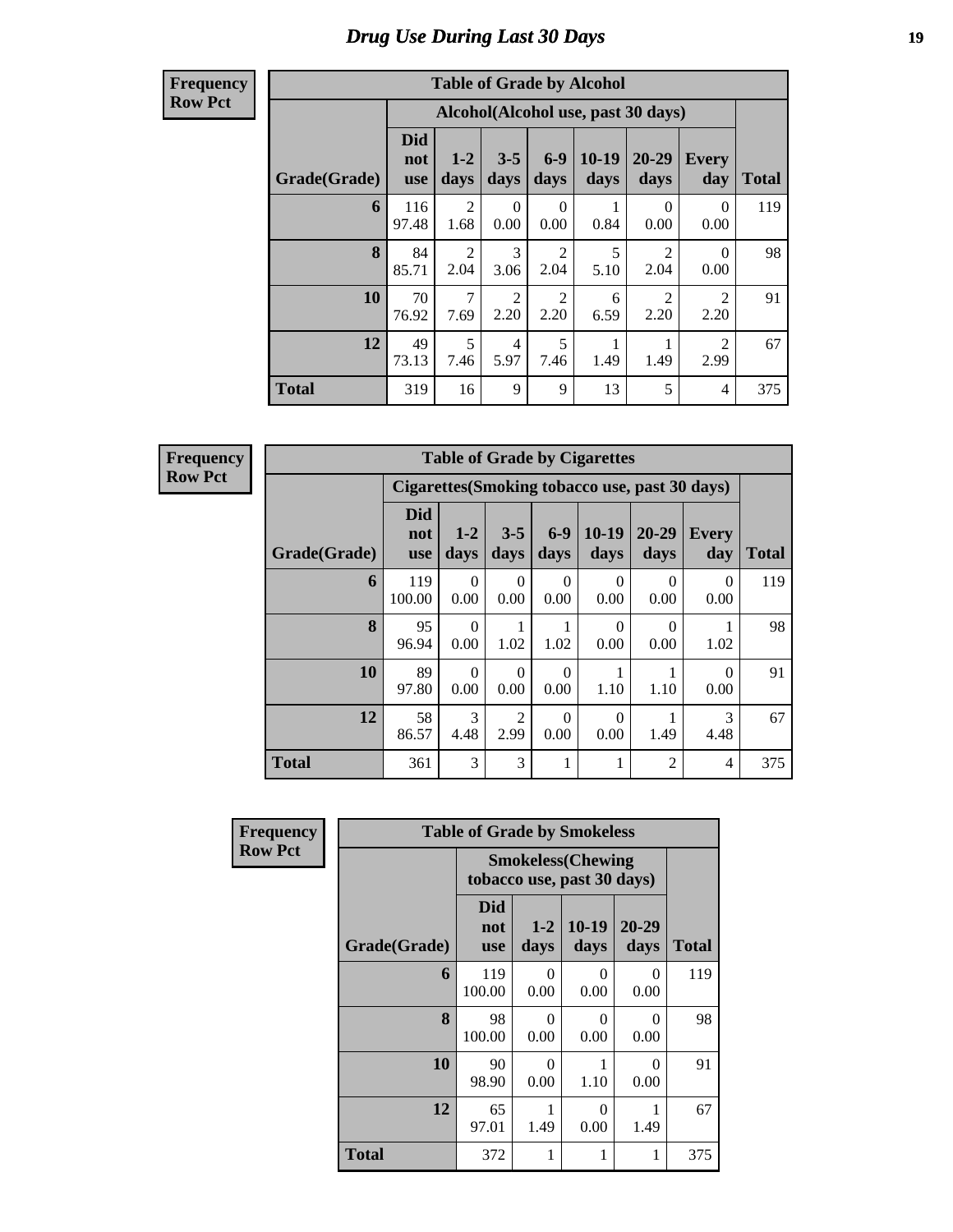**Frequency Row Pct**

| <b>Table of Grade by Marijuana</b> |                                 |                                                                                               |                  |                        |                  |                        |     |  |  |  |  |
|------------------------------------|---------------------------------|-----------------------------------------------------------------------------------------------|------------------|------------------------|------------------|------------------------|-----|--|--|--|--|
|                                    |                                 | Marijuana (Marijuana use, past 30 days)                                                       |                  |                        |                  |                        |     |  |  |  |  |
| Grade(Grade)                       | <b>Did</b><br>not<br><b>use</b> | $10-19$<br>20-29<br>$3 - 5$<br>$1 - 2$<br><b>Every</b><br>days<br>days<br>day<br>days<br>days |                  |                        |                  |                        |     |  |  |  |  |
| 6                                  | 119<br>100.00                   | $\Omega$<br>0.00                                                                              | $\Omega$<br>0.00 | $\Omega$<br>0.00       | $\Omega$<br>0.00 | 0<br>0.00              | 119 |  |  |  |  |
| 8                                  | 94<br>95.92                     | $\Omega$<br>0.00                                                                              | 1.02             | 1.02                   | $\Omega$<br>0.00 | $\mathfrak{D}$<br>2.04 | 98  |  |  |  |  |
| 10                                 | 87<br>95.60                     | 1.10                                                                                          | 1.10             | $\mathfrak{D}$<br>2.20 | $\Omega$<br>0.00 | 0<br>0.00              | 91  |  |  |  |  |
| 12                                 | 61<br>91.04                     | $\mathfrak{D}$<br>2.99                                                                        | $\Omega$<br>0.00 | $\overline{2}$<br>2.99 | 1.49             | 1.49                   | 67  |  |  |  |  |
| <b>Total</b>                       | 361                             | 3                                                                                             | $\overline{2}$   | 5                      | 1                | 3                      | 375 |  |  |  |  |

| Frequency      | <b>Table of Grade by Cocaine</b> |                                 |                 |                  |                     |              |  |  |  |  |
|----------------|----------------------------------|---------------------------------|-----------------|------------------|---------------------|--------------|--|--|--|--|
| <b>Row Pct</b> |                                  | <b>Cocaine</b> (Cocaine use,    |                 |                  |                     |              |  |  |  |  |
|                | Grade(Grade)                     | <b>Did</b><br>not<br><b>use</b> | $3 - 5$<br>days | 10-19<br>days    | <b>Every</b><br>day | <b>Total</b> |  |  |  |  |
|                | 6                                | 119<br>100.00                   | 0<br>0.00       | 0<br>0.00        | $\Omega$<br>0.00    | 119          |  |  |  |  |
|                | 8                                | 97<br>98.98                     | 0<br>0.00       | 1.02             | $\Omega$<br>0.00    | 98           |  |  |  |  |
|                | 10                               | 90<br>98.90                     | 0<br>0.00       | 1.10             | $\Omega$<br>0.00    | 91           |  |  |  |  |
|                | 12                               | 65<br>97.01                     | 1.49            | $\Omega$<br>0.00 | 1.49                | 67           |  |  |  |  |
|                | <b>Total</b>                     | 371                             | 1               | $\overline{2}$   | 1                   | 375          |  |  |  |  |

| Frequency      |              | <b>Table of Grade by Inhalants</b> |                                                  |                  |                  |              |  |  |  |  |
|----------------|--------------|------------------------------------|--------------------------------------------------|------------------|------------------|--------------|--|--|--|--|
| <b>Row Pct</b> |              |                                    | <b>Inhalants</b> (Inhalant use,<br>past 30 days) |                  |                  |              |  |  |  |  |
|                | Grade(Grade) | <b>Did</b><br>not<br><b>use</b>    | $1-2$<br>days                                    | $6-9$<br>days    | $10-19$<br>days  | <b>Total</b> |  |  |  |  |
|                | 6            | 119<br>100.00                      | $\Omega$<br>0.00                                 | 0<br>0.00        | $\Omega$<br>0.00 | 119          |  |  |  |  |
|                | 8            | 96<br>97.96                        | 1<br>1.02                                        | 1<br>1.02        | $\Omega$<br>0.00 | 98           |  |  |  |  |
|                | 10           | 90<br>98.90                        | $\Omega$<br>0.00                                 | $\Omega$<br>0.00 | 1<br>1.10        | 91           |  |  |  |  |
|                | 12           | 66<br>98.51                        | $\Omega$<br>0.00                                 | 1<br>1.49        | $\Omega$<br>0.00 | 67           |  |  |  |  |
|                | <b>Total</b> | 371                                | 1                                                | 2                | $\mathbf{1}$     | 375          |  |  |  |  |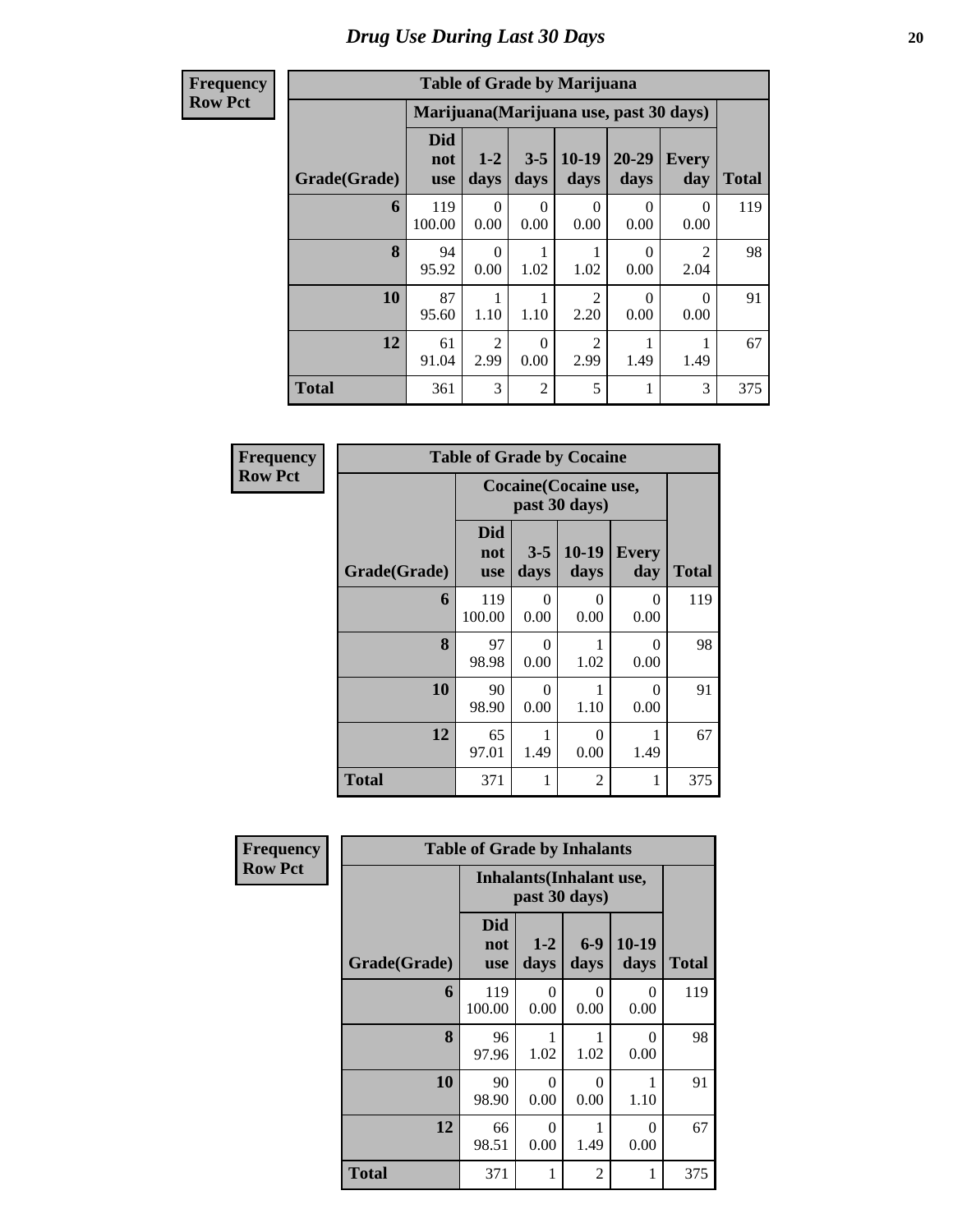# *Drug Use During Last 30 Days* **21**

| <b>Frequency</b> | <b>Table of Grade by Steroids</b> |                          |                  |                  |                     |              |  |  |  |
|------------------|-----------------------------------|--------------------------|------------------|------------------|---------------------|--------------|--|--|--|
| <b>Row Pct</b>   |                                   | Steroids (Steroid use,   |                  |                  |                     |              |  |  |  |
|                  | Grade(Grade)                      | Did<br>not<br><b>use</b> | $1 - 2$<br>days  | $10-19$<br>days  | <b>Every</b><br>day | <b>Total</b> |  |  |  |
|                  | 6                                 | 117<br>98.32             | 0.84             | 0<br>0.00        | 0.84                | 119          |  |  |  |
|                  | 8                                 | 98<br>100.00             | 0<br>0.00        | 0<br>0.00        | $\Omega$<br>0.00    | 98           |  |  |  |
|                  | 10                                | 90<br>98.90              | $\Omega$<br>0.00 | 1<br>1.10        | $\Omega$<br>0.00    | 91           |  |  |  |
|                  | 12                                | 67<br>100.00             | $\Omega$<br>0.00 | $\Omega$<br>0.00 | 0<br>0.00           | 67           |  |  |  |
|                  | <b>Total</b>                      | 372                      | 1                | 1                |                     | 375          |  |  |  |

| Frequency      | <b>Table of Grade by Ecstasy</b> |                          |                                               |                  |              |  |  |  |  |
|----------------|----------------------------------|--------------------------|-----------------------------------------------|------------------|--------------|--|--|--|--|
| <b>Row Pct</b> |                                  |                          | <b>Ecstasy</b> (Ecstasy<br>use, past 30 days) |                  |              |  |  |  |  |
|                | Grade(Grade)                     | Did<br>not<br><b>use</b> | 10-19<br>days                                 | 20-29<br>days    | <b>Total</b> |  |  |  |  |
|                | 6                                | 119<br>100.00            | $\theta$<br>0.00                              | 0<br>0.00        | 119          |  |  |  |  |
|                | 8                                | 98<br>100.00             | $\Omega$<br>0.00                              | 0<br>0.00        | 98           |  |  |  |  |
|                | 10                               | 90<br>98.90              | 1<br>1.10                                     | $\Omega$<br>0.00 | 91           |  |  |  |  |
|                | 12                               | 66<br>98.51              | $\theta$<br>0.00                              | 1<br>1.49        | 67           |  |  |  |  |
|                | <b>Total</b>                     | 373                      | 1                                             | 1                | 375          |  |  |  |  |

| Frequency      |              | <b>Table of Grade by Meth</b>   |               |                   |                  |              |
|----------------|--------------|---------------------------------|---------------|-------------------|------------------|--------------|
| <b>Row Pct</b> |              | Meth (Methamphetamine use,      |               |                   |                  |              |
|                | Grade(Grade) | <b>Did</b><br>not<br><b>use</b> | $6-9$<br>days | $10 - 19$<br>days | 20-29<br>days    | <b>Total</b> |
|                | 6            | 119<br>100.00                   | 0<br>0.00     | 0<br>0.00         | 0<br>0.00        | 119          |
|                | 8            | 97<br>98.98                     | 0<br>0.00     | $\Omega$<br>0.00  | 1.02             | 98           |
|                | 10           | 90<br>98.90                     | 0<br>0.00     | 1.10              | $\Omega$<br>0.00 | 91           |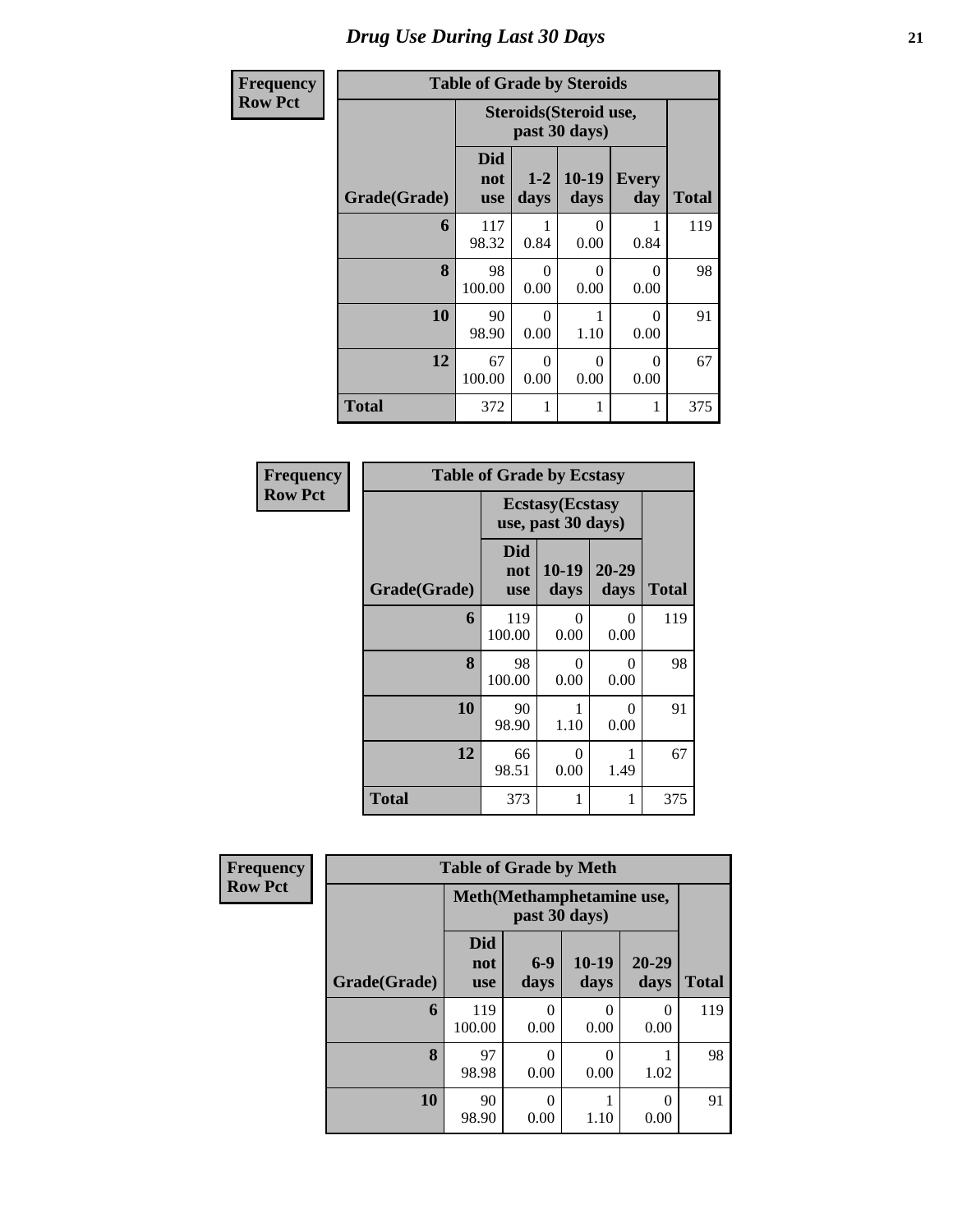| <b>Frequency</b> | <b>Table of Grade by Meth</b> |                                 |               |                           |                   |              |  |  |
|------------------|-------------------------------|---------------------------------|---------------|---------------------------|-------------------|--------------|--|--|
| <b>Row Pct</b>   |                               |                                 | past 30 days) | Meth(Methamphetamine use, |                   |              |  |  |
|                  | Grade(Grade)                  | <b>Did</b><br>not<br><b>use</b> | $6-9$<br>days | $10-19$<br>days           | $20 - 29$<br>days | <b>Total</b> |  |  |
|                  | 12                            | 66<br>98.51                     | 1.49          | 0.00                      | $\theta$<br>0.00  | 67           |  |  |
|                  | <b>Total</b>                  | 372                             |               |                           |                   | 375          |  |  |

| Frequency      | <b>Table of Grade by Hallucinogens</b> |                       |                                                   |                     |              |  |  |  |  |
|----------------|----------------------------------------|-----------------------|---------------------------------------------------|---------------------|--------------|--|--|--|--|
| <b>Row Pct</b> |                                        |                       | Hallucinogens (Hallucinogen<br>use, past 30 days) |                     |              |  |  |  |  |
|                | Grade(Grade)                           | Did not<br><b>use</b> | $10-19$<br>days                                   | <b>Every</b><br>day | <b>Total</b> |  |  |  |  |
|                | 6                                      | 119<br>100.00         | 0<br>0.00                                         | 0<br>0.00           | 119          |  |  |  |  |
|                | 8                                      | 97<br>98.98           | 0<br>0.00                                         | 1.02                | 98           |  |  |  |  |
|                | 10                                     | 90<br>98.90           | 1.10                                              | $\Omega$<br>0.00    | 91           |  |  |  |  |
|                | 12                                     | 66<br>98.51           | 1.49                                              | $\Omega$<br>0.00    | 67           |  |  |  |  |
|                | <b>Total</b>                           | 372                   | 2                                                 | 1                   | 375          |  |  |  |  |

**Frequency Row Pct**

| <b>Table of Grade by Prescription</b> |                                 |                                                                                                    |                  |                  |                 |                   |                                     |              |  |
|---------------------------------------|---------------------------------|----------------------------------------------------------------------------------------------------|------------------|------------------|-----------------|-------------------|-------------------------------------|--------------|--|
|                                       |                                 | <b>Prescription</b> (Prescription drugs not<br>prescribed to me, past 30 days)                     |                  |                  |                 |                   |                                     |              |  |
| Grade(Grade)                          | <b>Did</b><br>not<br><b>use</b> | $1-2$<br>days                                                                                      | $3 - 5$<br>days  | $6-9$<br>days    | $10-19$<br>days | $20 - 29$<br>days | <b>Every</b><br>day                 | <b>Total</b> |  |
| 6                                     | 117<br>98.32                    | 0.84                                                                                               | $\Omega$<br>0.00 | $\Omega$<br>0.00 | 0<br>0.00       | 0.84              | 0<br>0.00                           | 119          |  |
| 8                                     | 92<br>93.88                     | $\mathcal{R}$<br>3.06                                                                              | $\Omega$<br>0.00 | $\Omega$<br>0.00 | 1.02            | 1.02              | 1.02                                | 98           |  |
| 10                                    | 82<br>90.11                     | 4<br>4.40                                                                                          | 1.10             | 1<br>1.10        | 1.10            | 0<br>0.00         | $\mathcal{D}_{\mathcal{A}}$<br>2.20 | 91           |  |
| 12                                    | 63<br>94.03                     | $\mathfrak{D}$<br>$\Omega$<br>$\Omega$<br>$\Omega$<br>1.49<br>0.00<br>2.99<br>0.00<br>1.49<br>0.00 |                  |                  |                 |                   |                                     |              |  |
| <b>Total</b>                          | 354                             | 9                                                                                                  | 2                | 1                | $\overline{2}$  | 4                 | 3                                   | 375          |  |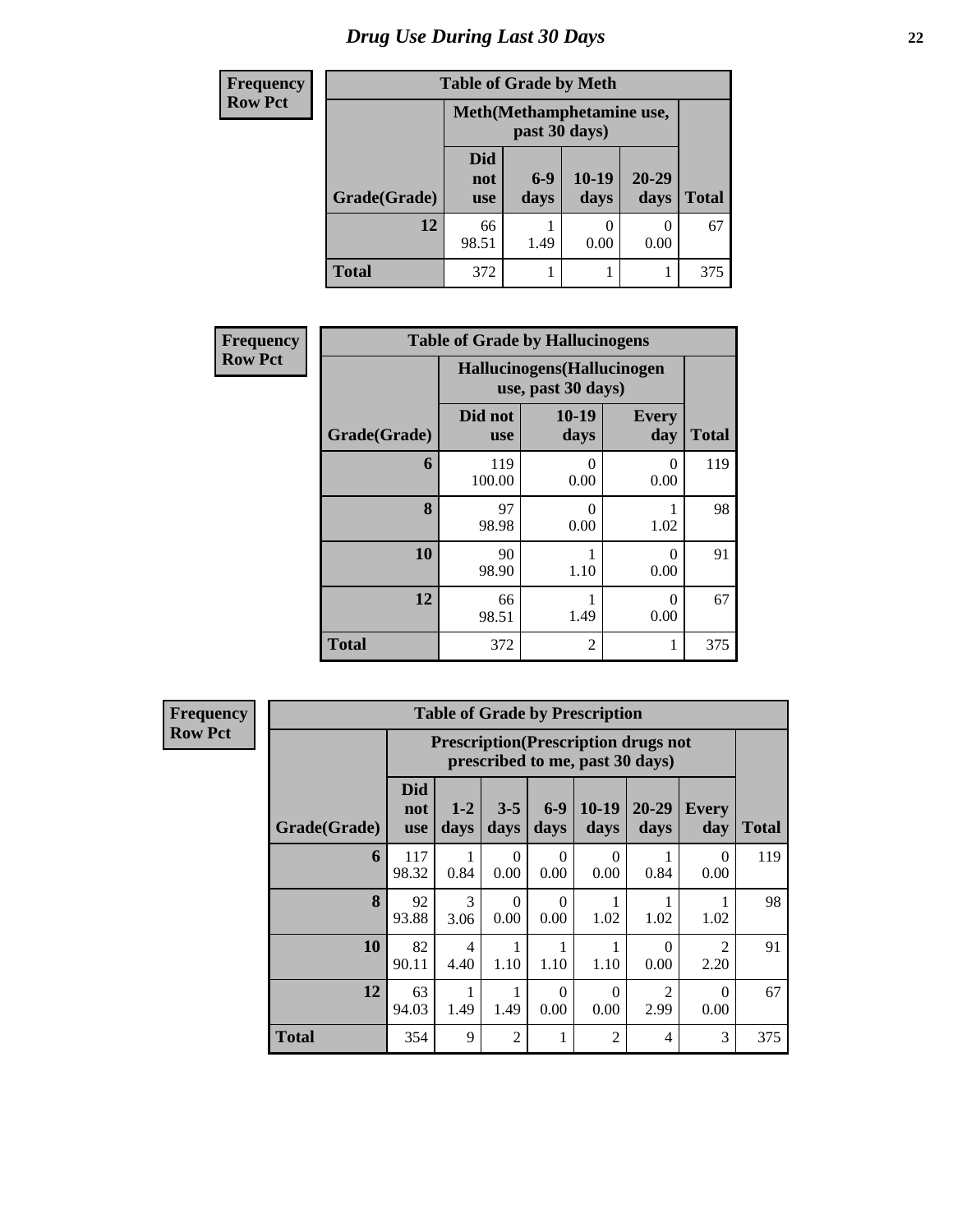#### **Frequency Col Pct**

| ncy | <b>Table of Alcoholease by Grade</b> |             |             |             |             |              |  |  |  |  |  |
|-----|--------------------------------------|-------------|-------------|-------------|-------------|--------------|--|--|--|--|--|
|     | Grade(Grade)<br>Alcoholease(It is    |             |             |             |             |              |  |  |  |  |  |
|     | easy to get alcohol)                 | 6           | 8           | 10          | 12          | <b>Total</b> |  |  |  |  |  |
|     | <b>Strongly Agree</b>                | 26<br>21.85 | 26<br>26.53 | 25<br>27.47 | 37<br>55.22 | 114          |  |  |  |  |  |
|     | <b>Somewhat Agree</b>                | 18<br>15.13 | 29<br>29.59 | 41<br>45.05 | 21<br>31.34 | 109          |  |  |  |  |  |
|     | <b>Somewhat Disagree</b>             | 13<br>10.92 | 16<br>16.33 | 9<br>9.89   | 6<br>8.96   | 44           |  |  |  |  |  |
|     | <b>Strongly Disagree</b>             | 62<br>52.10 | 27<br>27.55 | 16<br>17.58 | 3<br>4.48   | 108          |  |  |  |  |  |
|     | <b>Total</b>                         | 119         | 98          | 91          | 67          | 375          |  |  |  |  |  |

| Frequency      | <b>Table of Cigarettesease by Grade</b>                 |             |                   |             |             |              |  |
|----------------|---------------------------------------------------------|-------------|-------------------|-------------|-------------|--------------|--|
| <b>Col Pct</b> | Cigarettesease(It is<br>easy to get smoking<br>tobacco) | 6           | Grade(Grade)<br>8 | 10          | 12          | <b>Total</b> |  |
|                | <b>Strongly Agree</b>                                   | 19<br>15.97 | 20<br>20.41       | 13<br>14.29 | 34<br>50.75 | 86           |  |
|                | <b>Somewhat Agree</b>                                   | 10<br>8.40  | 18<br>18.37       | 29<br>31.87 | 24<br>35.82 | 81           |  |
|                | <b>Somewhat Disagree</b>                                | 8<br>6.72   | 17<br>17.35       | 21<br>23.08 | 5<br>7.46   | 51           |  |
|                | <b>Strongly Disagree</b>                                | 82<br>68.91 | 43<br>43.88       | 28<br>30.77 | 4<br>5.97   | 157          |  |
|                | Total                                                   | 119         | 98                | 91          | 67          | 375          |  |

| <b>Frequency</b> | <b>Table of Smokelessease by Grade</b>                         |             |                   |             |             |              |  |  |
|------------------|----------------------------------------------------------------|-------------|-------------------|-------------|-------------|--------------|--|--|
| <b>Col Pct</b>   | <b>Smokelessease</b> (It is<br>easy to get chewing<br>tobacco) | 6           | Grade(Grade)<br>8 | <b>10</b>   | 12          | <b>Total</b> |  |  |
|                  | <b>Strongly Agree</b>                                          | 8<br>6.72   | 13<br>13.27       | 9<br>9.89   | 15<br>22.39 | 45           |  |  |
|                  | <b>Somewhat Agree</b>                                          | 12<br>10.08 | 14<br>14.29       | 21<br>23.08 | 26<br>38.81 | 73           |  |  |
|                  | <b>Somewhat Disagree</b>                                       | 7<br>5.88   | 20<br>20.41       | 29<br>31.87 | 18<br>26.87 | 74           |  |  |
|                  | <b>Strongly Disagree</b>                                       | 92<br>77.31 | 51<br>52.04       | 32<br>35.16 | 8<br>11.94  | 183          |  |  |
|                  | <b>Total</b>                                                   | 119         | 98                | 91          | 67          | 375          |  |  |

ń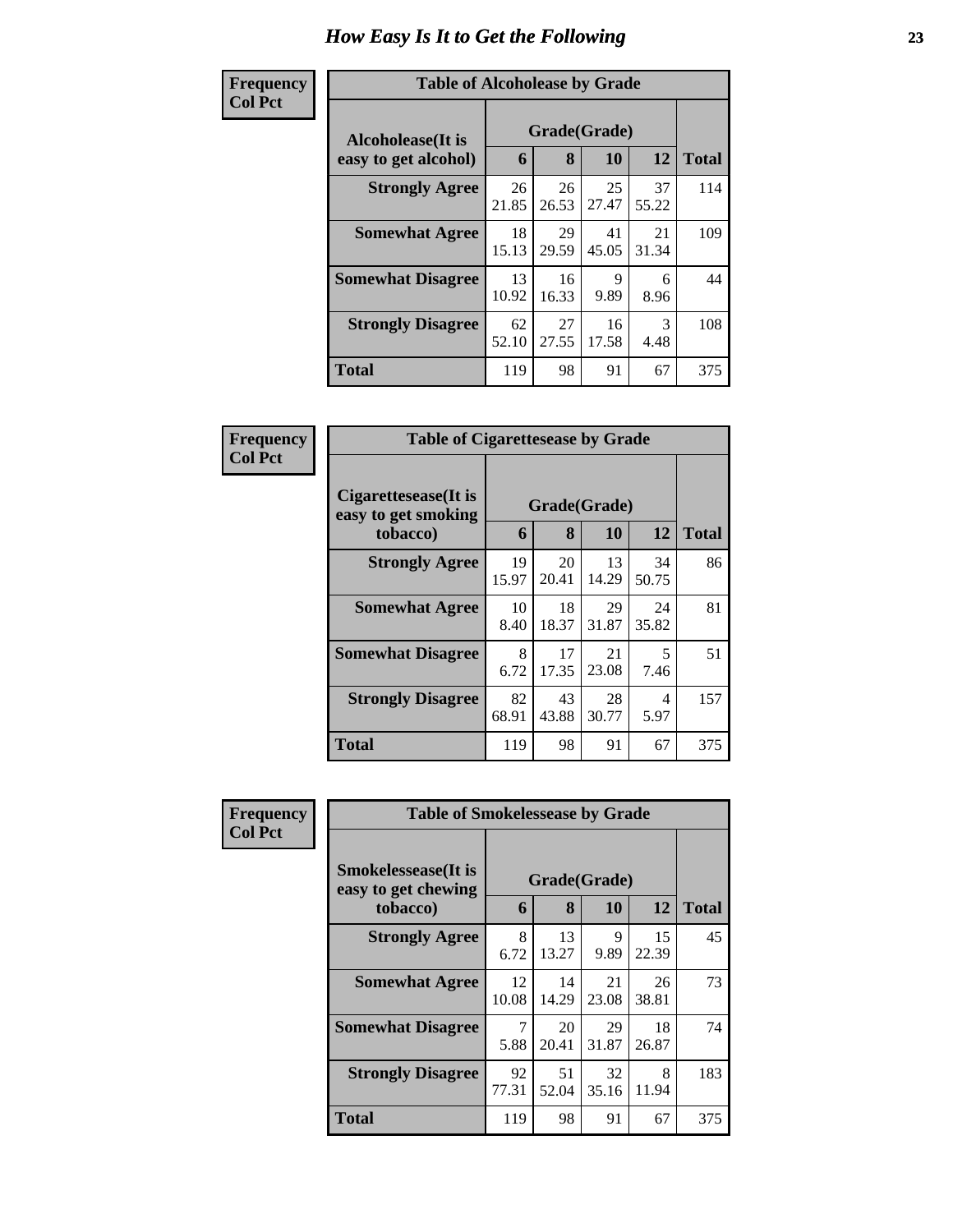| Frequency<br><b>Col Pct</b> | <b>Table of Marijuanaease by Grade</b>           |             |                   |             |             |              |  |  |
|-----------------------------|--------------------------------------------------|-------------|-------------------|-------------|-------------|--------------|--|--|
|                             | Marijuanaease(It is<br>easy to get<br>marijuana) | 6           | Grade(Grade)<br>8 | <b>10</b>   | 12          | <b>Total</b> |  |  |
|                             |                                                  |             |                   |             |             |              |  |  |
|                             | <b>Strongly Agree</b>                            | 10<br>8.40  | 12<br>12.24       | 14<br>15.38 | 23<br>34.33 | 59           |  |  |
|                             | <b>Somewhat Agree</b>                            | 9<br>7.56   | 16<br>16.33       | 23<br>25.27 | 27<br>40.30 | 75           |  |  |
|                             | <b>Somewhat Disagree</b>                         | 5<br>4.20   | 16<br>16.33       | 21<br>23.08 | 12<br>17.91 | 54           |  |  |
|                             | <b>Strongly Disagree</b>                         | 95<br>79.83 | 54<br>55.10       | 33<br>36.26 | 5<br>7.46   | 187          |  |  |
|                             | <b>Total</b>                                     | 119         | 98                | 91          | 67          | 375          |  |  |

| Frequency      | <b>Table of Cocaineease by Grade</b>              |             |                   |             |             |              |  |  |
|----------------|---------------------------------------------------|-------------|-------------------|-------------|-------------|--------------|--|--|
| <b>Col Pct</b> | <b>Cocaineease</b> (It is<br>easy to get cocaine) | 6           | Grade(Grade)<br>8 | 10          | 12          | <b>Total</b> |  |  |
|                | <b>Strongly Agree</b>                             | 11<br>9.24  | 8<br>8.16         | 6<br>6.59   | 10.45       | 32           |  |  |
|                | <b>Somewhat Agree</b>                             | 8<br>6.72   | 20<br>20.41       | 15<br>16.48 | 7<br>10.45  | 50           |  |  |
|                | <b>Somewhat Disagree</b>                          | 6<br>5.04   | 9<br>9.18         | 23<br>25.27 | 27<br>40.30 | 65           |  |  |
|                | <b>Strongly Disagree</b>                          | 94<br>78.99 | 61<br>62.24       | 47<br>51.65 | 26<br>38.81 | 228          |  |  |
|                | <b>Total</b>                                      | 119         | 98                | 91          | 67          | 375          |  |  |

| <b>Frequency</b> | <b>Table of Inhalantsease by Grade</b>           |             |                   |             |             |              |  |
|------------------|--------------------------------------------------|-------------|-------------------|-------------|-------------|--------------|--|
| <b>Col Pct</b>   | Inhalantsease(It is<br>easy to get<br>inhalants) | 6           | Grade(Grade)<br>8 | 10          | 12          | <b>Total</b> |  |
|                  | <b>Strongly Agree</b>                            | 15<br>12.61 | 33<br>33.67       | 28<br>30.77 | 31<br>46.27 | 107          |  |
|                  | <b>Somewhat Agree</b>                            | 14<br>11.76 | 17<br>17.35       | 18<br>19.78 | 16<br>23.88 | 65           |  |
|                  | <b>Somewhat Disagree</b>                         | 11<br>9.24  | 10<br>10.20       | 16<br>17.58 | 12<br>17.91 | 49           |  |
|                  | <b>Strongly Disagree</b>                         | 79<br>66.39 | 38<br>38.78       | 29<br>31.87 | 8<br>11.94  | 154          |  |
|                  | <b>Total</b>                                     | 119         | 98                | 91          | 67          | 375          |  |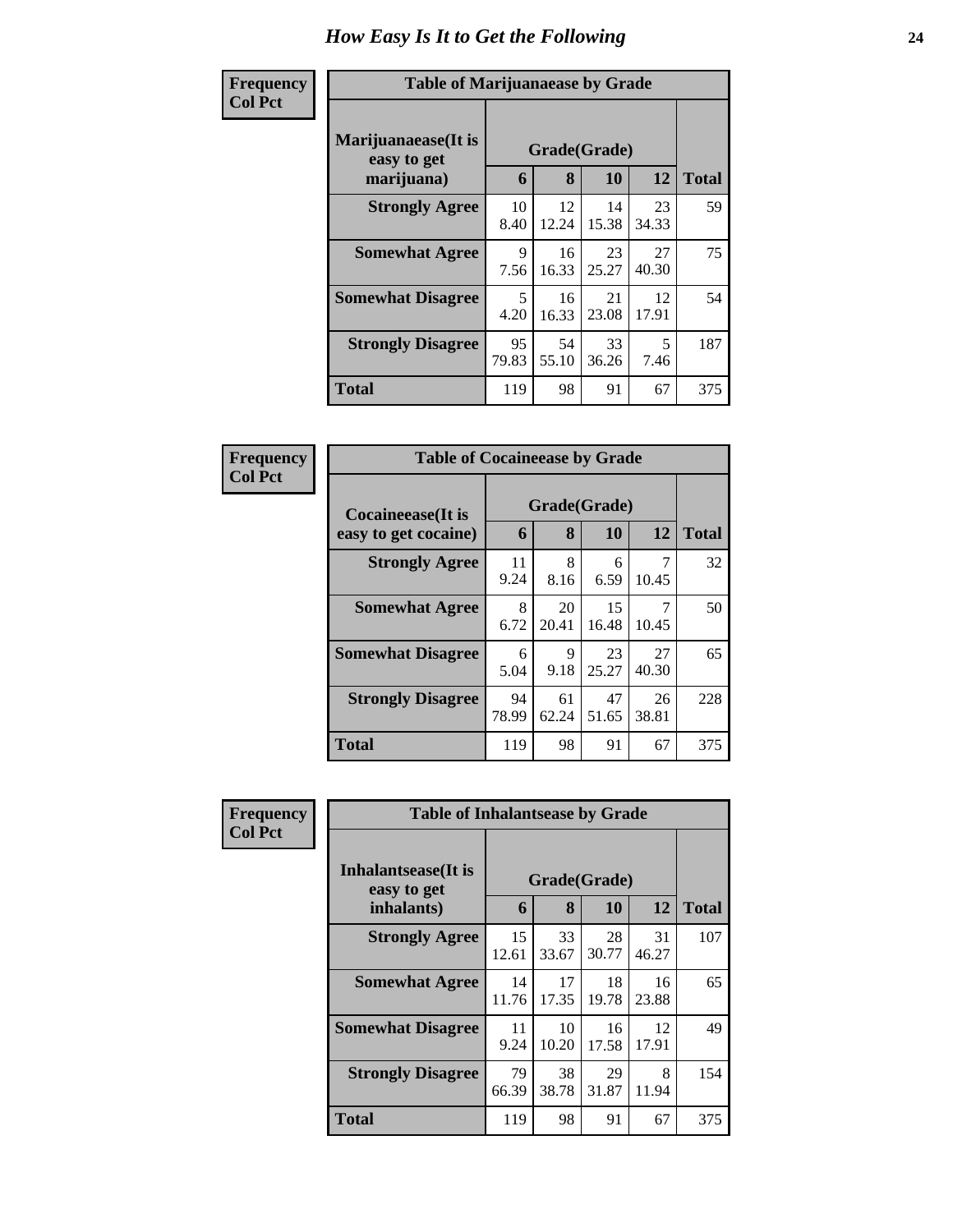| Frequency      | <b>Table of Steroidsease by Grade</b> |              |             |             |             |              |  |  |
|----------------|---------------------------------------|--------------|-------------|-------------|-------------|--------------|--|--|
| <b>Col Pct</b> | <b>Steroidsease</b> (It is            | Grade(Grade) |             |             |             |              |  |  |
|                | easy to get steroids)                 | 6            | 8           | 10          | 12          | <b>Total</b> |  |  |
|                | <b>Strongly Agree</b>                 | 13<br>10.92  | 5<br>5.10   | 2<br>2.20   | 10.45       | 27           |  |  |
|                | <b>Somewhat Agree</b>                 | 9<br>7.56    | 15<br>15.31 | 23<br>25.27 | 8<br>11.94  | 55           |  |  |
|                | <b>Somewhat Disagree</b>              | 10<br>8.40   | 20<br>20.41 | 22<br>24.18 | 20<br>29.85 | 72           |  |  |
|                | <b>Strongly Disagree</b>              | 87<br>73.11  | 58<br>59.18 | 44<br>48.35 | 32<br>47.76 | 221          |  |  |
|                | <b>Total</b>                          | 119          | 98          | 91          | 67          | 375          |  |  |

| Frequency      | <b>Table of Ecstasyease by Grade</b>              |             |                   |             |             |              |
|----------------|---------------------------------------------------|-------------|-------------------|-------------|-------------|--------------|
| <b>Col Pct</b> | <b>Ecstasyease</b> (It is<br>easy to get ecstasy) | 6           | Grade(Grade)<br>8 | 10          | 12          | <b>Total</b> |
|                | <b>Strongly Agree</b>                             | 7<br>5.88   | 6<br>6.12         | 1<br>1.10   | 6<br>8.96   | 20           |
|                | <b>Somewhat Agree</b>                             | 6<br>5.04   | 11<br>11.22       | 14<br>15.38 | 12<br>17.91 | 43           |
|                | <b>Somewhat Disagree</b>                          | 8<br>6.72   | 17<br>17.35       | 24<br>26.37 | 19<br>28.36 | 68           |
|                | <b>Strongly Disagree</b>                          | 98<br>82.35 | 64<br>65.31       | 52<br>57.14 | 30<br>44.78 | 244          |
|                | Total                                             | 119         | 98                | 91          | 67          | 375          |

| Frequency      | <b>Table of Methease by Grade</b>                          |             |             |                           |                       |              |
|----------------|------------------------------------------------------------|-------------|-------------|---------------------------|-----------------------|--------------|
| <b>Col Pct</b> | <b>Methease</b> (It is easy<br>to get<br>methamphetamines) | 6           | 8           | Grade(Grade)<br><b>10</b> | <b>12</b>             | <b>Total</b> |
|                | <b>Strongly Agree</b>                                      | 8<br>6.72   | 7<br>7.14   | 5<br>5.49                 | $\mathcal{D}$<br>2.99 | 22           |
|                | <b>Somewhat Agree</b>                                      | 10<br>8.40  | 16<br>16.33 | 9<br>9.89                 | 9<br>13.43            | 44           |
|                | <b>Somewhat Disagree</b>                                   | 4<br>3.36   | 12<br>12.24 | 24<br>26.37               | 25<br>37.31           | 65           |
|                | <b>Strongly Disagree</b>                                   | 97<br>81.51 | 63<br>64.29 | 53<br>58.24               | 31<br>46.27           | 244          |
|                | Total                                                      | 119         | 98          | 91                        | 67                    | 375          |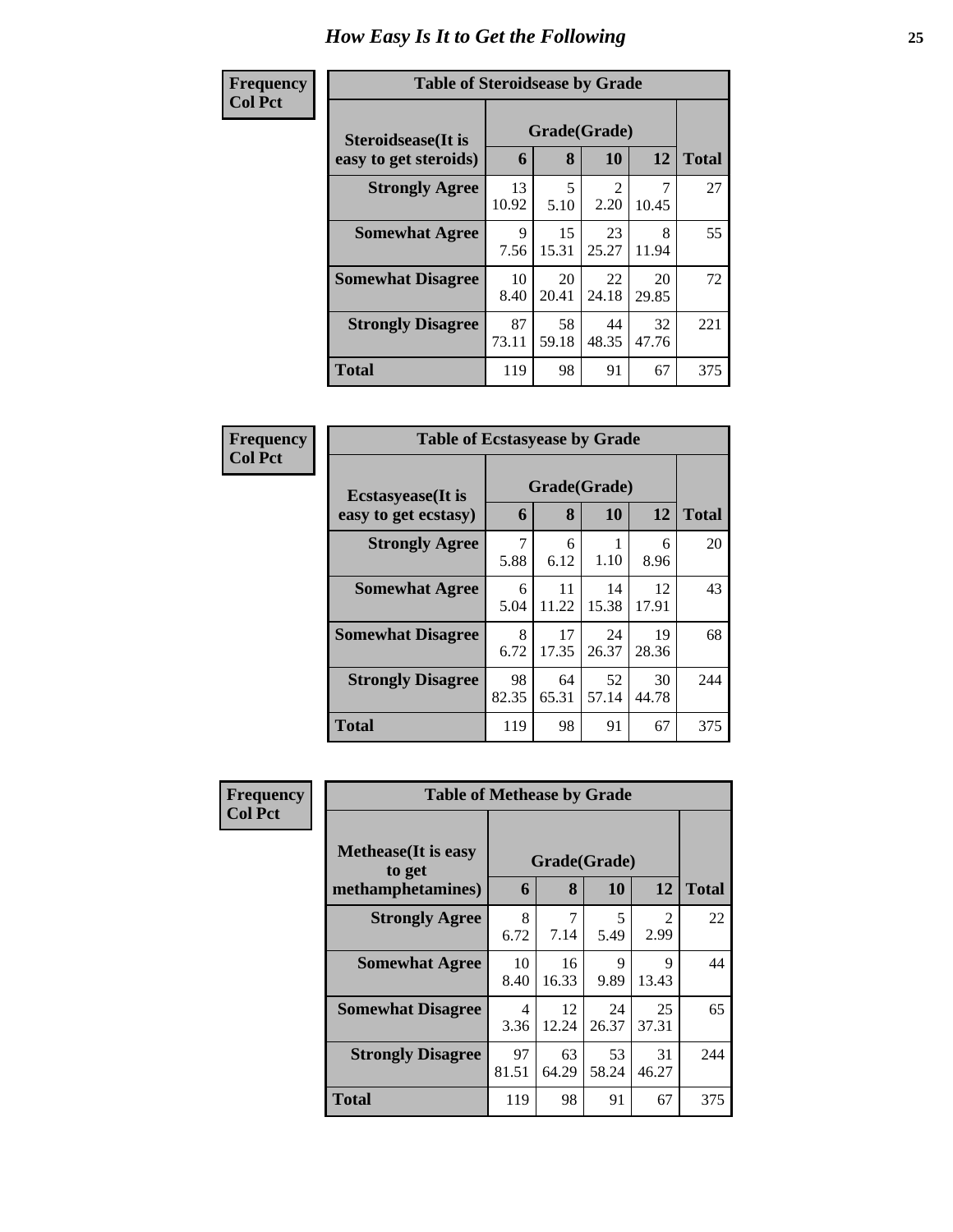| Frequency<br><b>Col Pct</b> | <b>Table of Hallucinogensease by Grade</b>               |                   |             |                       |             |     |
|-----------------------------|----------------------------------------------------------|-------------------|-------------|-----------------------|-------------|-----|
|                             | Hallucinogensease(It<br>is easy to get<br>hallucinogens) | Grade(Grade)<br>6 | 12          | <b>Total</b>          |             |     |
|                             | <b>Strongly Agree</b>                                    | 9<br>7.56         | 10<br>10.20 | $\mathcal{E}$<br>3.30 | 3<br>4.48   | 25  |
|                             | <b>Somewhat Agree</b>                                    | 6<br>5.04         | 10<br>10.20 | 15<br>16.48           | 12<br>17.91 | 43  |
|                             | <b>Somewhat Disagree</b>                                 | 3<br>2.52         | 15<br>15.31 | 22<br>24.18           | 18<br>26.87 | 58  |
|                             | <b>Strongly Disagree</b>                                 | 101<br>84.87      | 63<br>64.29 | 51<br>56.04           | 34<br>50.75 | 249 |
|                             | <b>Total</b>                                             | 119               | 98          | 91                    | 67          | 375 |

| Frequency      | <b>Table of Prescriptionease by Grade</b>                                                |              |             |             |             |              |
|----------------|------------------------------------------------------------------------------------------|--------------|-------------|-------------|-------------|--------------|
| <b>Col Pct</b> | <b>Prescriptionease</b> (It<br>is easy to get<br>prescription drugs<br>not prescribed to | Grade(Grade) |             |             |             |              |
|                | me)                                                                                      | 6            | 8           | <b>10</b>   | 12          | <b>Total</b> |
|                | <b>Strongly Agree</b>                                                                    | 22<br>18.49  | 44<br>44.90 | 31<br>34.07 | 34<br>50.75 | 131          |
|                | <b>Somewhat Agree</b>                                                                    | 22<br>18.49  | 21<br>21.43 | 25<br>27.47 | 17<br>25.37 | 85           |
|                | <b>Somewhat Disagree</b>                                                                 | 16<br>13.45  | 7<br>7.14   | 10<br>10.99 | 8<br>11.94  | 41           |
|                | <b>Strongly Disagree</b>                                                                 | 59<br>49.58  | 26<br>26.53 | 25<br>27.47 | 8<br>11.94  | 118          |
|                | Total                                                                                    | 119          | 98          | 91          | 67          | 375          |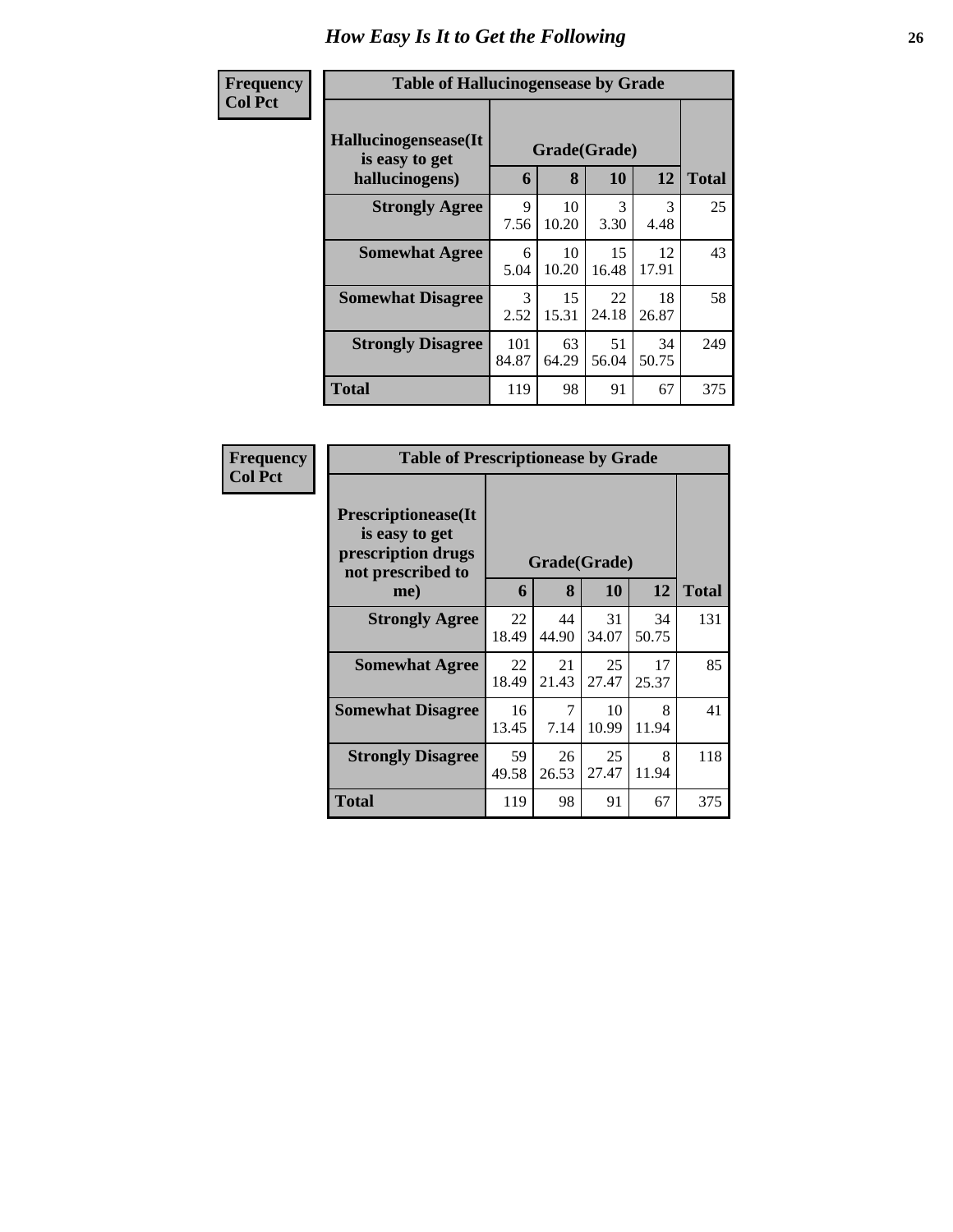### *Age at Onset of Use* **27** *Results for "Age at Onset of Use" questions exclude students who said they did not use that substance*

| <b>Frequency</b> |              |                         |                         |                  | <b>Table of Grade by Alcoholinit</b>             |                  |                  |                  |                  |                        |                      |                       |              |
|------------------|--------------|-------------------------|-------------------------|------------------|--------------------------------------------------|------------------|------------------|------------------|------------------|------------------------|----------------------|-----------------------|--------------|
| <b>Row Pct</b>   |              |                         |                         |                  | Alcoholinit (I started using alcohol when I was) |                  |                  |                  |                  |                        |                      |                       |              |
|                  | Grade(Grade) | <b>8 or</b><br>younger  | 9                       | 10               | 11                                               | 12               | 13               | 14               | 15               | 16                     | 17                   | <b>18 or</b><br>older | <b>Total</b> |
|                  | 6            | 50.00                   | $\overline{2}$<br>20.00 | 3<br>30.00       | $\theta$<br>0.00                                 | $\theta$<br>0.00 | $\Omega$<br>0.00 | $\Omega$<br>0.00 | $\Omega$<br>0.00 | $\Omega$<br>0.00       | $\theta$<br>$0.00\,$ | $\Omega$<br>0.00      | 10           |
|                  | 8            | $\overline{2}$<br>10.53 | 5.26                    | 2<br>10.53       | $\overline{2}$<br>10.53                          | 5<br>26.32       | 7<br>36.84       | $\Omega$<br>0.00 | $\theta$<br>0.00 | $\theta$<br>0.00       | $\theta$<br>$0.00\,$ | $\Omega$<br>0.00      | 19           |
|                  | 10           | 7<br>21.21              | $\overline{2}$<br>6.06  | 2<br>6.06        | 3.03                                             | 5<br>15.15       | 4<br>12.12       | 6<br>18.18       | 5<br>15.15       | $\overline{0}$<br>0.00 | 1<br>3.03            | $\Omega$<br>0.00      | 33           |
|                  | 12           | 3<br>10.34              | $\Omega$<br>0.00        | $\Omega$<br>0.00 | $\overline{0}$<br>0.00                           | 2<br>6.90        | 2<br>6.90        | 3.45             | 8<br>27.59       | 5<br>17.24             | 7<br>24.14           | 3.45                  | 29           |
|                  | <b>Total</b> | 17                      | 5                       | 7                | 3                                                | 12               | 13               | 7                | 13               | 5                      | 8                    |                       | 91           |
|                  |              |                         |                         |                  | <b>Frequency Missing = 284</b>                   |                  |                  |                  |                  |                        |                      |                       |              |

**Frequency Row Pct**

|              | <b>Table of Grade by Cigarettesinit</b> |                                                                                                            |                         |                           |                  |                  |                  |                  |                       |                |  |
|--------------|-----------------------------------------|------------------------------------------------------------------------------------------------------------|-------------------------|---------------------------|------------------|------------------|------------------|------------------|-----------------------|----------------|--|
|              |                                         | Cigarettesinit(I started smoking tobacco when I was)                                                       |                         |                           |                  |                  |                  |                  |                       |                |  |
| Grade(Grade) | 8 or<br>younger                         | <b>18 or</b><br>13<br>15<br>12<br>14<br><b>17</b><br>older<br><b>11</b><br>16 <sup>1</sup><br><b>Total</b> |                         |                           |                  |                  |                  |                  |                       |                |  |
| 6            | $\mathfrak{D}$<br>100.00                | $\Omega$<br>0.00                                                                                           | $\Omega$<br>0.00        | $\Omega$<br>0.00          | $\Omega$<br>0.00 | $\Omega$<br>0.00 | $\Omega$<br>0.00 | $\Omega$<br>0.00 | $\Omega$<br>0.00      | $\mathfrak{D}$ |  |
| 8            | 20.00                                   | $\mathcal{D}$<br>40.00                                                                                     | 20.00                   | 20.00                     | $\Omega$<br>0.00 | $\Omega$<br>0.00 | $\Omega$<br>0.00 | $\Omega$<br>0.00 | $\mathcal{L}$<br>0.00 | 5              |  |
| 10           | 10.00                                   | $\Omega$<br>0.00                                                                                           | $\mathfrak{D}$<br>20.00 | $\Omega$<br>0.00          | 3<br>30.00       | 3<br>30.00       | 10.00            | 0<br>0.00        | 0<br>0.00             | 10             |  |
| 12           | $\overline{c}$<br>15.38                 | $\Omega$<br>0.00                                                                                           | $\Omega$<br>0.00        | $\Omega$<br>0.00          | $\Omega$<br>0.00 | 2<br>15.38       | 4<br>30.77       | 4<br>30.77       | 7.69                  | 13             |  |
| <b>Total</b> | 6                                       | $\overline{2}$                                                                                             | 3                       |                           | 3                | 5                | 5                | 4                |                       | 30             |  |
|              |                                         |                                                                                                            |                         | Frequency Missing $=$ 345 |                  |                  |                  |                  |                       |                |  |

| <b>Frequency</b> |              | <b>Table of Grade by Smokelessinit</b>                        |          |           |                         |                       |                |
|------------------|--------------|---------------------------------------------------------------|----------|-----------|-------------------------|-----------------------|----------------|
| <b>Row Pct</b>   |              | <b>Smokelessinit(I started chewing</b><br>tobacco when I was) |          |           |                         |                       |                |
|                  | Grade(Grade) | 8 or<br>younger                                               | 9        | <b>11</b> | <b>15</b>               | <b>17</b>             | <b>Total</b>   |
|                  | 6            | 0                                                             | 0        | $\Omega$  | $\Omega$                | $\Omega$              | $\theta$       |
|                  | 8            | 50.00                                                         | 0.00     | 50.00     | $\Omega$<br>0.00        | $\mathcal{O}$<br>0.00 | $\overline{2}$ |
|                  | 10           | $\theta$                                                      | $\Omega$ | $\Omega$  | $\Omega$                | 0                     | $\theta$       |
|                  | 12           | 0<br>0.00                                                     | 25.00    | 0<br>0.00 | $\mathfrak{D}$<br>50.00 | 25.00                 | $\overline{4}$ |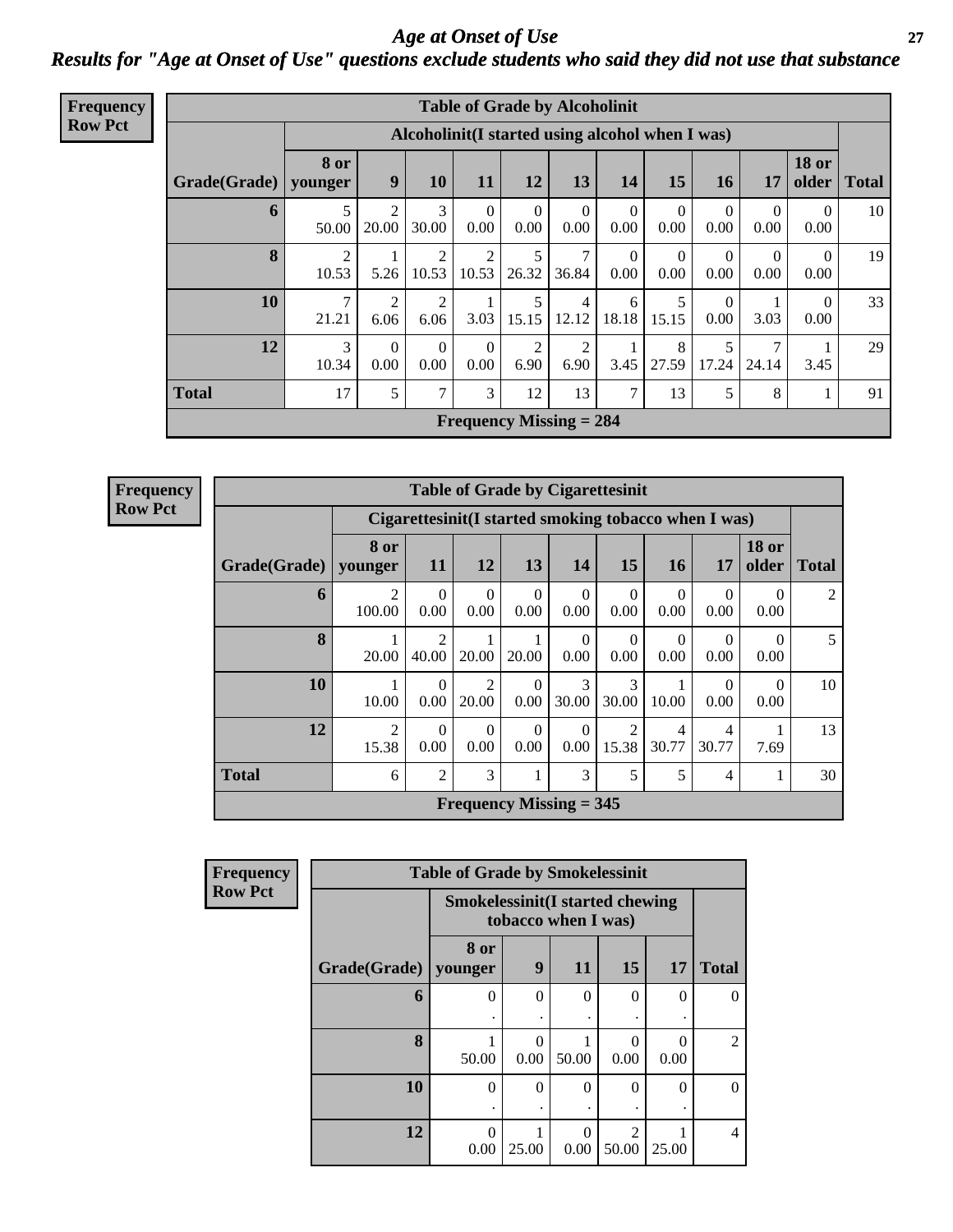### *Results for "Age at Onset of Use" questions exclude students who said they did not use that substance*

| Frequency      |                           | <b>Table of Grade by Smokelessinit</b> |    |                     |  |  |  |
|----------------|---------------------------|----------------------------------------|----|---------------------|--|--|--|
| <b>Row Pct</b> |                           | <b>Smokelessinit(I started chewing</b> |    | tobacco when I was) |  |  |  |
|                | Grade(Grade)              | 8 or<br>vounger                        | 17 | <b>Total</b>        |  |  |  |
|                | <b>Total</b>              |                                        |    |                     |  |  |  |
|                | Frequency Missing $= 369$ |                                        |    |                     |  |  |  |

| <b>Frequency</b> | <b>Table of Grade by Marijuanainit</b>                  |                  |                  |                                      |                         |                       |                |  |  |
|------------------|---------------------------------------------------------|------------------|------------------|--------------------------------------|-------------------------|-----------------------|----------------|--|--|
| <b>Row Pct</b>   | Marijuanainit (I started using<br>marijuana when I was) |                  |                  |                                      |                         |                       |                |  |  |
|                  | Grade(Grade)                                            | <b>10</b>        | 13               | 15                                   | 16                      | <b>18 or</b><br>older | <b>Total</b>   |  |  |
|                  | 6                                                       | $\Omega$<br>0.00 | $\Omega$<br>0.00 | 0<br>0.00                            | $\Omega$<br>0.00        | 100.00                | 1              |  |  |
|                  | 8                                                       | 20.00            | 4<br>80.00       | 0<br>0.00                            | 0<br>0.00               | 0<br>0.00             | 5 <sup>5</sup> |  |  |
|                  | 10                                                      | $\Omega$<br>0.00 | $\Omega$<br>0.00 | $\mathcal{D}_{\mathcal{A}}$<br>50.00 | $\mathfrak{D}$<br>50.00 | $\Omega$<br>0.00      | $\overline{4}$ |  |  |
|                  | 12                                                      | 9.09             | 9.09             | 5<br>45.45                           | $\mathcal{R}$<br>27.27  | 9.09                  | 11             |  |  |
|                  | Total                                                   | 2                | 5                | 7                                    | 5                       | 2                     | 21             |  |  |
|                  | <b>Frequency Missing = 354</b>                          |                  |                  |                                      |                         |                       |                |  |  |

| <b>Frequency</b> |              | <b>Table of Grade by Cocaineinit</b>                         |       |          |              |
|------------------|--------------|--------------------------------------------------------------|-------|----------|--------------|
| <b>Row Pct</b>   |              | <b>Cocaineinit(I started</b><br>using cocaine when I<br>was) |       |          |              |
|                  | Grade(Grade) | 8 or<br>  younger                                            | 16    | 17       | <b>Total</b> |
|                  | 6            | $\Omega$                                                     | 0     | $\theta$ | $\Omega$     |
|                  | 8            | 0                                                            | 0     | $\theta$ | 0            |
|                  | 10           | 0                                                            | 0     | 0        | $\theta$     |
|                  | 12           | 33.33                                                        | 33.33 | 33.33    | 3            |
|                  | <b>Total</b> |                                                              |       | 1        | 3            |
|                  |              | <b>Frequency Missing = 372</b>                               |       |          |              |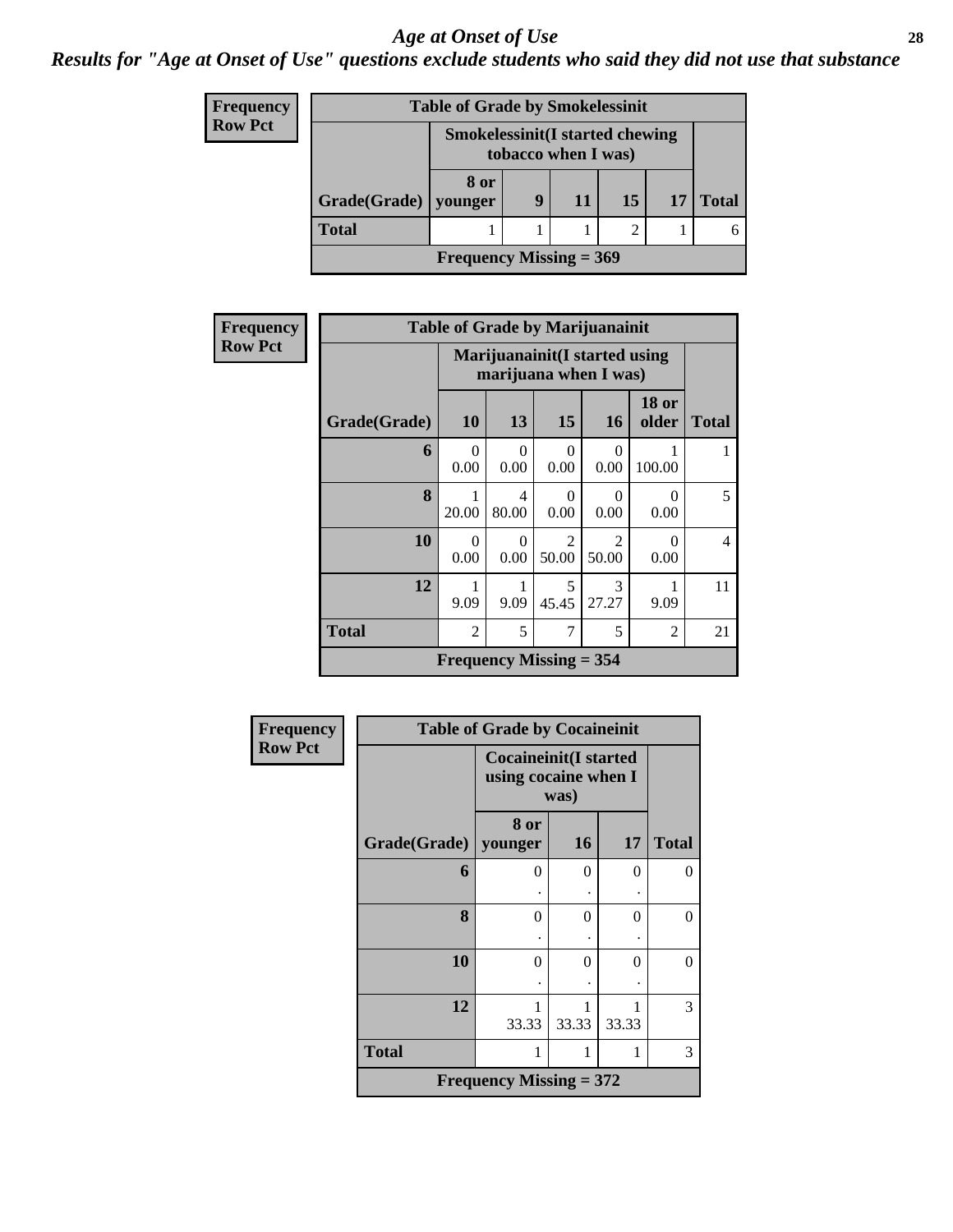### *Results for "Age at Onset of Use" questions exclude students who said they did not use that substance*

| Frequency      |              | <b>Table of Grade by Inhalantsinit</b> |                                                               |                |                |              |  |  |  |  |
|----------------|--------------|----------------------------------------|---------------------------------------------------------------|----------------|----------------|--------------|--|--|--|--|
| <b>Row Pct</b> |              |                                        | <b>Inhalantsinit(I started using</b><br>inhalants when I was) |                |                |              |  |  |  |  |
|                | Grade(Grade) | 8 or<br>younger                        | 9                                                             | 11             | 13             | <b>Total</b> |  |  |  |  |
|                | 6            | 0<br>0.00                              | 0<br>0.00                                                     | 0<br>0.00      | 100.00         |              |  |  |  |  |
|                | 8            | 25.00                                  | 25.00                                                         | 25.00          | 25.00          | 4            |  |  |  |  |
|                | 10           | 0                                      | $\theta$                                                      | 0              | $\Omega$       | $\Omega$     |  |  |  |  |
|                | 12           | $\Omega$<br>0.00                       | 0<br>0.00                                                     | 100.00         | O<br>0.00      |              |  |  |  |  |
|                | <b>Total</b> | 1                                      | 1                                                             | $\mathfrak{D}$ | $\mathfrak{D}$ | 6            |  |  |  |  |
|                |              | Frequency Missing $= 369$              |                                                               |                |                |              |  |  |  |  |

| <b>Frequency</b> | <b>Table of Grade by Steroidsinit</b> |                                     |           |                      |           |              |  |  |
|------------------|---------------------------------------|-------------------------------------|-----------|----------------------|-----------|--------------|--|--|
| <b>Row Pct</b>   |                                       | <b>Steroidsinit(I started using</b> |           | steroids when I was) |           |              |  |  |
|                  | Grade(Grade)                          | 8 or<br>younger                     | <b>10</b> | 11                   | 13        | <b>Total</b> |  |  |
|                  | 6                                     | 5<br>71.43                          | 14.29     | 14.29                | 0<br>0.00 |              |  |  |
|                  | 8                                     | $\theta$                            | 0         | 0                    | 0         | $\theta$     |  |  |
|                  | 10                                    | $\theta$                            | $\Omega$  | 0                    | 0         |              |  |  |
|                  | 12                                    | $\Omega$<br>0.00                    | 0<br>0.00 | 0<br>0.00            | 100.00    |              |  |  |
|                  | <b>Total</b>                          | 5                                   | 1         | 1                    |           | 8            |  |  |
|                  |                                       | Frequency Missing $= 367$           |           |                      |           |              |  |  |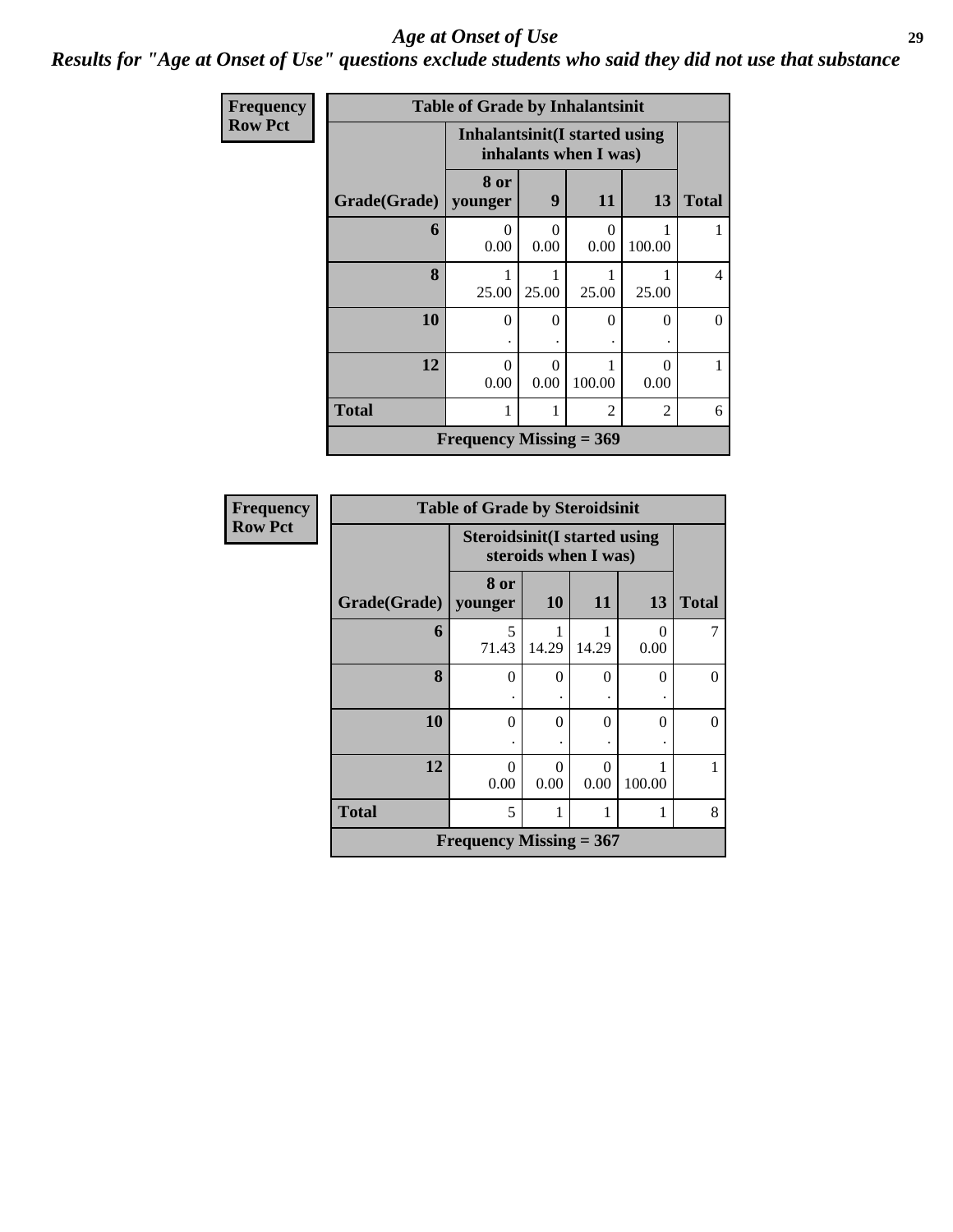*Results for "Age at Onset of Use" questions exclude students who said they did not use that substance*

| Frequency      | <b>Table of Grade by Ecstasyinit</b> |                        |                                |                |  |  |  |  |
|----------------|--------------------------------------|------------------------|--------------------------------|----------------|--|--|--|--|
| <b>Row Pct</b> |                                      | ecstasy when<br>I was) | Ecstasyinit(I<br>started using |                |  |  |  |  |
|                | Grade(Grade)                         | 14                     | 17                             | <b>Total</b>   |  |  |  |  |
|                | 6                                    | 0                      | 0                              | 0              |  |  |  |  |
|                |                                      |                        |                                |                |  |  |  |  |
|                | 8                                    | 0                      | 0                              | $\theta$       |  |  |  |  |
|                |                                      |                        |                                |                |  |  |  |  |
|                | 10                                   | 0                      | 0                              | $\overline{0}$ |  |  |  |  |
|                |                                      |                        |                                |                |  |  |  |  |
|                | 12                                   | 1                      |                                | 2              |  |  |  |  |
|                |                                      | 50.00                  | 50.00                          |                |  |  |  |  |
|                | <b>Total</b>                         | 1                      |                                | 2              |  |  |  |  |
|                | Frequency Missing $= 373$            |                        |                                |                |  |  |  |  |

| Frequency      |              | <b>Table of Grade by Methinit</b>                                     |              |  |  |  |  |  |
|----------------|--------------|-----------------------------------------------------------------------|--------------|--|--|--|--|--|
| <b>Row Pct</b> |              | <b>Methinit(I started</b><br>using<br>methamphetamines<br>when I was) |              |  |  |  |  |  |
|                | Grade(Grade) | 12                                                                    | <b>Total</b> |  |  |  |  |  |
|                | 6            | $\Omega$                                                              | $\theta$     |  |  |  |  |  |
|                | 8            | $\theta$                                                              | 0            |  |  |  |  |  |
|                | 10           | 0                                                                     | $\theta$     |  |  |  |  |  |
|                | 12           | 1<br>100.00                                                           | 1            |  |  |  |  |  |
|                | <b>Total</b> | 1                                                                     | 1            |  |  |  |  |  |
|                |              | Frequency Missing $= 374$                                             |              |  |  |  |  |  |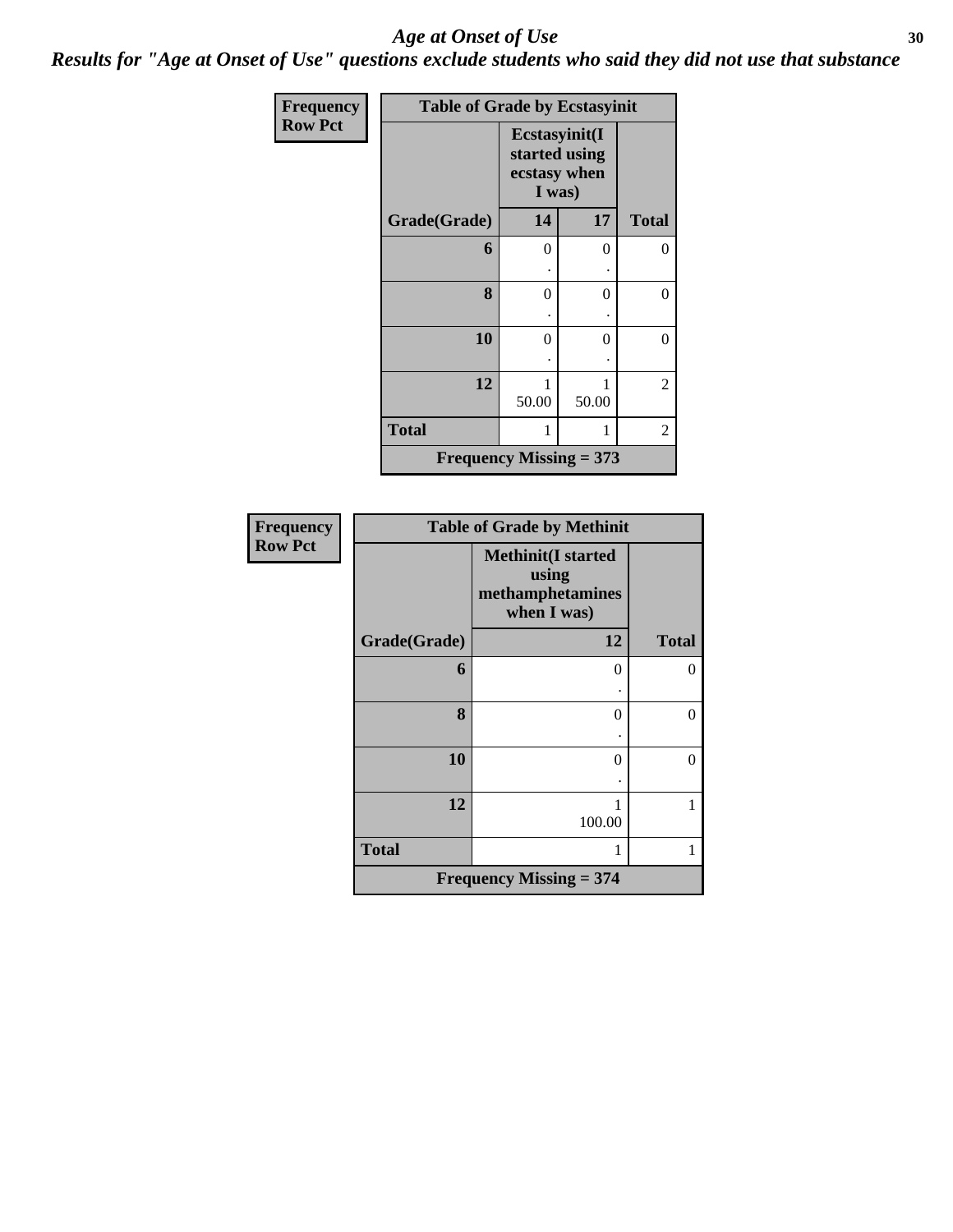*Results for "Age at Onset of Use" questions exclude students who said they did not use that substance*

| Frequency      | <b>Table of Grade by Hallucinogensinit</b> |                  |                                                                      |           |                  |              |  |  |
|----------------|--------------------------------------------|------------------|----------------------------------------------------------------------|-----------|------------------|--------------|--|--|
| <b>Row Pct</b> |                                            |                  | Hallucinogensinit(I<br>started using<br>hallucinogens when I<br>was) |           |                  |              |  |  |
|                | Grade(Grade)                               | 9                | 13                                                                   | 15        | 17               | <b>Total</b> |  |  |
|                | 6                                          | $\theta$         | 0                                                                    | $\Omega$  | $\Omega$         | 0            |  |  |
|                |                                            |                  |                                                                      |           |                  |              |  |  |
|                | 8                                          | $\Omega$<br>0.00 | $\mathcal{D}$<br>100.00                                              | 0<br>0.00 | $\Omega$<br>0.00 | 2            |  |  |
|                | 10                                         | $\theta$         | 0                                                                    | 0         | $\Omega$         | 0            |  |  |
|                | 12                                         | 1<br>33.33       | 0<br>0.00                                                            | 33.33     | 33.33            | 3            |  |  |
|                | <b>Total</b>                               | 1                | $\mathfrak{D}$                                                       |           | 1                | 5            |  |  |
|                |                                            |                  | Frequency Missing $= 370$                                            |           |                  |              |  |  |

| <b>Frequency</b> |
|------------------|
| <b>Row Pct</b>   |

| <b>Table of Grade by Prescriptioninit</b> |                                                                                       |                                                                                                                                                                                 |                         |                  |                                |                      |                         |                         |                  |                  |              |
|-------------------------------------------|---------------------------------------------------------------------------------------|---------------------------------------------------------------------------------------------------------------------------------------------------------------------------------|-------------------------|------------------|--------------------------------|----------------------|-------------------------|-------------------------|------------------|------------------|--------------|
|                                           |                                                                                       | Prescription in the started using prescription drugs not prescribed<br>to me when I was)                                                                                        |                         |                  |                                |                      |                         |                         |                  |                  |              |
| Grade(Grade)                              | 8 or<br>younger                                                                       | $\boldsymbol{9}$                                                                                                                                                                | 10                      | 11               | 12                             | 13                   | 14                      | 15                      | <b>16</b>        | 17               | <b>Total</b> |
| 6                                         | 3<br>42.86                                                                            | 3<br>42.86                                                                                                                                                                      | 14.29                   | $\Omega$<br>0.00 | $\Omega$<br>0.00               | $\mathbf{0}$<br>0.00 | $\Omega$<br>0.00        | $\Omega$<br>0.00        | $\Omega$<br>0.00 | $\Omega$<br>0.00 |              |
| 8                                         | $\overline{2}$<br>25.00                                                               | 12.50                                                                                                                                                                           | $\overline{2}$<br>25.00 | 3<br>37.50       | $\Omega$<br>0.00               | $\Omega$<br>0.00     | $\Omega$<br>0.00        | $\Omega$<br>0.00        | $\Omega$<br>0.00 | $\Omega$<br>0.00 | 8            |
| 10                                        | 3<br>30.00                                                                            | 10.00                                                                                                                                                                           | $\theta$<br>0.00        | $\Omega$<br>0.00 | 10.00                          | 1<br>10.00           | $\mathfrak{D}$<br>20.00 | $\mathfrak{D}$<br>20.00 | $\Omega$<br>0.00 | $\Omega$<br>0.00 | 10           |
| 12                                        | $\Omega$<br>0.00                                                                      | $\mathfrak{D}$<br>$\Omega$<br>$\Omega$<br>$\Omega$<br>$\Omega$<br>1<br>$\mathbf{0}$<br>$\Omega$<br>4<br>14.29<br>0.00<br>0.00<br>0.00<br>0.00<br>0.00<br>0.00<br>57.14<br>28.57 |                         |                  |                                |                      |                         |                         |                  |                  |              |
| <b>Total</b>                              | 8<br>5<br>3<br>$\overline{2}$<br>$\overline{2}$<br>2<br>$\overline{4}$<br>1<br>1<br>4 |                                                                                                                                                                                 |                         |                  |                                |                      |                         |                         |                  |                  | 32           |
|                                           |                                                                                       |                                                                                                                                                                                 |                         |                  | <b>Frequency Missing = 343</b> |                      |                         |                         |                  |                  |              |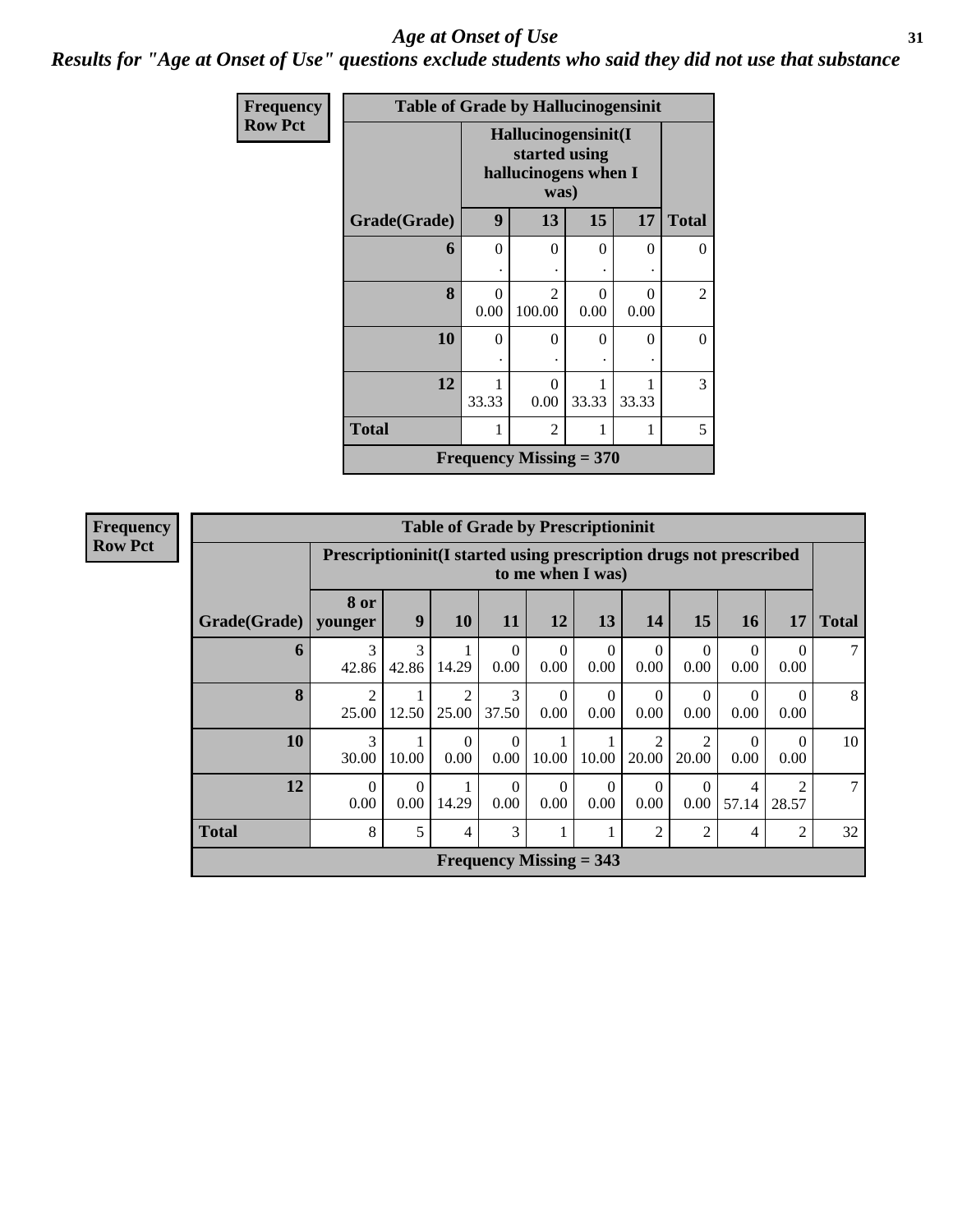| Frequency      | <b>Table of Alcoholharm by Grade</b>          |             |                   |             |             |              |  |
|----------------|-----------------------------------------------|-------------|-------------------|-------------|-------------|--------------|--|
| <b>Col Pct</b> | Alcoholharm(I<br>think alcohol is<br>harmful) | 6           | Grade(Grade)<br>8 | 10          | 12          | <b>Total</b> |  |
|                | <b>Strongly Agree</b>                         | 94<br>78.99 | 51<br>52.04       | 49<br>53.85 | 17<br>25.37 | 211          |  |
|                | <b>Somewhat Agree</b>                         | 16<br>13.45 | 27<br>27.55       | 23<br>25.27 | 34<br>50.75 | 100          |  |
|                | <b>Somewhat Disagree</b>                      | 5<br>4.20   | 16<br>16.33       | 15<br>16.48 | 10<br>14.93 | 46           |  |
|                | <b>Strongly Disagree</b>                      | 4<br>3.36   | 4<br>4.08         | 4<br>4.40   | 6<br>8.96   | 18           |  |
|                | Total                                         | 119         | 98                | 91          | 67          | 375          |  |

| Frequency      | <b>Table of Cigarettesharm by Grade</b>                  |              |                   |             |                        |              |
|----------------|----------------------------------------------------------|--------------|-------------------|-------------|------------------------|--------------|
| <b>Col Pct</b> | Cigarettesharm(I<br>think smoking<br>tobacco is harmful) | 6            | Grade(Grade)<br>8 | 10          | 12                     | <b>Total</b> |
|                | <b>Strongly Agree</b>                                    | 111<br>93.28 | 85<br>86.73       | 82<br>90.11 | 54<br>80.60            | 332          |
|                | <b>Somewhat Agree</b>                                    | 5<br>4.20    | 8<br>8.16         | 5<br>5.49   | 10<br>14.93            | 28           |
|                | <b>Somewhat Disagree</b>                                 | 0.84         | 4<br>4.08         | 1.10        | 1.49                   |              |
|                | <b>Strongly Disagree</b>                                 | 2<br>1.68    | 1.02              | 3<br>3.30   | $\mathfrak{D}$<br>2.99 | 8            |
|                | <b>Total</b>                                             | 119          | 98                | 91          | 67                     | 375          |

| Frequency      | <b>Table of Smokelessharm by Grade</b> |              |                        |             |                        |              |  |  |  |
|----------------|----------------------------------------|--------------|------------------------|-------------|------------------------|--------------|--|--|--|
| <b>Col Pct</b> | Smokelessharm(I<br>think chewing       | Grade(Grade) |                        |             |                        |              |  |  |  |
|                | tobacco is harmful)                    | 6            | 8                      | 10          | 12                     | <b>Total</b> |  |  |  |
|                | <b>Strongly Agree</b>                  | 111<br>93.28 | 82<br>83.67            | 81<br>89.01 | 57<br>85.07            | 331          |  |  |  |
|                | <b>Somewhat Agree</b>                  | 5<br>4.20    | 11<br>11.22            | 6<br>6.59   | 10.45                  | 29           |  |  |  |
|                | <b>Somewhat Disagree</b>               | 0<br>0.00    | 3<br>3.06              | 1.10        | 1.49                   | 5            |  |  |  |
|                | <b>Strongly Disagree</b>               | 3<br>2.52    | $\overline{2}$<br>2.04 | 3<br>3.30   | $\mathfrak{D}$<br>2.99 | 10           |  |  |  |
|                | <b>Total</b>                           | 119          | 98                     | 91          | 67                     | 375          |  |  |  |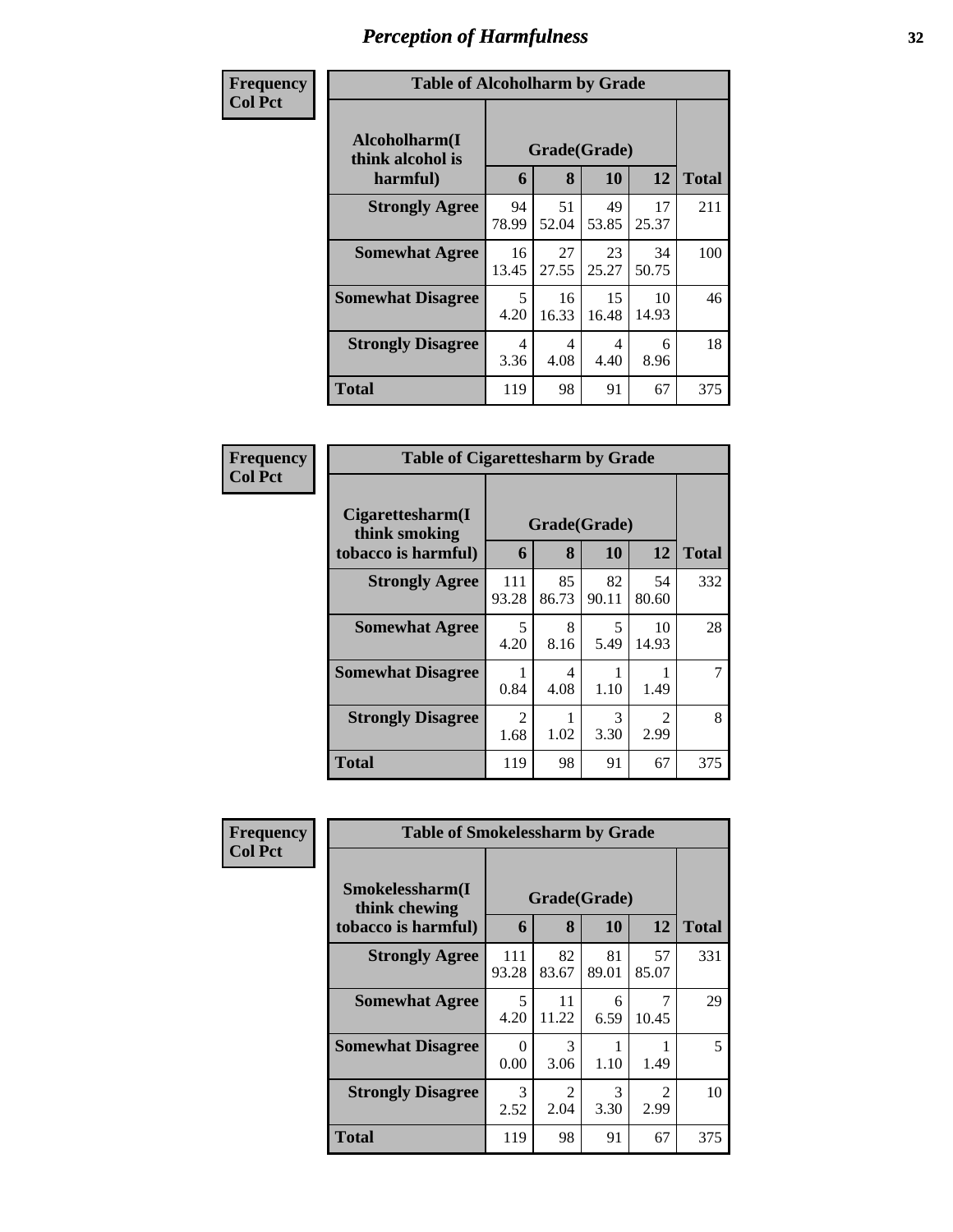| Frequency      |                                                   | <b>Table of Marijuanaharm by Grade</b> |                       |             |             |              |  |  |
|----------------|---------------------------------------------------|----------------------------------------|-----------------------|-------------|-------------|--------------|--|--|
| <b>Col Pct</b> | Marijuanaharm(I<br>think marijuana is<br>harmful) | 6                                      | Grade(Grade)<br>8     | 10          | 12          | <b>Total</b> |  |  |
|                | <b>Strongly Agree</b>                             | 114<br>95.80                           | 83<br>84.69           | 69<br>75.82 | 45<br>67.16 | 311          |  |  |
|                | <b>Somewhat Agree</b>                             | 2<br>1.68                              | 6<br>6.12             | 11<br>12.09 | 10<br>14.93 | 29           |  |  |
|                | <b>Somewhat Disagree</b>                          | 0<br>0.00                              | $\mathcal{R}$<br>3.06 | 5<br>5.49   | 6<br>8.96   | 14           |  |  |
|                | <b>Strongly Disagree</b>                          | $\mathcal{R}$<br>2.52                  | 6<br>6.12             | 6<br>6.59   | 6<br>8.96   | 21           |  |  |
|                | <b>Total</b>                                      | 119                                    | 98                    | 91          | 67          | 375          |  |  |

| Frequency      | <b>Table of Cocaineharm by Grade</b>          |                        |                                     |                                     |                                     |              |
|----------------|-----------------------------------------------|------------------------|-------------------------------------|-------------------------------------|-------------------------------------|--------------|
| <b>Col Pct</b> | Cocaineharm(I<br>think cocaine is<br>harmful) | 6                      | Grade(Grade)<br>8                   | 10                                  | 12                                  | <b>Total</b> |
|                | <b>Strongly Agree</b>                         | 115<br>96.64           | 96<br>97.96                         | 84<br>92.31                         | 63<br>94.03                         | 358          |
|                | <b>Somewhat Agree</b>                         | 0.84                   | $\Omega$<br>0.00                    | 4<br>4.40                           | $\mathcal{D}_{\mathcal{L}}$<br>2.99 |              |
|                | <b>Somewhat Disagree</b>                      | 0.84                   | $\Omega$<br>0.00                    | 1.10                                | ∩<br>0.00                           | 2            |
|                | <b>Strongly Disagree</b>                      | $\mathfrak{D}$<br>1.68 | $\mathcal{D}_{\mathcal{L}}$<br>2.04 | $\mathcal{D}_{\mathcal{L}}$<br>2.20 | $\mathcal{D}_{\mathcal{L}}$<br>2.99 | 8            |
|                | <b>Total</b>                                  | 119                    | 98                                  | 91                                  | 67                                  | 375          |

| Frequency      | <b>Table of Inhalantsharm by Grade</b>  |                       |                        |                       |                                     |              |  |  |
|----------------|-----------------------------------------|-----------------------|------------------------|-----------------------|-------------------------------------|--------------|--|--|
| <b>Col Pct</b> | Inhalantsharm(I)<br>think inhalants are | Grade(Grade)          |                        |                       |                                     |              |  |  |
|                | harmful)                                | 6                     | 8                      | 10                    | 12                                  | <b>Total</b> |  |  |
|                | <b>Strongly Agree</b>                   | 105<br>88.24          | 82<br>83.67            | 78<br>85.71           | 62<br>92.54                         | 327          |  |  |
|                | <b>Somewhat Agree</b>                   | 10<br>8.40            | 7<br>7.14              | 9<br>9.89             | $\mathcal{R}$<br>4.48               | 29           |  |  |
|                | <b>Somewhat Disagree</b>                | 0.84                  | 7<br>7.14              | $\mathcal{L}$<br>2.20 | 0<br>0.00                           | 10           |  |  |
|                | <b>Strongly Disagree</b>                | $\mathcal{F}$<br>2.52 | $\mathfrak{D}$<br>2.04 | $\mathcal{L}$<br>2.20 | $\mathcal{D}_{\mathcal{L}}$<br>2.99 | $\mathbf Q$  |  |  |
|                | Total                                   | 119                   | 98                     | 91                    | 67                                  | 375          |  |  |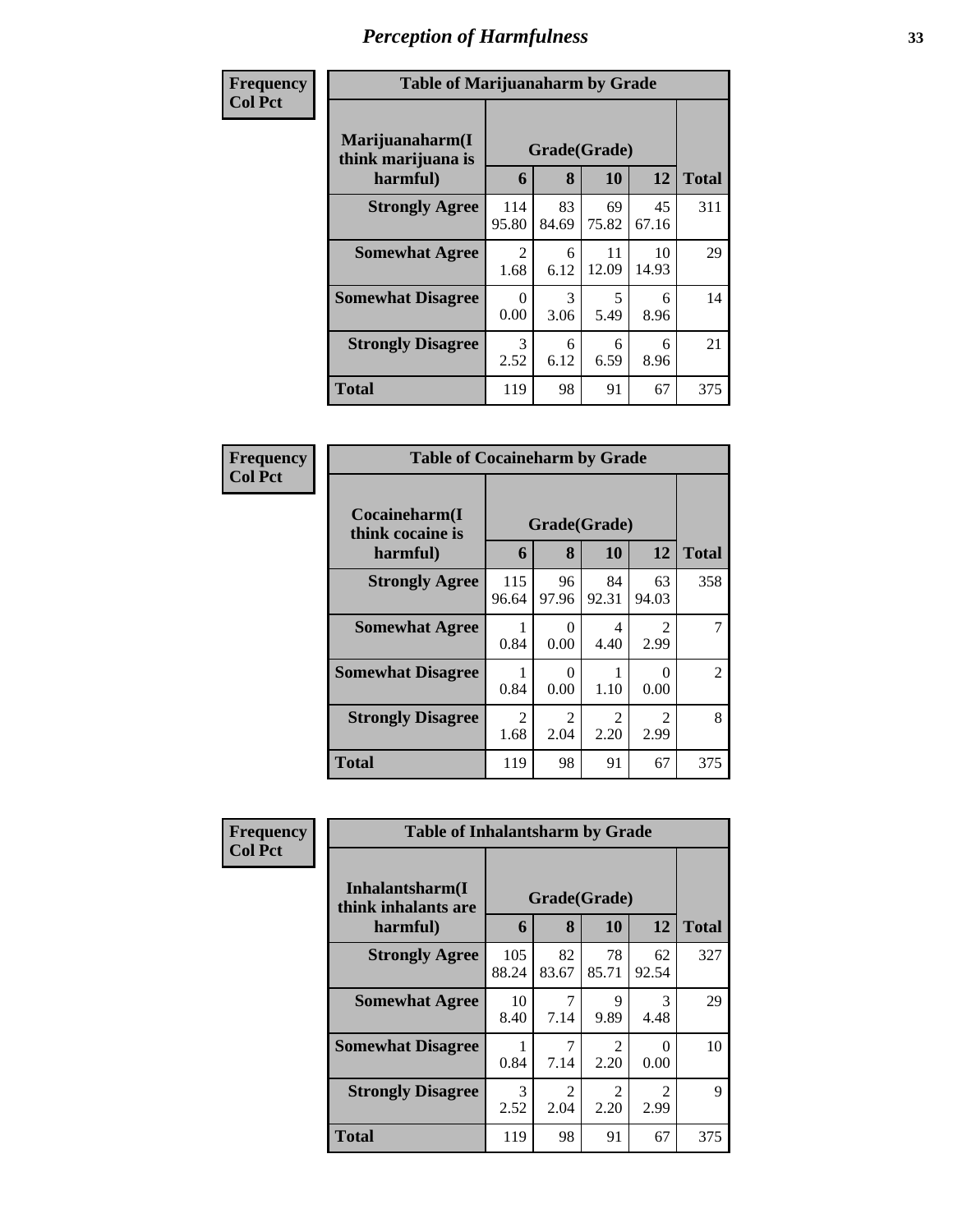| <b>Frequency</b> | <b>Table of Steroidsharm by Grade</b> |              |                                  |                                     |                                     |              |  |
|------------------|---------------------------------------|--------------|----------------------------------|-------------------------------------|-------------------------------------|--------------|--|
| <b>Col Pct</b>   | Steroidsharm(I<br>think steroids are  | Grade(Grade) |                                  |                                     |                                     |              |  |
|                  | harmful)                              | 6            | 8                                | 10                                  | 12                                  | <b>Total</b> |  |
|                  | <b>Strongly Agree</b>                 | 88<br>73.95  | 85<br>86.73                      | 79<br>86.81                         | 59<br>88.06                         | 311          |  |
|                  | <b>Somewhat Agree</b>                 | 19<br>15.97  | $\overline{\mathcal{L}}$<br>5.10 | 5<br>5.49                           | 6<br>8.96                           | 35           |  |
|                  | <b>Somewhat Disagree</b>              | 6<br>5.04    | 6<br>6.12                        | 5<br>5.49                           | 0<br>0.00                           | 17           |  |
|                  | <b>Strongly Disagree</b>              | 6<br>5.04    | $\mathfrak{D}$<br>2.04           | $\mathcal{D}_{\mathcal{L}}$<br>2.20 | $\mathcal{D}_{\mathcal{L}}$<br>2.99 | 12           |  |
|                  | <b>Total</b>                          | 119          | 98                               | 91                                  | 67                                  | 375          |  |

| Frequency      | <b>Table of Ecstasyharm by Grade</b>                |                   |             |                                     |                        |     |  |
|----------------|-----------------------------------------------------|-------------------|-------------|-------------------------------------|------------------------|-----|--|
| <b>Col Pct</b> | $E$ cstasyharm $(I$<br>think ecstasy is<br>harmful) | Grade(Grade)<br>6 | 12          | <b>Total</b>                        |                        |     |  |
|                | <b>Strongly Agree</b>                               | 113<br>94.96      | 91<br>92.86 | 78<br>85.71                         | 61<br>91.04            | 343 |  |
|                | <b>Somewhat Agree</b>                               | 4<br>3.36         | 3<br>3.06   | 9<br>9.89                           | 4<br>5.97              | 20  |  |
|                | <b>Somewhat Disagree</b>                            | 0<br>0.00         | 1.02        | $\mathfrak{D}$<br>2.20              | 0.00                   | 3   |  |
|                | <b>Strongly Disagree</b>                            | 2<br>1.68         | 3<br>3.06   | $\mathcal{D}_{\mathcal{L}}$<br>2.20 | $\mathfrak{D}$<br>2.99 | 9   |  |
|                | <b>Total</b>                                        | 119               | 98          | 91                                  | 67                     | 375 |  |

| Frequency      | <b>Table of Methharm by Grade</b>            |                        |                  |                                     |                                     |              |  |  |
|----------------|----------------------------------------------|------------------------|------------------|-------------------------------------|-------------------------------------|--------------|--|--|
| <b>Col Pct</b> | <b>Methharm</b> (I think<br>methamphetamines | Grade(Grade)           |                  |                                     |                                     |              |  |  |
|                | are harmful)                                 | 6                      | 8                | 10                                  | 12                                  | <b>Total</b> |  |  |
|                | <b>Strongly Agree</b>                        | 115<br>96.64           | 95<br>96.94      | 85<br>93.41                         | 63<br>94.03                         | 358          |  |  |
|                | <b>Somewhat Agree</b>                        | $\mathfrak{D}$<br>1.68 | $\Omega$<br>0.00 | 3<br>3.30                           | $\mathcal{D}_{\mathcal{L}}$<br>2.99 |              |  |  |
|                | <b>Somewhat Disagree</b>                     | 0<br>0.00              | 0<br>0.00        | 1.10                                | 0.00                                |              |  |  |
|                | <b>Strongly Disagree</b>                     | $\mathfrak{D}$<br>1.68 | 3<br>3.06        | $\mathcal{D}_{\mathcal{L}}$<br>2.20 | $\mathfrak{D}$<br>2.99              | 9            |  |  |
|                | <b>Total</b>                                 | 119                    | 98               | 91                                  | 67                                  | 375          |  |  |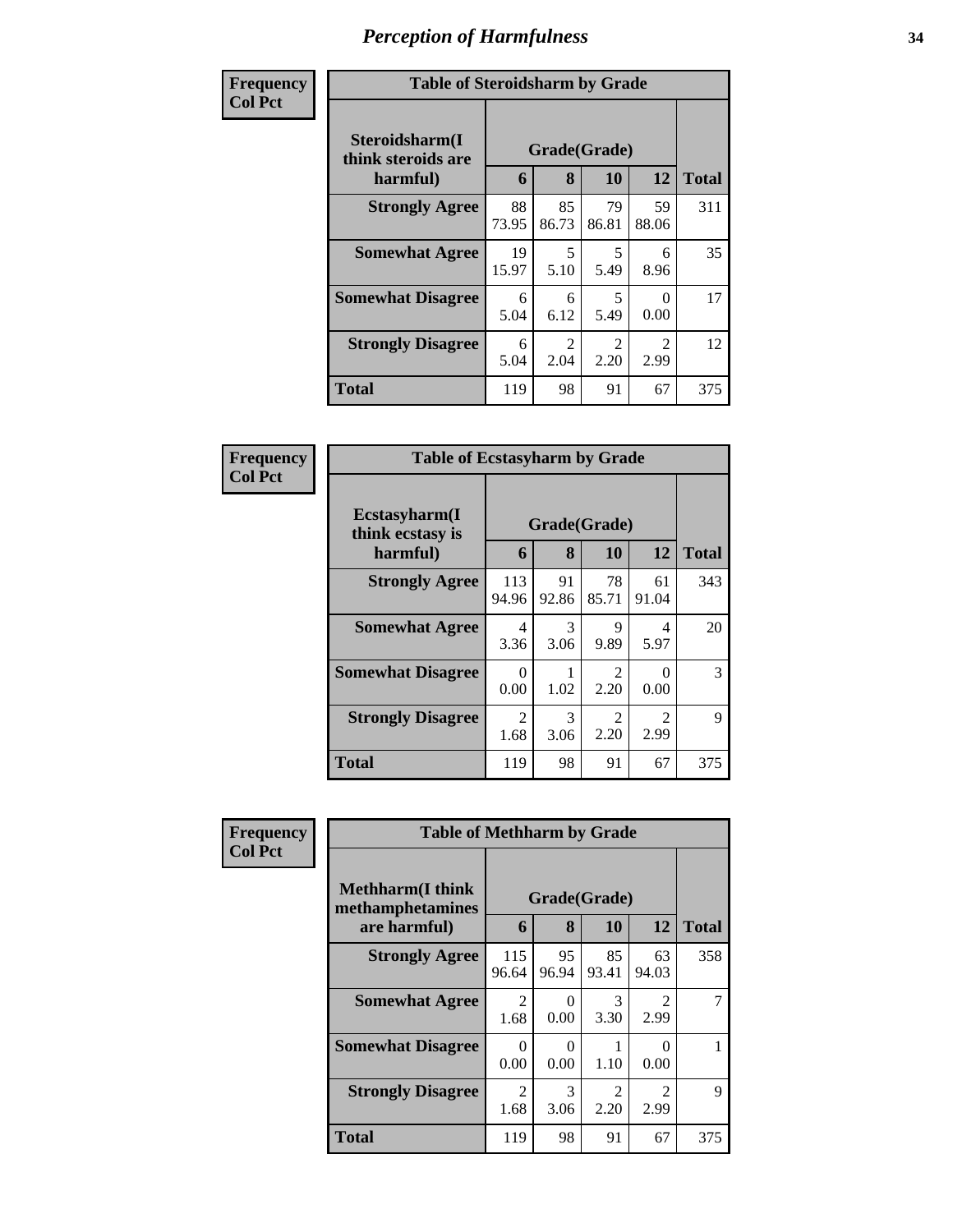| Frequency      | <b>Table of Hallucinogensharm by Grade</b>                                                              |              |                                     |                                     |                       |                |  |  |
|----------------|---------------------------------------------------------------------------------------------------------|--------------|-------------------------------------|-------------------------------------|-----------------------|----------------|--|--|
| <b>Col Pct</b> | Hallucinogensharm(I<br>Grade(Grade)<br>think hallucinogens<br>12<br>are harmful)<br>8<br><b>10</b><br>6 |              |                                     |                                     |                       |                |  |  |
|                | <b>Strongly Agree</b>                                                                                   | 115<br>96.64 | 93<br>94.90                         | 84<br>92.31                         | 60<br>89.55           | 352            |  |  |
|                | <b>Somewhat Agree</b>                                                                                   | 0.84         | $\mathcal{R}$<br>3.06               | $\overline{4}$<br>4.40              | 4<br>5.97             | 12             |  |  |
|                | <b>Somewhat Disagree</b>                                                                                | 0.84         | $\mathbf{\Omega}$<br>0.00           | 1.10                                | ∩<br>0.00             | $\overline{2}$ |  |  |
|                | <b>Strongly Disagree</b>                                                                                | 2<br>1.68    | $\mathcal{D}_{\mathcal{L}}$<br>2.04 | $\mathcal{D}_{\mathcal{L}}$<br>2.20 | $\mathcal{R}$<br>4.48 | 9              |  |  |
|                | <b>Total</b>                                                                                            | 119          | 98                                  | 91                                  | 67                    | 375            |  |  |

| Frequency      | <b>Table of Prescriptionharm by Grade</b>                                 |              |             |             |                                     |              |  |  |
|----------------|---------------------------------------------------------------------------|--------------|-------------|-------------|-------------------------------------|--------------|--|--|
| <b>Col Pct</b> | Prescriptionharm(I<br>think prescription<br>drugs not<br>prescribed to me | Grade(Grade) |             |             |                                     |              |  |  |
|                | are harmful)                                                              | 6            | 8           | 10          | 12                                  | <b>Total</b> |  |  |
|                | <b>Strongly Agree</b>                                                     | 94<br>78.99  | 74<br>75.51 | 66<br>72.53 | 51<br>76.12                         | 285          |  |  |
|                | <b>Somewhat Agree</b>                                                     | 18<br>15.13  | 14<br>14.29 | 11<br>12.09 | 13<br>19.40                         | 56           |  |  |
|                | <b>Somewhat Disagree</b>                                                  | 4<br>3.36    | 7<br>7.14   | 10<br>10.99 | $\mathcal{D}_{\mathcal{L}}$<br>2.99 | 23           |  |  |
|                | <b>Strongly Disagree</b>                                                  | 3<br>2.52    | 3<br>3.06   | 4<br>4.40   | 1.49                                | 11           |  |  |
|                | Total                                                                     | 119          | 98          | 91          | 67                                  | 375          |  |  |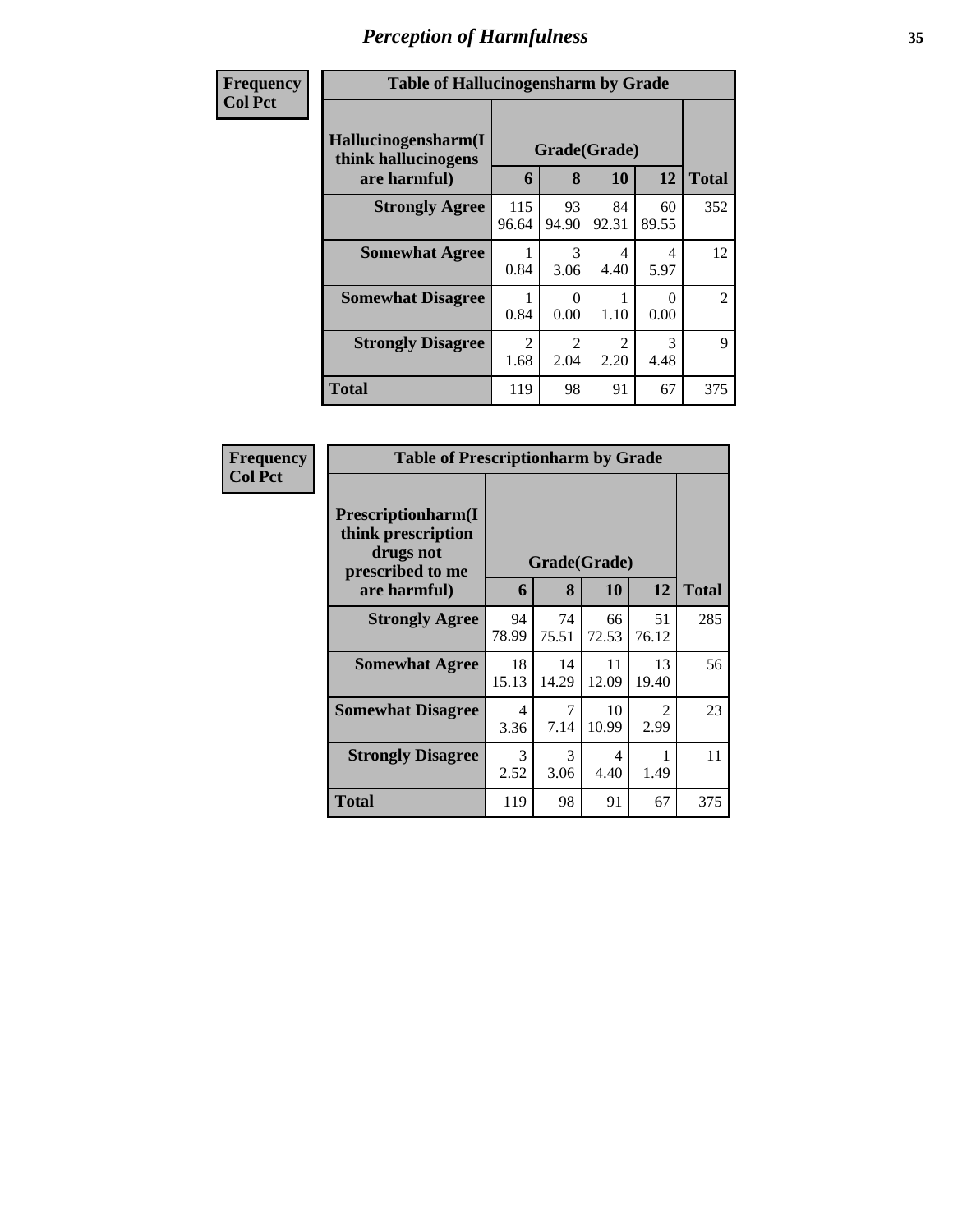## *Disapproval by Adults* **36**

| Frequency      | <b>Table of Alcoholadult by Grade</b>                                 |             |                        |             |             |              |  |
|----------------|-----------------------------------------------------------------------|-------------|------------------------|-------------|-------------|--------------|--|
| <b>Col Pct</b> | <b>Alcoholadult</b> (Adults<br>would disapprove if<br>I used alcohol) | 6           | Grade(Grade)<br>8      | 10          | 12          | <b>Total</b> |  |
|                | <b>Strongly Agree</b>                                                 | 86<br>72.27 | 55<br>56.12            | 46<br>50.55 | 19<br>28.36 | 206          |  |
|                | <b>Somewhat Agree</b>                                                 | 23<br>19.33 | 30<br>30.61            | 22<br>24.18 | 22<br>32.84 | 97           |  |
|                | <b>Somewhat Disagree</b>                                              | 6<br>5.04   | 11<br>11.22            | 17<br>18.68 | 16<br>23.88 | 50           |  |
|                | <b>Strongly Disagree</b>                                              | 4<br>3.36   | $\mathfrak{D}$<br>2.04 | 6<br>6.59   | 10<br>14.93 | 22           |  |
|                | <b>Total</b>                                                          | 119         | 98                     | 91          | 67          | 375          |  |

| Frequency      | <b>Table of Tobaccoadult by Grade</b>                         |                        |                                                                                                                                                                         |                           |             |              |  |
|----------------|---------------------------------------------------------------|------------------------|-------------------------------------------------------------------------------------------------------------------------------------------------------------------------|---------------------------|-------------|--------------|--|
| <b>Col Pct</b> | Tobaccoadult(Adults<br>would disapprove if<br>I used tobacco) | 6                      | 8                                                                                                                                                                       | Grade(Grade)<br><b>10</b> | 12          | <b>Total</b> |  |
|                | <b>Strongly Agree</b>                                         | 114<br>95.80           | 87<br>88.78                                                                                                                                                             | 65<br>71.43               | 39<br>58.21 | 305          |  |
|                | <b>Somewhat Agree</b>                                         | $\overline{c}$<br>1.68 | 8<br>8.16                                                                                                                                                               | 16<br>17.58               | 16<br>23.88 | 42           |  |
|                | <b>Somewhat Disagree</b>                                      | 0<br>0.00              | $\mathcal{D}_{\mathcal{A}}^{\mathcal{A}}(\mathcal{A})=\mathcal{D}_{\mathcal{A}}^{\mathcal{A}}(\mathcal{A})\mathcal{D}_{\mathcal{A}}^{\mathcal{A}}(\mathcal{A})$<br>2.04 | 5<br>5.49                 | 8<br>11.94  | 15           |  |
|                | <b>Strongly Disagree</b>                                      | 3<br>2.52              | 1.02                                                                                                                                                                    | 5<br>5.49                 | 4<br>5.97   | 13           |  |
|                | <b>Total</b>                                                  | 119                    | 98                                                                                                                                                                      | 91                        | 67          | 375          |  |

| Frequency      | <b>Table of Marijuanaadult by Grade</b>        |                       |                        |                       |             |              |  |
|----------------|------------------------------------------------|-----------------------|------------------------|-----------------------|-------------|--------------|--|
| <b>Col Pct</b> | Marijuanaadult(Adults<br>would disapprove if I |                       |                        | Grade(Grade)          |             |              |  |
|                | used marijuana)                                | 6                     | 8                      | <b>10</b>             | 12          | <b>Total</b> |  |
|                | <b>Strongly Agree</b>                          | 116<br>97.48          | 92<br>93.88            | 78<br>85.71           | 54<br>80.60 | 340          |  |
|                | <b>Somewhat Agree</b>                          | 0<br>0.00             | 4<br>4.08              | 5<br>5.49             | 5<br>7.46   | 14           |  |
|                | <b>Somewhat Disagree</b>                       | 0<br>0.00             | $\mathfrak{D}$<br>2.04 | $\mathcal{L}$<br>2.20 | 2.99        | 6            |  |
|                | <b>Strongly Disagree</b>                       | $\mathcal{R}$<br>2.52 | 0<br>0.00              | 6<br>6.59             | 6<br>8.96   | 15           |  |
|                | <b>Total</b>                                   | 119                   | 98                     | 91                    | 67          | 375          |  |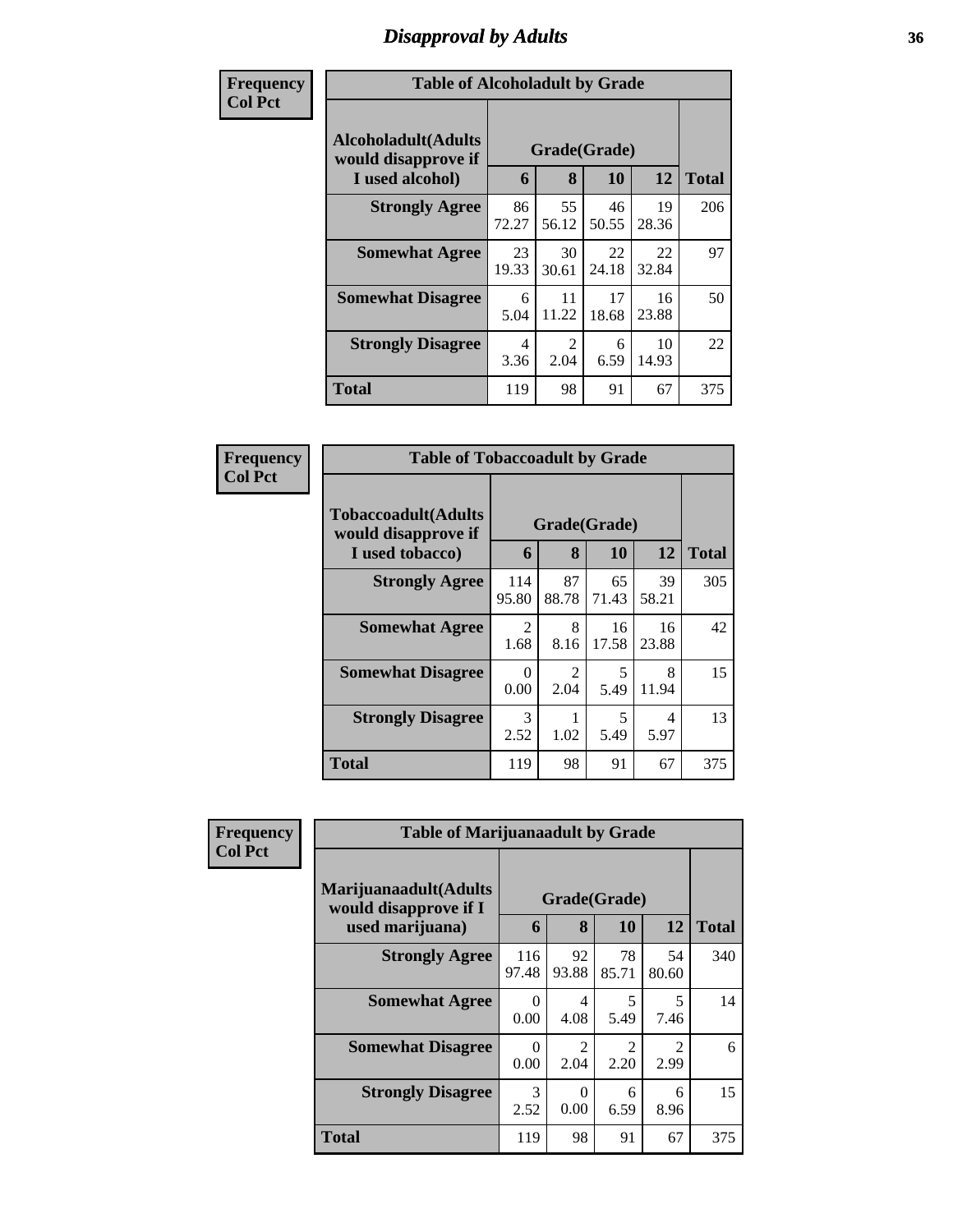## *Disapproval by Adults* **37**

| <b>Frequency</b> | <b>Table of Otherdrugadult by Grade</b>                                     |                  |                   |             |             |                |
|------------------|-----------------------------------------------------------------------------|------------------|-------------------|-------------|-------------|----------------|
| <b>Col Pct</b>   | <b>Otherdrugadult</b> (Adults<br>would disapprove if I<br>used other drugs) | 6                | Grade(Grade)<br>8 | 10          | 12          | <b>Total</b>   |
|                  | <b>Strongly Agree</b>                                                       | 116<br>97.48     | 95<br>96.94       | 79<br>86.81 | 56<br>83.58 | 346            |
|                  | <b>Somewhat Agree</b>                                                       | $\Omega$<br>0.00 | 1.02              | 4<br>4.40   | 5<br>7.46   | 10             |
|                  | <b>Somewhat Disagree</b>                                                    | $\Omega$<br>0.00 | 1.02              | 1.10        | 0<br>0.00   | $\mathfrak{D}$ |
|                  | <b>Strongly Disagree</b>                                                    | 3<br>2.52        | 1.02              | 7.69        | 6<br>8.96   | 17             |
|                  | <b>Total</b>                                                                | 119              | 98                | 91          | 67          | 375            |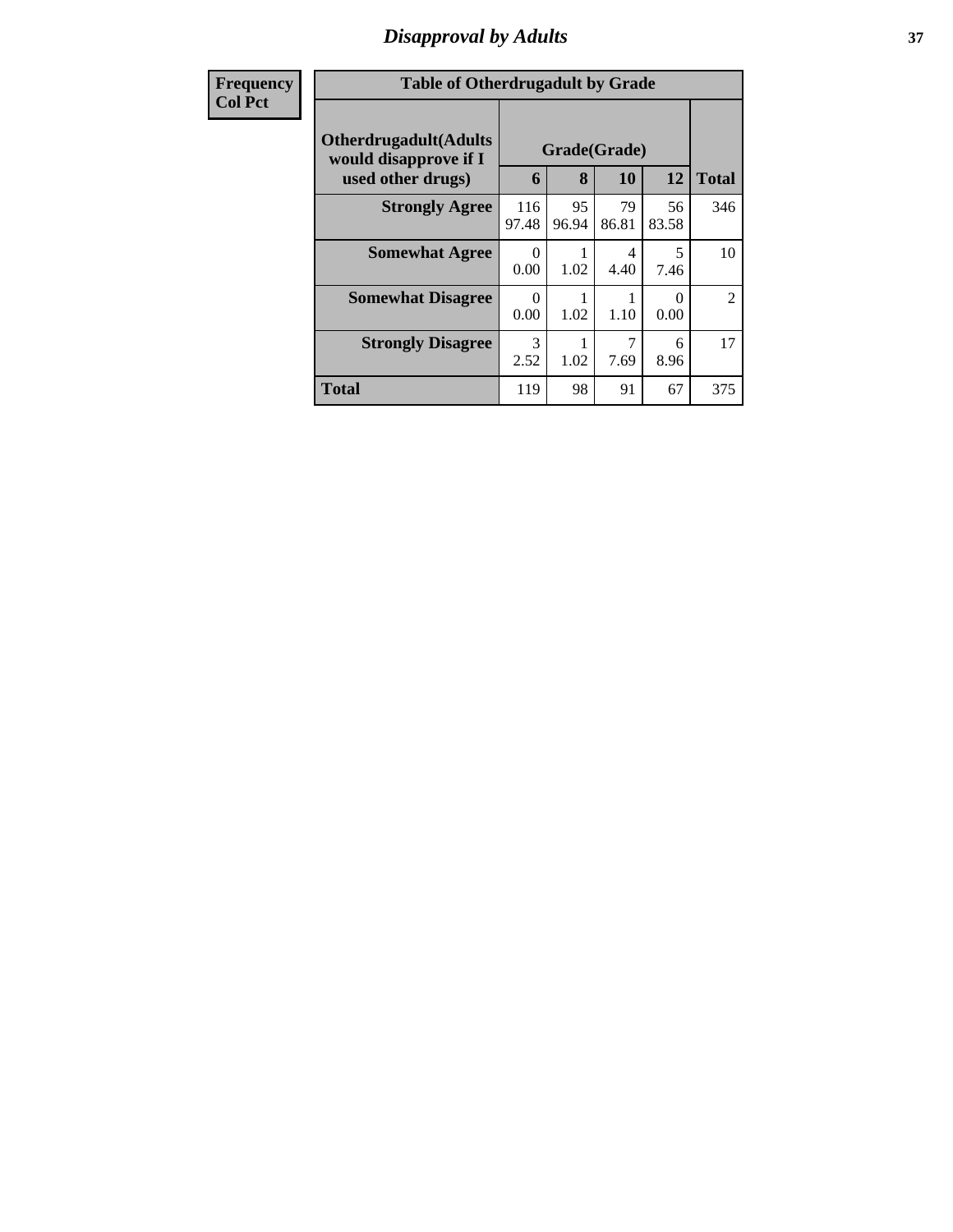## *Disapproval by Peers* **38**

| Frequency      | <b>Table of Alcoholpeer by Grade</b>                    |              |             |             |             |              |
|----------------|---------------------------------------------------------|--------------|-------------|-------------|-------------|--------------|
| <b>Col Pct</b> | Alcoholpeer(My<br>friends would<br>disapprove if I used | Grade(Grade) |             |             |             |              |
|                | alcohol)                                                | 6            | 8           | 10          | 12          | <b>Total</b> |
|                | <b>Strongly Agree</b>                                   | 75<br>63.03  | 41<br>41.84 | 25<br>27.47 | 10<br>14.93 | 151          |
|                | <b>Somewhat Agree</b>                                   | 28<br>23.53  | 30<br>30.61 | 23<br>25.27 | 16<br>23.88 | 97           |
|                | <b>Somewhat Disagree</b>                                | 8<br>6.72    | 17<br>17.35 | 24<br>26.37 | 20<br>29.85 | 69           |
|                | <b>Strongly Disagree</b>                                | 8<br>6.72    | 10<br>10.20 | 19<br>20.88 | 21<br>31.34 | 58           |
|                | Total                                                   | 119          | 98          | 91          | 67          | 375          |

| Frequency      | <b>Table of Tobaccopeer by Grade</b>                            |              |             |             |             |              |
|----------------|-----------------------------------------------------------------|--------------|-------------|-------------|-------------|--------------|
| <b>Col Pct</b> | <b>Tobaccopeer</b> (My<br>friends would<br>disapprove if I used | Grade(Grade) |             |             |             |              |
|                | tobacco)                                                        | 6            | 8           | 10          | 12          | <b>Total</b> |
|                | <b>Strongly Agree</b>                                           | 97<br>81.51  | 68<br>69.39 | 44<br>48.35 | 33<br>49.25 | 242          |
|                | <b>Somewhat Agree</b>                                           | 13<br>10.92  | 18<br>18.37 | 27<br>29.67 | 14<br>20.90 | 72           |
|                | <b>Somewhat Disagree</b>                                        | 0.84         | 5<br>5.10   | 12<br>13.19 | 10<br>14.93 | 28           |
|                | <b>Strongly Disagree</b>                                        | 8<br>6.72    | 7<br>7.14   | 8<br>8.79   | 10<br>14.93 | 33           |
|                | Total                                                           | 119          | 98          | 91          | 67          | 375          |

| <b>Frequency</b> | <b>Table of Marijuanapeer by Grade</b>                                  |                       |              |             |             |     |
|------------------|-------------------------------------------------------------------------|-----------------------|--------------|-------------|-------------|-----|
| <b>Col Pct</b>   | Marijuanapeer(My<br>friends would<br>disapprove if I used<br>marijuana) | Grade(Grade)<br>6     | <b>Total</b> |             |             |     |
|                  | <b>Strongly Agree</b>                                                   | 100<br>84.03          | 73<br>74.49  | 55<br>60.44 | 34<br>50.75 | 262 |
|                  | <b>Somewhat Agree</b>                                                   | 9<br>7.56             | 15<br>15.31  | 11<br>12.09 | 11<br>16.42 | 46  |
|                  | <b>Somewhat Disagree</b>                                                | $\mathcal{R}$<br>2.52 | 4<br>4.08    | 16<br>17.58 | 14<br>20.90 | 37  |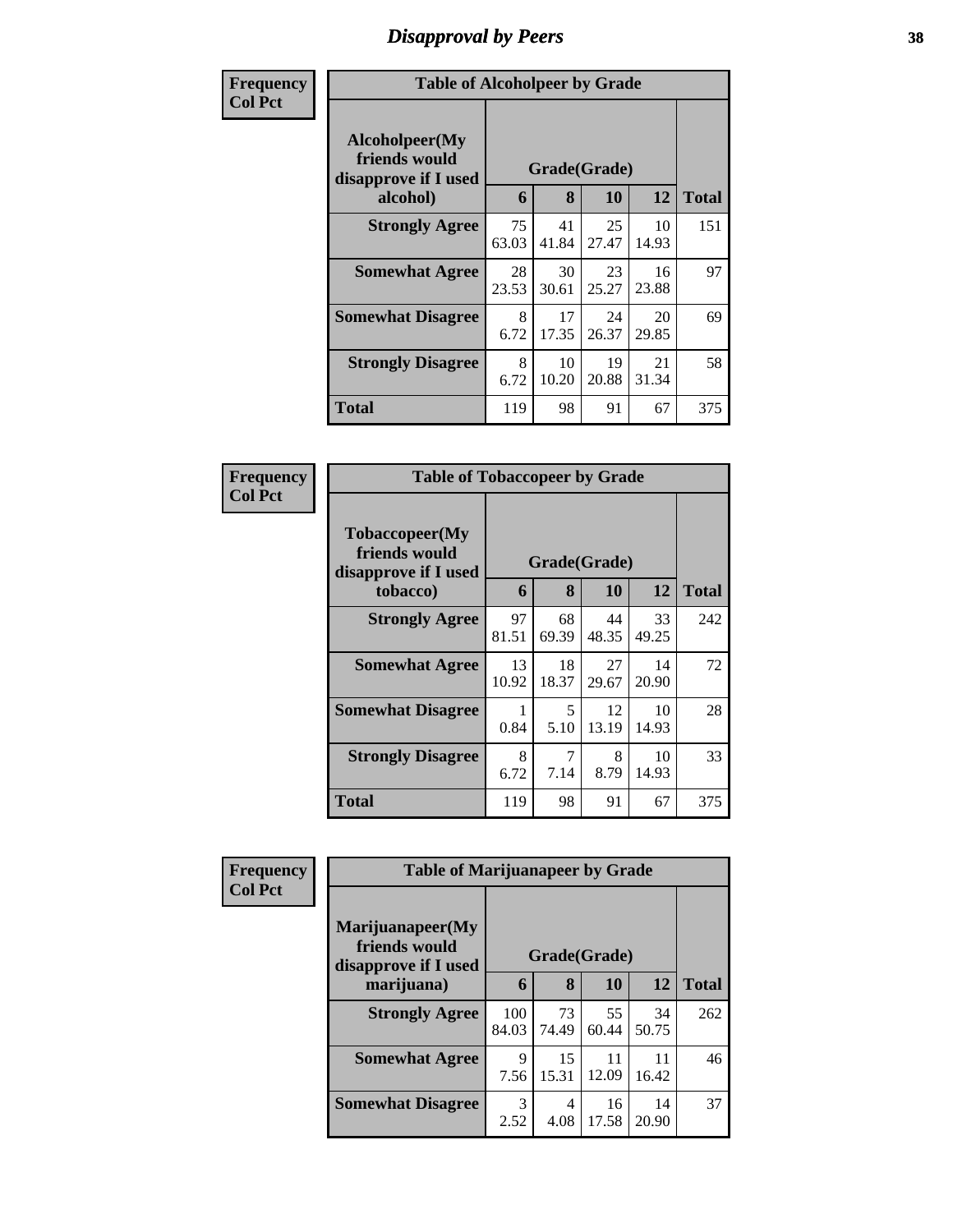# *Disapproval by Peers* **39**

| <b>Frequency</b> | <b>Table of Marijuanapeer by Grade</b> |              |      |      |       |              |
|------------------|----------------------------------------|--------------|------|------|-------|--------------|
| <b>Col Pct</b>   | Marijuanapeer(My                       |              |      |      |       |              |
|                  | friends would<br>disapprove if I used  | Grade(Grade) |      |      |       |              |
|                  | marijuana)                             | 6            | 8    | 10   | 12    | <b>Total</b> |
|                  | <b>Strongly Disagree</b>               | 7            | 6    | 9    | 8     | 30           |
|                  |                                        | 5.88         | 6.12 | 9.89 | 11.94 |              |
|                  | <b>Total</b>                           | 119          | 98   | 91   | 67    | 375          |

| Frequency      | <b>Table of Otherdrugpeer by Grade</b>                                    |              |                       |             |             |              |
|----------------|---------------------------------------------------------------------------|--------------|-----------------------|-------------|-------------|--------------|
| <b>Col Pct</b> | Otherdrugpeer(My<br>friends would<br>disapprove if I used<br>other drugs) | 6            | Grade(Grade)<br>8     | 10          | 12          | <b>Total</b> |
|                | <b>Strongly Agree</b>                                                     | 100<br>84.03 | 81<br>82.65           | 66<br>72.53 | 44<br>65.67 | 291          |
|                | <b>Somewhat Agree</b>                                                     | 7<br>5.88    | 10<br>10.20           | 11<br>12.09 | 11<br>16.42 | 39           |
|                | <b>Somewhat Disagree</b>                                                  | 5<br>4.20    | 4<br>4.08             | 7<br>7.69   | 5<br>7.46   | 21           |
|                | <b>Strongly Disagree</b>                                                  | 7<br>5.88    | $\mathcal{F}$<br>3.06 | 7<br>7.69   | 7<br>10.45  | 24           |
|                | Total                                                                     | 119          | 98                    | 91          | 67          | 375          |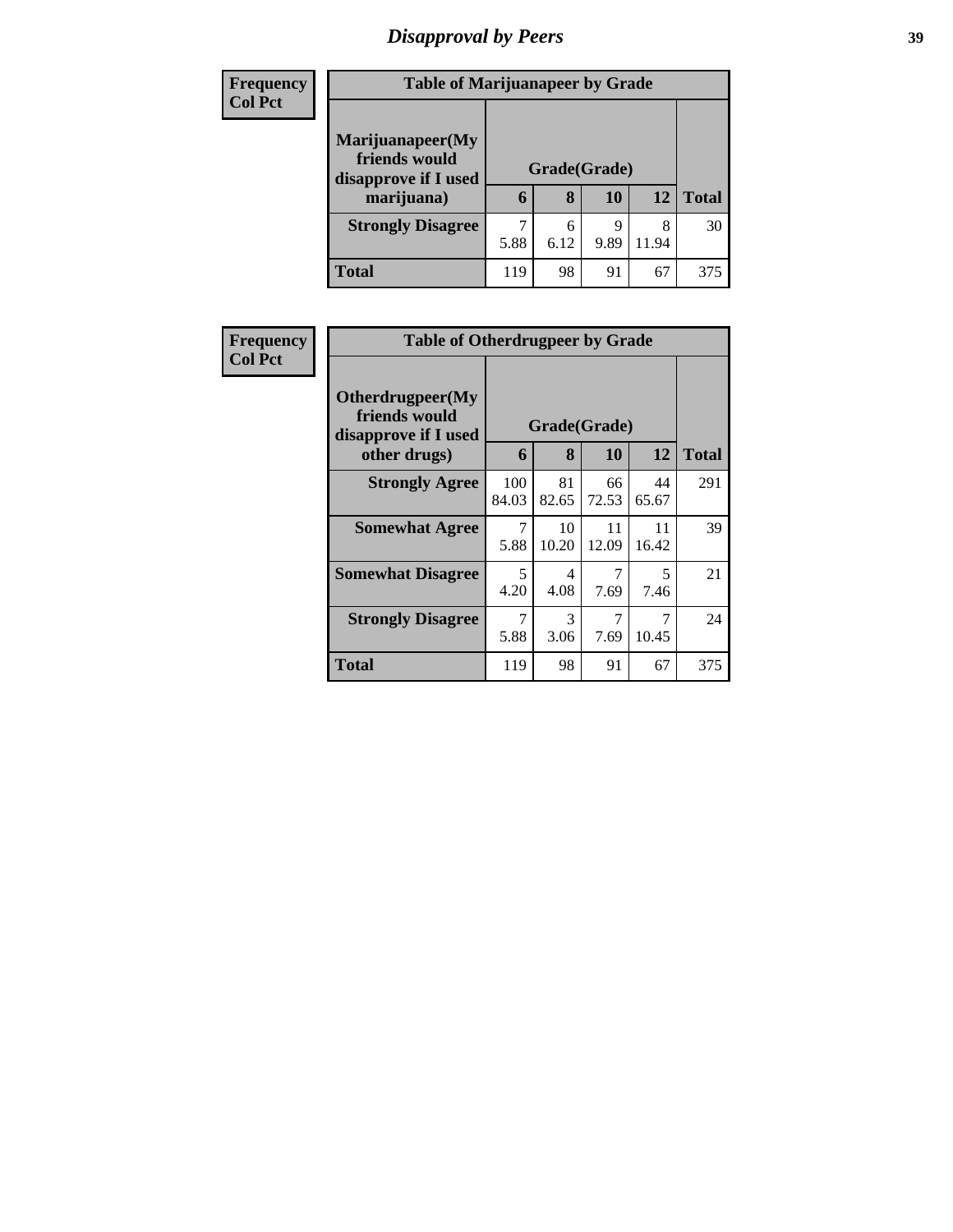| Frequency<br><b>Col Pct</b> | <b>Table of Alcohollocation1 by Grade</b> |              |             |             |             |              |  |  |
|-----------------------------|-------------------------------------------|--------------|-------------|-------------|-------------|--------------|--|--|
|                             | <b>Alcohollocation1(Places</b>            | Grade(Grade) |             |             |             |              |  |  |
|                             | <b>Friends Use Alcohol)</b>               | 6            | 8           | 10          | <b>12</b>   | <b>Total</b> |  |  |
|                             |                                           | 14<br>11.76  | 29<br>29.59 | 53<br>58.24 | 44<br>65.67 | 140          |  |  |
|                             | Do Not Use                                | 105<br>88.24 | 69<br>70.41 | 38<br>41.76 | 23<br>34.33 | 235          |  |  |
|                             | <b>Total</b>                              | 119          | 98          | 91          | 67          | 375          |  |  |

| Frequency      | <b>Table of Alcohollocation2 by Grade</b> |              |             |             |             |              |  |
|----------------|-------------------------------------------|--------------|-------------|-------------|-------------|--------------|--|
| <b>Col Pct</b> | <b>Alcohollocation2(Places</b>            | Grade(Grade) |             |             |             |              |  |
|                | <b>Friends Use Alcohol)</b>               | 6            | 8           | <b>10</b>   | 12          | <b>Total</b> |  |
|                |                                           | 111<br>93.28 | 77<br>78.57 | 59<br>64.84 | 28<br>41.79 | 275          |  |
|                | Home                                      | 8<br>6.72    | 21<br>21.43 | 32<br>35.16 | 39<br>58.21 | 100          |  |
|                | <b>Total</b>                              | 119          | 98          | 91          | 67          | 375          |  |

| <b>Frequency</b> | <b>Table of Alcohollocation 3 by Grade</b> |              |              |             |             |              |  |  |
|------------------|--------------------------------------------|--------------|--------------|-------------|-------------|--------------|--|--|
| <b>Col Pct</b>   | <b>Alcohollocation3</b> (Places            |              | Grade(Grade) |             |             |              |  |  |
|                  | <b>Friends Use Alcohol)</b>                | 6            | 8            | 10          | 12          | <b>Total</b> |  |  |
|                  |                                            | 118<br>99.16 | 96<br>97.96  | 89<br>97.80 | 61<br>91.04 | 364          |  |  |
|                  | <b>School</b>                              | 0.84         | 2<br>2.04    | ↑<br>2.20   | 6<br>8.96   | 11           |  |  |
|                  | <b>Total</b>                               | 119          | 98           | 91          | 67          | 375          |  |  |

| Frequency      | <b>Table of Alcohollocation4 by Grade</b> |              |             |             |             |              |  |  |
|----------------|-------------------------------------------|--------------|-------------|-------------|-------------|--------------|--|--|
| <b>Col Pct</b> | <b>Alcohollocation4(Places</b>            | Grade(Grade) |             |             |             |              |  |  |
|                | <b>Friends Use Alcohol)</b>               | 6            | 8           | 10          | 12          | <b>Total</b> |  |  |
|                |                                           | 118<br>99.16 | 95<br>96.94 | 82<br>90.11 | 59<br>88.06 | 354          |  |  |
|                | Car                                       | 0.84         | 3<br>3.06   | 9<br>9.89   | 8<br>11.94  | 21           |  |  |
|                | <b>Total</b>                              | 119          | 98          | 91          | 67          | 375          |  |  |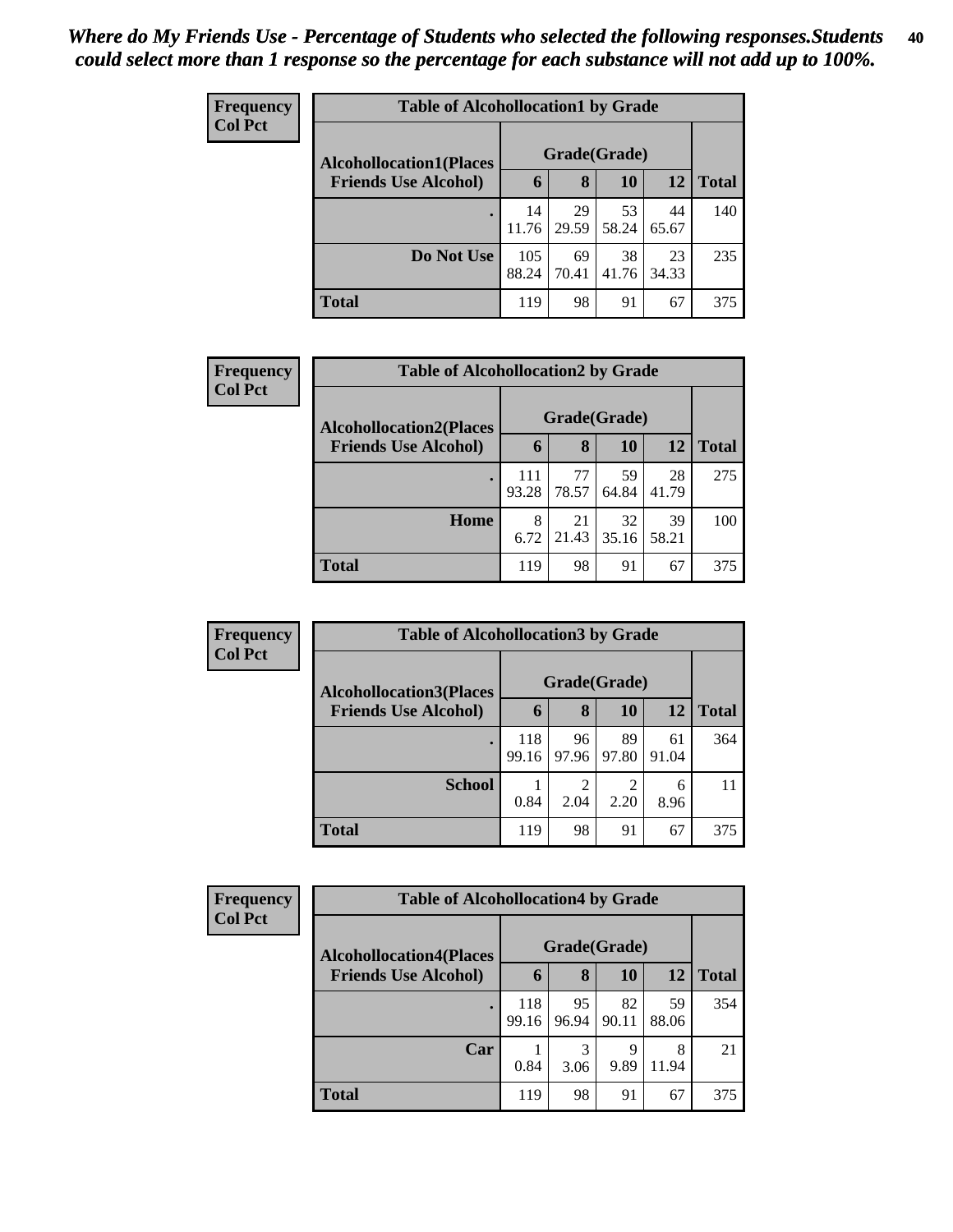| <b>Frequency</b> | <b>Table of Alcohollocation5 by Grade</b> |              |              |             |             |       |  |  |
|------------------|-------------------------------------------|--------------|--------------|-------------|-------------|-------|--|--|
| <b>Col Pct</b>   | <b>Alcohollocation5</b> (Places           |              | Grade(Grade) |             |             |       |  |  |
|                  | <b>Friends Use Alcohol)</b>               | $\mathbf b$  | 8            | 10          | 12          | Total |  |  |
|                  |                                           | 116<br>97.48 | 80<br>81.63  | 53<br>58.24 | 40<br>59.70 | 289   |  |  |
|                  | <b>Friend's House</b>                     | 3<br>2.52    | 18<br>18.37  | 38<br>41.76 | 27<br>40.30 | 86    |  |  |
|                  | <b>Total</b>                              | 119          | 98           | 91          | 67          | 375   |  |  |

| Frequency      | <b>Table of Alcohollocation6 by Grade</b> |              |              |             |             |              |  |
|----------------|-------------------------------------------|--------------|--------------|-------------|-------------|--------------|--|
| <b>Col Pct</b> | <b>Alcohollocation6(Places</b>            |              | Grade(Grade) |             |             |              |  |
|                | <b>Friends Use Alcohol)</b>               | 6            | 8            | <b>10</b>   | 12          | <b>Total</b> |  |
|                |                                           | 110<br>92.44 | 87<br>88.78  | 62<br>68.13 | 43<br>64.18 | 302          |  |
|                | <b>Other</b>                              | 9<br>7.56    | 11<br>11.22  | 29<br>31.87 | 24<br>35.82 | 73           |  |
|                | <b>Total</b>                              | 119          | 98           | 91          | 67          | 375          |  |

| Frequency      |                                | <b>Table of Tobaccolocation1 by Grade</b> |             |             |             |              |  |  |  |  |
|----------------|--------------------------------|-------------------------------------------|-------------|-------------|-------------|--------------|--|--|--|--|
| <b>Col Pct</b> | <b>Tobaccolocation1(Places</b> | Grade(Grade)                              |             |             |             |              |  |  |  |  |
|                | <b>Friends Use Tobacco)</b>    | 6                                         | 8           | 10          | 12          | <b>Total</b> |  |  |  |  |
|                |                                | 9<br>7.56                                 | 11<br>11.22 | 22<br>24.18 | 30<br>44.78 | 72           |  |  |  |  |
|                | Do Not Use                     | 110<br>92.44                              | 87<br>88.78 | 69<br>75.82 | 37<br>55.22 | 303          |  |  |  |  |
|                | <b>Total</b>                   | 119                                       | 98          | 91          | 67          | 375          |  |  |  |  |

| Frequency      | <b>Table of Tobaccolocation2 by Grade</b> |              |             |             |             |              |  |  |
|----------------|-------------------------------------------|--------------|-------------|-------------|-------------|--------------|--|--|
| <b>Col Pct</b> | <b>Tobaccolocation2(Places</b>            | Grade(Grade) |             |             |             |              |  |  |
|                | <b>Friends Use Tobacco)</b>               | 6            | 8           | 10          | 12          | <b>Total</b> |  |  |
|                |                                           | 116<br>97.48 | 94<br>95.92 | 74<br>81.32 | 50<br>74.63 | 334          |  |  |
|                | Home                                      | 3<br>2.52    | 4<br>4.08   | 17<br>18.68 | 17<br>25.37 | 41           |  |  |
|                | <b>Total</b>                              | 119          | 98          | 91          | 67          | 375          |  |  |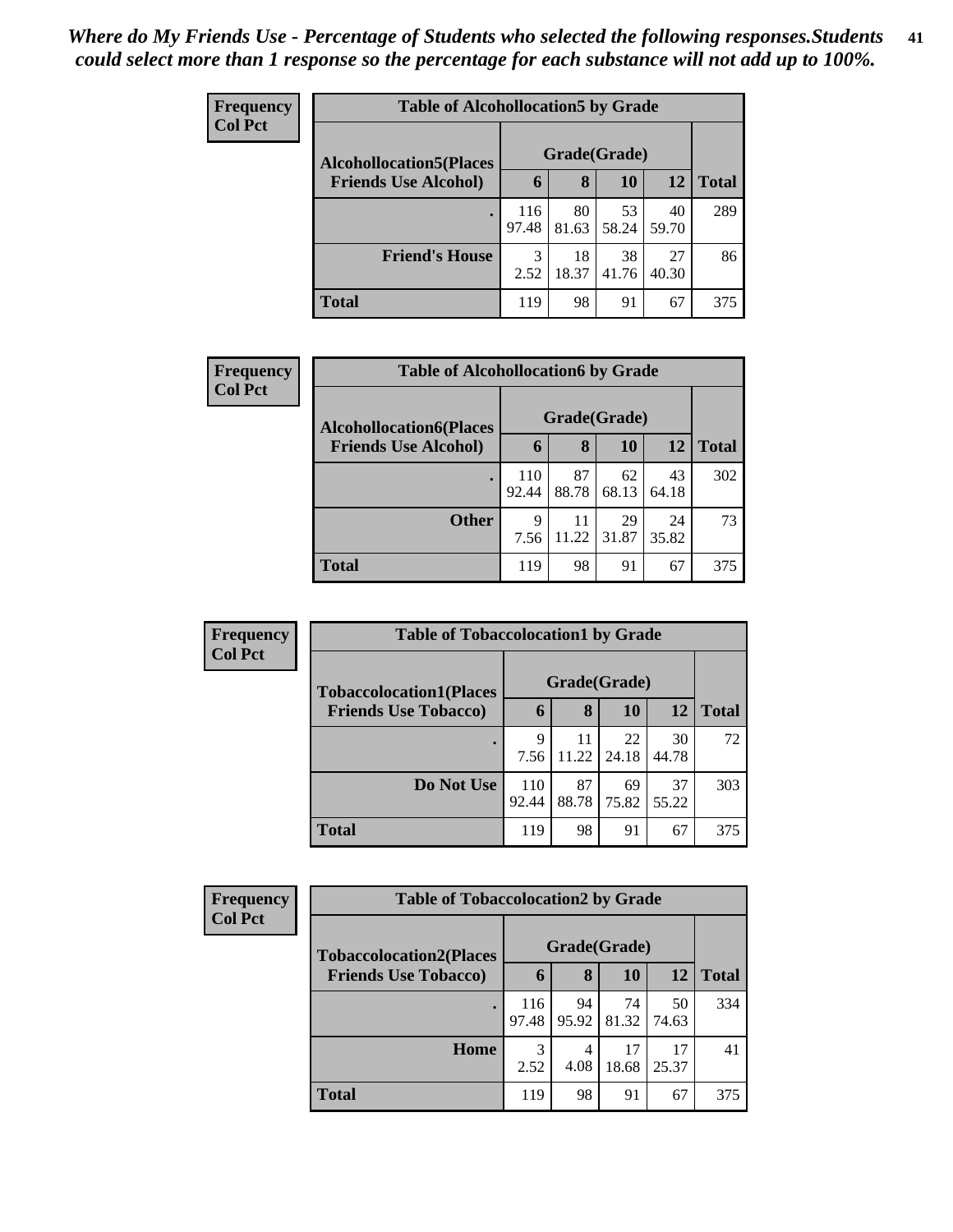| <b>Frequency</b><br><b>Col Pct</b> | <b>Table of Tobaccolocation3 by Grade</b> |              |                        |             |             |              |  |  |  |
|------------------------------------|-------------------------------------------|--------------|------------------------|-------------|-------------|--------------|--|--|--|
|                                    | <b>Tobaccolocation3(Places</b>            | Grade(Grade) |                        |             |             |              |  |  |  |
|                                    | <b>Friends Use Tobacco)</b>               | 6            | 8                      | 10          | 12          | <b>Total</b> |  |  |  |
|                                    |                                           | 118<br>99.16 | 96<br>97.96            | 87<br>95.60 | 61<br>91.04 | 362          |  |  |  |
|                                    | <b>School</b>                             | 0.84         | $\overline{2}$<br>2.04 | 4.40        | 6<br>8.96   | 13           |  |  |  |
|                                    | <b>Total</b>                              | 119          | 98                     | 91          | 67          | 375          |  |  |  |

| Frequency      | <b>Table of Tobaccolocation4 by Grade</b> |              |             |             |             |              |
|----------------|-------------------------------------------|--------------|-------------|-------------|-------------|--------------|
| <b>Col Pct</b> | <b>Tobaccolocation4(Places</b>            | Grade(Grade) |             |             |             |              |
|                | <b>Friends Use Tobacco)</b>               | 6            | 8           | <b>10</b>   | <b>12</b>   | <b>Total</b> |
|                |                                           | 118<br>99.16 | 97<br>98.98 | 84<br>92.31 | 46<br>68.66 | 345          |
|                | Car                                       | 0.84         | 1.02        | 7.69        | 21<br>31.34 | 30           |
|                | <b>Total</b>                              | 119          | 98          | 91          | 67          | 375          |

| <b>Frequency</b> | <b>Table of Tobaccolocation5 by Grade</b> |              |             |             |             |              |  |
|------------------|-------------------------------------------|--------------|-------------|-------------|-------------|--------------|--|
| <b>Col Pct</b>   | <b>Tobaccolocation5(Places</b>            | Grade(Grade) |             |             |             |              |  |
|                  | <b>Friends Use Tobacco)</b>               | 6            | 8           | 10          | 12          | <b>Total</b> |  |
|                  |                                           | 116<br>97.48 | 91<br>92.86 | 77<br>84.62 | 49<br>73.13 | 333          |  |
|                  | <b>Friend's House</b>                     | 3<br>2.52    | 7.14        | 14<br>15.38 | 18<br>26.87 | 42           |  |
|                  | <b>Total</b>                              | 119          | 98          | 91          | 67          | 375          |  |

| Frequency      |                                | <b>Table of Tobaccolocation6 by Grade</b> |             |             |             |              |  |  |  |
|----------------|--------------------------------|-------------------------------------------|-------------|-------------|-------------|--------------|--|--|--|
| <b>Col Pct</b> | <b>Tobaccolocation6(Places</b> | Grade(Grade)                              |             |             |             |              |  |  |  |
|                | <b>Friends Use Tobacco)</b>    | 6                                         | 8           | 10          | 12          | <b>Total</b> |  |  |  |
|                |                                | 113<br>94.96                              | 93<br>94.90 | 80<br>87.91 | 52<br>77.61 | 338          |  |  |  |
|                | <b>Other</b>                   | 6<br>5.04                                 | 5<br>5.10   | 11<br>12.09 | 15<br>22.39 | 37           |  |  |  |
|                | <b>Total</b>                   | 119                                       | 98          | 91          | 67          | 375          |  |  |  |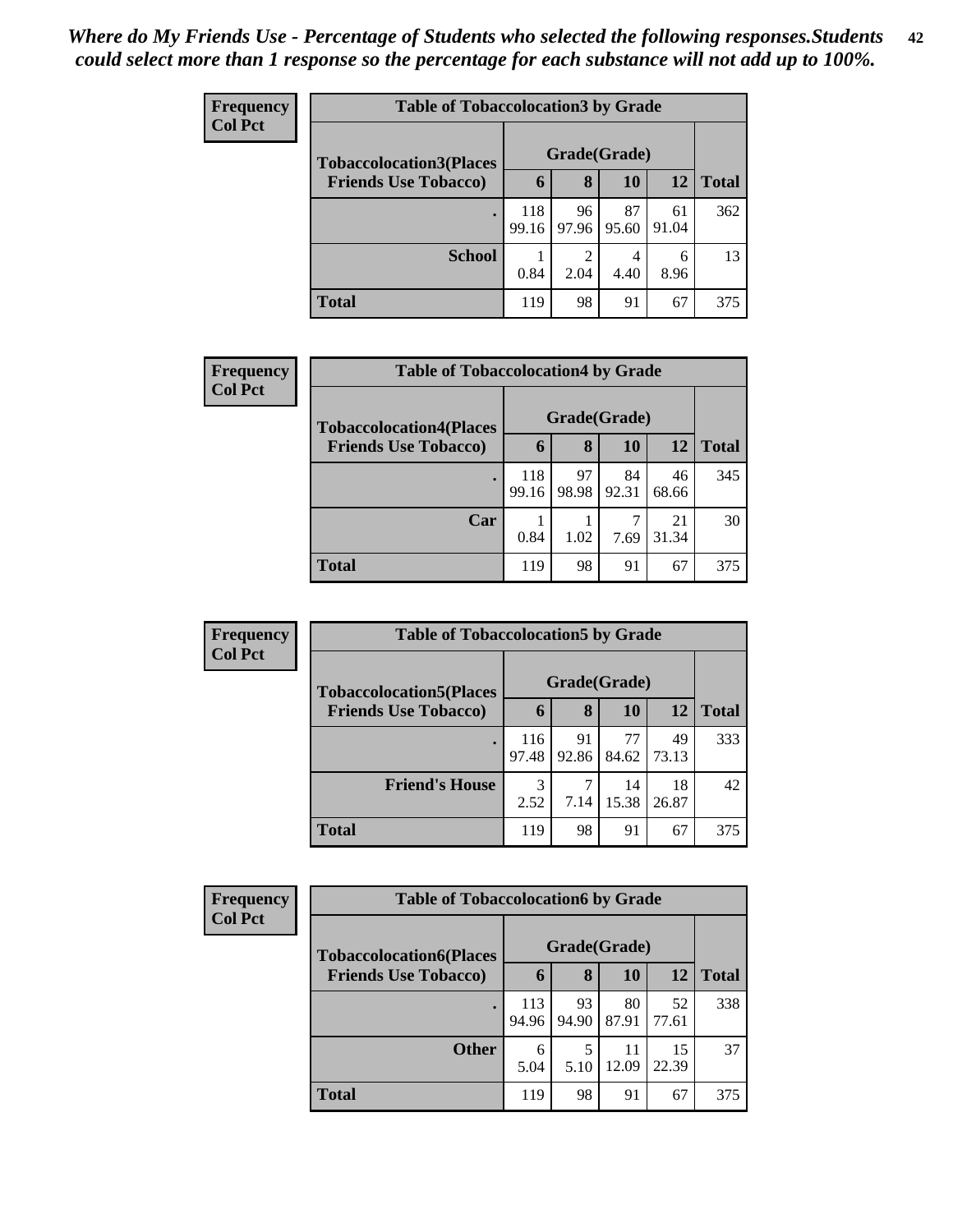| <b>Frequency</b> | <b>Table of Marijuanalocation1 by Grade</b> |              |             |             |             |              |  |  |
|------------------|---------------------------------------------|--------------|-------------|-------------|-------------|--------------|--|--|
| <b>Col Pct</b>   | <b>Marijuanalocation1(Places</b>            | Grade(Grade) |             |             |             |              |  |  |
|                  | <b>Friends Use Marijuana</b> )              | $\mathbf b$  | 8           | 10          | 12          | <b>Total</b> |  |  |
|                  |                                             | 2.52         | 19<br>19.39 | 21<br>23.08 | 34<br>50.75 | 77           |  |  |
|                  | Do Not Use                                  | 116<br>97.48 | 79<br>80.61 | 70<br>76.92 | 33<br>49.25 | 298          |  |  |
|                  | <b>Total</b>                                | 119          | 98          | 91          | 67          | 375          |  |  |

| Frequency      |                                                                    | <b>Table of Marijuanalocation2 by Grade</b> |                   |             |             |              |  |  |  |
|----------------|--------------------------------------------------------------------|---------------------------------------------|-------------------|-------------|-------------|--------------|--|--|--|
| <b>Col Pct</b> | <b>Marijuanalocation2(Places</b><br><b>Friends Use Marijuana</b> ) | 6                                           | Grade(Grade)<br>8 | 10          | 12          | <b>Total</b> |  |  |  |
|                | $\bullet$                                                          | 117                                         | 89                | 74          | 54          | 334          |  |  |  |
|                |                                                                    | 98.32                                       | 90.82             | 81.32       | 80.60       |              |  |  |  |
|                | Home                                                               | 2<br>1.68                                   | 9<br>9.18         | 17<br>18.68 | 13<br>19.40 | 41           |  |  |  |
|                | <b>Total</b>                                                       | 119                                         | 98                | 91          | 67          | 375          |  |  |  |

| Frequency      | <b>Table of Marijuanalocation3 by Grade</b> |              |             |             |             |       |  |  |  |
|----------------|---------------------------------------------|--------------|-------------|-------------|-------------|-------|--|--|--|
| <b>Col Pct</b> | <b>Marijuanalocation3(Places)</b>           | Grade(Grade) |             |             |             |       |  |  |  |
|                | <b>Friends Use Marijuana</b> )              | 6            | 8           | 10          | 12          | Total |  |  |  |
|                | ٠                                           | 118<br>99.16 | 93<br>94.90 | 87<br>95.60 | 61<br>91.04 | 359   |  |  |  |
|                | <b>School</b>                               | 0.84         | 5.10        | 4<br>4.40   | 6<br>8.96   | 16    |  |  |  |
|                | <b>Total</b>                                | 119          | 98          | 91          | 67          | 375   |  |  |  |

| Frequency<br><b>Col Pct</b> |                                  | <b>Table of Marijuanalocation4 by Grade</b> |             |             |             |              |  |  |  |
|-----------------------------|----------------------------------|---------------------------------------------|-------------|-------------|-------------|--------------|--|--|--|
|                             | <b>Marijuanalocation4(Places</b> | Grade(Grade)                                |             |             |             |              |  |  |  |
|                             | <b>Friends Use Marijuana</b> )   | h                                           | 8           | 10          | 12          | <b>Total</b> |  |  |  |
|                             |                                  | 119<br>100.00                               | 94<br>95.92 | 76<br>83.52 | 48<br>71.64 | 337          |  |  |  |
|                             | Car                              | 0<br>0.00                                   | 4<br>4.08   | 15<br>16.48 | 19<br>28.36 | 38           |  |  |  |
|                             | <b>Total</b>                     | 119                                         | 98          | 91          | 67          | 375          |  |  |  |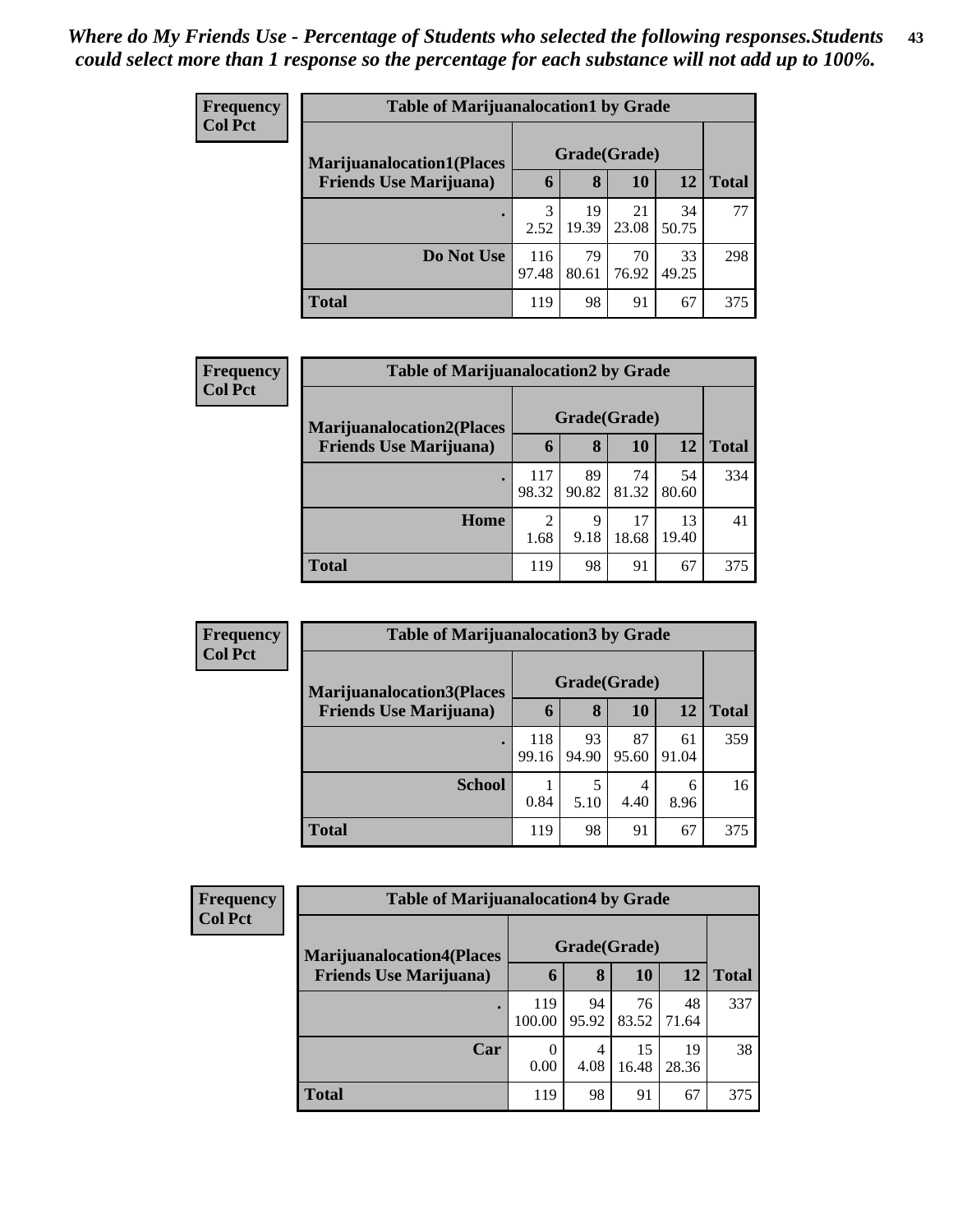| <b>Frequency</b> | <b>Table of Marijuanalocation5 by Grade</b> |              |             |             |             |              |  |  |
|------------------|---------------------------------------------|--------------|-------------|-------------|-------------|--------------|--|--|
| <b>Col Pct</b>   | <b>Marijuanalocation5</b> (Places           | Grade(Grade) |             |             |             |              |  |  |
|                  | <b>Friends Use Marijuana</b> )              | 6            | 8           | 10          | 12          | <b>Total</b> |  |  |
|                  |                                             | 118<br>99.16 | 86<br>87.76 | 72<br>79.12 | 49<br>73.13 | 325          |  |  |
|                  | <b>Friend's House</b>                       | 0.84         | 12<br>12.24 | 19<br>20.88 | 18<br>26.87 | 50           |  |  |
|                  | <b>Total</b>                                | 119          | 98          | 91          | 67          | 375          |  |  |

| <b>Frequency</b> |                                  | <b>Table of Marijuanalocation6 by Grade</b> |             |             |             |              |  |  |  |
|------------------|----------------------------------|---------------------------------------------|-------------|-------------|-------------|--------------|--|--|--|
| <b>Col Pct</b>   | <b>Marijuanalocation6(Places</b> | Grade(Grade)                                |             |             |             |              |  |  |  |
|                  | <b>Friends Use Marijuana</b> )   | 6                                           | 8           | 10          | 12          | <b>Total</b> |  |  |  |
|                  | $\bullet$                        | 116<br>97.48                                | 90<br>91.84 | 79<br>86.81 | 45<br>67.16 | 330          |  |  |  |
|                  | <b>Other</b>                     | 3<br>2.52                                   | 8<br>8.16   | 12<br>13.19 | 22<br>32.84 | 45           |  |  |  |
|                  | <b>Total</b>                     | 119                                         | 98          | 91          | 67          | 375          |  |  |  |

| Frequency      | <b>Table of Otherdruglocation1 by Grade</b>                          |                        |             |             |             |              |
|----------------|----------------------------------------------------------------------|------------------------|-------------|-------------|-------------|--------------|
| <b>Col Pct</b> | <b>Otherdruglocation1(Places</b><br><b>Friends Use Other Illegal</b> | Grade(Grade)           |             |             |             |              |
|                | Drugs)                                                               | 6                      | 8           | <b>10</b>   | 12          | <b>Total</b> |
|                |                                                                      | $\overline{2}$<br>1.68 | 14<br>14.29 | 19<br>20.88 | 17<br>25.37 | 52           |
|                | Do Not Use                                                           | 117<br>98.32           | 84<br>85.71 | 72<br>79.12 | 50<br>74.63 | 323          |
|                | <b>Total</b>                                                         | 119                    | 98          | 91          | 67          | 375          |

| <b>Frequency</b> |                                                                       | <b>Table of Otherdruglocation2 by Grade</b> |              |             |             |              |  |  |  |
|------------------|-----------------------------------------------------------------------|---------------------------------------------|--------------|-------------|-------------|--------------|--|--|--|
| <b>Col Pct</b>   | <b>Otherdruglocation2(Places)</b><br><b>Friends Use Other Illegal</b> |                                             | Grade(Grade) |             |             |              |  |  |  |
|                  | Drugs)                                                                | 6                                           | 8            | 10          | 12          | <b>Total</b> |  |  |  |
|                  |                                                                       | 118<br>99.16                                | 91<br>92.86  | 82<br>90.11 | 57<br>85.07 | 348          |  |  |  |
|                  | Home                                                                  | 0.84                                        | 7.14         | 9<br>9.89   | 10<br>14.93 | 27           |  |  |  |
|                  | <b>Total</b>                                                          | 119                                         | 98           | 91          | 67          | 375          |  |  |  |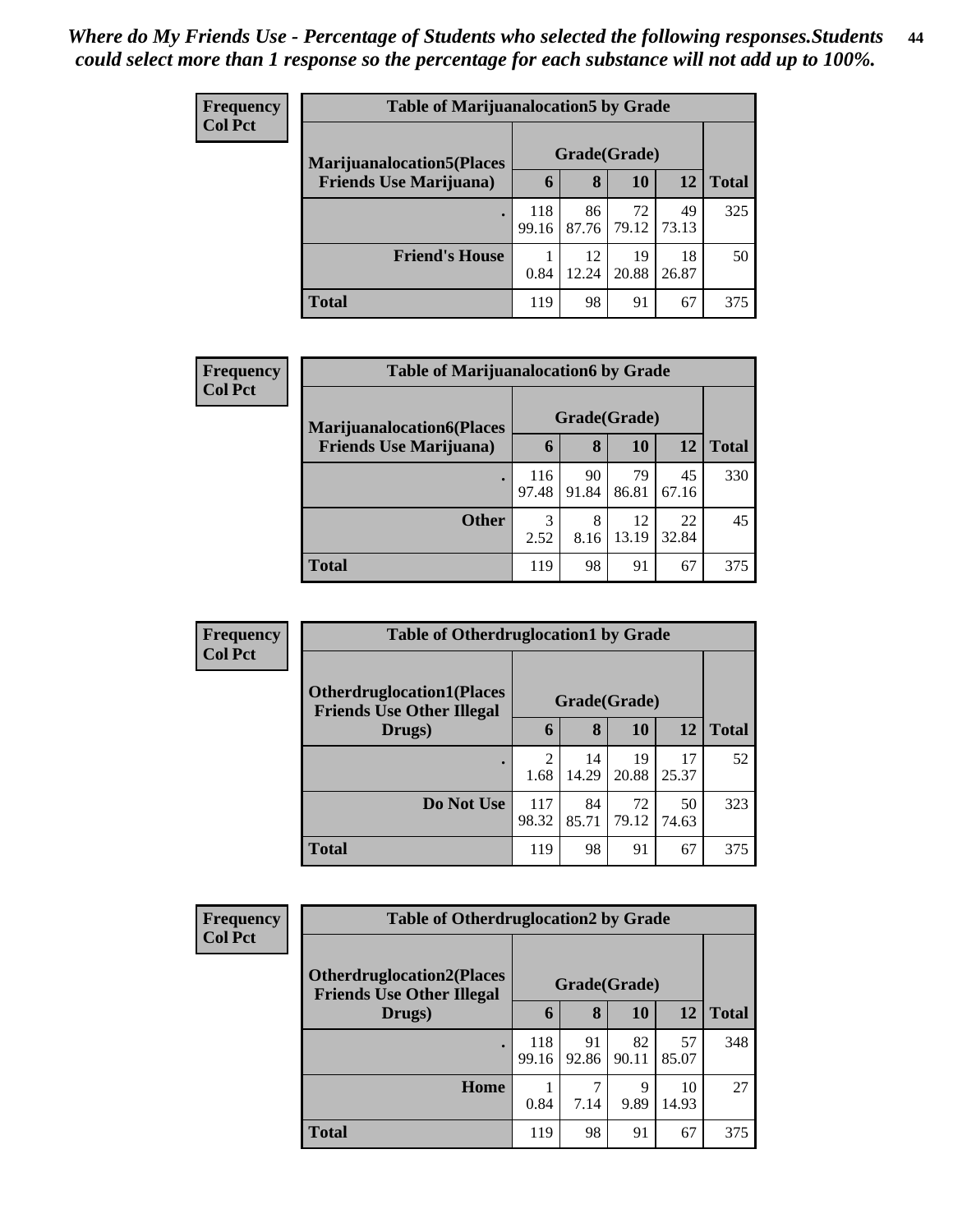| <b>Frequency</b> | <b>Table of Otherdruglocation 3 by Grade</b>                         |               |             |             |             |              |  |
|------------------|----------------------------------------------------------------------|---------------|-------------|-------------|-------------|--------------|--|
| <b>Col Pct</b>   | <b>Otherdruglocation3(Places</b><br><b>Friends Use Other Illegal</b> | Grade(Grade)  |             |             |             |              |  |
|                  | Drugs)                                                               | 6             | 8           | 10          | 12          | <b>Total</b> |  |
|                  | $\bullet$                                                            | 119<br>100.00 | 96<br>97.96 | 89<br>97.80 | 63<br>94.03 | 367          |  |
|                  | <b>School</b>                                                        | 0<br>0.00     | ∍<br>2.04   | 2.20        | 4<br>5.97   | 8            |  |
|                  | <b>Total</b>                                                         | 119           | 98          | 91          | 67          | 375          |  |

| <b>Frequency</b> | <b>Table of Otherdruglocation4 by Grade</b>                          |                  |              |             |             |              |  |  |
|------------------|----------------------------------------------------------------------|------------------|--------------|-------------|-------------|--------------|--|--|
| <b>Col Pct</b>   | <b>Otherdruglocation4(Places</b><br><b>Friends Use Other Illegal</b> | Grade(Grade)     |              |             |             |              |  |  |
|                  | Drugs)                                                               | 6                | 8            | 10          | 12          | <b>Total</b> |  |  |
|                  | ٠                                                                    | 119<br>100.00    | 98<br>100.00 | 85<br>93.41 | 58<br>86.57 | 360          |  |  |
|                  | Car                                                                  | $\theta$<br>0.00 | 0<br>0.00    | 6<br>6.59   | Q<br>13.43  | 15           |  |  |
|                  | <b>Total</b>                                                         | 119              | 98           | 91          | 67          | 375          |  |  |

| Frequency      | <b>Table of Otherdruglocation5 by Grade</b>                           |              |             |             |             |              |  |
|----------------|-----------------------------------------------------------------------|--------------|-------------|-------------|-------------|--------------|--|
| <b>Col Pct</b> | <b>Otherdruglocation5(Places)</b><br><b>Friends Use Other Illegal</b> | Grade(Grade) |             |             |             |              |  |
|                | Drugs)                                                                | 6            | 8           | 10          | 12          | <b>Total</b> |  |
|                |                                                                       | 118<br>99.16 | 90<br>91.84 | 78<br>85.71 | 56<br>83.58 | 342          |  |
|                | <b>Friend's House</b>                                                 | 0.84         | 8<br>8.16   | 13<br>14.29 | 11<br>16.42 | 33           |  |
|                | <b>Total</b>                                                          | 119          | 98          | 91          | 67          | 375          |  |

| <b>Frequency</b> | <b>Table of Otherdruglocation6 by Grade</b>                          |              |             |             |             |              |
|------------------|----------------------------------------------------------------------|--------------|-------------|-------------|-------------|--------------|
| <b>Col Pct</b>   | <b>Otherdruglocation6(Places</b><br><b>Friends Use Other Illegal</b> | Grade(Grade) |             |             |             |              |
|                  | Drugs)                                                               | 6            | 8           | 10          | 12          | <b>Total</b> |
|                  | $\bullet$                                                            | 118<br>99.16 | 93<br>94.90 | 79<br>86.81 | 56<br>83.58 | 346          |
|                  | <b>Other</b>                                                         | 0.84         | 5<br>5.10   | 12<br>13.19 | 11<br>16.42 | 29           |
|                  | <b>Total</b>                                                         | 119          | 98          | 91          | 67          | 375          |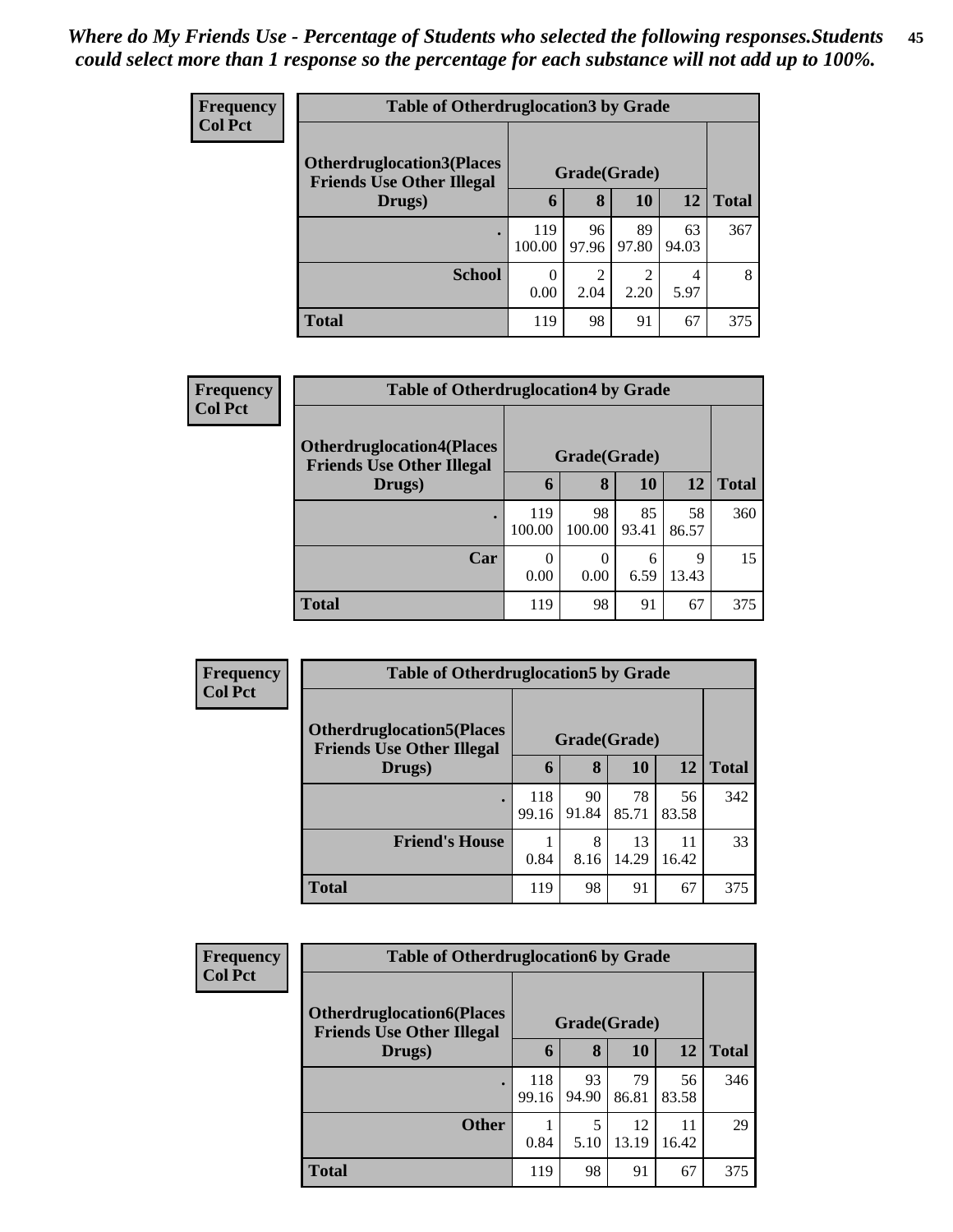| <b>Frequency</b> | <b>Table of Alcoholtime1 by Grade</b>           |              |             |             |             |              |  |  |
|------------------|-------------------------------------------------|--------------|-------------|-------------|-------------|--------------|--|--|
| <b>Col Pct</b>   | <b>Alcoholtime1(Times</b><br><b>Friends Use</b> | Grade(Grade) |             |             |             |              |  |  |
|                  | Alcohol)                                        | 6            | 8           | 10          | 12          | <b>Total</b> |  |  |
|                  |                                                 | 12<br>10.08  | 31<br>31.63 | 52<br>57.14 | 44<br>65.67 | 139          |  |  |
|                  | Do Not Use                                      | 107<br>89.92 | 67<br>68.37 | 39<br>42.86 | 23<br>34.33 | 236          |  |  |
|                  | <b>Total</b>                                    | 119          | 98          | 91          | 67          | 375          |  |  |

| Frequency      | <b>Table of Alcoholtime2 by Grade</b>           |               |              |             |             |              |  |  |
|----------------|-------------------------------------------------|---------------|--------------|-------------|-------------|--------------|--|--|
| <b>Col Pct</b> | <b>Alcoholtime2(Times</b><br><b>Friends Use</b> | Grade(Grade)  |              |             |             |              |  |  |
|                | Alcohol)                                        | 6             | 8            | <b>10</b>   | 12          | <b>Total</b> |  |  |
|                | $\bullet$                                       | 119<br>100.00 | 98<br>100.00 | 86<br>94.51 | 64<br>95.52 | 367          |  |  |
|                | <b>On Way to School</b>                         | 0<br>0.00     | 0<br>0.00    | 5<br>5.49   | 3<br>4.48   | 8            |  |  |
|                | <b>Total</b>                                    | 119           | 98           | 91          | 67          | 375          |  |  |

| Frequency      | <b>Table of Alcoholtime3 by Grade</b>           |              |              |             |             |              |
|----------------|-------------------------------------------------|--------------|--------------|-------------|-------------|--------------|
| <b>Col Pct</b> | <b>Alcoholtime3(Times</b><br><b>Friends Use</b> | Grade(Grade) |              |             |             |              |
|                | Alcohol)                                        | 6            | 8            | 10          | 12          | <b>Total</b> |
|                | $\bullet$                                       | 117<br>98.32 | 98<br>100.00 | 88<br>96.70 | 64<br>95.52 | 367          |
|                | <b>During School</b>                            | 2<br>1.68    | 0.00         | 3<br>3.30   | 3<br>4.48   | 8            |
|                | <b>Total</b>                                    | 119          | 98           | 91          | 67          | 375          |

| <b>Frequency</b><br><b>Col Pct</b> | <b>Table of Alcoholtime4 by Grade</b>                    |              |             |             |             |              |  |
|------------------------------------|----------------------------------------------------------|--------------|-------------|-------------|-------------|--------------|--|
|                                    | <b>Alcoholtime4(Times</b><br><b>Friends Use Alcohol)</b> | Grade(Grade) |             |             |             |              |  |
|                                    |                                                          | 6            | 8           | 10          | 12          | <b>Total</b> |  |
|                                    |                                                          | 118<br>99.16 | 95<br>96.94 | 87<br>95.60 | 65<br>97.01 | 365          |  |
|                                    | <b>On Way Home From School</b>                           | 0.84         | 3<br>3.06   | 4<br>4.40   | 2<br>2.99   | 10           |  |
|                                    | <b>Total</b>                                             | 119          | 98          | 91          | 67          | 375          |  |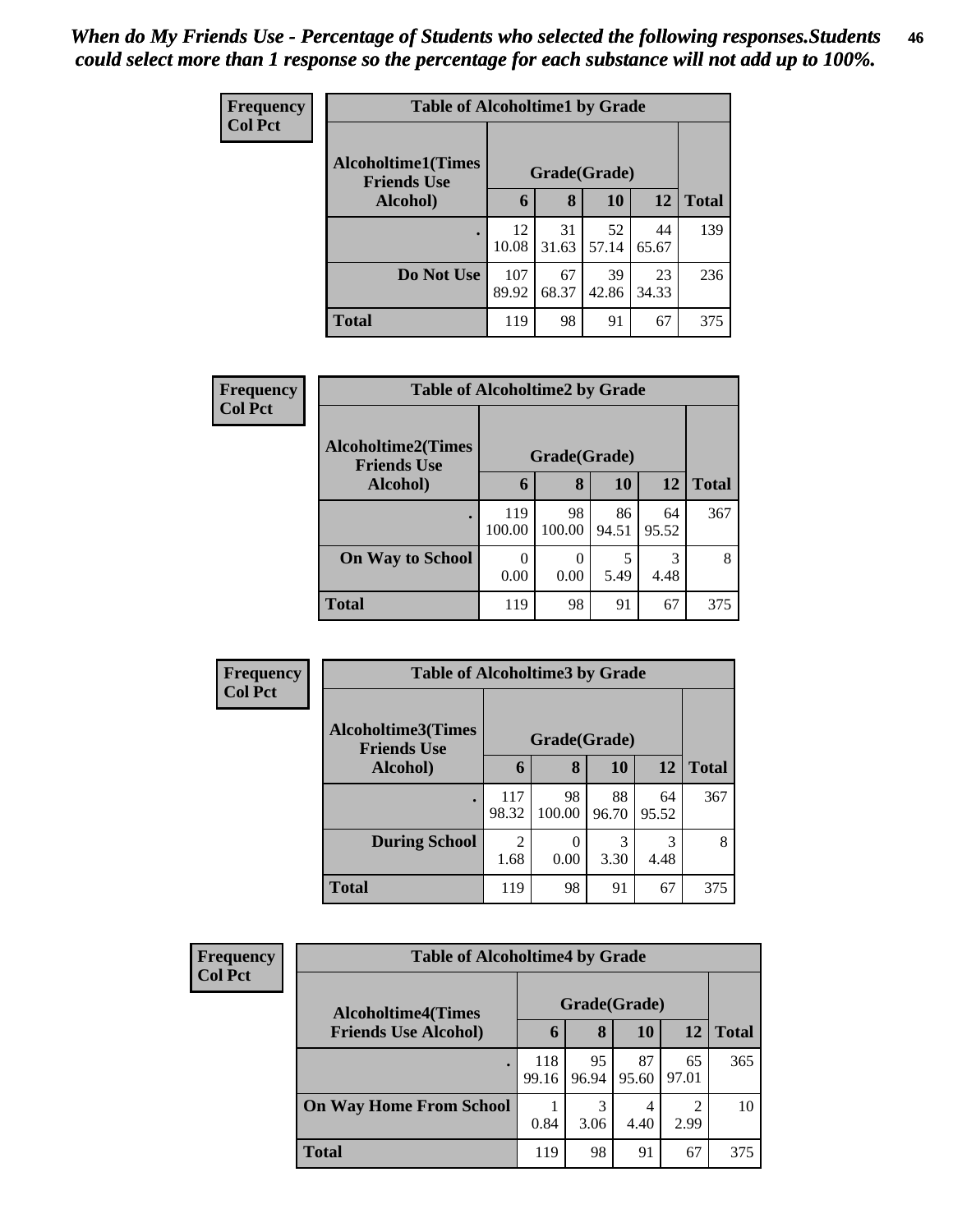| Frequency      | <b>Table of Alcoholtime5 by Grade</b>           |              |             |             |             |              |  |  |
|----------------|-------------------------------------------------|--------------|-------------|-------------|-------------|--------------|--|--|
| <b>Col Pct</b> | <b>Alcoholtime5(Times</b><br><b>Friends Use</b> | Grade(Grade) |             |             |             |              |  |  |
|                | Alcohol)                                        | 6            | 8           | <b>10</b>   | 12          | <b>Total</b> |  |  |
|                |                                                 | 117<br>98.32 | 87<br>88.78 | 79<br>86.81 | 54<br>80.60 | 337          |  |  |
|                | Weeknights                                      | 2<br>1.68    | 11<br>11.22 | 12<br>13.19 | 13<br>19.40 | 38           |  |  |
|                | <b>Total</b>                                    | 119          | 98          | 91          | 67          | 375          |  |  |

| <b>Frequency</b> | <b>Table of Alcoholtime6 by Grade</b>           |              |             |             |             |              |  |  |  |
|------------------|-------------------------------------------------|--------------|-------------|-------------|-------------|--------------|--|--|--|
| <b>Col Pct</b>   | <b>Alcoholtime6(Times</b><br><b>Friends Use</b> | Grade(Grade) |             |             |             |              |  |  |  |
|                  | Alcohol)                                        | 6            | 8           | 10          | 12          | <b>Total</b> |  |  |  |
|                  |                                                 | 106<br>89.08 | 68<br>69.39 | 36<br>39.56 | 19<br>28.36 | 229          |  |  |  |
|                  | Weekends                                        | 13<br>10.92  | 30<br>30.61 | 55<br>60.44 | 48<br>71.64 | 146          |  |  |  |
|                  | <b>Total</b>                                    | 119          | 98          | 91          | 67          | 375          |  |  |  |

| Frequency      | <b>Table of Tobaccotime1 by Grade</b>           |              |             |             |             |              |  |  |  |
|----------------|-------------------------------------------------|--------------|-------------|-------------|-------------|--------------|--|--|--|
| <b>Col Pct</b> | <b>Tobaccotime1(Times</b><br><b>Friends Use</b> | Grade(Grade) |             |             |             |              |  |  |  |
|                | <b>Tobacco</b> )                                | 6            | 8           | 10          | 12          | <b>Total</b> |  |  |  |
|                |                                                 | 8<br>6.72    | 13<br>13.27 | 23<br>25.27 | 35<br>52.24 | 79           |  |  |  |
|                | Do Not Use                                      | 111<br>93.28 | 85<br>86.73 | 68<br>74.73 | 32<br>47.76 | 296          |  |  |  |
|                | <b>Total</b>                                    | 119          | 98          | 91          | 67          | 375          |  |  |  |

| <b>Frequency</b> | <b>Table of Tobaccotime2 by Grade</b>           |               |             |             |             |              |  |  |
|------------------|-------------------------------------------------|---------------|-------------|-------------|-------------|--------------|--|--|
| <b>Col Pct</b>   | <b>Tobaccotime2(Times</b><br><b>Friends Use</b> | Grade(Grade)  |             |             |             |              |  |  |
|                  | <b>Tobacco</b> )                                | 6             | 8           | 10          | <b>12</b>   | <b>Total</b> |  |  |
|                  |                                                 | 119<br>100.00 | 95<br>96.94 | 88<br>96.70 | 52<br>77.61 | 354          |  |  |
|                  | <b>On Way to School</b>                         | 0<br>0.00     | 3<br>3.06   | 3<br>3.30   | 15<br>22.39 | 21           |  |  |
|                  | <b>Total</b>                                    | 119           | 98          | 91          | 67          | 375          |  |  |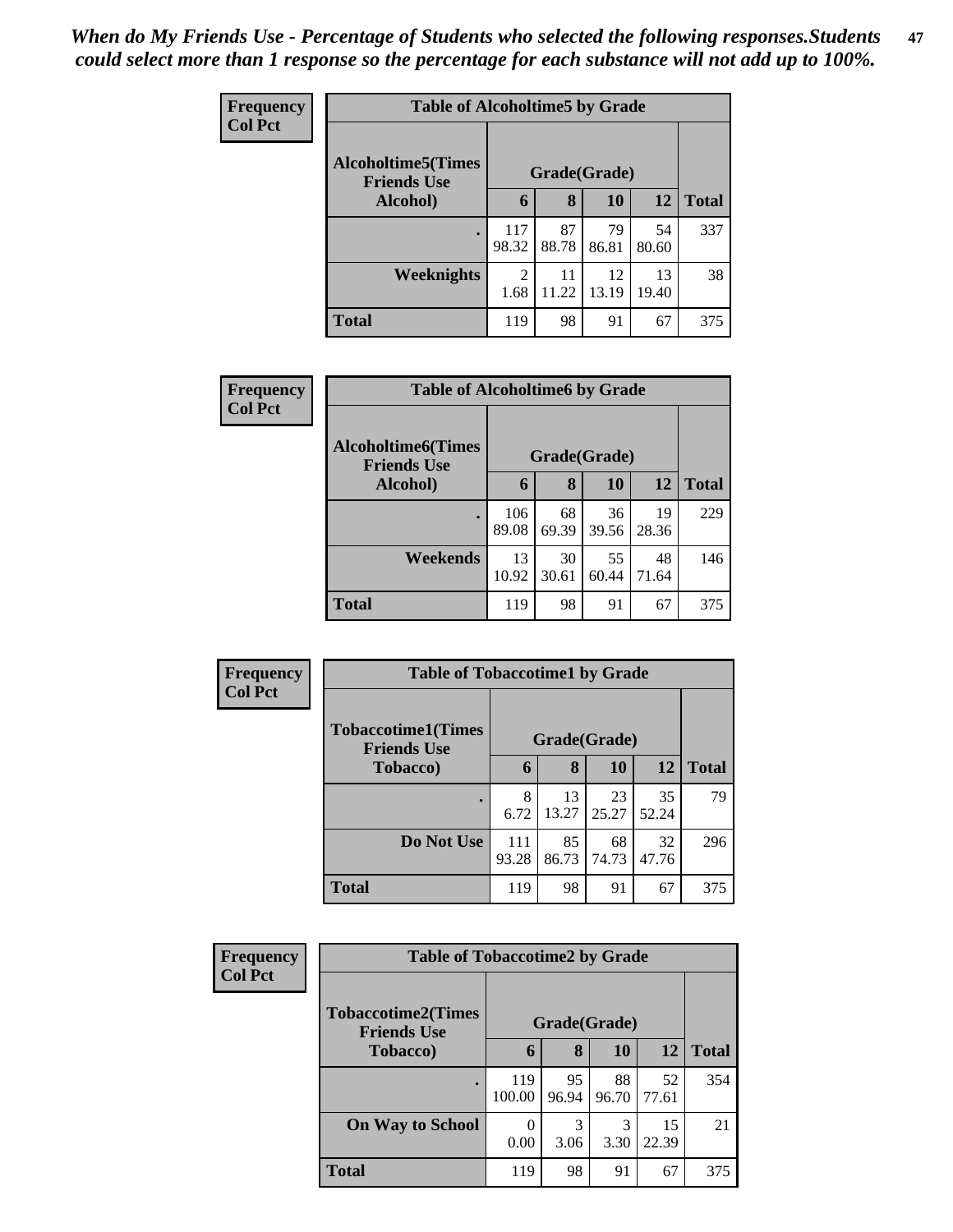| <b>Frequency</b> | <b>Table of Tobaccotime3 by Grade</b>           |                        |             |             |                                  |              |  |  |
|------------------|-------------------------------------------------|------------------------|-------------|-------------|----------------------------------|--------------|--|--|
| <b>Col Pct</b>   | <b>Tobaccotime3(Times</b><br><b>Friends Use</b> | Grade(Grade)           |             |             |                                  |              |  |  |
|                  | <b>Tobacco</b> )                                | 6                      | 8           | 10          | 12                               | <b>Total</b> |  |  |
|                  |                                                 | 117<br>98.32           | 97<br>98.98 | 86<br>94.51 | 62<br>92.54                      | 362          |  |  |
|                  | <b>During School</b>                            | $\overline{c}$<br>1.68 | 1.02        | 5<br>5.49   | $\overline{\phantom{1}}$<br>7.46 | 13           |  |  |
|                  | <b>Total</b>                                    | 119                    | 98          | 91          | 67                               | 375          |  |  |

| Frequency<br><b>Col Pct</b> | <b>Table of Tobaccotime4 by Grade</b> |              |             |             |                        |              |
|-----------------------------|---------------------------------------|--------------|-------------|-------------|------------------------|--------------|
|                             | <b>Tobaccotime4(Times</b>             | Grade(Grade) |             |             |                        |              |
|                             | <b>Friends Use Tobacco)</b>           | $\mathbf b$  | 8           | 10          | 12                     | <b>Total</b> |
|                             |                                       | 118<br>99.16 | 95<br>96.94 | 87<br>95.60 | 65<br>97.01            | 365          |
|                             | <b>On Way Home From School</b>        | 0.84         | 3<br>3.06   | 4<br>4.40   | $\mathfrak{D}$<br>2.99 | 10           |
|                             | <b>Total</b>                          | 119          | 98          | 91          | 67                     | 375          |

| <b>Frequency</b> | <b>Table of Tobaccotime5 by Grade</b>            |              |             |             |             |              |  |  |
|------------------|--------------------------------------------------|--------------|-------------|-------------|-------------|--------------|--|--|
| <b>Col Pct</b>   | <b>Tobaccotime5</b> (Times<br><b>Friends Use</b> | Grade(Grade) |             |             |             |              |  |  |
|                  | <b>Tobacco</b> )                                 | 6            | 8           | 10          | 12          | <b>Total</b> |  |  |
|                  |                                                  | 117<br>98.32 | 92<br>93.88 | 78<br>85.71 | 41<br>61.19 | 328          |  |  |
|                  | Weeknights                                       | 2<br>1.68    | 6<br>6.12   | 13<br>14.29 | 26<br>38.81 | 47           |  |  |
|                  | <b>Total</b>                                     | 119          | 98          | 91          | 67          | 375          |  |  |

| Frequency      | <b>Table of Tobaccotime6 by Grade</b>           |              |             |             |             |              |  |  |  |
|----------------|-------------------------------------------------|--------------|-------------|-------------|-------------|--------------|--|--|--|
| <b>Col Pct</b> | <b>Tobaccotime6(Times</b><br><b>Friends Use</b> | Grade(Grade) |             |             |             |              |  |  |  |
|                | <b>Tobacco</b> )                                | 6            | 8           | 10          | 12          | <b>Total</b> |  |  |  |
|                |                                                 | 112<br>94.12 | 87<br>88.78 | 70<br>76.92 | 35<br>52.24 | 304          |  |  |  |
|                | Weekends                                        | 7<br>5.88    | 11<br>11.22 | 21<br>23.08 | 32<br>47.76 | 71           |  |  |  |
|                | <b>Total</b>                                    | 119          | 98          | 91          | 67          | 375          |  |  |  |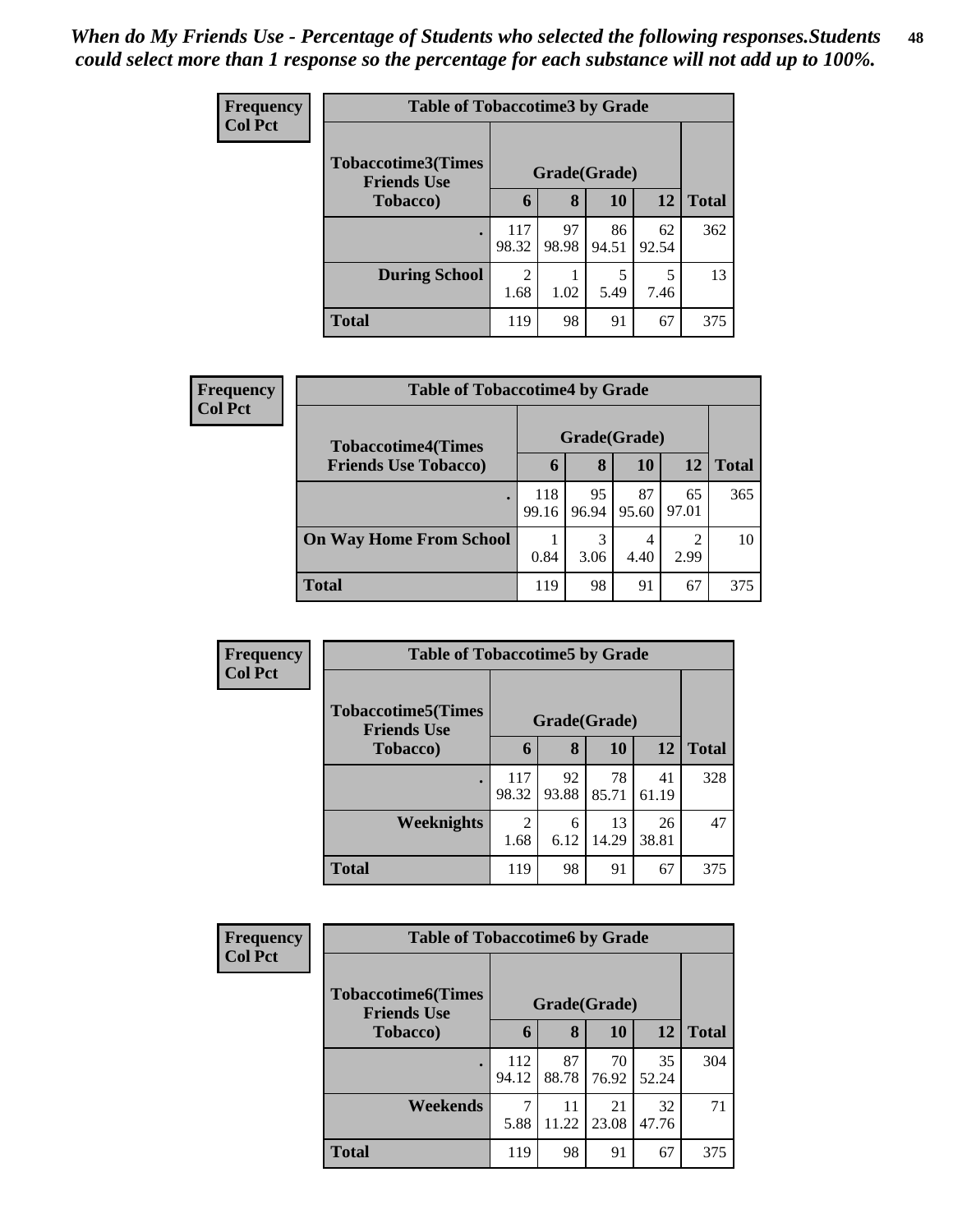| <b>Frequency</b> | <b>Table of Marijuanatime1 by Grade</b>           |              |             |             |             |              |  |
|------------------|---------------------------------------------------|--------------|-------------|-------------|-------------|--------------|--|
| <b>Col Pct</b>   | <b>Marijuanatime1(Times</b><br><b>Friends Use</b> | Grade(Grade) |             |             |             |              |  |
|                  | Marijuana)                                        | 6            | 8           | 10          | 12          | <b>Total</b> |  |
|                  |                                                   | 3<br>2.52    | 19<br>19.39 | 25<br>27.47 | 35<br>52.24 | 82           |  |
|                  | Do Not Use                                        | 116<br>97.48 | 79<br>80.61 | 66<br>72.53 | 32<br>47.76 | 293          |  |
|                  | <b>Total</b>                                      | 119          | 98          | 91          | 67          | 375          |  |

| Frequency      | <b>Table of Marijuanatime2 by Grade</b>           |               |             |             |             |              |  |  |
|----------------|---------------------------------------------------|---------------|-------------|-------------|-------------|--------------|--|--|
| <b>Col Pct</b> | <b>Marijuanatime2(Times</b><br><b>Friends Use</b> | Grade(Grade)  |             |             |             |              |  |  |
|                | Marijuana)                                        | 6             | 8           | <b>10</b>   | 12          | <b>Total</b> |  |  |
|                | $\bullet$                                         | 119<br>100.00 | 94<br>95.92 | 84<br>92.31 | 57<br>85.07 | 354          |  |  |
|                | <b>On Way to School</b>                           | 0.00          | 4<br>4.08   | 7.69        | 10<br>14.93 | 21           |  |  |
|                | <b>Total</b>                                      | 119           | 98          | 91          | 67          | 375          |  |  |

| <b>Frequency</b> | <b>Table of Marijuanatime3 by Grade</b>    |              |             |             |             |              |  |
|------------------|--------------------------------------------|--------------|-------------|-------------|-------------|--------------|--|
| <b>Col Pct</b>   | Marijuanatime3(Times<br><b>Friends Use</b> | Grade(Grade) |             |             |             |              |  |
|                  | Marijuana)                                 | 6            | 8           | 10          | 12          | <b>Total</b> |  |
|                  |                                            | 118<br>99.16 | 97<br>98.98 | 86<br>94.51 | 63<br>94.03 | 364          |  |
|                  | <b>During School</b>                       | 0.84         | 1.02        | 5<br>5.49   | 4<br>5.97   | 11           |  |
|                  | <b>Total</b>                               | 119          | 98          | 91          | 67          | 375          |  |

| <b>Frequency</b> | <b>Table of Marijuanatime4 by Grade</b> |              |             |             |             |              |  |
|------------------|-----------------------------------------|--------------|-------------|-------------|-------------|--------------|--|
| <b>Col Pct</b>   | <b>Marijuanatime4</b> (Times            | Grade(Grade) |             |             |             |              |  |
|                  | <b>Friends Use Marijuana</b> )          | 6            | 8           | 10          | 12          | <b>Total</b> |  |
|                  |                                         | 118<br>99.16 | 93<br>94.90 | 83<br>91.21 | 58<br>86.57 | 352          |  |
|                  | <b>On Way Home From School</b>          | 0.84         | 5.10        | 8<br>8.79   | 9<br>13.43  | 23           |  |
|                  | <b>Total</b>                            | 119          | 98          | 91          | 67          | 375          |  |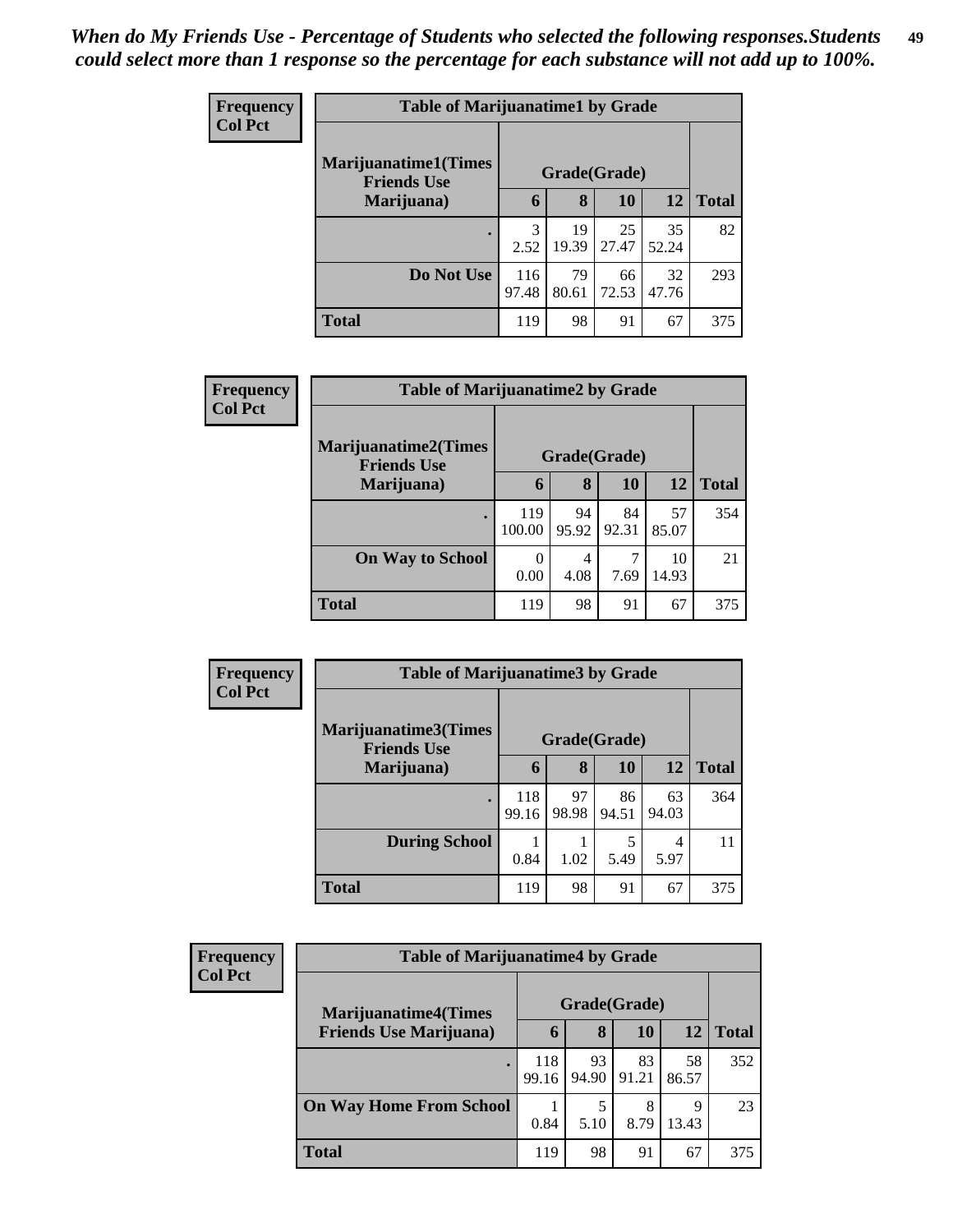| <b>Frequency</b> | <b>Table of Marijuanatime5 by Grade</b>            |               |             |             |             |              |  |
|------------------|----------------------------------------------------|---------------|-------------|-------------|-------------|--------------|--|
| <b>Col Pct</b>   | <b>Marijuanatime5</b> (Times<br><b>Friends Use</b> | Grade(Grade)  |             |             |             |              |  |
|                  | Marijuana)                                         | 6             | 8           | <b>10</b>   | <b>12</b>   | <b>Total</b> |  |
|                  | $\bullet$                                          | 119<br>100.00 | 91<br>92.86 | 77<br>84.62 | 50<br>74.63 | 337          |  |
|                  | Weeknights                                         | 0.00          | 7<br>7.14   | 14<br>15.38 | 17<br>25.37 | 38           |  |
|                  | <b>Total</b>                                       | 119           | 98          | 91          | 67          | 375          |  |

| Frequency      | <b>Table of Marijuanatime6 by Grade</b>           |                        |             |             |             |              |  |
|----------------|---------------------------------------------------|------------------------|-------------|-------------|-------------|--------------|--|
| <b>Col Pct</b> | <b>Marijuanatime6(Times</b><br><b>Friends Use</b> | Grade(Grade)           |             |             |             |              |  |
|                | Marijuana)                                        | 6                      | 8           | <b>10</b>   | 12          | <b>Total</b> |  |
|                | $\bullet$                                         | 117<br>98.32           | 80<br>81.63 | 68<br>74.73 | 35<br>52.24 | 300          |  |
|                | Weekends                                          | $\mathfrak{D}$<br>1.68 | 18<br>18.37 | 23<br>25.27 | 32<br>47.76 | 75           |  |
|                | <b>Total</b>                                      | 119                    | 98          | 91          | 67          | 375          |  |

| Frequency      | <b>Table of Otherdrugtime1 by Grade</b>                 |              |             |             |             |              |  |  |
|----------------|---------------------------------------------------------|--------------|-------------|-------------|-------------|--------------|--|--|
| <b>Col Pct</b> | <b>Otherdrugtime1(Times</b><br><b>Friends Use Other</b> | Grade(Grade) |             |             |             |              |  |  |
|                | <b>Illegal Drugs</b> )                                  | 6            | 8           | 10          | 12          | <b>Total</b> |  |  |
|                | ٠                                                       | 3<br>2.52    | 17<br>17.35 | 18<br>19.78 | 14<br>20.90 | 52           |  |  |
|                | Do Not Use                                              | 116<br>97.48 | 81<br>82.65 | 73<br>80.22 | 53<br>79.10 | 323          |  |  |
|                | <b>Total</b>                                            | 119          | 98          | 91          | 67          | 375          |  |  |

| <b>Frequency</b> | <b>Table of Otherdrugtime2 by Grade</b>                 |               |             |             |             |              |  |
|------------------|---------------------------------------------------------|---------------|-------------|-------------|-------------|--------------|--|
| <b>Col Pct</b>   | <b>Otherdrugtime2(Times</b><br><b>Friends Use Other</b> | Grade(Grade)  |             |             |             |              |  |
|                  | <b>Illegal Drugs</b> )                                  | 6             | 8           | 10          | 12          | <b>Total</b> |  |
|                  |                                                         | 119<br>100.00 | 97<br>98.98 | 88<br>96.70 | 63<br>94.03 | 367          |  |
|                  | <b>On Way to School</b>                                 | 0.00          | 1.02        | 3<br>3.30   | 5.97        | 8            |  |
|                  | <b>Total</b>                                            | 119           | 98          | 91          | 67          | 375          |  |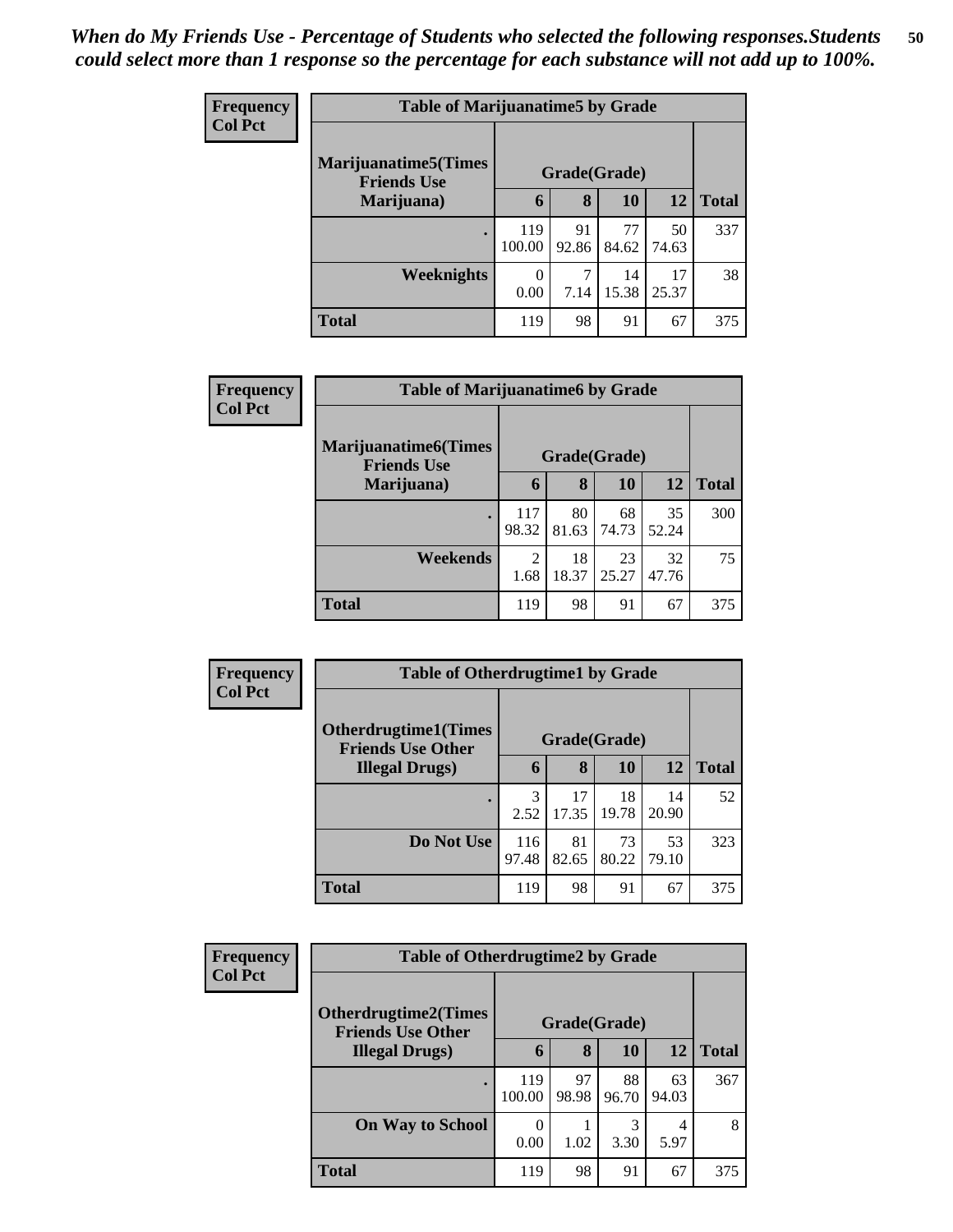| <b>Frequency</b> | <b>Table of Otherdrugtime3 by Grade</b>          |               |                        |             |             |              |  |  |
|------------------|--------------------------------------------------|---------------|------------------------|-------------|-------------|--------------|--|--|
| <b>Col Pct</b>   | Otherdrugtime3(Times<br><b>Friends Use Other</b> |               | Grade(Grade)           |             |             |              |  |  |
|                  | <b>Illegal Drugs</b> )                           | 6             | 8                      | 10          | <b>12</b>   | <b>Total</b> |  |  |
|                  | $\bullet$                                        | 119<br>100.00 | 96<br>97.96            | 86<br>94.51 | 63<br>94.03 | 364          |  |  |
|                  | <b>During School</b>                             | 0<br>0.00     | $\overline{c}$<br>2.04 | 5.49        | 4<br>5.97   | 11           |  |  |
|                  | <b>Total</b>                                     | 119           | 98                     | 91          | 67          | 375          |  |  |

| <b>Frequency</b> | <b>Table of Otherdrugtime4 by Grade</b>                         |              |             |             |             |              |  |
|------------------|-----------------------------------------------------------------|--------------|-------------|-------------|-------------|--------------|--|
| <b>Col Pct</b>   | <b>Otherdrugtime4(Times</b><br><b>Friends Use Other Illegal</b> | Grade(Grade) |             |             |             |              |  |
|                  | Drugs)                                                          | 6            | 8           | 10          | 12          | <b>Total</b> |  |
|                  |                                                                 | 118<br>99.16 | 95<br>96.94 | 86<br>94.51 | 63<br>94.03 | 362          |  |
|                  | <b>On Way Home From School</b>                                  | 0.84         | 3<br>3.06   | 5.49        | 4<br>5.97   | 13           |  |
|                  | <b>Total</b>                                                    | 119          | 98          | 91          | 67          | 375          |  |

| Frequency      | <b>Table of Otherdrugtime5 by Grade</b>                  |               |             |             |             |              |  |  |
|----------------|----------------------------------------------------------|---------------|-------------|-------------|-------------|--------------|--|--|
| <b>Col Pct</b> | <b>Otherdrugtime5</b> (Times<br><b>Friends Use Other</b> | Grade(Grade)  |             |             |             |              |  |  |
|                | <b>Illegal Drugs</b> )                                   | 6             | 8           | 10          | <b>12</b>   | <b>Total</b> |  |  |
|                |                                                          | 119<br>100.00 | 90<br>91.84 | 78<br>85.71 | 59<br>88.06 | 346          |  |  |
|                | Weeknights                                               | 0.00          | 8<br>8.16   | 13<br>14.29 | 8<br>11.94  | 29           |  |  |
|                | <b>Total</b>                                             | 119           | 98          | 91          | 67          | 375          |  |  |

| <b>Frequency</b> | <b>Table of Otherdrugtime6 by Grade</b>                 |                       |             |             |             |              |  |
|------------------|---------------------------------------------------------|-----------------------|-------------|-------------|-------------|--------------|--|
| <b>Col Pct</b>   | <b>Otherdrugtime6(Times</b><br><b>Friends Use Other</b> | Grade(Grade)          |             |             |             |              |  |
|                  | <b>Illegal Drugs</b> )                                  | 6                     | 8           | 10          | 12          | <b>Total</b> |  |
|                  | $\bullet$                                               | 116<br>97.48          | 84<br>85.71 | 72<br>79.12 | 54<br>80.60 | 326          |  |
|                  | Weekends                                                | $\mathcal{R}$<br>2.52 | 14<br>14.29 | 19<br>20.88 | 13<br>19.40 | 49           |  |
|                  | <b>Total</b>                                            | 119                   | 98          | 91          | 67          | 375          |  |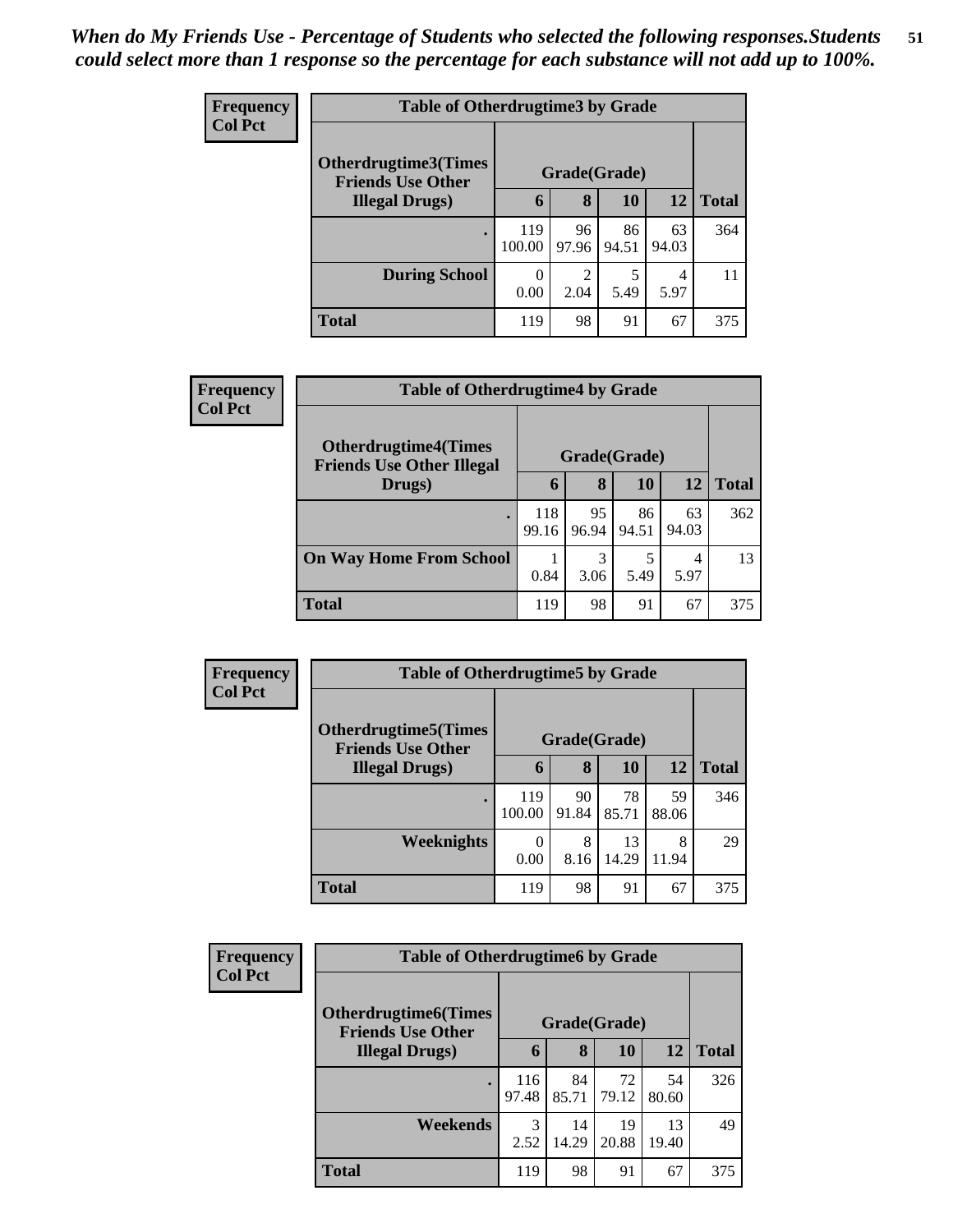| <b>Frequency</b> | <b>Table of Educationalcohol by Grade</b>                                                                                     |              |             |                    |             |              |
|------------------|-------------------------------------------------------------------------------------------------------------------------------|--------------|-------------|--------------------|-------------|--------------|
| <b>Col Pct</b>   | Educationalcohol(I<br>have been taught<br>about alcohol,<br>tobacco,<br>and other drugs<br>within the last<br>year at school) | 6            | 8           | Grade(Grade)<br>10 | 12          | <b>Total</b> |
|                  | Yes                                                                                                                           | 105<br>88.24 | 82<br>83.67 | 75<br>82.42        | 36<br>53.73 | 298          |
|                  | No                                                                                                                            | 14<br>11.76  | 16<br>16.33 | 16<br>17.58        | 31<br>46.27 | 77           |
|                  | <b>Total</b>                                                                                                                  | 119          | 98          | 91                 | 67          | 375          |

| <b>Frequency</b> |                             | <b>Table of Eversmoked by Grade</b> |             |             |             |              |  |  |  |
|------------------|-----------------------------|-------------------------------------|-------------|-------------|-------------|--------------|--|--|--|
| <b>Col Pct</b>   | Eversmoked(I<br>have smoked | Grade(Grade)                        |             |             |             |              |  |  |  |
|                  | a cigarette)                | 6                                   | 8           | 10          | <b>12</b>   | <b>Total</b> |  |  |  |
|                  | Yes                         | 4<br>3.36                           | 9<br>9.18   | 15<br>16.48 | 14<br>20.90 | 42           |  |  |  |
|                  | N <sub>0</sub>              | 115<br>96.64                        | 89<br>90.82 | 76<br>83.52 | 53<br>79.10 | 333          |  |  |  |
|                  | <b>Total</b>                | 119                                 | 98          | 91          | 67          | 375          |  |  |  |

| <b>Frequency</b> | <b>Table of Drovedrinking by Grade</b>                      |              |          |                           |             |              |
|------------------|-------------------------------------------------------------|--------------|----------|---------------------------|-------------|--------------|
| <b>Col Pct</b>   | Drovedrinking(In<br>the past 30 days I<br>have driven a car |              |          |                           |             |              |
|                  | or other vehicle<br>while I was                             | Grade(Grade) |          |                           |             |              |
|                  | drinking alcohol)                                           | 6            | 8        | 10                        | 12          | <b>Total</b> |
|                  | <b>Yes</b>                                                  | $\Omega$     | $\Omega$ | 0                         | 4           | 4            |
|                  |                                                             | ٠            |          | 0.00                      | 5.97        |              |
|                  | N <sub>0</sub>                                              | 0            | $\Omega$ | 91<br>100.00              | 63<br>94.03 | 154          |
|                  | <b>Total</b>                                                | $\Omega$     | $\Omega$ | 91                        | 67          | 158          |
|                  |                                                             |              |          | Frequency Missing $= 217$ |             |              |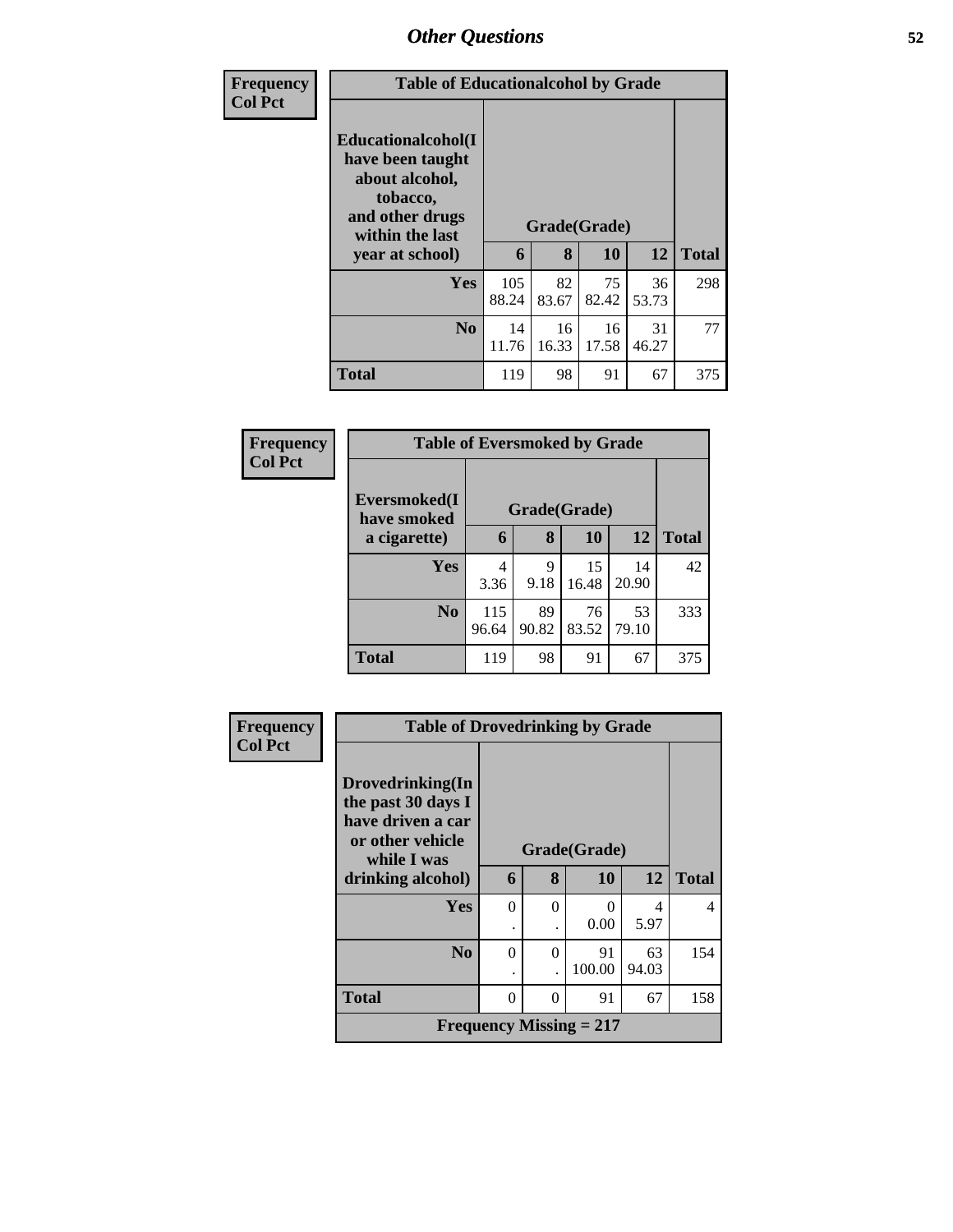| <b>Frequency</b> | <b>Table of Rodedrinking by Grade</b>                                                                                  |              |                   |             |             |              |
|------------------|------------------------------------------------------------------------------------------------------------------------|--------------|-------------------|-------------|-------------|--------------|
| <b>Col Pct</b>   | Rodedrinking(In<br>the past 30 days<br>I have ridden in<br>a car with a<br>driver who had<br>been drinking<br>alcohol) | 6            | Grade(Grade)<br>8 | <b>10</b>   | 12          | <b>Total</b> |
|                  | <b>Yes</b>                                                                                                             | 16<br>13.45  | 18<br>18.37       | 14<br>15.38 | 10<br>14.93 | 58           |
|                  | N <sub>0</sub>                                                                                                         | 103<br>86.55 | 80<br>81.63       | 77<br>84.62 | 57<br>85.07 | 317          |
|                  | <b>Total</b>                                                                                                           | 119          | 98                | 91          | 67          | 375          |

| Frequency      | <b>Table of Drugsschool by Grade</b>                                                                                                   |                  |             |                    |             |              |
|----------------|----------------------------------------------------------------------------------------------------------------------------------------|------------------|-------------|--------------------|-------------|--------------|
| <b>Col Pct</b> | <b>Drugsschool</b> (During<br>the past 12 months,<br>I have been offered,<br>sold,<br>or given illegal<br>drugs on school<br>property) | 6                | 8           | Grade(Grade)<br>10 | 12          | <b>Total</b> |
|                | Yes                                                                                                                                    | $\Omega$<br>0.00 | 6<br>6.12   | 8<br>8.79          | 8<br>11.94  | 22           |
|                | N <sub>0</sub>                                                                                                                         | 119<br>100.00    | 92<br>93.88 | 83<br>91.21        | 59<br>88.06 | 353          |
|                | <b>Total</b>                                                                                                                           | 119              | 98          | 91                 | 67          | 375          |

| <b>Frequency</b> | <b>Table of Helpbullied by Grade</b>                             |             |                   |             |             |              |
|------------------|------------------------------------------------------------------|-------------|-------------------|-------------|-------------|--------------|
| <b>Col Pct</b>   | Helpbullied(I<br>would help<br>someone who was<br>being bullied) | 6           | Grade(Grade)<br>8 | 10          | 12          | <b>Total</b> |
|                  | <b>Strongly Agree</b>                                            | 68<br>57.14 | 52<br>53.06       | 37<br>40.66 | 30<br>44.78 | 187          |
|                  | <b>Somewhat Agree</b>                                            | 38<br>31.93 | 37<br>37.76       | 40<br>43.96 | 29<br>43.28 | 144          |
|                  | <b>Somewhat Disagree</b>                                         | 6<br>5.04   | 8<br>8.16         | 10<br>10.99 | 5<br>7.46   | 29           |
|                  | <b>Strongly Disagree</b>                                         | 7<br>5.88   | 1<br>1.02         | 4<br>4.40   | 3<br>4.48   | 15           |
|                  | <b>Total</b>                                                     | 119         | 98                | 91          | 67          | 375          |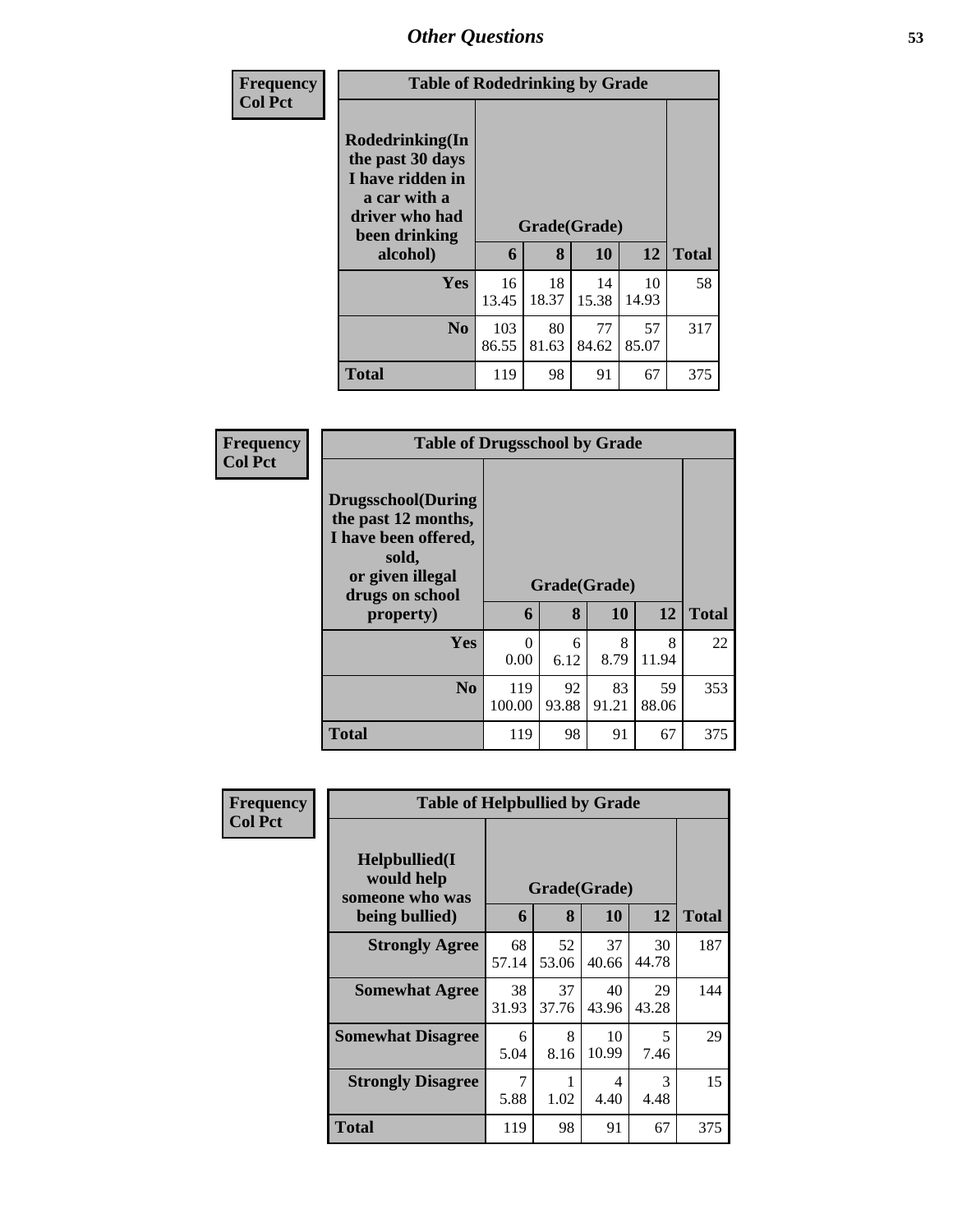**Frequency Row Pct**

| <b>Table of Grade by Bingedrinking</b> |                  |                                                                                                         |                        |                   |                        |                        |                       |              |
|----------------------------------------|------------------|---------------------------------------------------------------------------------------------------------|------------------------|-------------------|------------------------|------------------------|-----------------------|--------------|
|                                        |                  | Bingedrinking(I have drunk five or more<br>drinks of alcohol at one sitting during the<br>last 30 days) |                        |                   |                        |                        |                       |              |
| Grade(Grade)                           | 0<br><b>Days</b> | 1 or<br>2<br>days                                                                                       | 3 to<br>5<br>days      | 6 to<br>9<br>days | 10<br>to<br>19<br>days | 20<br>to<br>29<br>days | All<br>30<br>days     | <b>Total</b> |
| 6                                      | 119<br>100.00    | $\Omega$<br>0.00                                                                                        | $\Omega$<br>0.00       | $\Omega$<br>0.00  | $\Omega$<br>0.00       | $\Omega$<br>0.00       | $\Omega$<br>0.00      | 119          |
| 8                                      | 91<br>92.86      | $\Omega$<br>0.00                                                                                        | 2<br>2.04              | $\Omega$<br>0.00  | 1.02                   | 1<br>1.02              | $\mathcal{R}$<br>3.06 | 98           |
| 10                                     | 87<br>95.60      | 1<br>1.10                                                                                               | 1<br>1.10              | $\Omega$<br>0.00  | 1<br>1.10              | 1<br>1.10              | $\Omega$<br>0.00      | 91           |
| 12                                     | 60<br>89.55      | $\Omega$<br>0.00                                                                                        | $\mathfrak{D}$<br>2.99 | 1<br>1.49         | $\mathcal{F}$<br>4.48  | 1<br>1.49              | $\Omega$<br>0.00      | 67           |
| Total                                  | 357              | 1                                                                                                       | 5                      | 1                 | 5                      | 3                      | 3                     | 375          |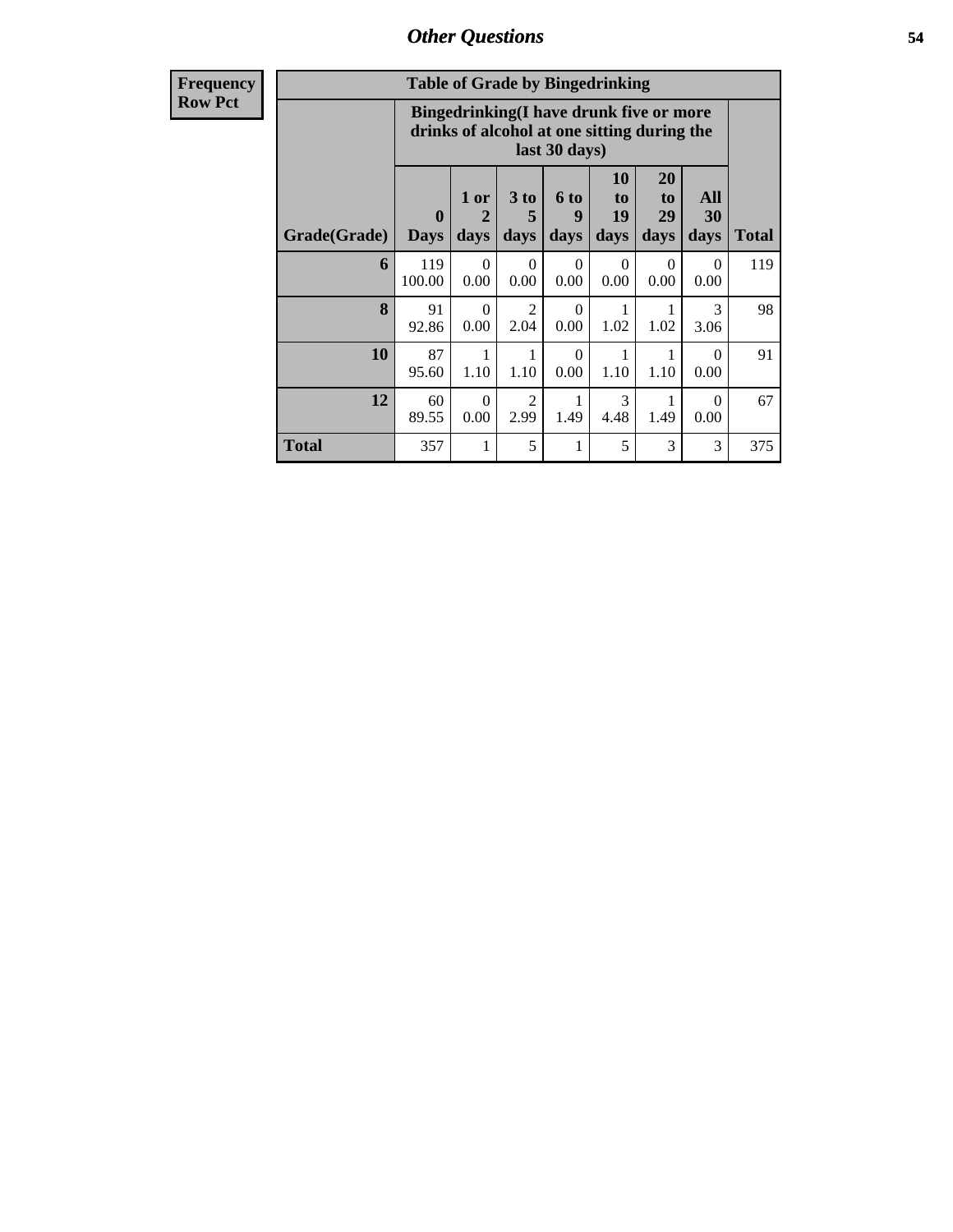**Frequency Row Pct**

| <b>Table of Grade by Dairy</b> |                          |                                                                 |                                    |                                    |              |  |  |  |
|--------------------------------|--------------------------|-----------------------------------------------------------------|------------------------------------|------------------------------------|--------------|--|--|--|
|                                |                          | Dairy (I eat at least 3 servings of dairy<br>products each day) |                                    |                                    |              |  |  |  |
| Grade(Grade)                   | <b>Strongly</b><br>Agree | <b>Somewhat</b><br>Agree                                        | <b>Somewhat</b><br><b>Disagree</b> | <b>Strongly</b><br><b>Disagree</b> | <b>Total</b> |  |  |  |
| 6                              | 52<br>43.70              | 53<br>44.54                                                     | 8<br>6.72                          | 6<br>5.04                          | 119          |  |  |  |
| 8                              | 22<br>22.45              | 44<br>44.90                                                     | 22<br>22.45                        | 10<br>10.20                        | 98           |  |  |  |
| 10                             | 25<br>27.47              | 41<br>45.05                                                     | 24<br>26.37                        | 1.10                               | 91           |  |  |  |
| 12                             | 17<br>25.37              | 26<br>38.81                                                     | 15<br>22.39                        | 9<br>13.43                         | 67           |  |  |  |
| <b>Total</b>                   | 116                      | 164                                                             | 69                                 | 26                                 | 375          |  |  |  |

**Frequency Row Pct**

| <b>Table of Grade by Fruitveg</b> |                                 |                                                                          |                                          |                                    |              |  |  |  |
|-----------------------------------|---------------------------------|--------------------------------------------------------------------------|------------------------------------------|------------------------------------|--------------|--|--|--|
|                                   |                                 | Fruitveg(I eat at least 5 servings of fruits<br>and vegetables each day) |                                          |                                    |              |  |  |  |
| Grade(Grade)                      | <b>Strongly</b><br><b>Agree</b> | Agree                                                                    | Somewhat   Somewhat  <br><b>Disagree</b> | <b>Strongly</b><br><b>Disagree</b> | <b>Total</b> |  |  |  |
| 6                                 | 26<br>21.85                     | 56<br>47.06                                                              | 26<br>21.85                              | 11<br>9.24                         | 119          |  |  |  |
| 8                                 | 11<br>11.22                     | 44<br>44.90                                                              | 30<br>30.61                              | 13<br>13.27                        | 98           |  |  |  |
| 10                                | 15<br>16.48                     | 37<br>40.66                                                              | 30<br>32.97                              | 9<br>9.89                          | 91           |  |  |  |
| 12                                | 9<br>13.43                      | 23<br>34.33                                                              | 18<br>26.87                              | 17<br>25.37                        | 67           |  |  |  |
| <b>Total</b>                      | 61                              | 160                                                                      | 104                                      | 50                                 | 375          |  |  |  |

**Frequency Row Pct**

| <b>Table of Grade by Cafeteriahealthy</b> |                          |                                                                       |                                    |                                    |              |  |  |  |
|-------------------------------------------|--------------------------|-----------------------------------------------------------------------|------------------------------------|------------------------------------|--------------|--|--|--|
|                                           |                          | Cafeteriahealthy (School meals in my<br>school cafeteria are healthy) |                                    |                                    |              |  |  |  |
| Grade(Grade)                              | <b>Strongly</b><br>Agree | <b>Somewhat</b><br>Agree                                              | <b>Somewhat</b><br><b>Disagree</b> | <b>Strongly</b><br><b>Disagree</b> | <b>Total</b> |  |  |  |
| 6                                         | 44<br>36.97              | 49<br>41.18                                                           | 15<br>12.61                        | 11<br>9.24                         | 119          |  |  |  |
| 8                                         | 4<br>4.08                | 23<br>23.47                                                           | 25<br>25.51                        | 46<br>46.94                        | 98           |  |  |  |
| 10                                        | $\overline{c}$<br>2.20   | 21<br>23.08                                                           | 23<br>25.27                        | 45<br>49.45                        | 91           |  |  |  |
| 12                                        | 4<br>5.97                | 19<br>28.36                                                           | 19<br>28.36                        | 25<br>37.31                        | 67           |  |  |  |
| <b>Total</b>                              | 54                       | 112                                                                   | 82                                 | 127                                | 375          |  |  |  |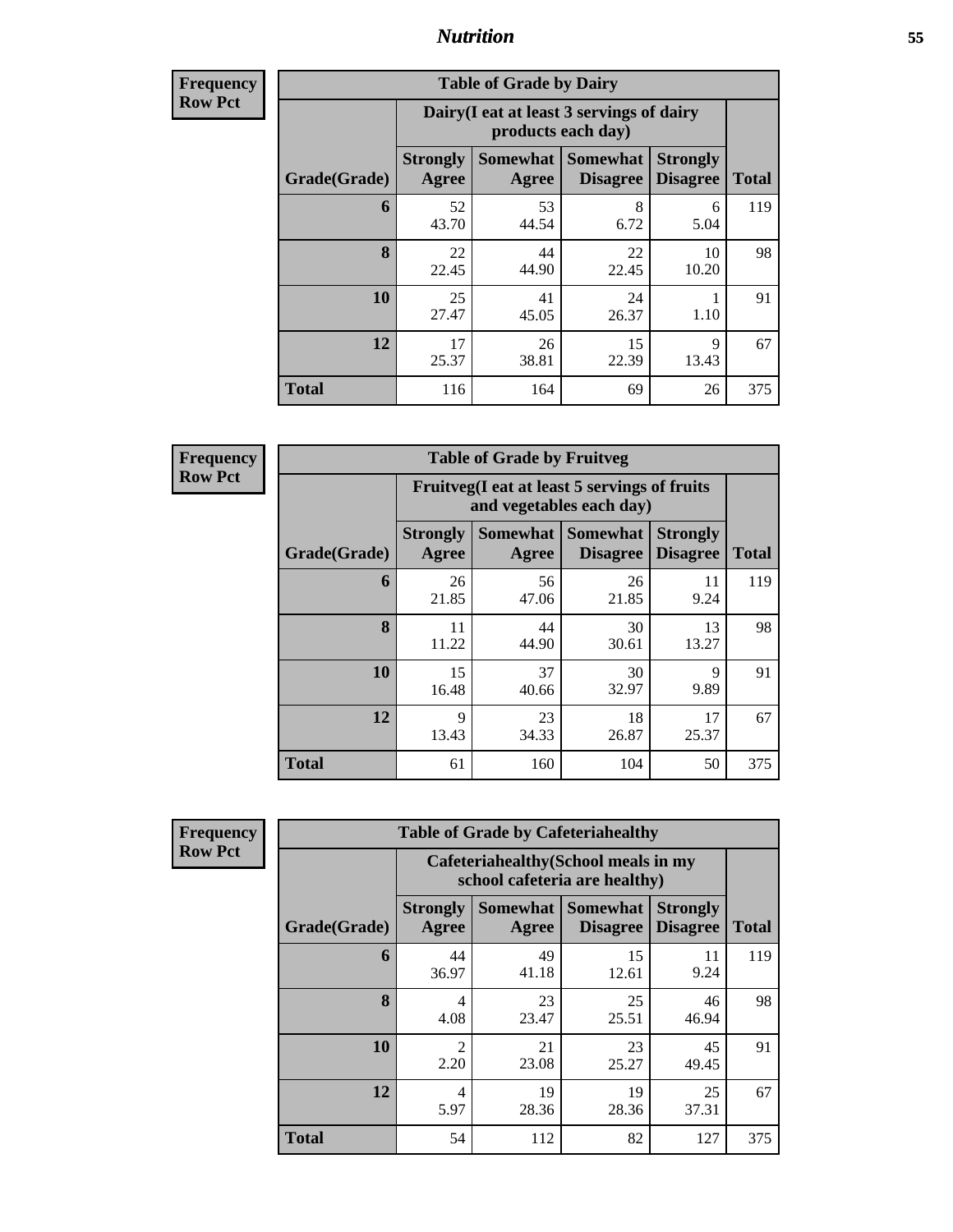| Frequency      |
|----------------|
| <b>Row Pct</b> |

| <b>Table of Grade by Cafeterianutrition</b> |                          |                                                                                           |                                    |                                    |              |  |  |  |
|---------------------------------------------|--------------------------|-------------------------------------------------------------------------------------------|------------------------------------|------------------------------------|--------------|--|--|--|
|                                             |                          | <b>Cafeterianutrition</b> (Facts about nutrition<br>are available in my school cafeteria) |                                    |                                    |              |  |  |  |
| Grade(Grade)                                | <b>Strongly</b><br>Agree | Somewhat  <br>Agree                                                                       | <b>Somewhat</b><br><b>Disagree</b> | <b>Strongly</b><br><b>Disagree</b> | <b>Total</b> |  |  |  |
| 6                                           | 48<br>40.34              | 35<br>29.41                                                                               | 24<br>20.17                        | 12<br>10.08                        | 119          |  |  |  |
| 8                                           | 18<br>18.37              | 38<br>38.78                                                                               | 29<br>29.59                        | 13<br>13.27                        | 98           |  |  |  |
| 10                                          | 10<br>10.99              | 22<br>24.18                                                                               | 36<br>39.56                        | 23<br>25.27                        | 91           |  |  |  |
| 12                                          | 8<br>11.94               | 28<br>41.79                                                                               | 21<br>31.34                        | 10<br>14.93                        | 67           |  |  |  |
| <b>Total</b>                                | 84                       | 123                                                                                       | 110                                | 58                                 | 375          |  |  |  |

**Frequency Row Pct**

| <b>Table of Grade by Schoollunch</b> |                          |                                                                 |                             |                                    |              |  |  |  |
|--------------------------------------|--------------------------|-----------------------------------------------------------------|-----------------------------|------------------------------------|--------------|--|--|--|
|                                      |                          | Schoollunch(I eat school lunch three or<br>more times per week) |                             |                                    |              |  |  |  |
| Grade(Grade)                         | <b>Strongly</b><br>Agree | Somewhat  <br>Agree                                             | Somewhat<br><b>Disagree</b> | <b>Strongly</b><br><b>Disagree</b> | <b>Total</b> |  |  |  |
| 6                                    | 90<br>75.63              | 8<br>6.72                                                       | 3<br>2.52                   | 18<br>15.13                        | 119          |  |  |  |
| 8                                    | 47<br>47.96              | 12<br>12.24                                                     | 3<br>3.06                   | 36<br>36.73                        | 98           |  |  |  |
| 10                                   | 36<br>39.56              | 9<br>9.89                                                       | 4<br>4.40                   | 42<br>46.15                        | 91           |  |  |  |
| 12                                   | 21<br>31.34              | 4<br>5.97                                                       | $\overline{c}$<br>2.99      | 40<br>59.70                        | 67           |  |  |  |
| <b>Total</b>                         | 194                      | 33                                                              | 12                          | 136                                | 375          |  |  |  |

**Frequency Row Pct**

| <b>Table of Grade by Foodchoices</b> |                                 |                                                                    |                                    |                                    |              |  |  |
|--------------------------------------|---------------------------------|--------------------------------------------------------------------|------------------------------------|------------------------------------|--------------|--|--|
|                                      |                                 | Foodchoices(I make healthy food choices in<br>my school cafeteria) |                                    |                                    |              |  |  |
| Grade(Grade)                         | <b>Strongly</b><br><b>Agree</b> | Somewhat<br>Agree                                                  | <b>Somewhat</b><br><b>Disagree</b> | <b>Strongly</b><br><b>Disagree</b> | <b>Total</b> |  |  |
| 6                                    | 42<br>35.29                     | 49<br>41.18                                                        | 16<br>13.45                        | 12<br>10.08                        | 119          |  |  |
| 8                                    | 13<br>13.27                     | 42<br>42.86                                                        | 19<br>19.39                        | 24<br>24.49                        | 98           |  |  |
| 10                                   | 16<br>17.58                     | 38<br>41.76                                                        | 17<br>18.68                        | 20<br>21.98                        | 91           |  |  |
| 12                                   | 5<br>7.46                       | 24<br>35.82                                                        | 13<br>19.40                        | 25<br>37.31                        | 67           |  |  |
| <b>Total</b>                         | 76                              | 153                                                                | 65                                 | 81                                 | 375          |  |  |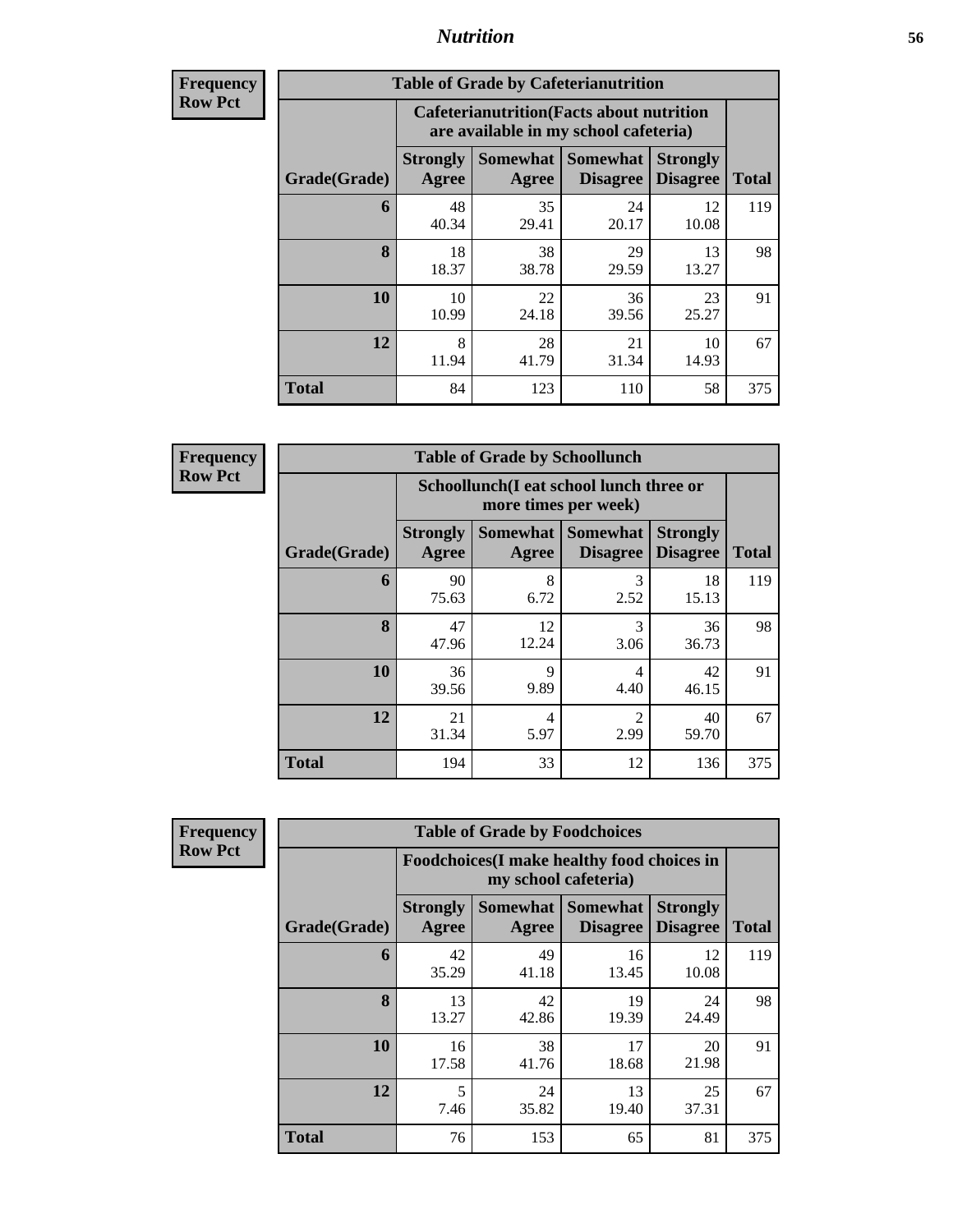**Frequency Row Pct**

| <b>Table of Grade by Wholewheat</b> |                                                                                                             |                                           |                                    |                                    |              |  |  |  |  |
|-------------------------------------|-------------------------------------------------------------------------------------------------------------|-------------------------------------------|------------------------------------|------------------------------------|--------------|--|--|--|--|
|                                     | Wholewheat (There are whole wheat and<br>multigrain breads and cereals available in<br>my school cafeteria) |                                           |                                    |                                    |              |  |  |  |  |
| Grade(Grade)                        | <b>Strongly</b><br>Agree                                                                                    | Somewhat<br>Agree                         | <b>Somewhat</b><br><b>Disagree</b> | <b>Strongly</b><br><b>Disagree</b> | <b>Total</b> |  |  |  |  |
| 6                                   | 53<br>44.54                                                                                                 | 39<br>32.77                               | 18<br>15.13                        | 9<br>7.56                          | 119          |  |  |  |  |
| 8                                   | 11<br>11.22                                                                                                 | 34<br>34.69                               | 22<br>22.45                        | 31<br>31.63                        | 98           |  |  |  |  |
| 10                                  | 11<br>12.09                                                                                                 | 29<br>31.87                               | 28<br>30.77                        | 23<br>25.27                        | 91           |  |  |  |  |
| 12                                  | 10<br>14.93                                                                                                 | 23<br>18<br>16<br>34.33<br>26.87<br>23.88 |                                    |                                    |              |  |  |  |  |
| <b>Total</b>                        | 85                                                                                                          | 125                                       | 86                                 | 79                                 | 375          |  |  |  |  |

**Frequency Row Pct**

| <b>Table of Grade by Healthyvending</b> |                                                                                                                                               |             |                                      |                                    |              |  |  |  |
|-----------------------------------------|-----------------------------------------------------------------------------------------------------------------------------------------------|-------------|--------------------------------------|------------------------------------|--------------|--|--|--|
|                                         | Healthyvending (If only healthy snacks and<br>beverages were available in the vending<br>machines during the school day,<br>I would buy them) |             |                                      |                                    |              |  |  |  |
| Grade(Grade)                            | <b>Strongly</b><br>Agree                                                                                                                      | Agree       | Somewhat Somewhat<br><b>Disagree</b> | <b>Strongly</b><br><b>Disagree</b> | <b>Total</b> |  |  |  |
| 6                                       | 44<br>36.97                                                                                                                                   | 35<br>29.41 | 26<br>21.85                          | 14<br>11.76                        | 119          |  |  |  |
| 8                                       | 32<br>32.65                                                                                                                                   | 28<br>28.57 | 17<br>17.35                          | 21<br>21.43                        | 98           |  |  |  |
| 10                                      | 30<br>32.97                                                                                                                                   | 29<br>31.87 | 18<br>19.78                          | 14<br>15.38                        | 91           |  |  |  |
| 12                                      | 20<br>29.85                                                                                                                                   | 18<br>26.87 | 17<br>25.37                          | 12<br>17.91                        | 67           |  |  |  |
| <b>Total</b>                            | 126                                                                                                                                           | 110         | 78                                   | 61                                 | 375          |  |  |  |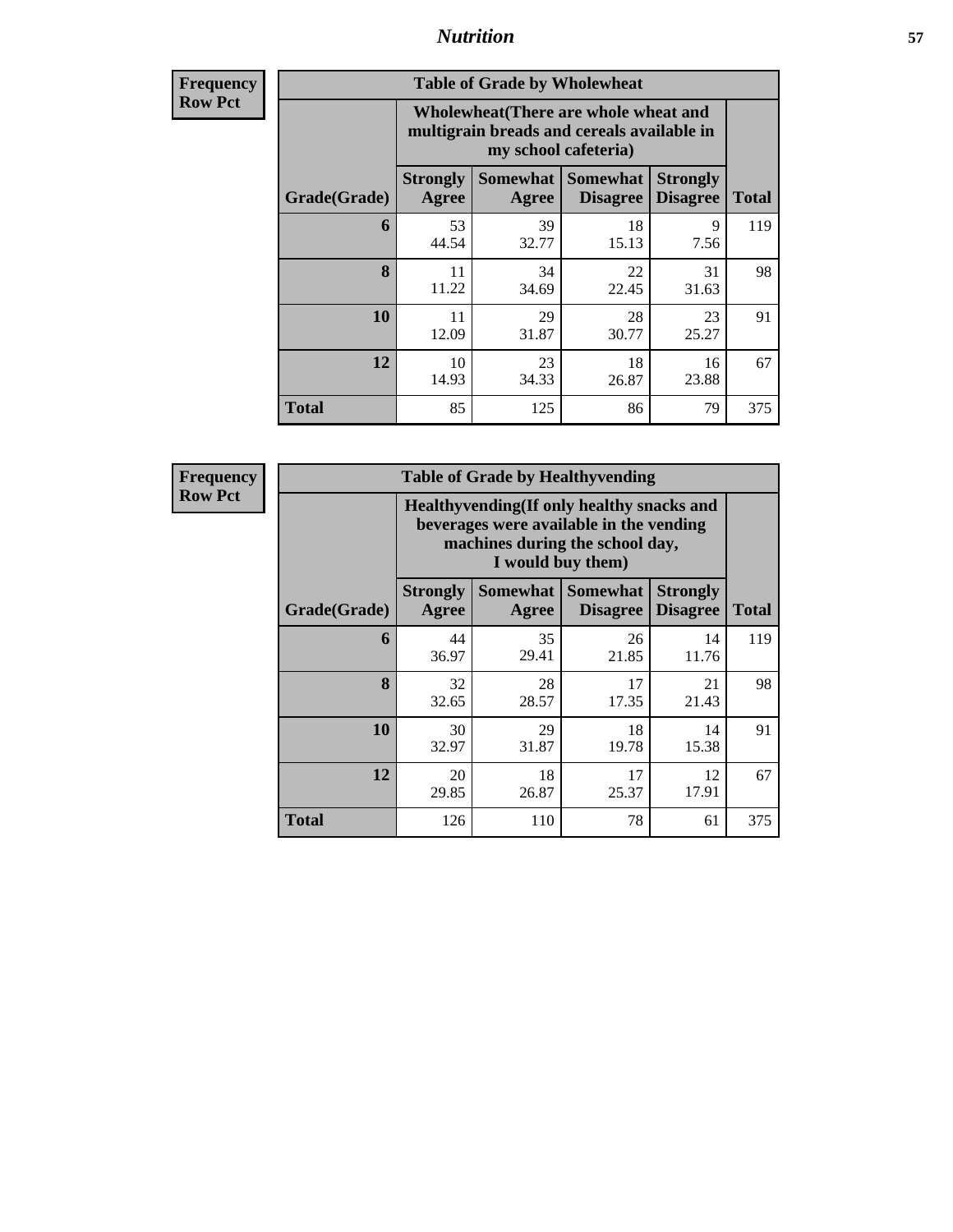**Frequency Row Pct**

| <b>Table of Grade by Schoolbreakfast</b> |                                                                                                                                        |             |                                      |                                    |              |  |  |  |
|------------------------------------------|----------------------------------------------------------------------------------------------------------------------------------------|-------------|--------------------------------------|------------------------------------|--------------|--|--|--|
|                                          | Schoolbreakfast(If breakfast were<br>available at school,<br>but outside the cafeteria,<br>I would eat breakfast at school more often) |             |                                      |                                    |              |  |  |  |
| Grade(Grade)                             | <b>Strongly</b><br>Agree                                                                                                               | Agree       | Somewhat Somewhat<br><b>Disagree</b> | <b>Strongly</b><br><b>Disagree</b> | <b>Total</b> |  |  |  |
| 6                                        | 28<br>23.53                                                                                                                            | 33<br>27.73 | 28<br>23.53                          | 30<br>25.21                        | 119          |  |  |  |
| 8                                        | 44<br>44.90                                                                                                                            | 23<br>23.47 | 10<br>10.20                          | 21<br>21.43                        | 98           |  |  |  |
| 10                                       | 35<br>38.46                                                                                                                            | 25<br>27.47 | 16<br>17.58                          | 15<br>16.48                        | 91           |  |  |  |
| 12                                       | 22<br>32.84                                                                                                                            | 24<br>35.82 | 14<br>20.90                          | 7<br>10.45                         | 67           |  |  |  |
| Total                                    | 129                                                                                                                                    | 105         | 68                                   | 73                                 | 375          |  |  |  |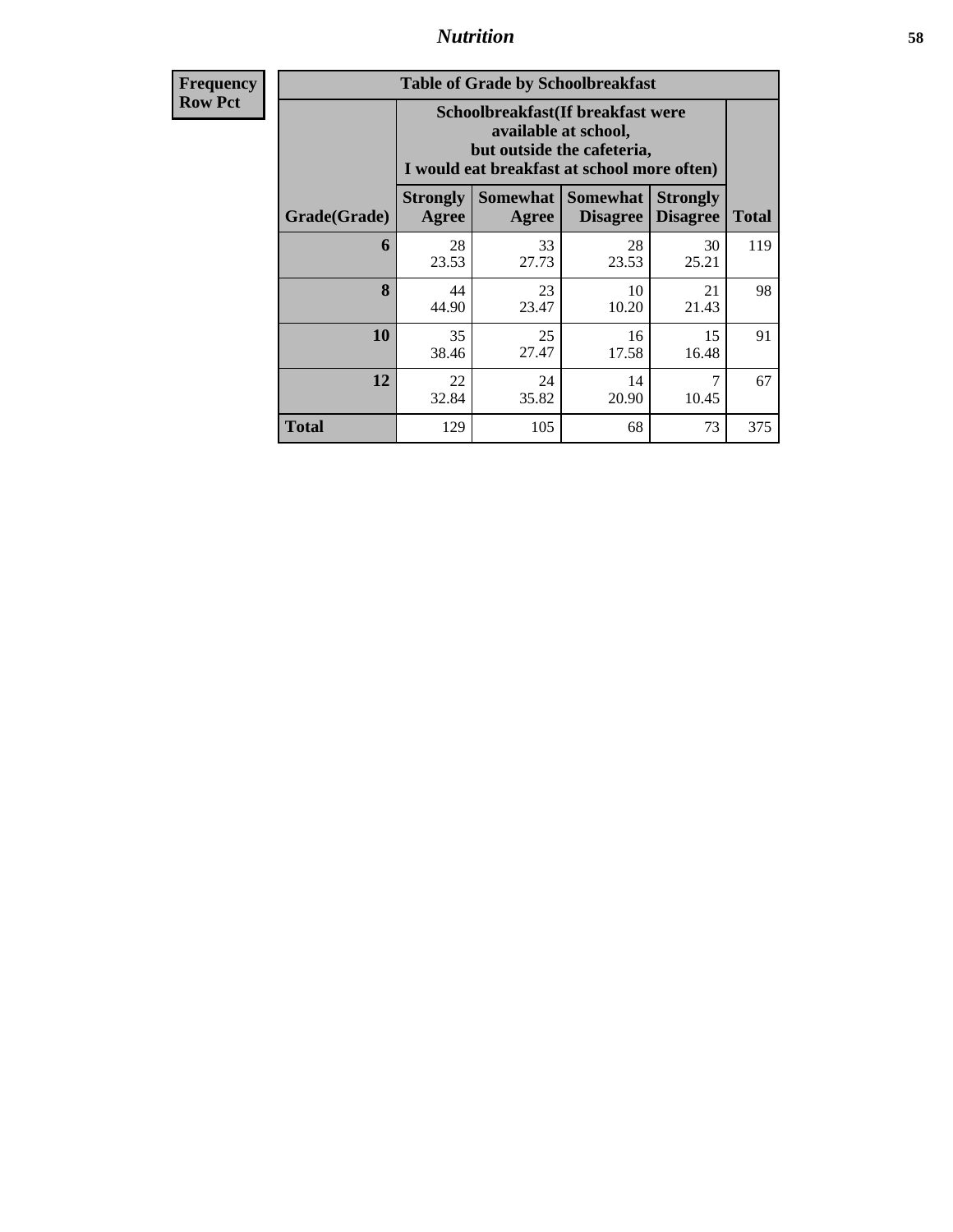| <b>Frequency</b> | <b>Table of Educationaids by Grade</b>                                                      |             |                   |             |             |              |  |
|------------------|---------------------------------------------------------------------------------------------|-------------|-------------------|-------------|-------------|--------------|--|
| <b>Col Pct</b>   | <b>Educationaids</b> (I<br>have been<br>taught about<br><b>HIV/AIDS</b> at<br>school in the | 6           | Grade(Grade)<br>8 | 10          | 12          | <b>Total</b> |  |
|                  | past year)                                                                                  |             |                   |             |             |              |  |
|                  | <b>Yes</b>                                                                                  | 55          | 78                | 70          | 36          | 239          |  |
|                  |                                                                                             | 46.22       | 79.59             | 76.92       | 53.73       |              |  |
|                  | N <sub>0</sub>                                                                              | 64<br>53.78 | 20<br>20.41       | 21<br>23.08 | 31<br>46.27 | 136          |  |
|                  | <b>Total</b>                                                                                | 119         | 98                | 91          | 67          | 375          |  |

| Frequency      | <b>Table of Educationcharacter by Grade</b>                                                  |                   |              |             |             |     |
|----------------|----------------------------------------------------------------------------------------------|-------------------|--------------|-------------|-------------|-----|
| <b>Col Pct</b> | <b>Educationcharacter</b> (I<br>have been taught<br>about character<br>education in the past | Grade(Grade)<br>6 | <b>Total</b> |             |             |     |
|                | year at school)                                                                              |                   | 8            | 10          | <b>12</b>   |     |
|                | <b>Yes</b>                                                                                   | 92<br>77.31       | 79<br>80.61  | 73<br>80.22 | 43<br>64.18 | 287 |
|                | N <sub>o</sub>                                                                               | 27<br>22.69       | 19<br>19.39  | 18<br>19.78 | 24<br>35.82 | 88  |
|                | <b>Total</b>                                                                                 | 119               | 98           | 91          | 67          | 375 |

| Frequency      |                                                  | <b>Table of Gradcoach1 by Grade</b> |              |             |             |              |  |  |
|----------------|--------------------------------------------------|-------------------------------------|--------------|-------------|-------------|--------------|--|--|
| <b>Col Pct</b> | Gradcoach1(I<br>know who my<br><b>Graduation</b> |                                     | Grade(Grade) |             |             |              |  |  |
|                | Coach is)                                        | 6                                   | 8            | 10          | 12          | <b>Total</b> |  |  |
|                | <b>Yes</b>                                       | 6<br>5.04                           | 4<br>4.08    | 26<br>28.57 | 20<br>29.85 | 56           |  |  |
|                | $\bf No$                                         | 113<br>94.96                        | 94<br>95.92  | 65<br>71.43 | 47<br>70.15 | 319          |  |  |
|                | <b>Total</b>                                     | 119                                 | 98           | 91          | 67          | 375          |  |  |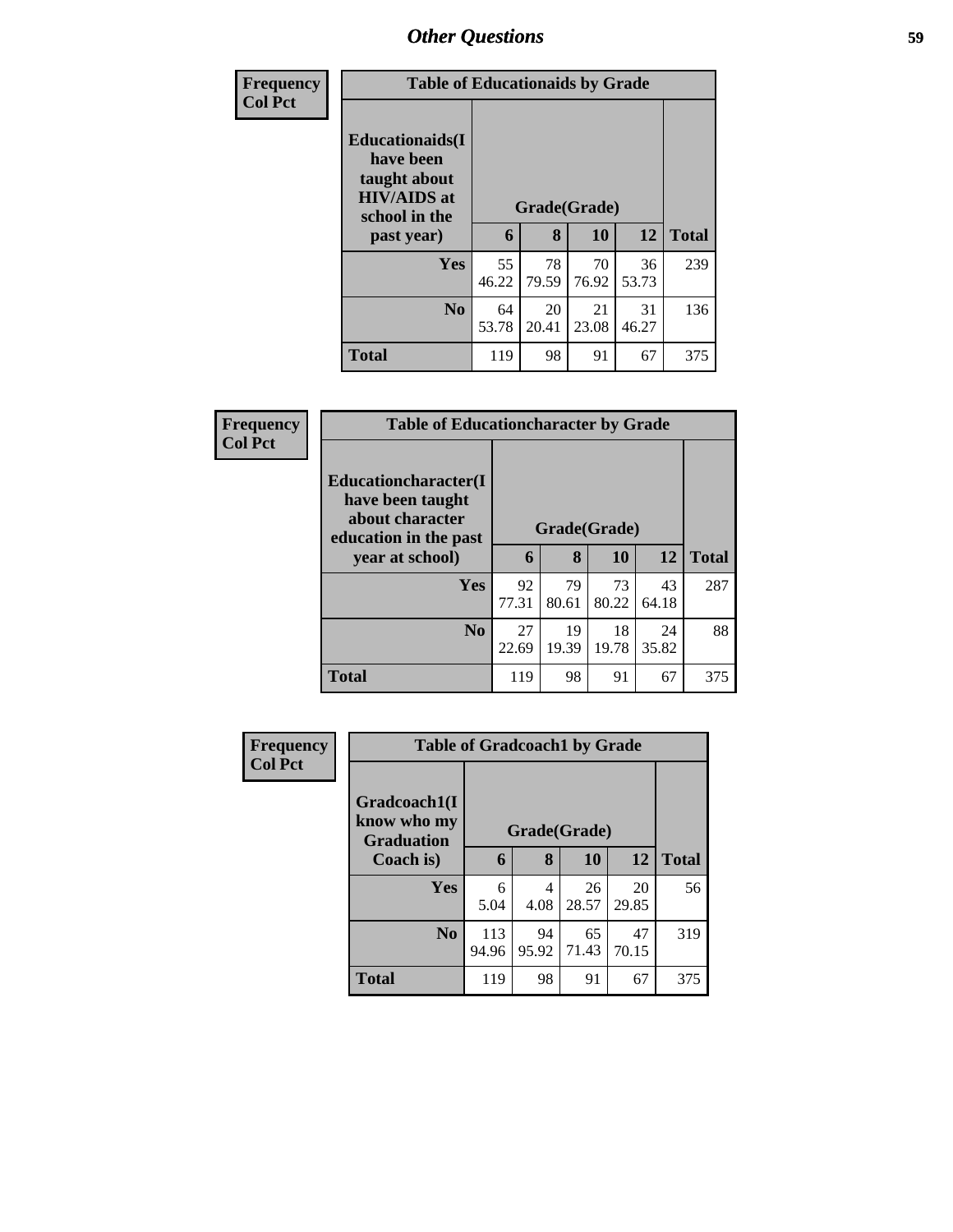| Frequency<br><b>Col Pct</b> |                                                           | <b>Table of Gradcoach2 by Grade</b> |             |             |             |              |  |  |  |  |
|-----------------------------|-----------------------------------------------------------|-------------------------------------|-------------|-------------|-------------|--------------|--|--|--|--|
|                             | Gradcoach2(I<br>have<br>contacted my<br><b>Graduation</b> | Grade(Grade)                        |             |             |             |              |  |  |  |  |
|                             | Coach)                                                    | 6                                   | 8           | 10          | 12          | <b>Total</b> |  |  |  |  |
|                             | <b>Yes</b>                                                | $\overline{2}$<br>1.68              | 2<br>2.04   | 16<br>17.58 | 17<br>25.37 | 37           |  |  |  |  |
|                             | N <sub>0</sub>                                            | 117<br>98.32                        | 96<br>97.96 | 75<br>82.42 | 50<br>74.63 | 338          |  |  |  |  |
|                             | <b>Total</b>                                              | 119                                 | 98          | 91          | 67          | 375          |  |  |  |  |

| Frequency      |                                                                             | <b>Table of Gradcoach3 by Grade</b> |             |             |             |              |  |  |
|----------------|-----------------------------------------------------------------------------|-------------------------------------|-------------|-------------|-------------|--------------|--|--|
| <b>Col Pct</b> | Gradcoach3(I<br>have received<br>assistance<br>from my<br><b>Graduation</b> | Grade(Grade)                        |             |             |             |              |  |  |
|                | Coach)                                                                      | 6                                   | 8           | 10          | 12          | <b>Total</b> |  |  |
|                | Yes                                                                         | 0<br>0.00                           | 1.02        | 12<br>13.19 | 16<br>23.88 | 29           |  |  |
|                | N <sub>0</sub>                                                              | 45<br>37.82                         | 24<br>24.49 | 19<br>20.88 | 6<br>8.96   | 94           |  |  |
|                | Don't know                                                                  | 74<br>62.18                         | 73<br>74.49 | 60<br>65.93 | 45<br>67.16 | 252          |  |  |
|                | <b>Total</b>                                                                | 119                                 | 98          | 91          | 67          | 375          |  |  |

| Frequency<br><b>Col Pct</b> | <b>Table of Selfharm by Grade</b>                                                                                                                                          |              |              |             |             |              |
|-----------------------------|----------------------------------------------------------------------------------------------------------------------------------------------------------------------------|--------------|--------------|-------------|-------------|--------------|
|                             | <b>Selfharm</b> (During<br>the past 12<br>months,<br>I harmed myself<br>on purpose<br><b>Suicideconsider</b><br>During the past<br>12 months,<br>I seriously<br>considered |              | Grade(Grade) |             |             |              |
|                             | suicide)                                                                                                                                                                   | 6            | 8            | 10          | 12          | <b>Total</b> |
|                             | Yes                                                                                                                                                                        | 10<br>8.40   | 12<br>12.24  | 11<br>12.09 | 8<br>11.94  | 41           |
|                             | N <sub>0</sub>                                                                                                                                                             | 109<br>91.60 | 86<br>87.76  | 80<br>87.91 | 59<br>88.06 | 334          |
|                             | <b>Total</b>                                                                                                                                                               | 119          | 98           | 91          | 67          | 375          |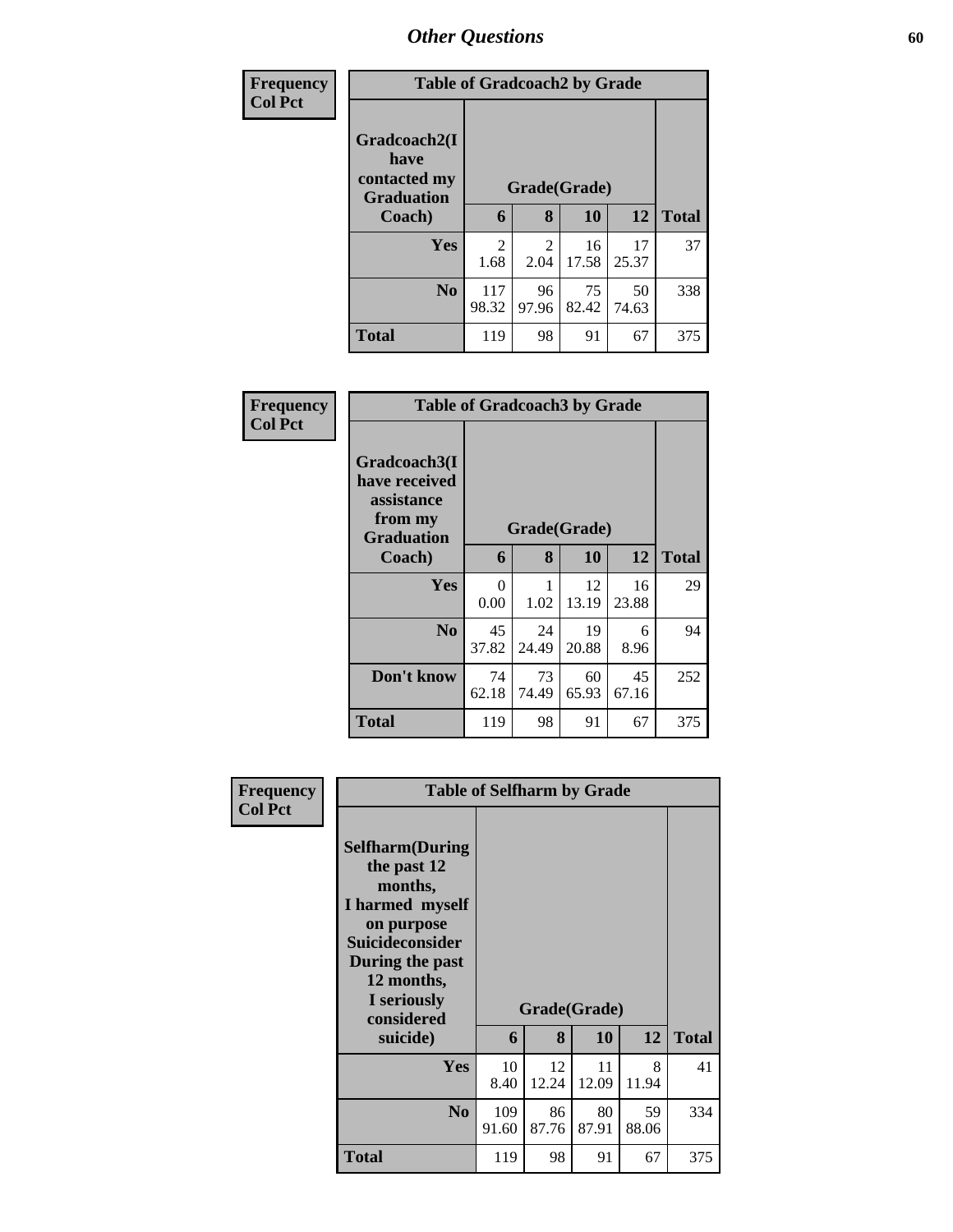| <b>Frequency</b> | <b>Table of Suicideconsider by Grade</b> |              |             |             |             |              |
|------------------|------------------------------------------|--------------|-------------|-------------|-------------|--------------|
| <b>Col Pct</b>   |                                          | Grade(Grade) |             |             |             |              |
|                  | Suicideconsider                          | $\mathbf b$  | 8           | 10          | 12          | <b>Total</b> |
|                  | <b>Yes</b>                               | 7<br>5.88    | 15<br>15.31 | 11<br>12.09 | 10<br>14.93 | 43           |
|                  | N <sub>0</sub>                           | 112<br>94.12 | 83<br>84.69 | 80<br>87.91 | 57<br>85.07 | 332          |
|                  | <b>Total</b>                             | 119          | 98          | 91          | 67          | 375          |

| <b>Frequency</b> |                                                      | <b>Table of Suicideattempt by Grade</b> |              |             |             |              |  |  |
|------------------|------------------------------------------------------|-----------------------------------------|--------------|-------------|-------------|--------------|--|--|
| <b>Col Pct</b>   | Suicideattempt(I<br>have attempted<br>suicide in the |                                         | Grade(Grade) |             |             |              |  |  |
|                  | last year)                                           | 6                                       | 8            | <b>10</b>   | 12          | <b>Total</b> |  |  |
|                  | Yes                                                  | $\theta$<br>0.00                        | 6<br>6.12    | 4<br>4.40   | 10.45       | 17           |  |  |
|                  | N <sub>0</sub>                                       | 119<br>100.00                           | 92<br>93.88  | 87<br>95.60 | 60<br>89.55 | 358          |  |  |
|                  | <b>Total</b>                                         | 119                                     | 98           | 91          | 67          | 375          |  |  |

| Frequency      | <b>Table of Instantmessaged by Grade</b>               |              |             |             |             |              |
|----------------|--------------------------------------------------------|--------------|-------------|-------------|-------------|--------------|
| <b>Col Pct</b> | Instantmessaged(I<br>have instant<br>messaged people I | Grade(Grade) |             |             |             |              |
|                | do not even know)                                      | 6            | 8           | 10          | 12          | <b>Total</b> |
|                | <b>Yes</b>                                             | 15<br>12.61  | 25<br>25.51 | 32<br>35.16 | 20<br>29.85 | 92           |
|                | N <sub>o</sub>                                         | 104<br>87.39 | 73<br>74.49 | 59<br>64.84 | 47<br>70.15 | 283          |
|                | <b>Total</b>                                           | 119          | 98          | 91          | 67          | 375          |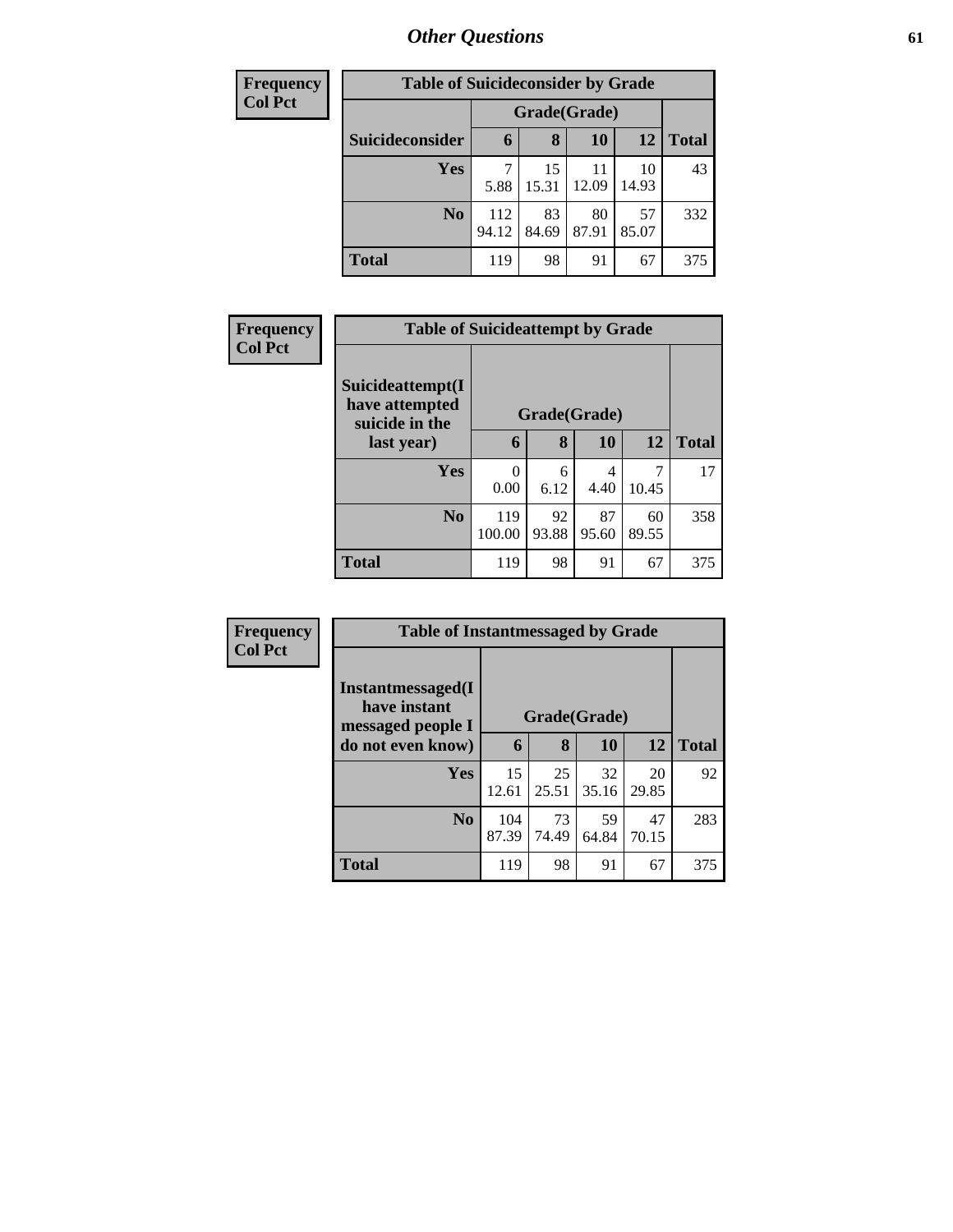| Frequency      |                                                     | <b>Table of Getsalong by Grade</b> |                        |                                     |                       |                |  |  |  |
|----------------|-----------------------------------------------------|------------------------------------|------------------------|-------------------------------------|-----------------------|----------------|--|--|--|
| <b>Col Pct</b> | Getsalong(I get<br>along with other<br>students and | Grade(Grade)                       |                        |                                     |                       |                |  |  |  |
|                | adults)                                             | 6                                  | 8                      | 10                                  | 12                    | <b>Total</b>   |  |  |  |
|                | <b>Strongly Agree</b>                               | 63<br>52.94                        | 46<br>46.94            | 45<br>49.45                         | 35<br>52.24           | 189            |  |  |  |
|                | <b>Somewhat Agree</b>                               | 47<br>39.50                        | 45<br>45.92            | 41<br>45.05                         | 27<br>40.30           | 160            |  |  |  |
|                | <b>Somewhat Disagree</b>                            | $\mathbf Q$<br>7.56                | 5<br>5.10              | $\mathcal{D}_{\mathcal{L}}$<br>2.20 | $\mathcal{F}$<br>4.48 | 19             |  |  |  |
|                | <b>Strongly Disagree</b>                            | $\Omega$<br>0.00                   | $\overline{2}$<br>2.04 | 3<br>3.30                           | 2<br>2.99             | $\overline{7}$ |  |  |  |
|                | Total                                               | 119                                | 98                     | 91                                  | 67                    | 375            |  |  |  |

| Frequency      | <b>Table of Safehome by Grade</b> |                   |              |             |                        |     |  |  |  |
|----------------|-----------------------------------|-------------------|--------------|-------------|------------------------|-----|--|--|--|
| <b>Col Pct</b> | Safehome(I feel<br>safe at home)  | Grade(Grade)<br>6 | <b>Total</b> |             |                        |     |  |  |  |
|                | <b>Strongly Agree</b>             | 82<br>68.91       | 55<br>56.12  | 55<br>60.44 | 46<br>68.66            | 238 |  |  |  |
|                | <b>Somewhat Agree</b>             | 29<br>24.37       | 32<br>32.65  | 31<br>34.07 | 19<br>28.36            | 111 |  |  |  |
|                | <b>Somewhat Disagree</b>          | 5<br>4.20         | 8<br>8.16    | 4<br>4.40   | $\mathfrak{D}$<br>2.99 | 19  |  |  |  |
|                | <b>Strongly Disagree</b>          | 3<br>2.52         | 3<br>3.06    | 1.10        | 0.00                   |     |  |  |  |
|                | <b>Total</b>                      | 119               | 98           | 91          | 67                     | 375 |  |  |  |

| Frequency      | <b>Table of Adulttalk by Grade</b>                                                                |             |             |                    |             |              |  |  |  |
|----------------|---------------------------------------------------------------------------------------------------|-------------|-------------|--------------------|-------------|--------------|--|--|--|
| <b>Col Pct</b> | <b>Adulttalk(I</b><br>know an<br>adult at<br>school that<br>I can talk<br>with if I<br>need help) | 6           | 8           | Grade(Grade)<br>10 | 12          | <b>Total</b> |  |  |  |
|                | <b>Yes</b>                                                                                        | 86<br>72.27 | 64<br>65.31 | 66<br>72.53        | 53<br>79.10 | 269          |  |  |  |
|                | N <sub>0</sub>                                                                                    | 33<br>27.73 | 34<br>34.69 | 25<br>27.47        | 14<br>20.90 | 106          |  |  |  |
|                | <b>Total</b>                                                                                      | 119         | 98          | 91                 | 67          | 375          |  |  |  |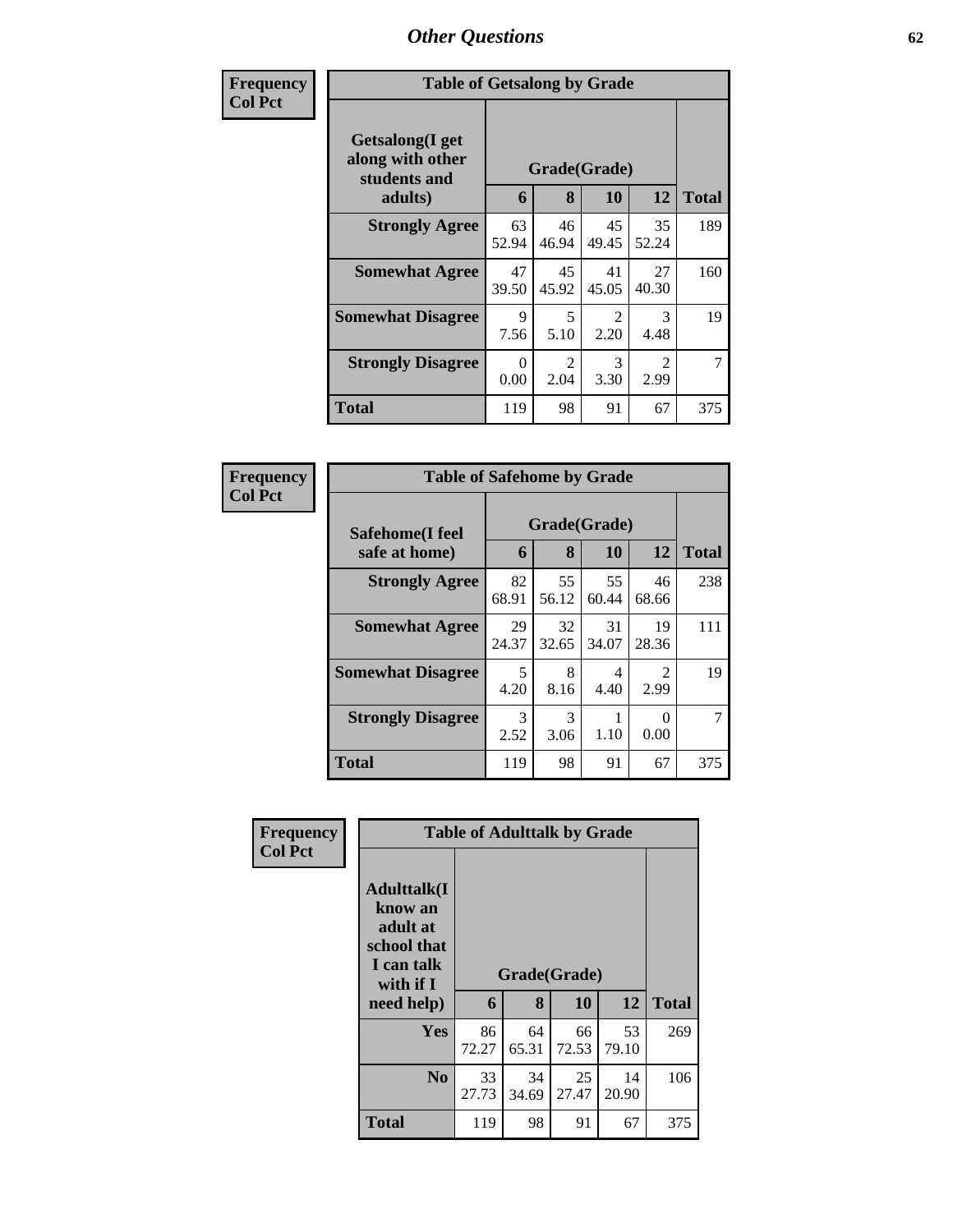**Frequency Row Pct**

| <b>Table of Grade by Tvtime</b> |             |                                                                                        |                     |                      |                                |           |              |  |  |  |
|---------------------------------|-------------|----------------------------------------------------------------------------------------|---------------------|----------------------|--------------------------------|-----------|--------------|--|--|--|
|                                 |             | Tvtime(On an average school day,<br>how much unsupervised time do I spend watching TV) |                     |                      |                                |           |              |  |  |  |
| Grade(Grade)   None             |             | <b>Less that</b>                                                                       | hour/day   hour/day | $2 - 3$<br>hours/day | $4 - 5$<br>hours/day hours/day | $6+$      | <b>Total</b> |  |  |  |
| 6                               | 19<br>15.97 | 24<br>20.17                                                                            | 21<br>17.65         | 29<br>24.37          | 17<br>14.29                    | 9<br>7.56 | 119          |  |  |  |
| 8                               | 5<br>5.10   | 25<br>25.51                                                                            | 15<br>15.31         | 33<br>33.67          | 13<br>13.27                    | 7.14      | 98           |  |  |  |
| 10                              | 19<br>20.88 | 16<br>17.58                                                                            | 14<br>15.38         | 22<br>24.18          | 14<br>15.38                    | 6<br>6.59 | 91           |  |  |  |
| 12                              | 12<br>17.91 | 11<br>16.42                                                                            | 10.45               | 28<br>41.79          | 6<br>8.96                      | 3<br>4.48 | 67           |  |  |  |
| <b>Total</b>                    | 55          | 76                                                                                     | 57                  | 112                  | 50                             | 25        | 375          |  |  |  |

**Frequency Row Pct**

| <b>Table of Grade by Computertime</b> |                        |                                                                                                                              |             |             |             |             |     |  |  |
|---------------------------------------|------------------------|------------------------------------------------------------------------------------------------------------------------------|-------------|-------------|-------------|-------------|-----|--|--|
|                                       |                        | Computertime(On an average school day,<br>how much unsupervised time do I spend on the computer)                             |             |             |             |             |     |  |  |
| Grade(Grade)                          | <b>None</b>            | <b>Less that</b><br>$2 - 3$<br>$4 - 5$<br>$6+$<br>hour/day   hour/day<br>hours/day<br>hours/day<br>hours/day<br><b>Total</b> |             |             |             |             |     |  |  |
| 6                                     | 12<br>10.08            | 49<br>41.18                                                                                                                  | 23<br>19.33 | 22<br>18.49 | 6<br>5.04   | 5.88        | 119 |  |  |
| 8                                     | $\overline{4}$<br>4.08 | 19<br>19.39                                                                                                                  | 26<br>26.53 | 31<br>31.63 | 6<br>6.12   | 12<br>12.24 | 98  |  |  |
| 10                                    | 3<br>3.30              | 13<br>14.29                                                                                                                  | 17<br>18.68 | 36<br>39.56 | 12<br>13.19 | 10<br>10.99 | 91  |  |  |
| 12                                    | 4<br>5.97              | 11<br>16.42                                                                                                                  | 13<br>19.40 | 30<br>44.78 | 4<br>5.97   | 7.46        | 67  |  |  |
| <b>Total</b>                          | 23                     | 92                                                                                                                           | 79          | 119         | 28          | 34          | 375 |  |  |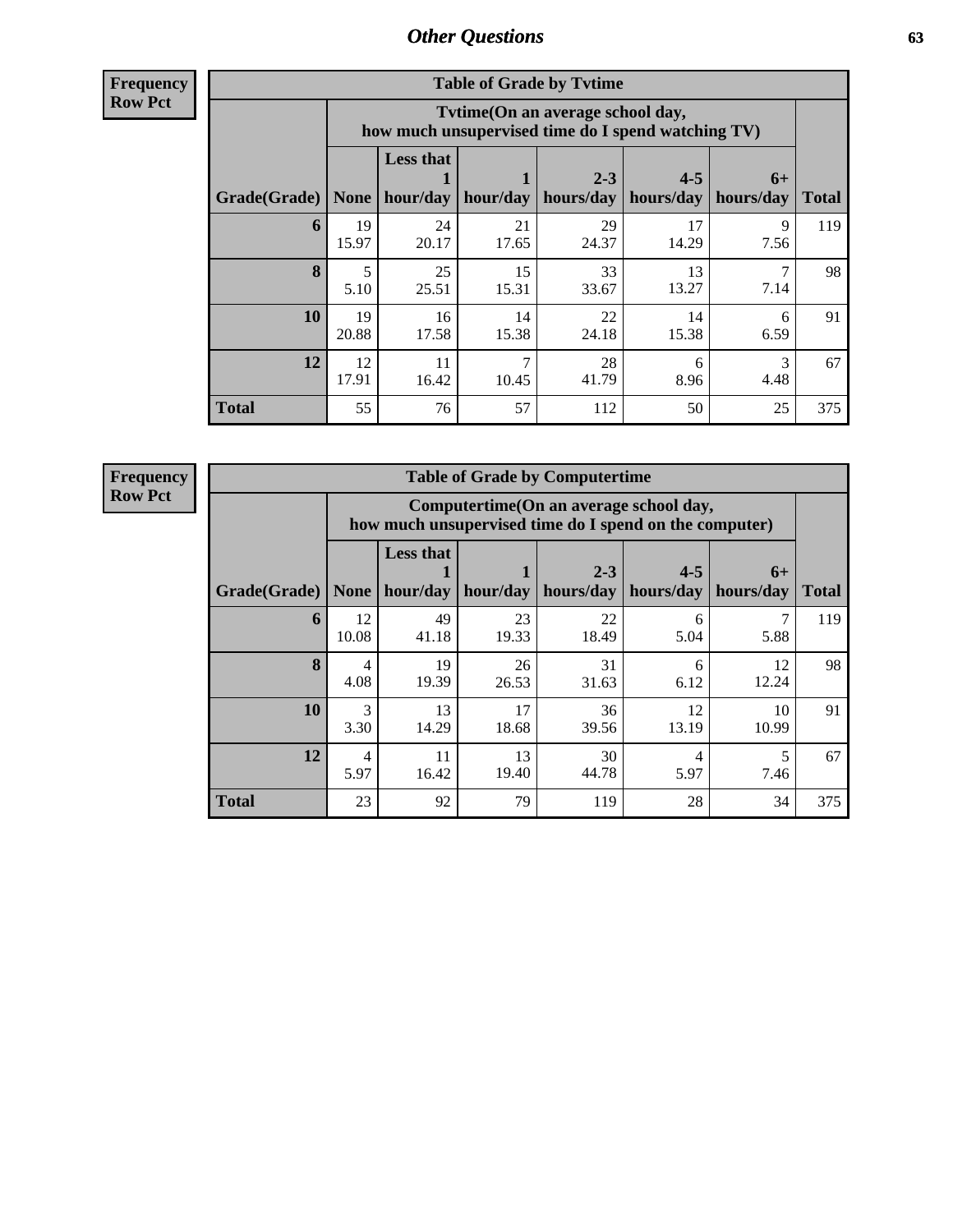### *Questions about Driving Laws* **64** *Driving Questions were asked only of high school students.*

| <b>Frequency</b> |  |
|------------------|--|
| <b>Row Pct</b>   |  |
|                  |  |

| <b>Table of Grade by License1</b>         |                                                                                                                                           |                                     |                  |           |                      |              |  |  |
|-------------------------------------------|-------------------------------------------------------------------------------------------------------------------------------------------|-------------------------------------|------------------|-----------|----------------------|--------------|--|--|
|                                           | License1(During the first 6 months of driving<br>with a provisional license,<br>the only passengers who can ride with the<br>driver are:) |                                     |                  |           |                      |              |  |  |
| Grade(Grade)                              | <b>Parent or</b>                                                                                                                          | Family<br><b>Guardian</b>   Members | Friends          | Anyone    | Don't<br><b>Know</b> | <b>Total</b> |  |  |
| 6                                         | 0                                                                                                                                         | 0                                   | 0                | $\theta$  | 0                    | $\Omega$     |  |  |
| 8                                         | 0                                                                                                                                         | $\Omega$                            | $\Omega$         | $\Omega$  | 0                    | $\Omega$     |  |  |
| 10                                        | 13<br>14.29                                                                                                                               | 70<br>76.92                         | $\Omega$<br>0.00 | 3<br>3.30 | 5<br>5.49            | 91           |  |  |
| 12                                        | $\mathcal{R}$<br>15<br>44<br>5<br>0<br>22.39<br>0.00<br>4.48<br>65.67<br>7.46                                                             |                                     |                  |           |                      |              |  |  |
| <b>Total</b><br>3<br>28<br>3<br>114<br>10 |                                                                                                                                           |                                     |                  |           |                      |              |  |  |
|                                           |                                                                                                                                           | Frequency Missing $= 217$           |                  |           |                      |              |  |  |

| Frequency      |              | <b>Table of Grade by License2</b>                                                                        |                  |                         |                                                      |                      |              |
|----------------|--------------|----------------------------------------------------------------------------------------------------------|------------------|-------------------------|------------------------------------------------------|----------------------|--------------|
| <b>Row Pct</b> |              | License2(17 yr old drivers with a<br>provisional driver's license cannot<br>drive between the hours of:) |                  |                         |                                                      |                      |              |
|                | Grade(Grade) | <b>Midnight</b><br>to 6am                                                                                | 1am<br>to<br>5am | 1am<br>to<br><b>6am</b> | N <sub>0</sub><br>curfew<br>for $17$<br>year<br>olds | Don't<br><b>Know</b> | <b>Total</b> |
|                | 6            | $\Omega$                                                                                                 | $\Omega$         | $\overline{0}$<br>٠     | $\Omega$                                             | 0                    | $\Omega$     |
|                | 8            | $\theta$                                                                                                 | $\theta$         | $\theta$                | $\theta$                                             | $\Omega$             | $\theta$     |
|                | 10           | 62<br>68.13                                                                                              | 7<br>7.69        | 6<br>6.59               | 5<br>5.49                                            | 11<br>12.09          | 91           |
|                | 12           | 39<br>58.21                                                                                              | 10<br>14.93      | 6<br>8.96               | $\mathfrak{D}$<br>2.99                               | 10<br>14.93          | 67           |
|                | <b>Total</b> | 101                                                                                                      | 17               | 12                      | 7                                                    | 21                   | 158          |
|                |              | <b>Frequency Missing = 217</b>                                                                           |                  |                         |                                                      |                      |              |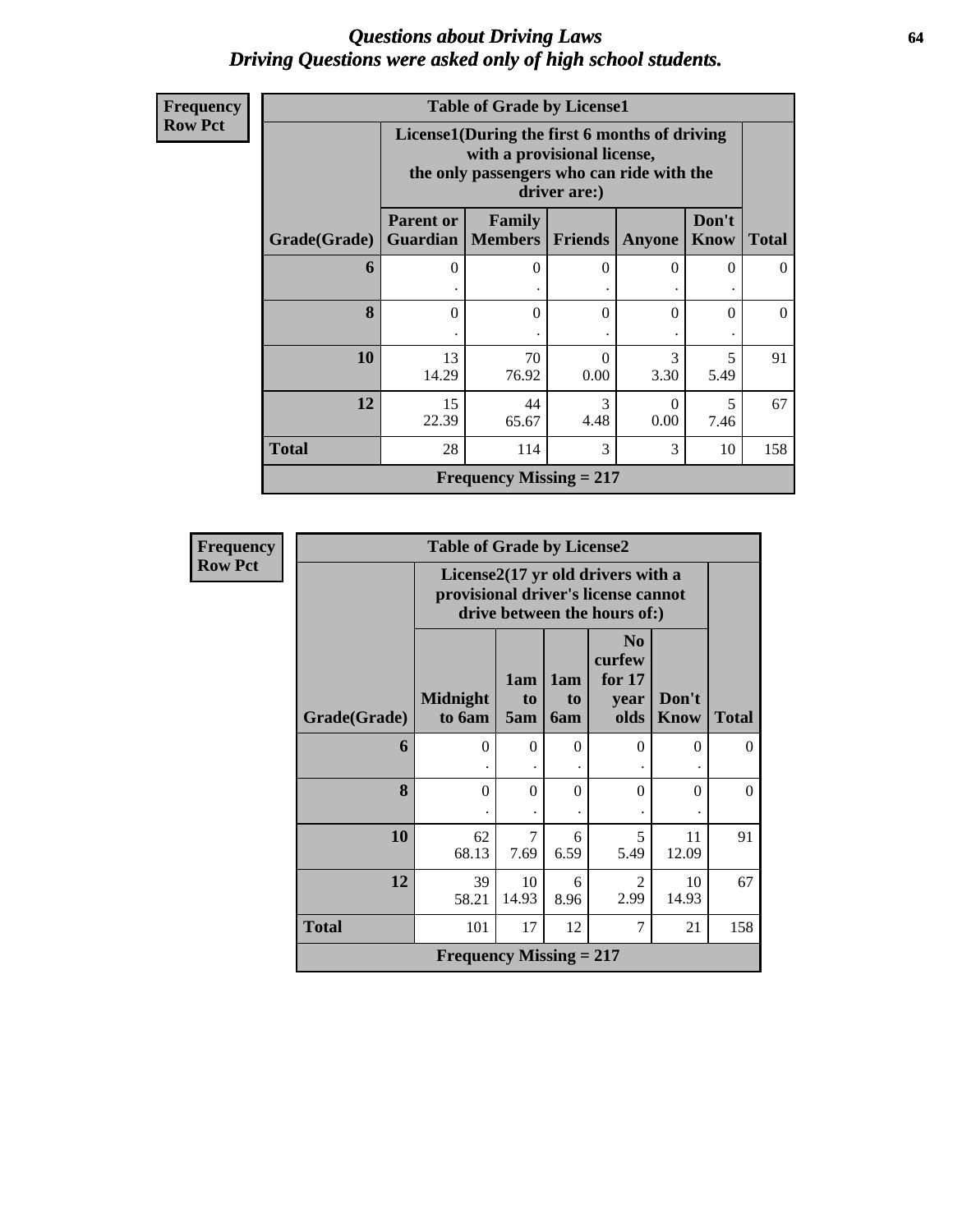### *Questions about Driving Laws* **65** *Driving Questions were asked only of high school students.*

| Frequency      |              | <b>Table of Grade by License3</b> |                                                                                                 |             |                        |           |               |              |  |
|----------------|--------------|-----------------------------------|-------------------------------------------------------------------------------------------------|-------------|------------------------|-----------|---------------|--------------|--|
| <b>Row Pct</b> |              |                                   | License3(For drivers under the age of<br>21,<br>what level of alcohol is considered<br>$DUI$ ?) |             |                        |           |               |              |  |
|                | Grade(Grade) | Any<br><b>Amount</b>              | 0.02                                                                                            | 0.04        | 0.06                   | 0.08      | Don't<br>know | <b>Total</b> |  |
|                | 6            | $\Omega$                          | $\Omega$                                                                                        | $\Omega$    | $\Omega$               | $\Omega$  | $\Omega$      | $\Omega$     |  |
|                | 8            | $\Omega$                          | $\Omega$                                                                                        | $\Omega$    | $\Omega$               | $\Omega$  | $\Omega$      | $\theta$     |  |
|                | 10           | 20<br>21.98                       | 32<br>35.16                                                                                     | 10<br>10.99 | 4<br>4.40              | 9<br>9.89 | 16<br>17.58   | 91           |  |
|                | 12           | 25<br>37.31                       | 17<br>25.37                                                                                     | 4<br>5.97   | $\overline{4}$<br>5.97 | 1.49      | 16<br>23.88   | 67           |  |
|                | <b>Total</b> | 45                                | 49                                                                                              | 14          | 8                      | 10        | 32            | 158          |  |
|                |              |                                   | Frequency Missing $= 217$                                                                       |             |                        |           |               |              |  |

| <b>Frequency</b> |              |              |              |              | <b>Table of Grade by License4</b> |                                                                                           |               |              |
|------------------|--------------|--------------|--------------|--------------|-----------------------------------|-------------------------------------------------------------------------------------------|---------------|--------------|
| <b>Row Pct</b>   |              |              |              |              | posted speet limit by:)           | License4(A driver under 21 automatically<br>loses his/her license if caught exceeding the |               |              |
|                  | Grade(Grade) | $15+$<br>mph | $25+$<br>mph | $35+$<br>mph | <b>Depends</b><br>on<br>judge     | Can't<br>lose<br>license<br>for<br>speeding                                               | Don't<br>know | <b>Total</b> |
|                  | 6            | $\theta$     | $\theta$     | $\mathbf{0}$ | $\Omega$                          | $\theta$                                                                                  | $\theta$      | $\Omega$     |
|                  | 8            | $\theta$     | $\theta$     | $\Omega$     | $\Omega$                          | $\theta$                                                                                  | $\theta$      | $\Omega$     |
|                  | 10           | 19<br>20.88  | 19<br>20.88  | 16<br>17.58  | 5<br>5.49                         | 11<br>12.09                                                                               | 21<br>23.08   | 91           |
|                  | 12           | 14<br>20.90  | 11<br>16.42  | 8<br>11.94   | 5<br>7.46                         | $\overline{7}$<br>10.45                                                                   | 22<br>32.84   | 67           |
|                  | <b>Total</b> | 33           | 30           | 24           | 10                                | 18                                                                                        | 43            | 158          |
|                  |              |              |              |              | <b>Frequency Missing = 217</b>    |                                                                                           |               |              |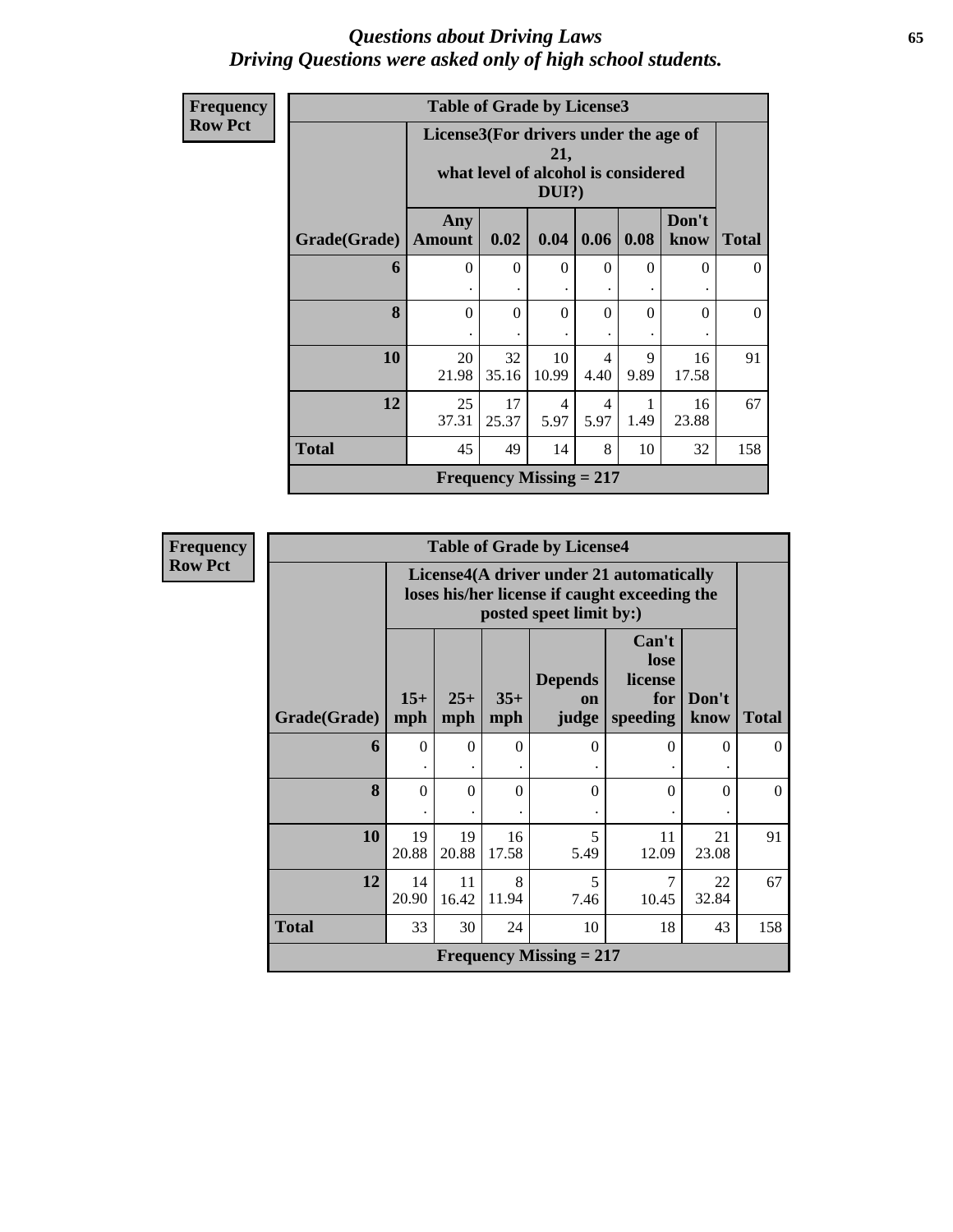### *Questions about Driving Laws* **66** *Driving Questions were asked only of high school students.*

| Frequency      | <b>Table of Grade by License5</b> |                                |                                                                                                                                                             |               |              |
|----------------|-----------------------------------|--------------------------------|-------------------------------------------------------------------------------------------------------------------------------------------------------------|---------------|--------------|
| <b>Row Pct</b> |                                   |                                | License5(A)<br>Georgia teenager<br>with family<br>connections or a<br>good lawyer can<br>break a teen<br>driving law and<br>keep their driver's<br>license) |               |              |
|                | Grade(Grade)                      | Yes                            | N <sub>0</sub>                                                                                                                                              | Don't<br>know | <b>Total</b> |
|                | 6                                 | $\theta$                       | $\Omega$                                                                                                                                                    | 0             | $\Omega$     |
|                | 8                                 | $\overline{0}$                 | $\theta$                                                                                                                                                    | $\theta$      | $\Omega$     |
|                | 10                                | 14<br>15.38                    | 57<br>62.64                                                                                                                                                 | 20<br>21.98   | 91           |
|                | 12                                | 26<br>38.81                    | 29<br>43.28                                                                                                                                                 | 12<br>17.91   | 67           |
|                | <b>Total</b>                      | 40                             | 86                                                                                                                                                          | 32            | 158          |
|                |                                   | <b>Frequency Missing = 217</b> |                                                                                                                                                             |               |              |

| <b>Frequency</b> | <b>Table of Grade by License6</b> |                                                                                                                                              |                |               |              |
|------------------|-----------------------------------|----------------------------------------------------------------------------------------------------------------------------------------------|----------------|---------------|--------------|
| <b>Row Pct</b>   |                                   | License <sub>6</sub> (I know a<br>friend or classmate<br>that broke a teen<br>driving law,<br>but was allowed to<br>keep his/her<br>license) |                |               |              |
|                  | Grade(Grade)                      | Yes                                                                                                                                          | N <sub>0</sub> | Don't<br>know | <b>Total</b> |
|                  | 6                                 | $\theta$                                                                                                                                     | 0              | 0             | 0            |
|                  | 8                                 | $\theta$                                                                                                                                     | 0              | 0             | 0            |
|                  | 10                                | 27<br>29.67                                                                                                                                  | 44<br>48.35    | 20<br>21.98   | 91           |
|                  | 12                                | 27<br>40.30                                                                                                                                  | 27<br>40.30    | 13<br>19.40   | 67           |
|                  | <b>Total</b>                      | 54                                                                                                                                           | 71             | 33            | 158          |
|                  |                                   | <b>Frequency Missing = 217</b>                                                                                                               |                |               |              |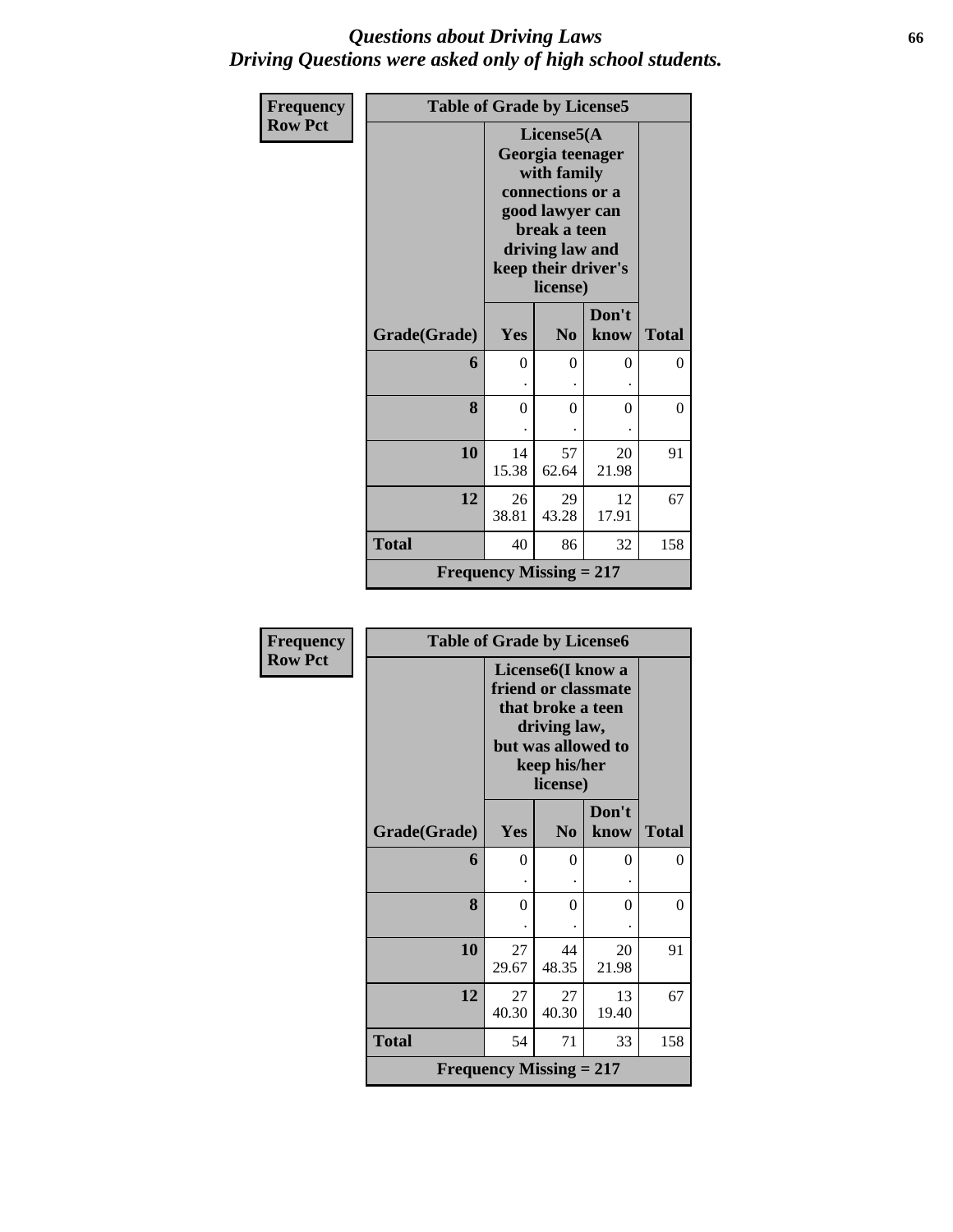### *Questions about Driving Laws* **67** *Driving Questions were asked only of high school students.*

| <b>Frequency</b> |              | <b>Table of Grade by License7</b>                                            |                                   |                                                                                               |                        |                |  |  |  |  |
|------------------|--------------|------------------------------------------------------------------------------|-----------------------------------|-----------------------------------------------------------------------------------------------|------------------------|----------------|--|--|--|--|
| <b>Row Pct</b>   |              |                                                                              |                                   | License7(A student under the age of 18 cam loser<br>his/her driving privileges if he or she:) |                        |                |  |  |  |  |
|                  | Grade(Grade) | <b>Have</b><br>more than<br><b>10</b><br>unexcused<br>absences<br>per school | Drop out<br>without<br>graduating | <b>Bring</b><br>alcohol/drugs/weapon<br>to school                                             | All of<br>the<br>above | <b>Total</b>   |  |  |  |  |
|                  |              | yr                                                                           |                                   |                                                                                               |                        |                |  |  |  |  |
|                  | 6            | $\theta$                                                                     | $\Omega$                          | $\Omega$                                                                                      | $\mathbf{0}$           | $\overline{0}$ |  |  |  |  |
|                  | 8            | $\theta$                                                                     | $\theta$                          | $\mathbf{0}$                                                                                  | $\theta$               | $\theta$       |  |  |  |  |
|                  | 10           | $\theta$<br>0.00                                                             | 6<br>6.59                         | 5<br>5.49                                                                                     | 80<br>87.91            | 91             |  |  |  |  |
|                  | 12           | 5<br>7.46                                                                    | 13<br>19.40                       | 5<br>7.46                                                                                     | 44<br>65.67            | 67             |  |  |  |  |
|                  | <b>Total</b> | 5                                                                            | 19                                | 10                                                                                            | 124                    | 158            |  |  |  |  |
|                  |              |                                                                              | <b>Frequency Missing = 217</b>    |                                                                                               |                        |                |  |  |  |  |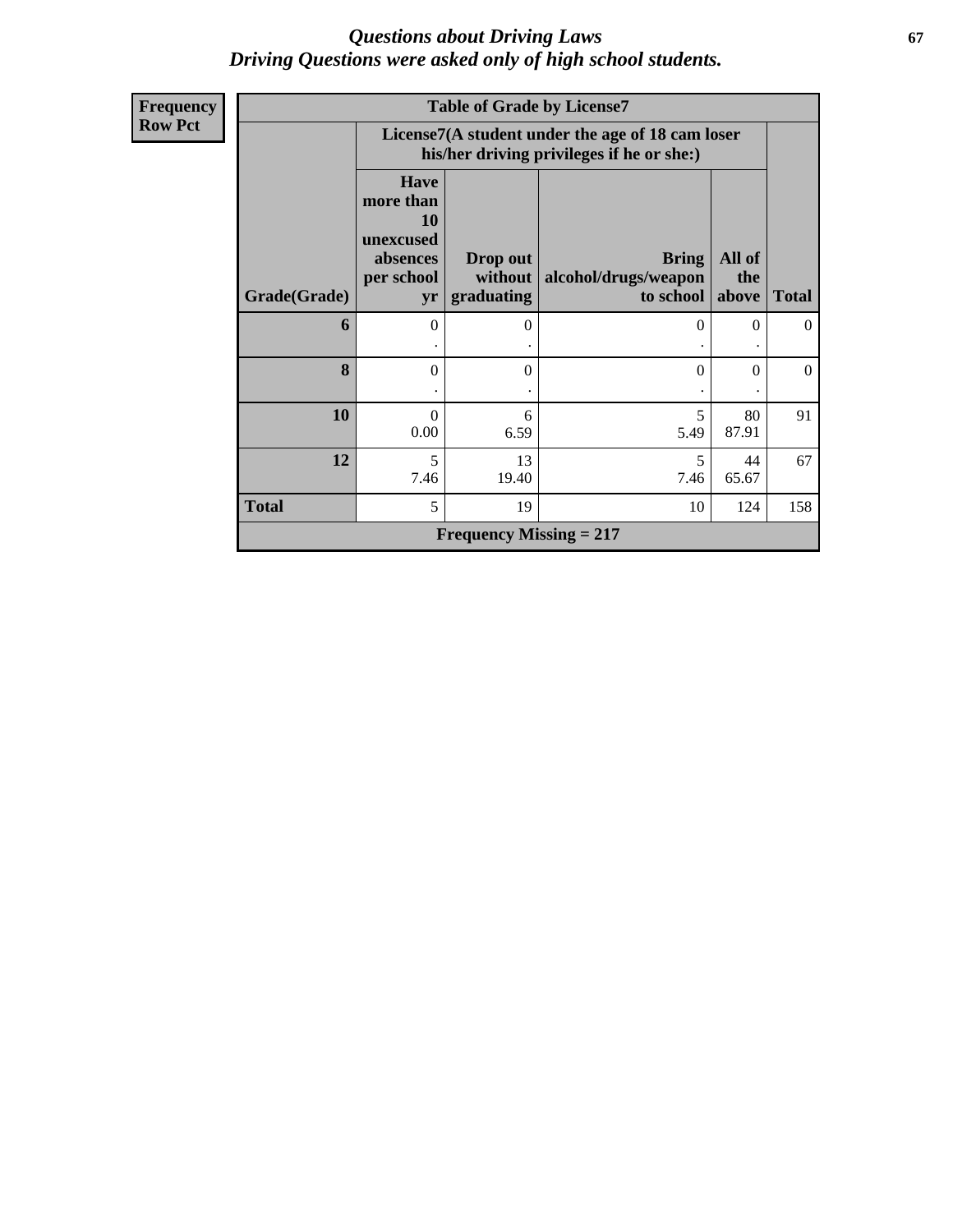## *Select Results by Gender* **68**

| Frequency      | <b>Table of SchoolClimate2 by Gender</b>          |                                 |             |              |  |  |
|----------------|---------------------------------------------------|---------------------------------|-------------|--------------|--|--|
| <b>Col Pct</b> | SchoolClimate2(I<br>feel successful at<br>school) | Gender(Gender)<br><b>Female</b> | <b>Male</b> | <b>Total</b> |  |  |
|                | <b>Strongly Agree</b>                             | 69<br>28.51                     | 40<br>30.08 | 109          |  |  |
|                | <b>Somewhat Agree</b>                             | 148<br>61.16                    | 83<br>62.41 | 231          |  |  |
|                | <b>Somewhat Disagree</b>                          | 20<br>8.26                      | 9<br>6.77   | 29           |  |  |
|                | <b>Strongly Disagree</b>                          | 5<br>2.07                       | 0.75        | 6            |  |  |
|                | <b>Total</b>                                      | 242                             | 133         | 375          |  |  |

| <b>Frequency</b> | <b>Table of SchoolClimate6 by Gender</b>                 |               |                               |              |  |  |
|------------------|----------------------------------------------------------|---------------|-------------------------------|--------------|--|--|
| <b>Col Pct</b>   | <b>SchoolClimate6(Teachers</b><br>treat me with respect) | <b>Female</b> | Gender(Gender)<br><b>Male</b> | <b>Total</b> |  |  |
|                  | <b>Strongly Agree</b>                                    | 82<br>33.88   | 52<br>39.10                   | 134          |  |  |
|                  | <b>Somewhat Agree</b>                                    | 125<br>51.65  | 54<br>40.60                   | 179          |  |  |
|                  | <b>Somewhat Disagree</b>                                 | 27<br>11.16   | 20<br>15.04                   | 47           |  |  |
|                  | <b>Strongly Disagree</b>                                 | 8<br>3.31     | 5.26                          | 15           |  |  |
|                  | <b>Total</b>                                             | 242           | 133                           | 375          |  |  |

| <b>Frequency</b> | <b>Table of SchoolClimate8 by Gender</b>                                             |               |                               |              |
|------------------|--------------------------------------------------------------------------------------|---------------|-------------------------------|--------------|
| <b>Col Pct</b>   | <b>SchoolClimate8(Students</b><br>are frequently<br>recognized for good<br>behavior) | <b>Female</b> | Gender(Gender)<br><b>Male</b> | <b>Total</b> |
|                  |                                                                                      |               |                               |              |
|                  | <b>Strongly Agree</b>                                                                | 47<br>19.42   | 19<br>14.29                   | 66           |
|                  | <b>Somewhat Agree</b>                                                                | 115<br>47.52  | 68<br>51.13                   | 183          |
|                  | <b>Somewhat Disagree</b>                                                             | 67<br>27.69   | 31<br>23.31                   | 98           |
|                  | <b>Strongly Disagree</b>                                                             | 13<br>5.37    | 15<br>11.28                   | 28           |
|                  | Total                                                                                | 242           | 133                           | 375          |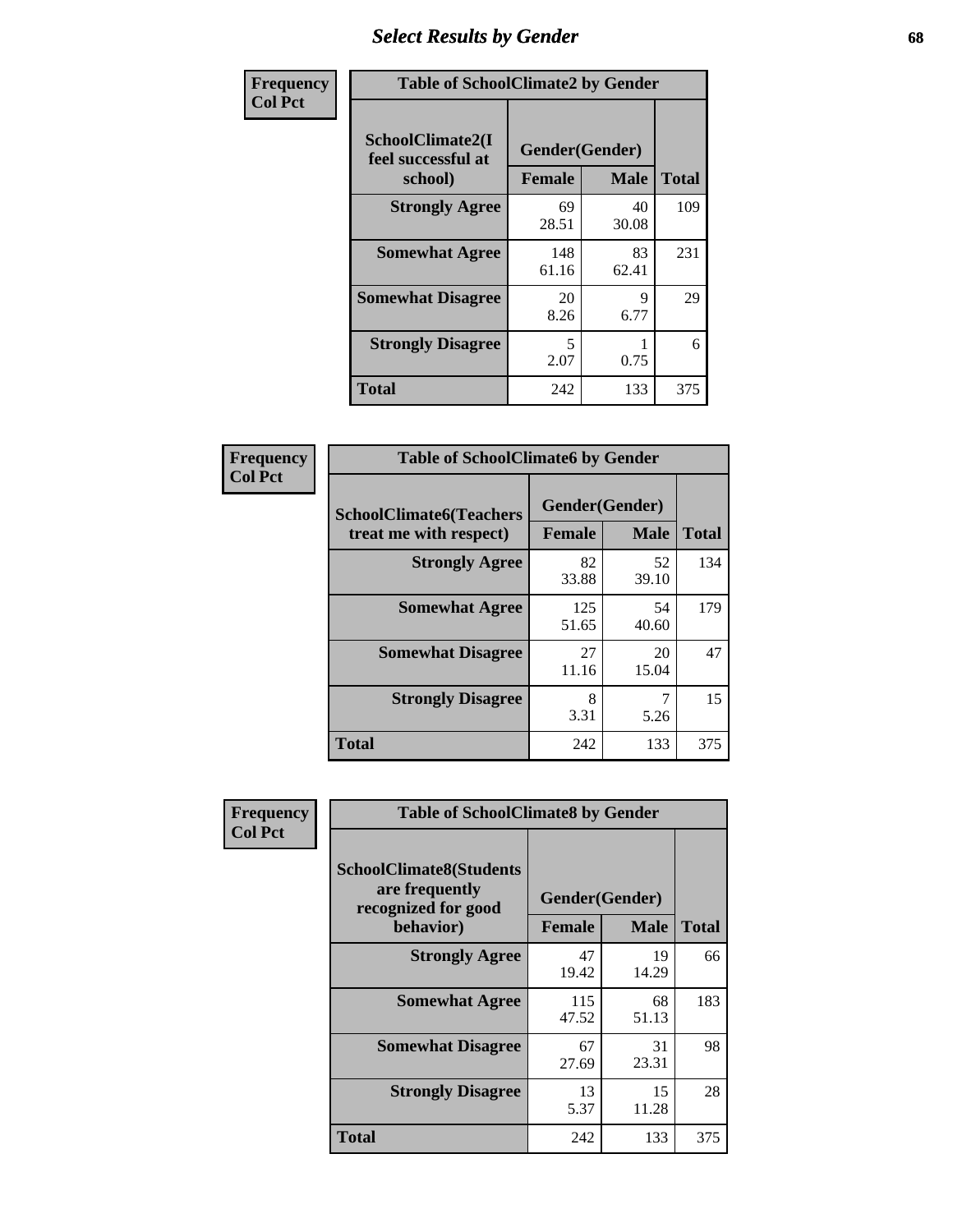## *Select Results by Gender* **69**

| Frequency      | <b>Table of Gender by Dropout</b> |                                                              |                |              |  |  |
|----------------|-----------------------------------|--------------------------------------------------------------|----------------|--------------|--|--|
| <b>Row Pct</b> |                                   | Dropout(I<br>have<br>thought<br>about<br>dropping<br>school) | out of         |              |  |  |
|                | Gender(Gender)                    | Yes                                                          | N <sub>0</sub> | <b>Total</b> |  |  |
|                | <b>Female</b>                     | 58<br>23.97                                                  | 184<br>76.03   | 242          |  |  |
|                | <b>Male</b>                       | 28<br>21.05                                                  | 105<br>78.95   | 133          |  |  |
|                | <b>Total</b>                      | 86                                                           | 289            | 375          |  |  |

| <b>Frequency</b> |                | <b>Table of Gender by Dropoutreason</b> |              |                                                                     |                                |              |              |  |
|------------------|----------------|-----------------------------------------|--------------|---------------------------------------------------------------------|--------------------------------|--------------|--------------|--|
| <b>Row Pct</b>   |                |                                         |              | Dropoutreason (If I dropped out the<br>reason would most likely be) |                                |              |              |  |
|                  | Gender(Gender) | Won't<br><b>Drop</b><br>out             | <b>Bored</b> | Family<br><b>Reasons</b>                                            | <b>Being</b><br><b>Bullied</b> | <b>Other</b> | <b>Total</b> |  |
|                  | <b>Female</b>  | 147<br>60.74                            | 29<br>11.98  | 14<br>5.79                                                          | 8<br>3.31                      | 44<br>18.18  | 242          |  |
|                  | <b>Male</b>    | 82<br>61.65                             | 22<br>16.54  | 10<br>7.52                                                          | 6<br>4.51                      | 13<br>9.77   | 133          |  |
|                  | <b>Total</b>   | 229                                     | 51           | 24                                                                  | 14                             | 57           | 375          |  |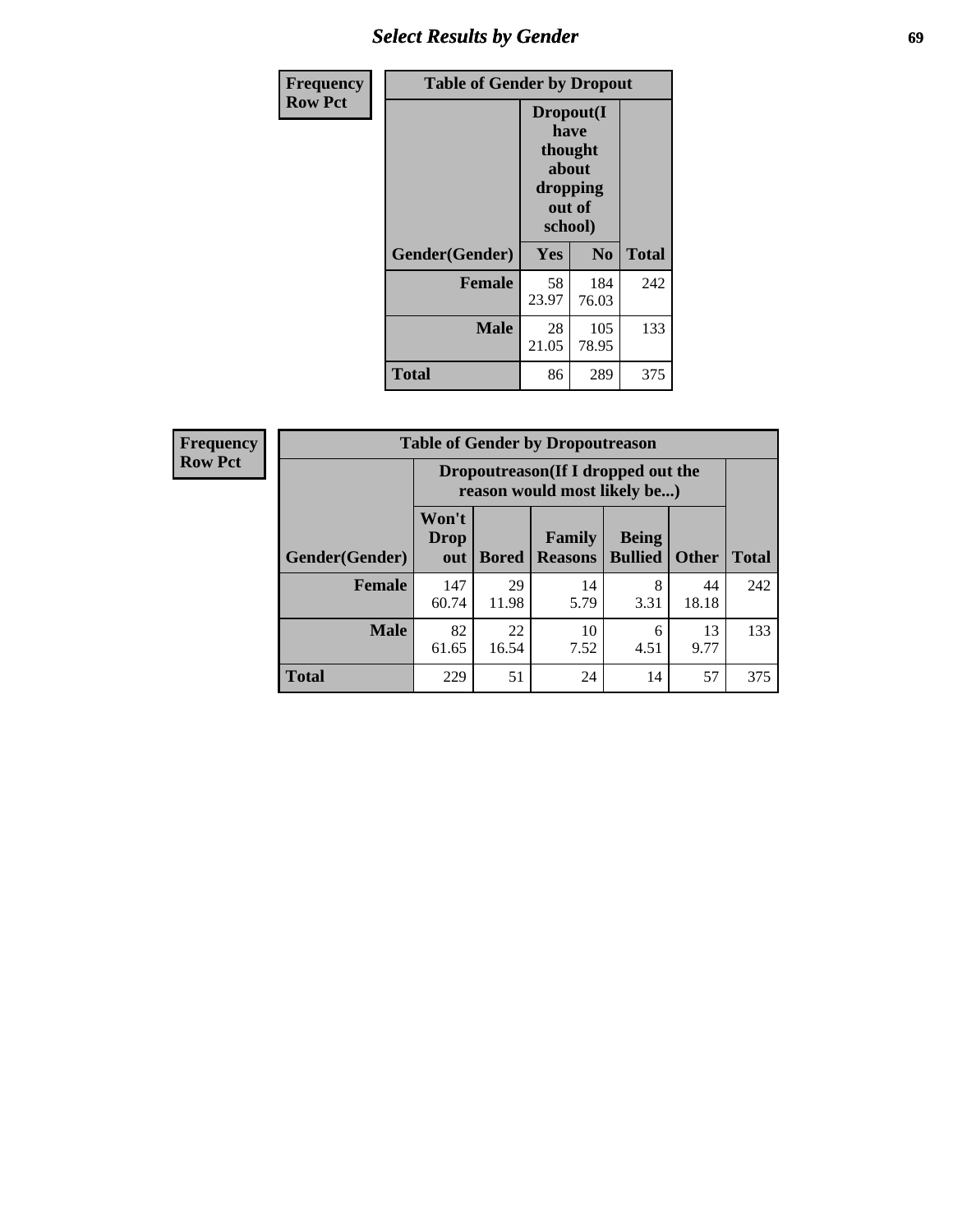*School Safety* **70**

| Frequency      | <b>Table of Gender by Bullied2</b> |                 |                |              |
|----------------|------------------------------------|-----------------|----------------|--------------|
| <b>Row Pct</b> |                                    | <b>Bullied2</b> |                |              |
|                | Gender(Gender)                     | Yes             | N <sub>0</sub> | <b>Total</b> |
|                | <b>Female</b>                      | 24<br>9.92      | 218<br>90.08   | 242          |
|                | <b>Male</b>                        | 16<br>12.03     | 117<br>87.97   | 133          |
|                | <b>Total</b>                       | 40              | 335            | 375          |

| Frequency      |                | <b>Table of Gender by Bulliedothers2</b> |                |              |  |
|----------------|----------------|------------------------------------------|----------------|--------------|--|
| <b>Row Pct</b> |                | <b>Bulliedothers2</b>                    |                |              |  |
|                | Gender(Gender) | <b>Yes</b>                               | N <sub>0</sub> | <b>Total</b> |  |
|                | <b>Female</b>  | 20<br>8.26                               | 222<br>91.74   | 242          |  |
|                | <b>Male</b>    | 13<br>9.77                               | 120<br>90.23   | 133          |  |
|                | <b>Total</b>   | 33                                       | 342            | 375          |  |

| <b>Frequency</b> | <b>Table of Gender by Weaponschool2</b> |                      |                |              |
|------------------|-----------------------------------------|----------------------|----------------|--------------|
| <b>Row Pct</b>   |                                         | <b>Weaponschool2</b> |                |              |
|                  | Gender(Gender)                          | Yes                  | N <sub>0</sub> | <b>Total</b> |
|                  | <b>Female</b>                           | 0.00                 | 242<br>100.00  | 242          |
|                  | <b>Male</b>                             | 0.75                 | 132<br>99.25   | 133          |
|                  | <b>Total</b>                            |                      | 374            | 375          |

| Frequency      | <b>Table of Gender by Absentunsafe2</b> |               |                |              |
|----------------|-----------------------------------------|---------------|----------------|--------------|
| <b>Row Pct</b> |                                         | Absentunsafe2 |                |              |
|                | Gender(Gender)                          | Yes           | N <sub>0</sub> | <b>Total</b> |
|                | <b>Female</b>                           | 0.41          | 241<br>99.59   | 242          |
|                | <b>Male</b>                             | 2.26          | 130<br>97.74   | 133          |
|                | <b>Total</b>                            | 4             | 371            | 375          |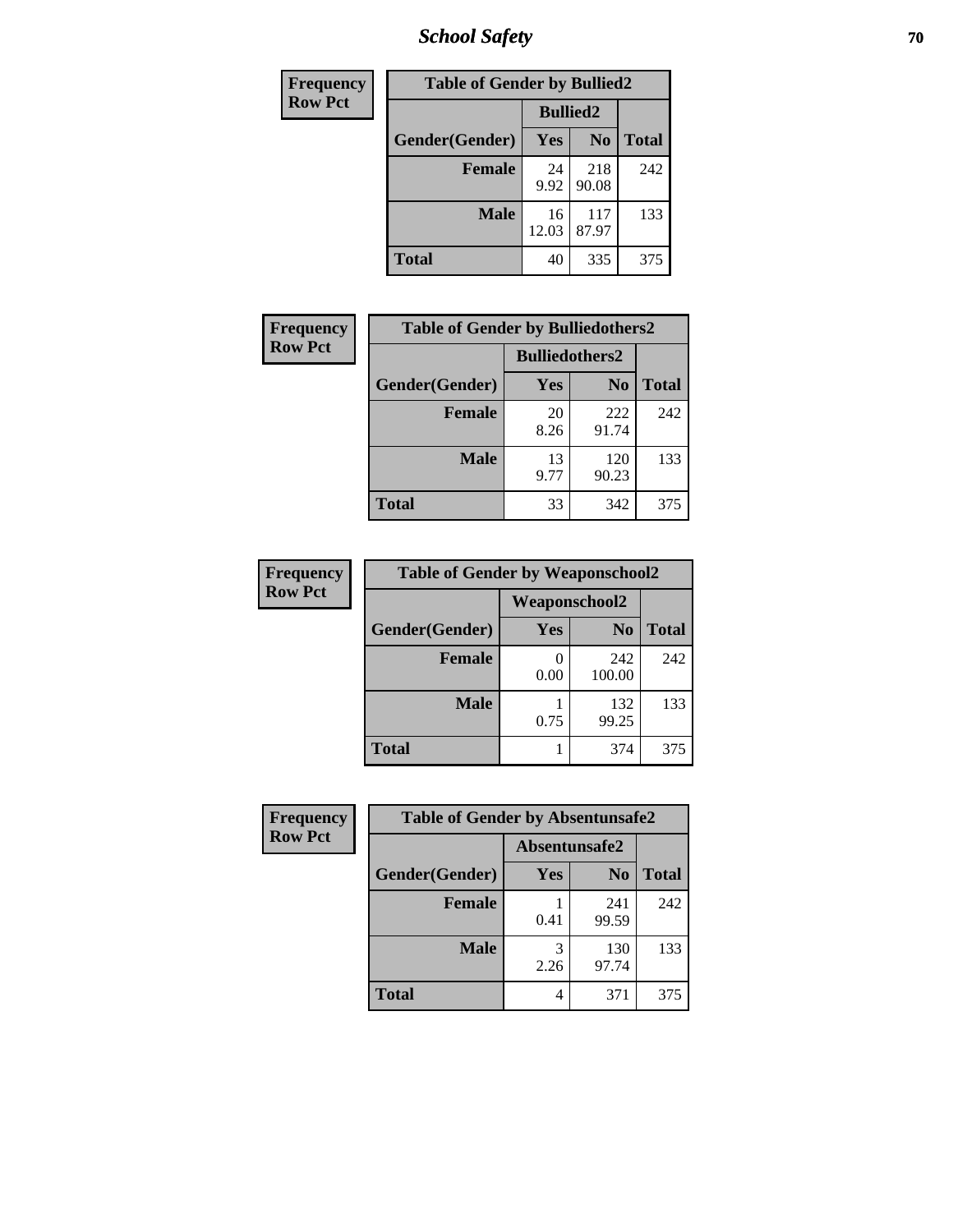*School Safety* **71**

| Frequency      |                | <b>Table of Gender by Gangself</b>                                                                     |              |              |  |
|----------------|----------------|--------------------------------------------------------------------------------------------------------|--------------|--------------|--|
| <b>Row Pct</b> |                | <b>Gangself</b> (I<br>have<br>participated<br>in illegal gang<br>activities in<br>the past 30<br>days) |              |              |  |
|                | Gender(Gender) | Yes                                                                                                    | $\bf No$     | <b>Total</b> |  |
|                | <b>Female</b>  | 4<br>1.65                                                                                              | 238<br>98.35 | 242          |  |
|                | <b>Male</b>    | 5<br>3.76                                                                                              | 128<br>96.24 | 133          |  |
|                | <b>Total</b>   | 9                                                                                                      | 366          | 375          |  |

| Frequency      | <b>Table of Gender by Gangpeers</b> |                                                                                                                             |                |              |
|----------------|-------------------------------------|-----------------------------------------------------------------------------------------------------------------------------|----------------|--------------|
| <b>Row Pct</b> |                                     | <b>Gangpeers</b> (I<br>have friends<br>who have<br>participated<br>in illegal gang<br>activities in<br>the past 30<br>days) |                |              |
|                | Gender(Gender)                      | Yes                                                                                                                         | N <sub>0</sub> | <b>Total</b> |
|                | <b>Female</b>                       | 44<br>18.18                                                                                                                 | 198<br>81.82   | 242          |
|                | <b>Male</b>                         | 23<br>17.29                                                                                                                 | 110<br>82.71   | 133          |
|                | Total                               | 67                                                                                                                          | 308            | 375          |

| Frequency      | <b>Table of Gender by Pickedon2</b> |             |                |              |  |
|----------------|-------------------------------------|-------------|----------------|--------------|--|
| <b>Row Pct</b> |                                     | Pickedon2   |                |              |  |
|                | Gender(Gender)                      | <b>Yes</b>  | N <sub>0</sub> | <b>Total</b> |  |
|                | <b>Female</b>                       | 72<br>29.75 | 170<br>70.25   | 242          |  |
|                | <b>Male</b>                         | 39<br>29.32 | 94<br>70.68    | 133          |  |
|                | <b>Total</b>                        | 111         | 264            | 375          |  |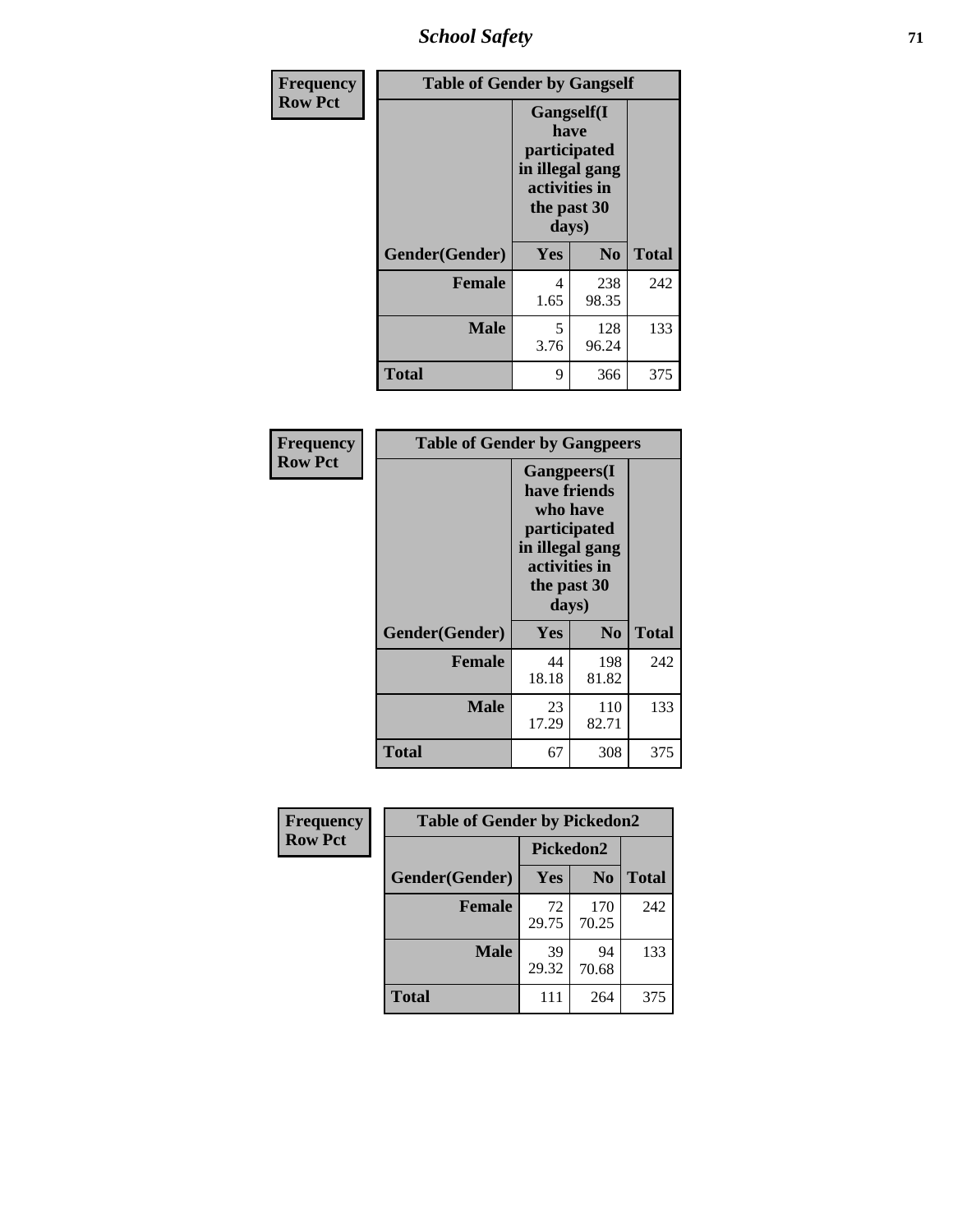*School Safety* **72**

| Frequency      | <b>Table of Gender by Safeschool2</b> |              |                |              |
|----------------|---------------------------------------|--------------|----------------|--------------|
| <b>Row Pct</b> |                                       | Safeschool2  |                |              |
|                | Gender(Gender)                        | Yes          | N <sub>0</sub> | <b>Total</b> |
|                | <b>Female</b>                         | 202<br>83.47 | 40<br>16.53    | 242          |
|                | <b>Male</b>                           | 110<br>82.71 | 23<br>17.29    | 133          |
|                | <b>Total</b>                          | 312          | 63             | 375          |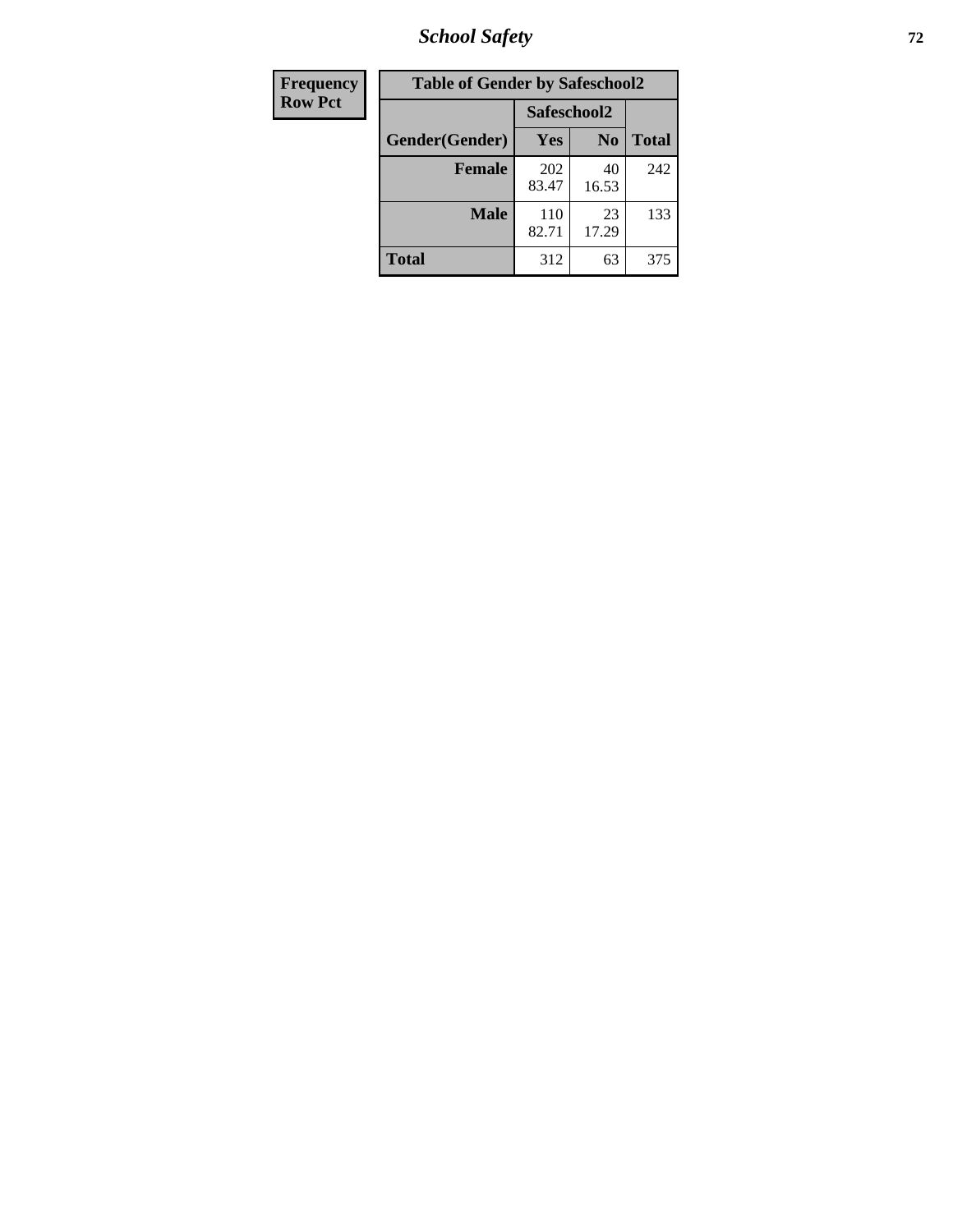# *Incidence of Drug Use* 73

| <b>Frequency</b> | <b>Table of Gender by AlcoholAlt</b>     |             |                |              |  |
|------------------|------------------------------------------|-------------|----------------|--------------|--|
| <b>Row Pct</b>   | AlcoholAlt(Alcohol<br>use, past 30 days) |             |                |              |  |
|                  | Gender(Gender)                           | Yes         | N <sub>0</sub> | <b>Total</b> |  |
|                  | <b>Female</b>                            | 37<br>15.29 | 205<br>84.71   | 242          |  |
|                  | <b>Male</b>                              | 19<br>14.29 | 114<br>85.71   | 133          |  |
|                  | <b>Total</b>                             | 56          | 319            | 375          |  |

| <b>Frequency</b> | <b>Table of Gender by TobaccoAny</b> |                    |                    |              |  |
|------------------|--------------------------------------|--------------------|--------------------|--------------|--|
| <b>Row Pct</b>   |                                      | use, past 30 days) | TobaccoAny(Tobacco |              |  |
|                  | Gender(Gender)                       | Yes                | N <sub>0</sub>     | <b>Total</b> |  |
|                  | <b>Female</b>                        | q<br>3.72          | 233<br>96.28       | 242          |  |
|                  | <b>Male</b>                          | 5<br>3.76          | 128<br>96.24       | 133          |  |
|                  | <b>Total</b>                         | 14                 | 361                | 375          |  |

| <b>Frequency</b> | <b>Table of Gender by MarijuanaAlt</b> |                                              |                |              |
|------------------|----------------------------------------|----------------------------------------------|----------------|--------------|
| <b>Row Pct</b>   |                                        | MarijuanaAlt(Marijuana<br>use, past 30 days) |                |              |
|                  | Gender(Gender)                         | Yes                                          | N <sub>0</sub> | <b>Total</b> |
|                  | Female                                 | 8<br>3.31                                    | 234<br>96.69   | 242          |
|                  | <b>Male</b>                            | 6<br>4.51                                    | 127<br>95.49   | 133          |
|                  | <b>Total</b>                           | 14                                           | 361            | 375          |

| <b>Frequency</b> | <b>Table of Gender by OtherDrugAny</b> |                         |                           |              |  |
|------------------|----------------------------------------|-------------------------|---------------------------|--------------|--|
| <b>Row Pct</b>   |                                        | drug use, past 30 days) | <b>OtherDrugAny(Other</b> |              |  |
|                  | Gender(Gender)                         | <b>Yes</b>              | N <sub>0</sub>            | <b>Total</b> |  |
|                  | <b>Female</b>                          | 18<br>7.44              | 224<br>92.56              | 242          |  |
|                  | <b>Male</b>                            | 5.26                    | 126<br>94.74              | 133          |  |
|                  | <b>Total</b>                           | 25                      | 350                       | 375          |  |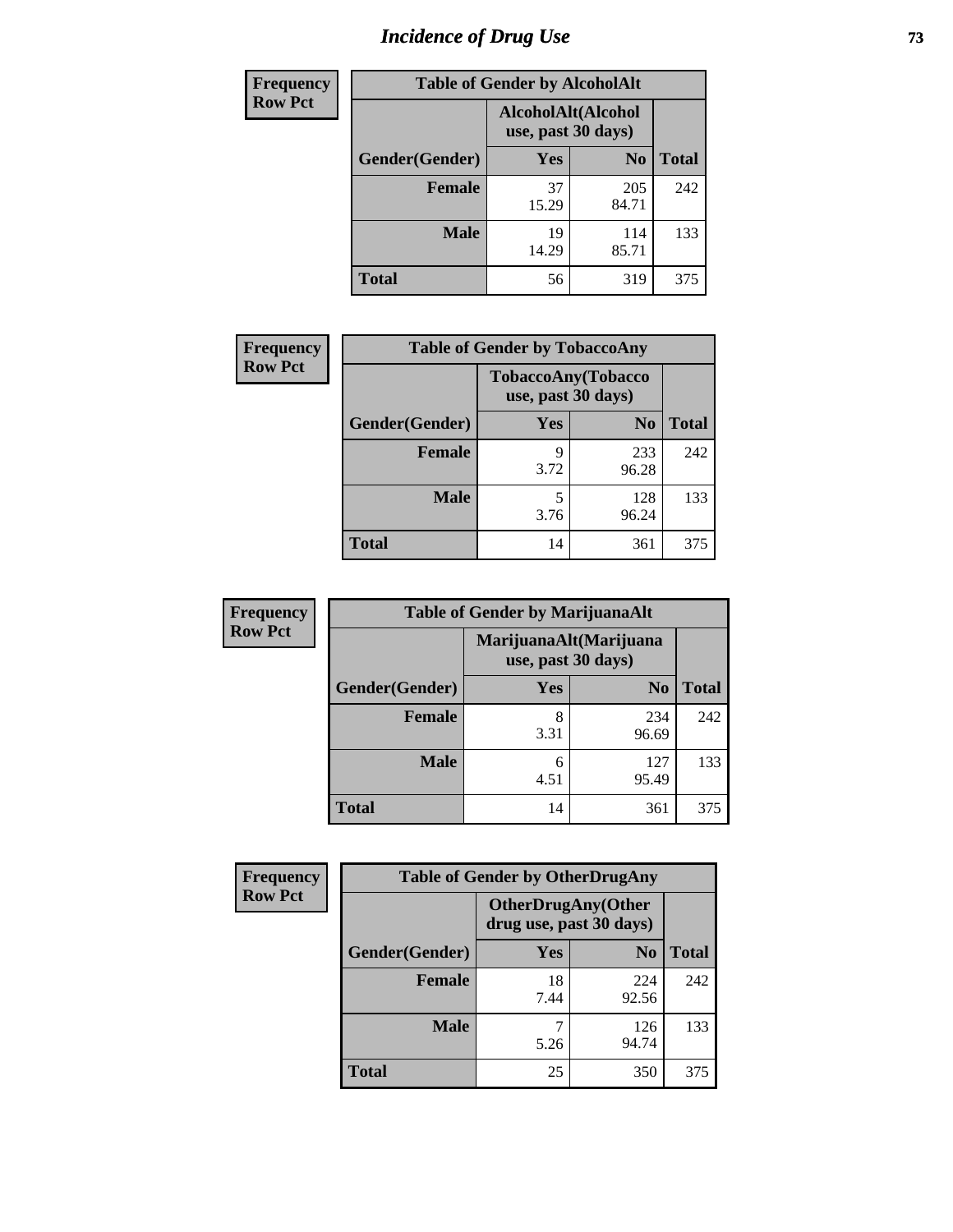### *Average Age at Onset of Use* **74** *Results for "Average Age at Onset of Use" questions exclude students who said they did not use that substance*

### **Gender=Female**

| <b>Variable</b>    | <b>Label</b>                                                       | <b>Mean</b> |
|--------------------|--------------------------------------------------------------------|-------------|
| Alcoholinit2       | I started using alcohol when I was                                 | 12.39       |
| Cigarettesinit2    | I started smoking tobacco when I was                               | 13.86       |
| Smokelessinit2     | I started chewing tobacco when I was                               | 9.50        |
| Marijuanainit2     | I started using marijuana when I was                               | 14.43       |
| Cocaineinit2       | I started using cocaine when I was                                 | 17.00       |
| Inhalantsinit2     | I started using inhalants when I was                               | 10.00       |
| Steroidsinit2      | I started using steroids when I was                                | 9.25        |
| Ecstasyinit2       | I started using ecstasy when I was                                 |             |
| Methinit2          | I started using methamphetamines when I was                        |             |
| Hallucinogensinit2 | I started using hallucinogens when I was                           | 14.00       |
| Prescription in t2 | I started using prescription drugs not prescribed to me when I was | 11.59       |

### **Gender=Male**

| <b>Variable</b>       | Label                                                              | <b>Mean</b> |
|-----------------------|--------------------------------------------------------------------|-------------|
| Alcoholinit2          | I started using alcohol when I was                                 | 12.26       |
| Cigarettesinit2       | I started smoking tobacco when I was                               | 12.33       |
| Smokelessinit2        | I started chewing tobacco when I was                               | 14.00       |
| Marijuanainit2        | I started using marijuana when I was                               | 14.86       |
| Cocaineinit2          | I started using cocaine when I was                                 | 12.00       |
| Inhalantsinit2        | I started using inhalants when I was                               | 11.67       |
| Steroidsinit2         | I started using steroids when I was                                | 9.25        |
| Ecstasyinit2          | I started using ecstasy when I was                                 | 15.50       |
| Methinit <sub>2</sub> | I started using methamphetamines when I was                        | 12.00       |
| Hallucinogensinit2    | I started using hallucinogens when I was                           | 13.00       |
| Prescriptioninit2     | I started using prescription drugs not prescribed to me when I was | 10.00       |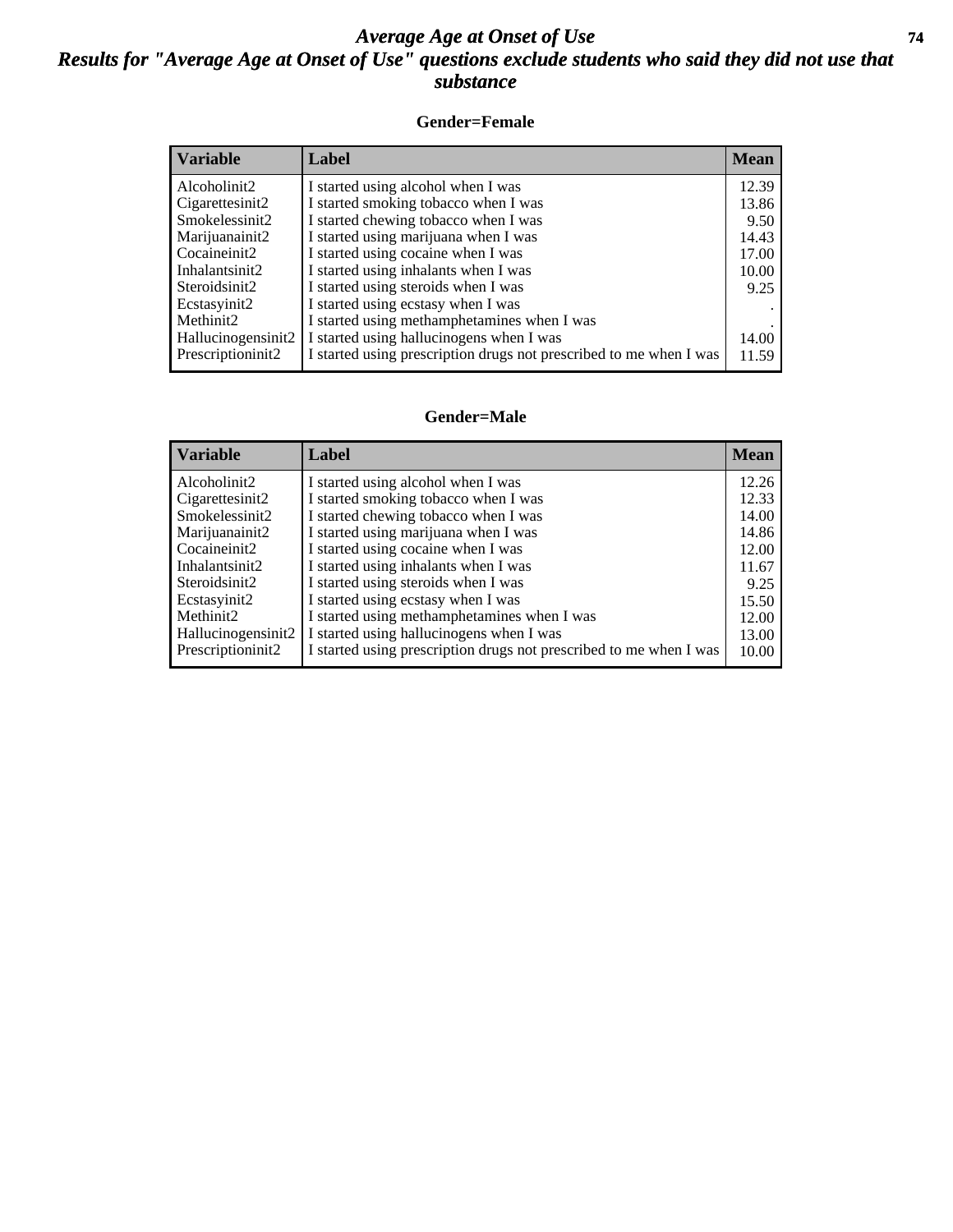# *I Think These Drugs are Harmful* **75**

| <b>Frequency</b> | <b>Table of Gender by Alcoholharmdich</b> |                                                   |                |              |
|------------------|-------------------------------------------|---------------------------------------------------|----------------|--------------|
| <b>Row Pct</b>   |                                           | Alcoholharmdich(I<br>think alcohol is<br>harmful) |                |              |
|                  | Gender(Gender)                            | Yes                                               | N <sub>0</sub> | <b>Total</b> |
|                  | <b>Female</b>                             | 202<br>83.47                                      | 40<br>16.53    | 242          |
|                  | <b>Male</b>                               | 109<br>81.95                                      | 24<br>18.05    | 133          |
|                  | <b>Total</b>                              | 311                                               | 64             | 375          |

| Frequency      | <b>Table of Gender by Tobaccoharmdich</b> |                  |                               |              |
|----------------|-------------------------------------------|------------------|-------------------------------|--------------|
| <b>Row Pct</b> |                                           | think tobacco is | Tobaccoharmdich(I<br>harmful) |              |
|                | Gender(Gender)                            | <b>Yes</b>       | N <sub>0</sub>                | <b>Total</b> |
|                | <b>Female</b>                             | 238<br>98.35     | 4<br>1.65                     | 242          |
|                | <b>Male</b>                               | 127<br>95.49     | 6<br>4.51                     | 133          |
|                | Total                                     | 365              | 10                            | 375          |

| Frequency      | <b>Table of Gender by Marijuanaharmdich</b> |                                |                     |              |  |
|----------------|---------------------------------------------|--------------------------------|---------------------|--------------|--|
| <b>Row Pct</b> |                                             | think marijuana is<br>harmful) | Marijuanaharmdich(I |              |  |
|                | Gender(Gender)                              | <b>Yes</b>                     | N <sub>0</sub>      | <b>Total</b> |  |
|                | <b>Female</b>                               | 220<br>90.91                   | 22<br>9.09          | 242          |  |
|                | <b>Male</b>                                 | 120<br>90.23                   | 13<br>9.77          | 133          |  |
|                | <b>Total</b>                                | 340                            | 35                  | 375          |  |

| Frequency      | <b>Table of Gender by Otherdrugharmdich</b> |                                                          |                |              |  |
|----------------|---------------------------------------------|----------------------------------------------------------|----------------|--------------|--|
| <b>Row Pct</b> |                                             | Otherdrugharmdich(I<br>think other drugs are<br>harmful) |                |              |  |
|                | Gender(Gender)                              | <b>Yes</b>                                               | N <sub>0</sub> | <b>Total</b> |  |
|                | <b>Female</b>                               | 238<br>98.35                                             | 4<br>1.65      | 242          |  |
|                | <b>Male</b>                                 | 129<br>96.99                                             | 4<br>3.01      | 133          |  |
|                | <b>Total</b>                                | 367                                                      | 8              | 375          |  |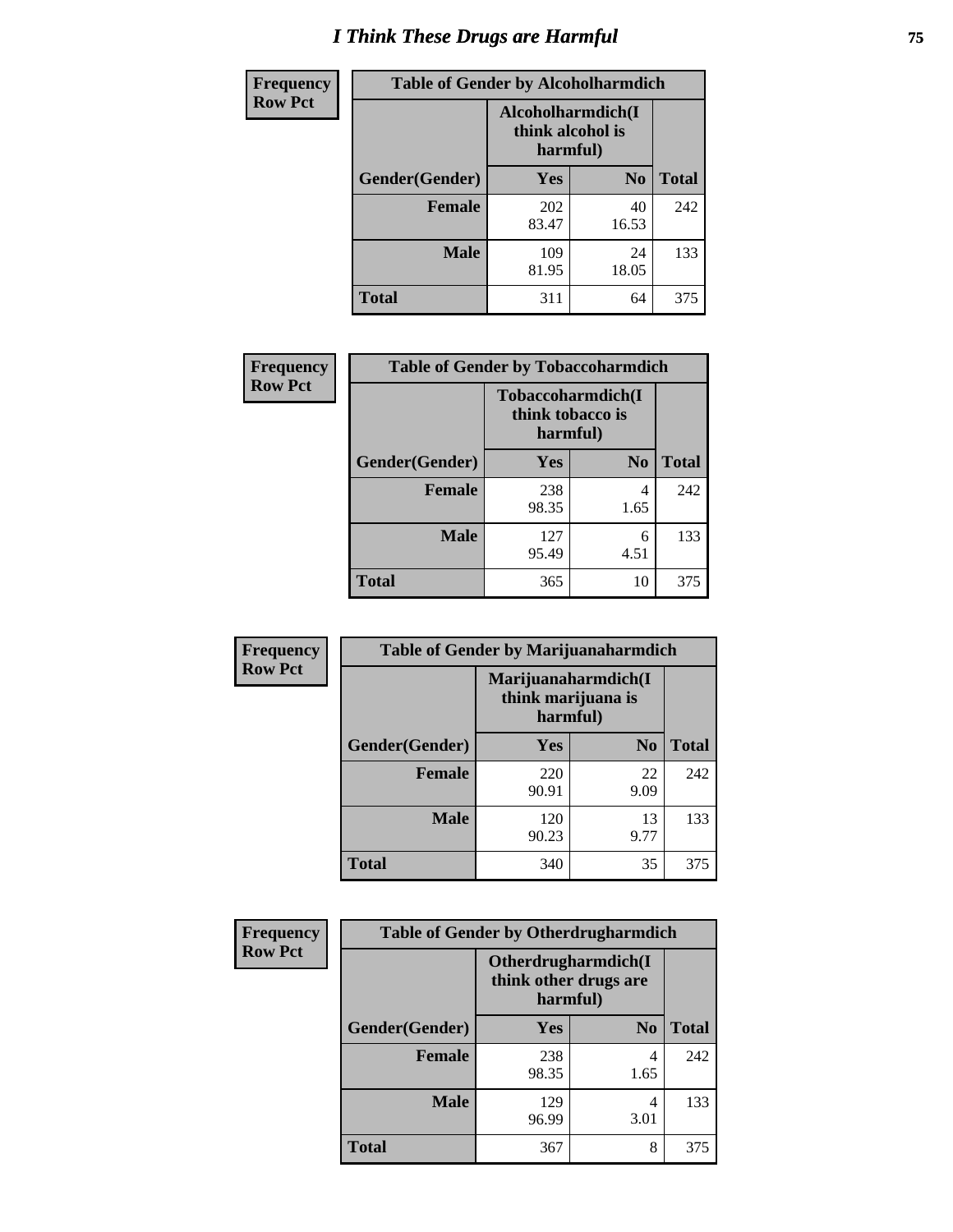| <b>Frequency</b> | <b>Table of Gender by Alcohollocation1</b> |                                                               |              |              |
|------------------|--------------------------------------------|---------------------------------------------------------------|--------------|--------------|
| <b>Row Pct</b>   |                                            | <b>Alcohollocation1(Places</b><br><b>Friends Use Alcohol)</b> |              |              |
|                  | Gender(Gender)                             |                                                               | Do Not Use   | <b>Total</b> |
|                  | <b>Female</b>                              | 95<br>39.26                                                   | 147<br>60.74 | 242          |
|                  | <b>Male</b>                                | 45<br>33.83                                                   | 88<br>66.17  | 133          |
|                  | <b>Total</b>                               | 140                                                           | 235          | 375          |

| <b>Frequency</b> |                | <b>Table of Gender by Alcohollocation2</b>                    |             |              |
|------------------|----------------|---------------------------------------------------------------|-------------|--------------|
| <b>Row Pct</b>   |                | <b>Alcohollocation2(Places</b><br><b>Friends Use Alcohol)</b> |             |              |
|                  | Gender(Gender) |                                                               | Home        | <b>Total</b> |
|                  | <b>Female</b>  | 172<br>71.07                                                  | 70<br>28.93 | 242          |
|                  | <b>Male</b>    | 103<br>77.44                                                  | 30<br>22.56 | 133          |
|                  | <b>Total</b>   | 275                                                           | 100         | 375          |

| Frequency      | <b>Table of Gender by Alcohollocation3</b> |                                                               |               |              |
|----------------|--------------------------------------------|---------------------------------------------------------------|---------------|--------------|
| <b>Row Pct</b> |                                            | <b>Alcohollocation3(Places</b><br><b>Friends Use Alcohol)</b> |               |              |
|                | Gender(Gender)                             |                                                               | <b>School</b> | <b>Total</b> |
|                | <b>Female</b>                              | 235<br>97.11                                                  | 2.89          | 242          |
|                | <b>Male</b>                                | 129<br>96.99                                                  | 4<br>3.01     | 133          |
|                | <b>Total</b>                               | 364                                                           | 11            | 375          |

| Frequency      | <b>Table of Gender by Alcohollocation4</b> |              |                                                               |              |
|----------------|--------------------------------------------|--------------|---------------------------------------------------------------|--------------|
| <b>Row Pct</b> |                                            |              | <b>Alcohollocation4(Places</b><br><b>Friends Use Alcohol)</b> |              |
|                | Gender(Gender)                             |              | Car                                                           | <b>Total</b> |
|                | <b>Female</b>                              | 232<br>95.87 | 10<br>4.13                                                    | 242          |
|                | <b>Male</b>                                | 122<br>91.73 | 11<br>8.27                                                    | 133          |
|                | <b>Total</b>                               | 354          | 21                                                            | 375          |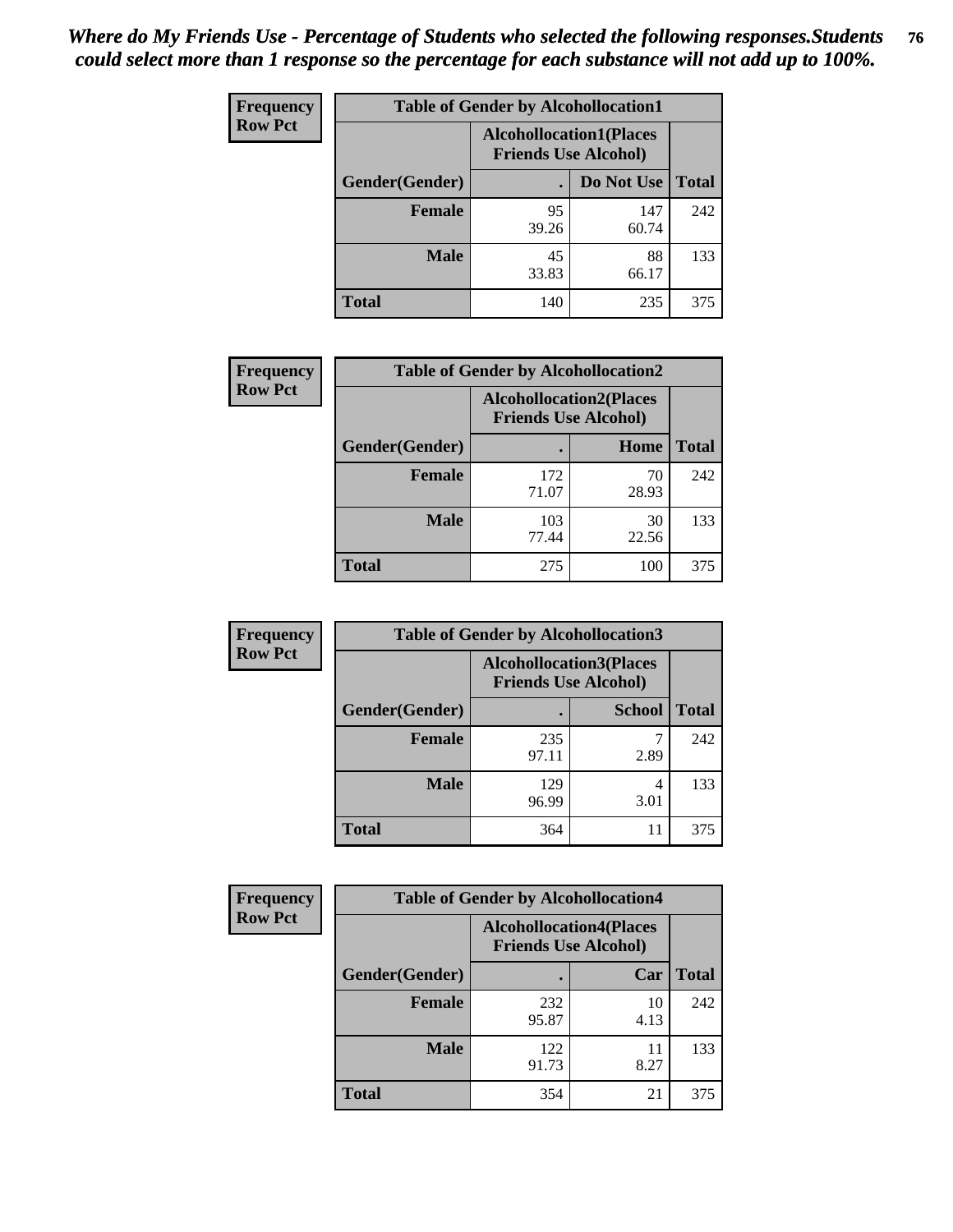| <b>Frequency</b> | <b>Table of Gender by Alcohollocation5</b> |                                                               |                          |              |
|------------------|--------------------------------------------|---------------------------------------------------------------|--------------------------|--------------|
| <b>Row Pct</b>   |                                            | <b>Alcohollocation5(Places</b><br><b>Friends Use Alcohol)</b> |                          |              |
|                  | Gender(Gender)                             |                                                               | <b>Friend's</b><br>House | <b>Total</b> |
|                  | <b>Female</b>                              | 183<br>75.62                                                  | 59<br>24.38              | 242          |
|                  | <b>Male</b>                                | 106<br>79.70                                                  | 27<br>20.30              | 133          |
|                  | <b>Total</b>                               | 289                                                           | 86                       | 375          |

| Frequency      | <b>Table of Gender by Alcohollocation6</b> |                                                               |              |              |
|----------------|--------------------------------------------|---------------------------------------------------------------|--------------|--------------|
| <b>Row Pct</b> |                                            | <b>Alcohollocation6(Places</b><br><b>Friends Use Alcohol)</b> |              |              |
|                | Gender(Gender)                             |                                                               | <b>Other</b> | <b>Total</b> |
|                | <b>Female</b>                              | 191<br>78.93                                                  | 51<br>21.07  | 242          |
|                | <b>Male</b>                                | 111<br>83.46                                                  | 22<br>16.54  | 133          |
|                | <b>Total</b>                               | 302                                                           | 73           | 375          |

| Frequency      | <b>Table of Gender by Tobaccolocation1</b> |                                                               |              |              |  |
|----------------|--------------------------------------------|---------------------------------------------------------------|--------------|--------------|--|
| <b>Row Pct</b> |                                            | <b>Tobaccolocation1(Places</b><br><b>Friends Use Tobacco)</b> |              |              |  |
|                | Gender(Gender)                             |                                                               | Do Not Use   | <b>Total</b> |  |
|                | Female                                     | 47<br>19.42                                                   | 195<br>80.58 | 242          |  |
|                | <b>Male</b>                                | 25<br>18.80                                                   | 108<br>81.20 | 133          |  |
|                | <b>Total</b>                               | 72                                                            | 303          | 375          |  |

| <b>Frequency</b> |                        | <b>Table of Gender by Tobaccolocation2</b> |                                                               |              |  |
|------------------|------------------------|--------------------------------------------|---------------------------------------------------------------|--------------|--|
| <b>Row Pct</b>   |                        |                                            | <b>Tobaccolocation2(Places</b><br><b>Friends Use Tobacco)</b> |              |  |
|                  | <b>Gender</b> (Gender) |                                            | Home                                                          | <b>Total</b> |  |
|                  | <b>Female</b>          | 212<br>87.60                               | 30<br>12.40                                                   | 242          |  |
|                  | <b>Male</b>            | 122<br>91.73                               | 11<br>8.27                                                    | 133          |  |
|                  | <b>Total</b>           | 334                                        | 41                                                            | 375          |  |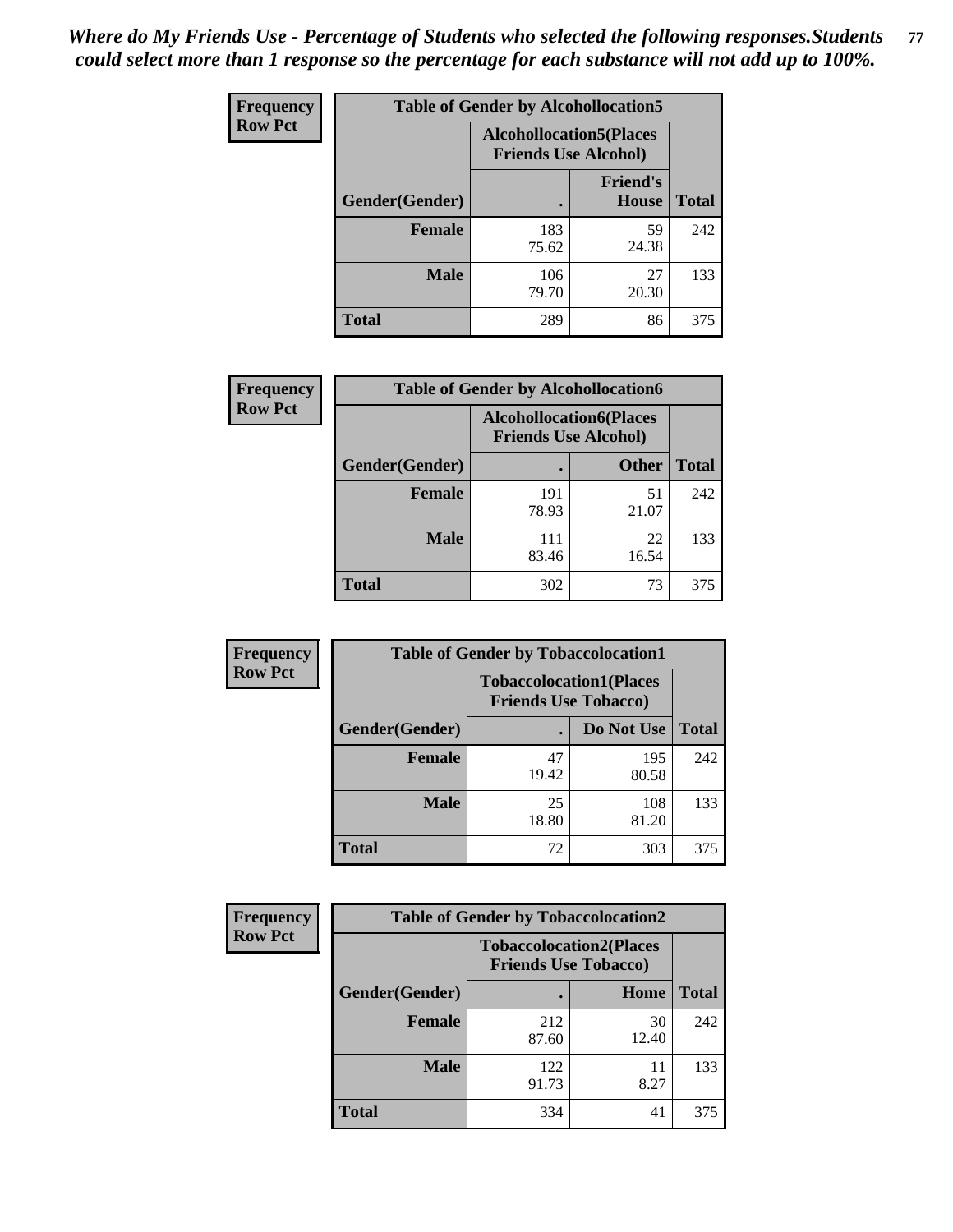| <b>Frequency</b> | <b>Table of Gender by Tobaccolocation3</b> |                             |                                |              |
|------------------|--------------------------------------------|-----------------------------|--------------------------------|--------------|
| <b>Row Pct</b>   |                                            | <b>Friends Use Tobacco)</b> | <b>Tobaccolocation3(Places</b> |              |
|                  | Gender(Gender)                             |                             | <b>School</b>                  | <b>Total</b> |
|                  | <b>Female</b>                              | 238<br>98.35                | 4<br>1.65                      | 242          |
|                  | <b>Male</b>                                | 124<br>93.23                | 9<br>6.77                      | 133          |
|                  | Total                                      | 362                         | 13                             | 375          |

| <b>Frequency</b> | <b>Table of Gender by Tobaccolocation4</b> |                                                               |            |              |
|------------------|--------------------------------------------|---------------------------------------------------------------|------------|--------------|
| <b>Row Pct</b>   |                                            | <b>Tobaccolocation4(Places</b><br><b>Friends Use Tobacco)</b> |            |              |
|                  | Gender(Gender)                             |                                                               | Car        | <b>Total</b> |
|                  | <b>Female</b>                              | 220<br>90.91                                                  | 22<br>9.09 | 242          |
|                  | <b>Male</b>                                | 125<br>93.98                                                  | 6.02       | 133          |
|                  | <b>Total</b>                               | 345                                                           | 30         | 375          |

| <b>Frequency</b> | <b>Table of Gender by Tobaccolocation5</b> |                                                               |                          |              |
|------------------|--------------------------------------------|---------------------------------------------------------------|--------------------------|--------------|
| <b>Row Pct</b>   |                                            | <b>Tobaccolocation5(Places</b><br><b>Friends Use Tobacco)</b> |                          |              |
|                  | Gender(Gender)                             |                                                               | <b>Friend's</b><br>House | <b>Total</b> |
|                  | <b>Female</b>                              | 212<br>87.60                                                  | 30<br>12.40              | 242          |
|                  | <b>Male</b>                                | 121<br>90.98                                                  | 12<br>9.02               | 133          |
|                  | <b>Total</b>                               | 333                                                           | 42                       | 375          |

| <b>Frequency</b> |                        | <b>Table of Gender by Tobaccolocation6</b> |                                                               |              |
|------------------|------------------------|--------------------------------------------|---------------------------------------------------------------|--------------|
| <b>Row Pct</b>   |                        |                                            | <b>Tobaccolocation6(Places</b><br><b>Friends Use Tobacco)</b> |              |
|                  | <b>Gender</b> (Gender) |                                            | <b>Other</b>                                                  | <b>Total</b> |
|                  | <b>Female</b>          | 218<br>90.08                               | 24<br>9.92                                                    | 242          |
|                  | <b>Male</b>            | 120<br>90.23                               | 13<br>9.77                                                    | 133          |
|                  | <b>Total</b>           | 338                                        | 37                                                            | 375          |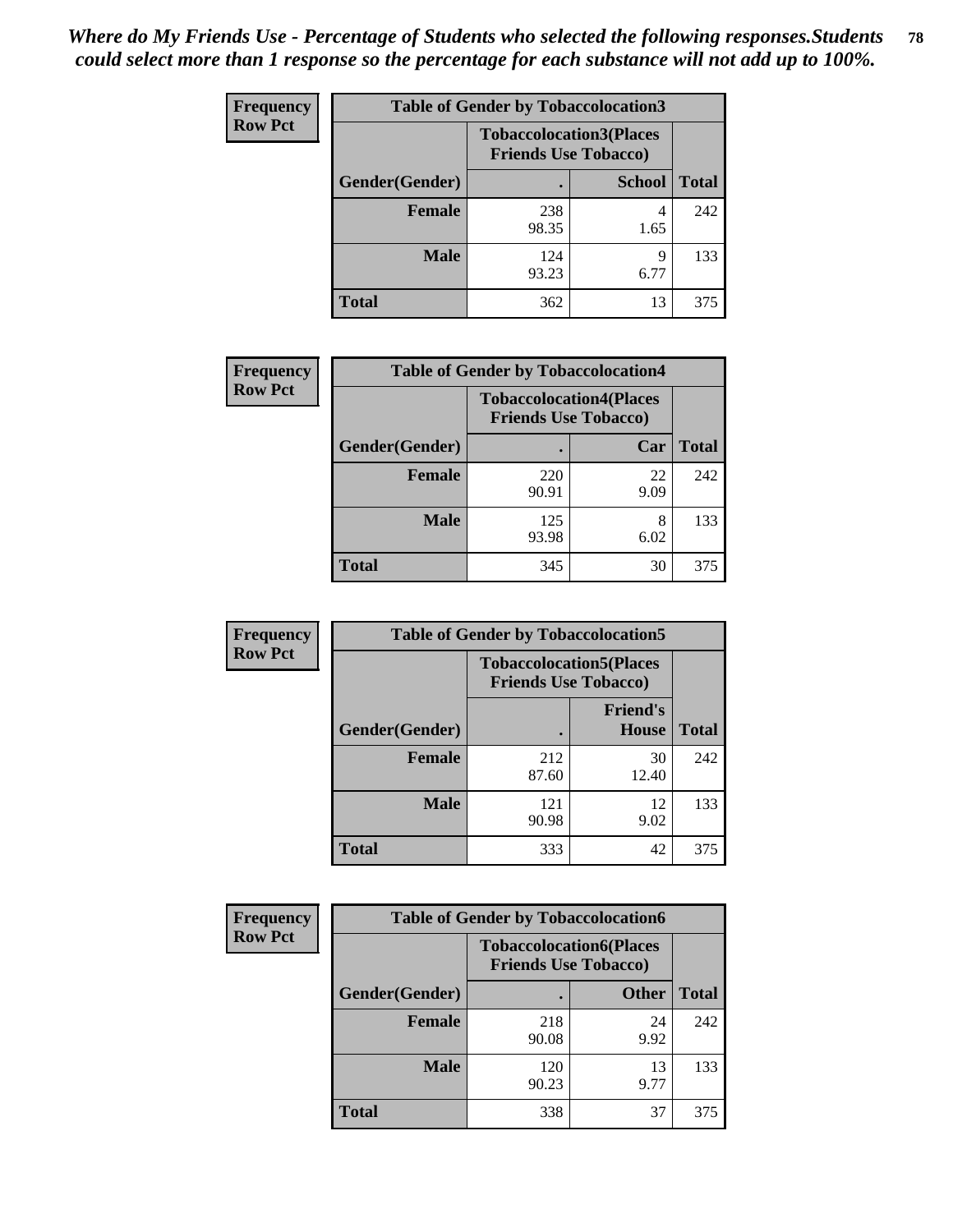| <b>Frequency</b> | <b>Table of Gender by Marijuanalocation1</b> |                                                                    |              |              |
|------------------|----------------------------------------------|--------------------------------------------------------------------|--------------|--------------|
| <b>Row Pct</b>   |                                              | <b>Marijuanalocation1(Places</b><br><b>Friends Use Marijuana</b> ) |              |              |
|                  | Gender(Gender)                               |                                                                    | Do Not Use   | <b>Total</b> |
|                  | <b>Female</b>                                | 53<br>21.90                                                        | 189<br>78.10 | 242          |
|                  | <b>Male</b>                                  | 24<br>18.05                                                        | 109<br>81.95 | 133          |
|                  | Total                                        | 77                                                                 | 298          | 375          |

| <b>Frequency</b> | <b>Table of Gender by Marijuanalocation2</b> |                                                                    |             |              |
|------------------|----------------------------------------------|--------------------------------------------------------------------|-------------|--------------|
| <b>Row Pct</b>   |                                              | <b>Marijuanalocation2(Places</b><br><b>Friends Use Marijuana</b> ) |             |              |
|                  | Gender(Gender)                               |                                                                    | Home        | <b>Total</b> |
|                  | <b>Female</b>                                | 213<br>88.02                                                       | 29<br>11.98 | 242          |
|                  | <b>Male</b>                                  | 121<br>90.98                                                       | 12<br>9.02  | 133          |
|                  | <b>Total</b>                                 | 334                                                                | 41          | 375          |

| Frequency      | <b>Table of Gender by Marijuanalocation3</b> |              |                                                                     |              |
|----------------|----------------------------------------------|--------------|---------------------------------------------------------------------|--------------|
| <b>Row Pct</b> |                                              |              | <b>Marijuanalocation3(Places)</b><br><b>Friends Use Marijuana</b> ) |              |
|                | Gender(Gender)                               |              | <b>School</b>                                                       | <b>Total</b> |
|                | Female                                       | 230<br>95.04 | 12<br>4.96                                                          | 242          |
|                | <b>Male</b>                                  | 129<br>96.99 | 4<br>3.01                                                           | 133          |
|                | <b>Total</b>                                 | 359          | 16                                                                  | 375          |

| <b>Frequency</b> | <b>Table of Gender by Marijuanalocation4</b> |                                |                                  |              |
|------------------|----------------------------------------------|--------------------------------|----------------------------------|--------------|
| <b>Row Pct</b>   |                                              | <b>Friends Use Marijuana</b> ) | <b>Marijuanalocation4(Places</b> |              |
|                  | Gender(Gender)                               |                                | Car                              | <b>Total</b> |
|                  | <b>Female</b>                                | 213<br>88.02                   | 29<br>11.98                      | 242          |
|                  | <b>Male</b>                                  | 124<br>93.23                   | q<br>6.77                        | 133          |
|                  | <b>Total</b>                                 | 337                            | 38                               | 375          |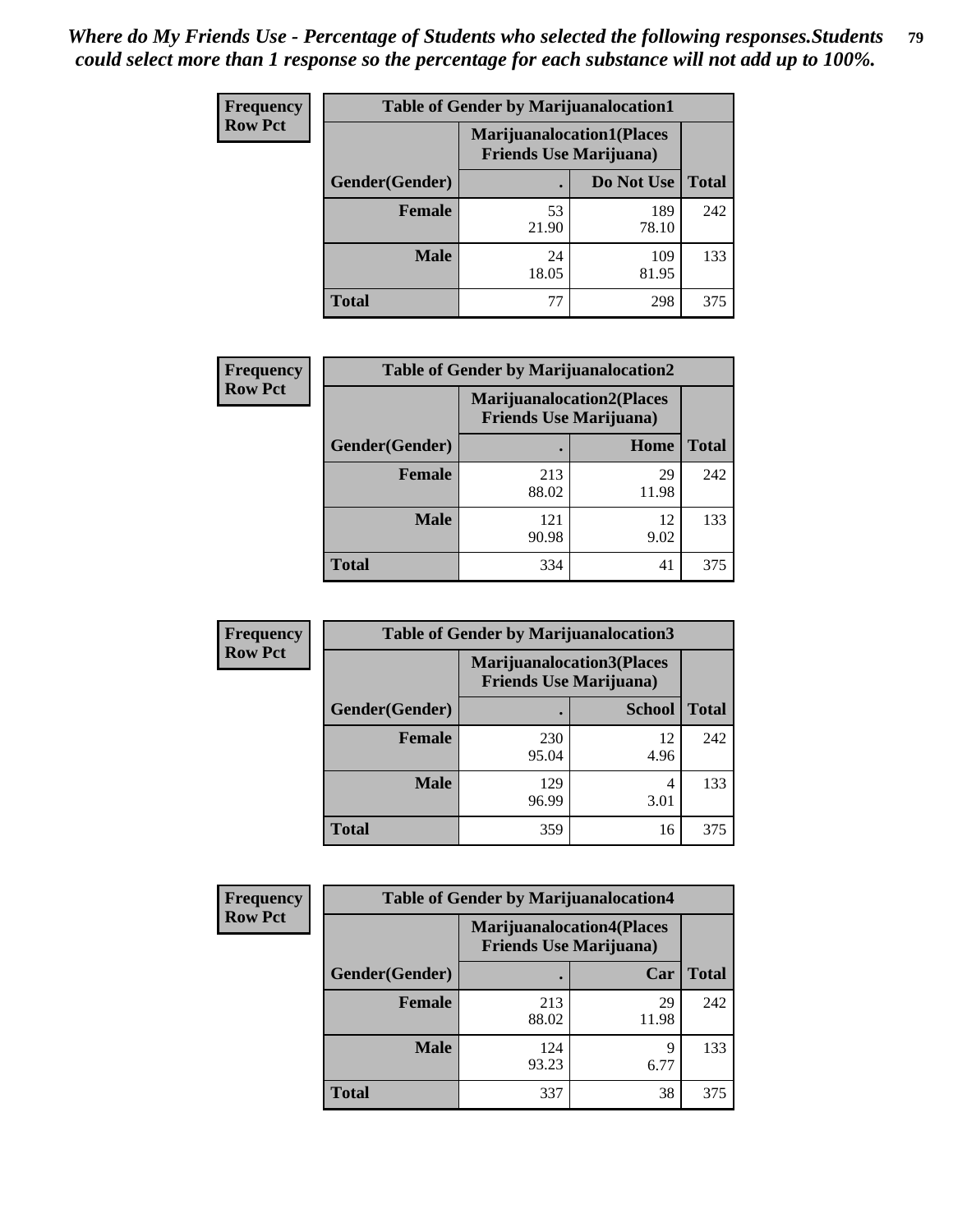| <b>Frequency</b> | <b>Table of Gender by Marijuanalocation5</b> |                                                                    |                          |              |
|------------------|----------------------------------------------|--------------------------------------------------------------------|--------------------------|--------------|
| <b>Row Pct</b>   |                                              | <b>Marijuanalocation5(Places</b><br><b>Friends Use Marijuana</b> ) |                          |              |
|                  | Gender(Gender)                               |                                                                    | <b>Friend's</b><br>House | <b>Total</b> |
|                  | Female                                       | 205<br>84.71                                                       | 37<br>15.29              | 242          |
|                  | <b>Male</b>                                  | 120<br>90.23                                                       | 13<br>9.77               | 133          |
|                  | <b>Total</b>                                 | 325                                                                | 50                       | 375          |

| <b>Frequency</b> | <b>Table of Gender by Marijuanalocation6</b> |                                |                                   |              |
|------------------|----------------------------------------------|--------------------------------|-----------------------------------|--------------|
| <b>Row Pct</b>   |                                              | <b>Friends Use Marijuana</b> ) | <b>Marijuanalocation6(Places)</b> |              |
|                  | Gender(Gender)                               |                                | <b>Other</b>                      | <b>Total</b> |
|                  | <b>Female</b>                                | 206<br>85.12                   | 36<br>14.88                       | 242          |
|                  | <b>Male</b>                                  | 124<br>93.23                   | 9<br>6.77                         | 133          |
|                  | <b>Total</b>                                 | 330                            | 45                                | 375          |

| <b>Frequency</b> | <b>Table of Gender by Otherdruglocation1</b> |                                                                                |              |              |
|------------------|----------------------------------------------|--------------------------------------------------------------------------------|--------------|--------------|
| <b>Row Pct</b>   |                                              | <b>Otherdruglocation1(Places</b><br><b>Friends Use Other Illegal</b><br>Drugs) |              |              |
|                  | <b>Gender</b> (Gender)                       |                                                                                | Do Not Use   | <b>Total</b> |
|                  | <b>Female</b>                                | 35<br>14.46                                                                    | 207<br>85.54 | 242          |
|                  | <b>Male</b>                                  | 17<br>12.78                                                                    | 116<br>87.22 | 133          |
|                  | <b>Total</b>                                 | 52                                                                             | 323          | 375          |

| Frequency      | <b>Table of Gender by Otherdruglocation2</b> |                                            |                                  |              |
|----------------|----------------------------------------------|--------------------------------------------|----------------------------------|--------------|
| <b>Row Pct</b> |                                              | <b>Friends Use Other Illegal</b><br>Drugs) | <b>Otherdruglocation2(Places</b> |              |
|                | Gender(Gender)                               |                                            | Home                             | <b>Total</b> |
|                | <b>Female</b>                                | 223<br>92.15                               | 19<br>7.85                       | 242          |
|                | <b>Male</b>                                  | 125<br>93.98                               | 8<br>6.02                        | 133          |
|                | <b>Total</b>                                 | 348                                        | 27                               | 375          |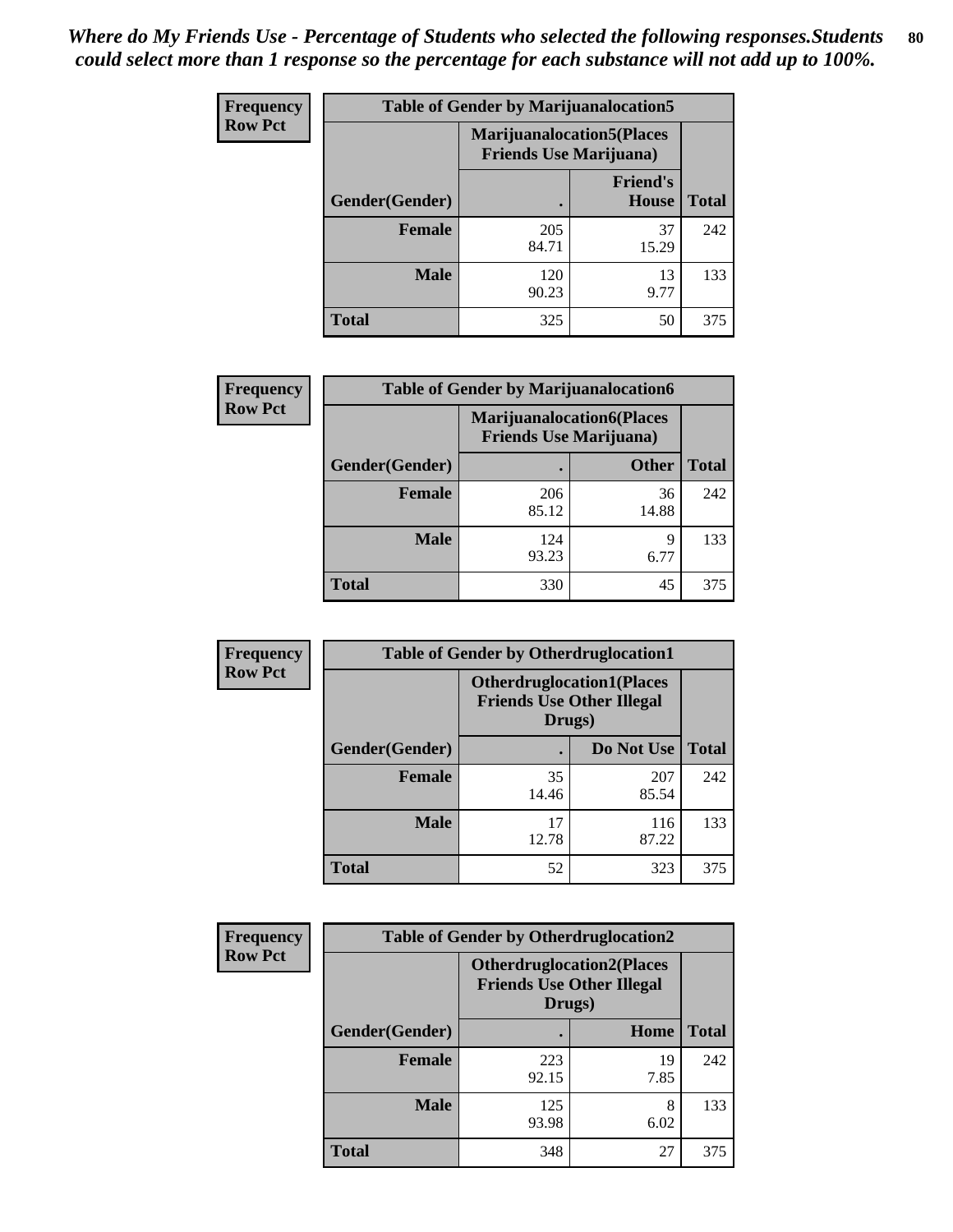| <b>Frequency</b> | <b>Table of Gender by Otherdruglocation3</b> |                                                                                |                        |              |
|------------------|----------------------------------------------|--------------------------------------------------------------------------------|------------------------|--------------|
| <b>Row Pct</b>   |                                              | <b>Otherdruglocation3(Places</b><br><b>Friends Use Other Illegal</b><br>Drugs) |                        |              |
|                  | Gender(Gender)                               |                                                                                | <b>School</b>          | <b>Total</b> |
|                  | <b>Female</b>                                | 236<br>97.52                                                                   | 6<br>2.48              | 242          |
|                  | <b>Male</b>                                  | 131<br>98.50                                                                   | $\mathfrak{D}$<br>1.50 | 133          |
|                  | <b>Total</b>                                 | 367                                                                            | 8                      | 375          |

| Frequency      | <b>Table of Gender by Otherdruglocation4</b> |                                                                                |            |              |
|----------------|----------------------------------------------|--------------------------------------------------------------------------------|------------|--------------|
| <b>Row Pct</b> |                                              | <b>Otherdruglocation4(Places</b><br><b>Friends Use Other Illegal</b><br>Drugs) |            |              |
|                | Gender(Gender)                               |                                                                                | Car        | <b>Total</b> |
|                | <b>Female</b>                                | 231<br>95.45                                                                   | 11<br>4.55 | 242          |
|                | <b>Male</b>                                  | 129<br>96.99                                                                   | 4<br>3.01  | 133          |
|                | <b>Total</b>                                 | 360                                                                            | 15         | 375          |

| Frequency      | <b>Table of Gender by Otherdruglocation5</b>                                   |              |                                 |              |
|----------------|--------------------------------------------------------------------------------|--------------|---------------------------------|--------------|
| <b>Row Pct</b> | <b>Otherdruglocation5(Places</b><br><b>Friends Use Other Illegal</b><br>Drugs) |              |                                 |              |
|                | Gender(Gender)                                                                 |              | <b>Friend's</b><br><b>House</b> | <b>Total</b> |
|                | <b>Female</b>                                                                  | 220<br>90.91 | 22<br>9.09                      | 242          |
|                | <b>Male</b>                                                                    | 122<br>91.73 | 11<br>8.27                      | 133          |
|                | <b>Total</b>                                                                   | 342          | 33                              | 375          |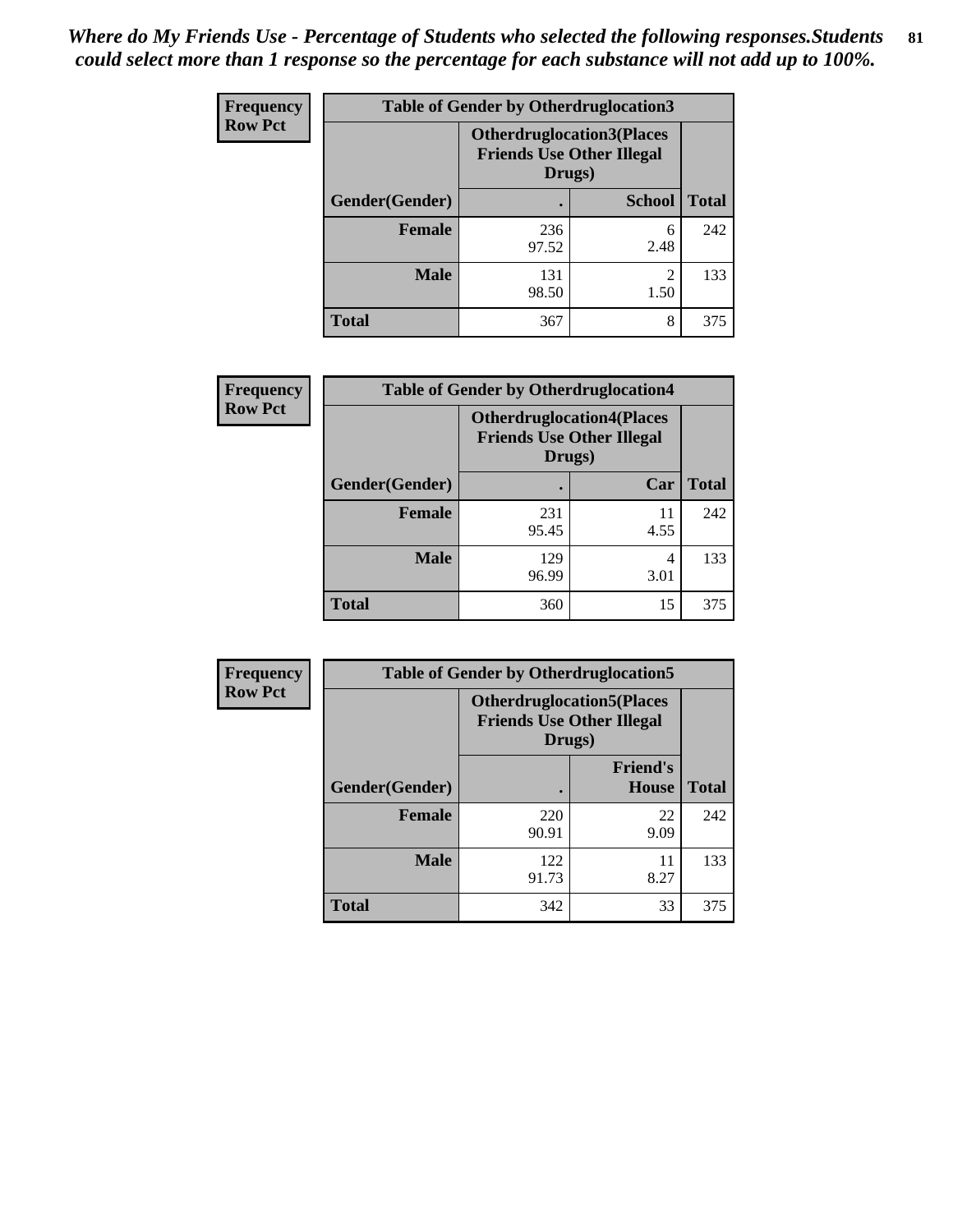| Frequency      | <b>Table of Gender by Otherdruglocation6</b>                                   |              |              |              |
|----------------|--------------------------------------------------------------------------------|--------------|--------------|--------------|
| <b>Row Pct</b> | <b>Otherdruglocation6(Places</b><br><b>Friends Use Other Illegal</b><br>Drugs) |              |              |              |
|                | Gender(Gender)                                                                 |              | <b>Other</b> | <b>Total</b> |
|                | <b>Female</b>                                                                  | 222<br>91.74 | 20<br>8.26   | 242          |
|                | <b>Male</b>                                                                    | 124<br>93.23 | 9<br>6.77    | 133          |
|                | <b>Total</b>                                                                   | 346          | 29           | 375          |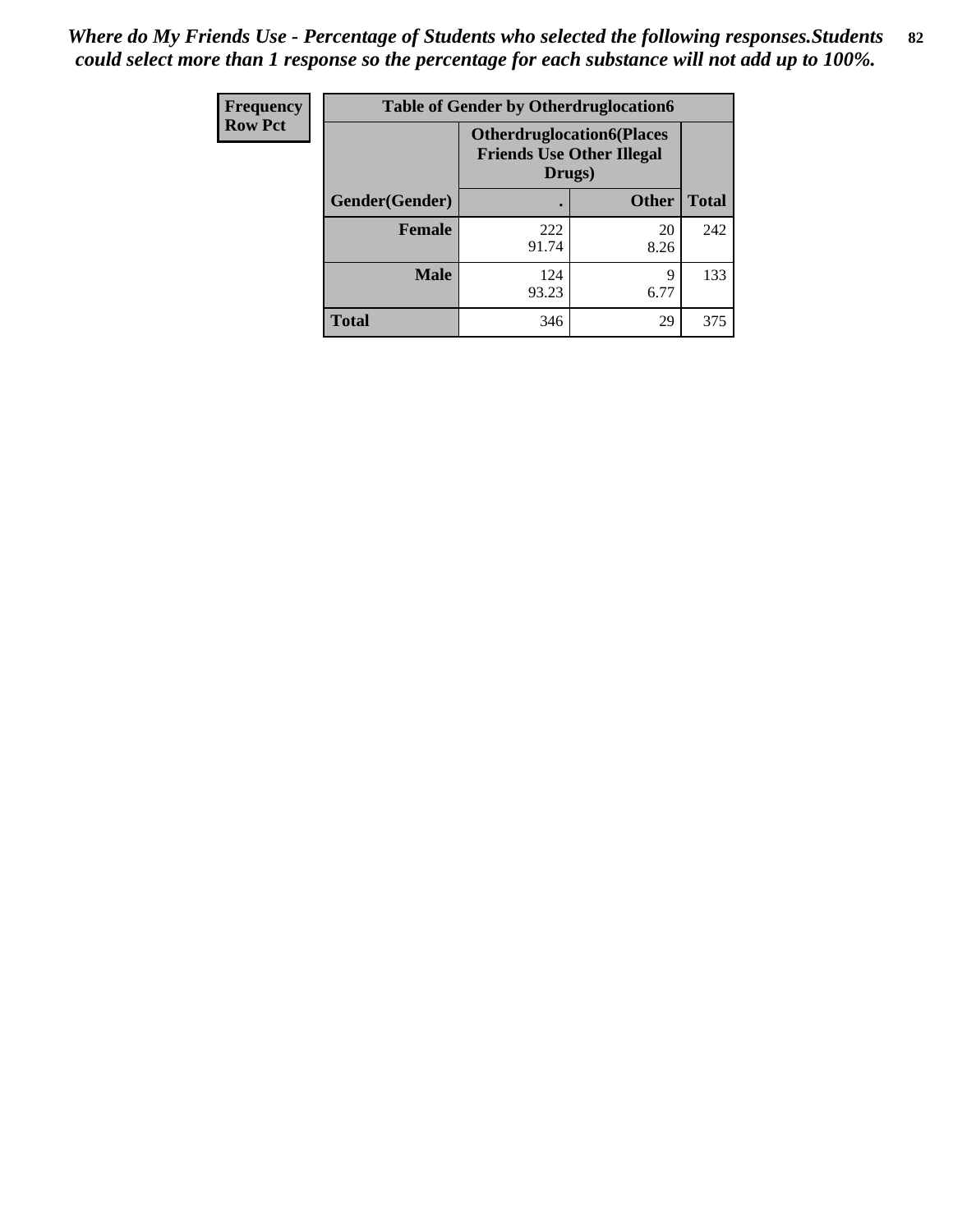| <b>Frequency</b> | <b>Table of Gender by Alcoholtime1</b> |                                                          |                      |              |
|------------------|----------------------------------------|----------------------------------------------------------|----------------------|--------------|
| <b>Row Pct</b>   |                                        | <b>Alcoholtime1(Times</b><br><b>Friends Use Alcohol)</b> |                      |              |
|                  | Gender(Gender)                         | $\bullet$                                                | Do Not<br><b>Use</b> | <b>Total</b> |
|                  | <b>Female</b>                          | 95<br>39.26                                              | 147<br>60.74         | 242          |
|                  | <b>Male</b>                            | 44<br>33.08                                              | 89<br>66.92          | 133          |
|                  | <b>Total</b>                           | 139                                                      | 236                  | 375          |

| <b>Frequency</b> | <b>Table of Gender by Alcoholtime2</b> |                                                          |                            |              |
|------------------|----------------------------------------|----------------------------------------------------------|----------------------------|--------------|
| <b>Row Pct</b>   |                                        | <b>Alcoholtime2(Times</b><br><b>Friends Use Alcohol)</b> |                            |              |
|                  | Gender(Gender)                         |                                                          | <b>On Way</b><br>to School | <b>Total</b> |
|                  | <b>Female</b>                          | 237<br>97.93                                             | 5<br>2.07                  | 242          |
|                  | <b>Male</b>                            | 130<br>97.74                                             | 3<br>2.26                  | 133          |
|                  | <b>Total</b>                           | 367                                                      | 8                          | 375          |

| Frequency      | <b>Table of Gender by Alcoholtime3</b> |                                                          |                                |              |
|----------------|----------------------------------------|----------------------------------------------------------|--------------------------------|--------------|
| <b>Row Pct</b> |                                        | <b>Alcoholtime3(Times</b><br><b>Friends Use Alcohol)</b> |                                |              |
|                | Gender(Gender)                         |                                                          | <b>During</b><br><b>School</b> | <b>Total</b> |
|                | <b>Female</b>                          | 237<br>97.93                                             | 5<br>2.07                      | 242          |
|                | <b>Male</b>                            | 130<br>97.74                                             | 3<br>2.26                      | 133          |
|                | <b>Total</b>                           | 367                                                      | 8                              | 375          |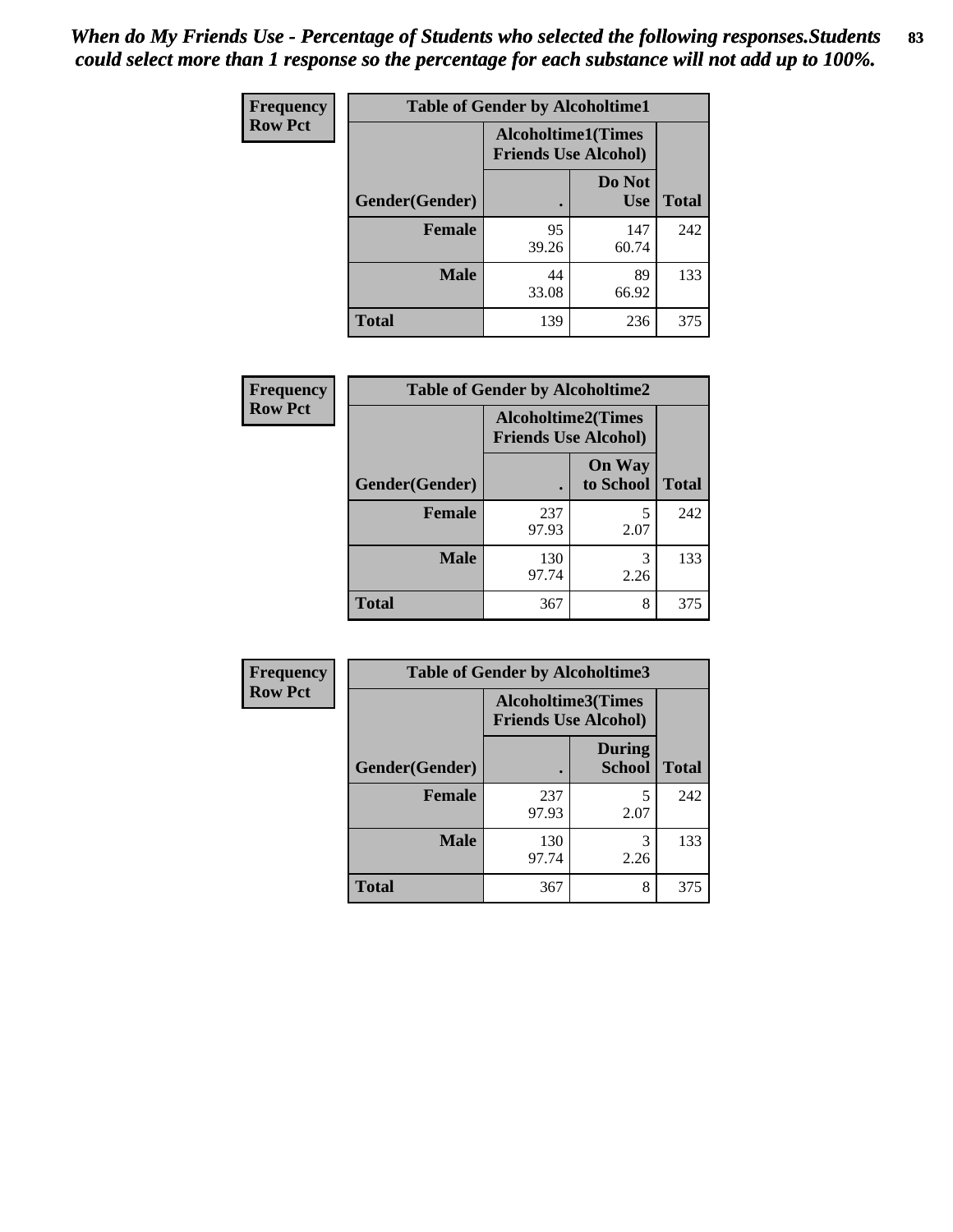*When do My Friends Use - Percentage of Students who selected the following responses.Students could select more than 1 response so the percentage for each substance will not add up to 100%.* **84**

| Frequency      | <b>Table of Gender by Alcoholtime4</b> |                                                          |                                                |              |
|----------------|----------------------------------------|----------------------------------------------------------|------------------------------------------------|--------------|
| <b>Row Pct</b> |                                        | <b>Alcoholtime4(Times</b><br><b>Friends Use Alcohol)</b> |                                                |              |
|                | Gender(Gender)                         |                                                          | <b>On Way</b><br>Home<br><b>From</b><br>School | <b>Total</b> |
|                | <b>Female</b>                          | 235<br>97.11                                             | 7<br>2.89                                      | 242          |
|                | <b>Male</b>                            | 130<br>97.74                                             | 3<br>2.26                                      | 133          |
|                | <b>Total</b>                           | 365                                                      | 10                                             | 375          |

| <b>Frequency</b> | <b>Table of Gender by Alcoholtime5</b> |              |                                                           |              |
|------------------|----------------------------------------|--------------|-----------------------------------------------------------|--------------|
| <b>Row Pct</b>   |                                        |              | <b>Alcoholtime5</b> (Times<br><b>Friends Use Alcohol)</b> |              |
|                  | Gender(Gender)                         |              | <b>Weeknights</b>                                         | <b>Total</b> |
|                  | <b>Female</b>                          | 214<br>88.43 | 28<br>11.57                                               | 242          |
|                  | <b>Male</b>                            | 123<br>92.48 | 10<br>7.52                                                | 133          |
|                  | <b>Total</b>                           | 337          | 38                                                        | 375          |

| <b>Frequency</b> | <b>Table of Gender by Alcoholtime6</b> |              |                                                           |              |  |
|------------------|----------------------------------------|--------------|-----------------------------------------------------------|--------------|--|
| <b>Row Pct</b>   |                                        |              | <b>Alcoholtime6</b> (Times<br><b>Friends Use Alcohol)</b> |              |  |
|                  | Gender(Gender)                         | $\bullet$    | Weekends                                                  | <b>Total</b> |  |
|                  | <b>Female</b>                          | 139<br>57.44 | 103<br>42.56                                              | 242          |  |
|                  | <b>Male</b>                            | 90<br>67.67  | 43<br>32.33                                               | 133          |  |
|                  | <b>Total</b>                           | 229          | 146                                                       | 375          |  |

| <b>Frequency</b> | <b>Table of Gender by Tobaccotime1</b> |                                                          |                      |              |
|------------------|----------------------------------------|----------------------------------------------------------|----------------------|--------------|
| <b>Row Pct</b>   |                                        | <b>Tobaccotime1(Times</b><br><b>Friends Use Tobacco)</b> |                      |              |
|                  | Gender(Gender)                         |                                                          | Do Not<br><b>Use</b> | <b>Total</b> |
|                  | <b>Female</b>                          | 51<br>21.07                                              | 191<br>78.93         | 242          |
|                  | <b>Male</b>                            | 28<br>21.05                                              | 105<br>78.95         | 133          |
|                  | <b>Total</b>                           | 79                                                       | 296                  | 375          |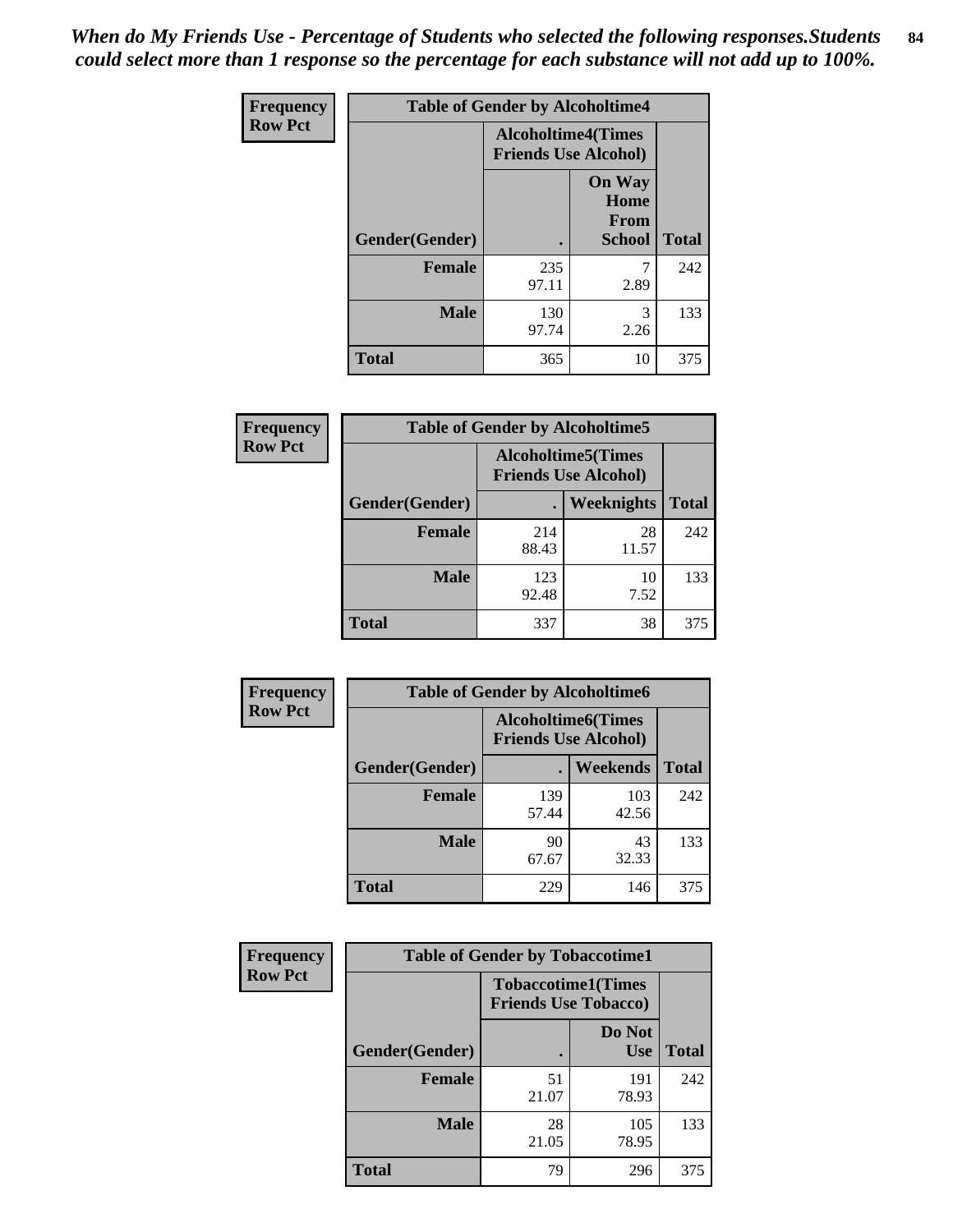*When do My Friends Use - Percentage of Students who selected the following responses.Students could select more than 1 response so the percentage for each substance will not add up to 100%.* **85**

| <b>Frequency</b> | <b>Table of Gender by Tobaccotime2</b> |                                                          |                            |              |
|------------------|----------------------------------------|----------------------------------------------------------|----------------------------|--------------|
| <b>Row Pct</b>   |                                        | <b>Tobaccotime2(Times</b><br><b>Friends Use Tobacco)</b> |                            |              |
|                  | Gender(Gender)                         | $\bullet$                                                | <b>On Way</b><br>to School | <b>Total</b> |
|                  | Female                                 | 227<br>93.80                                             | 15<br>6.20                 | 242          |
|                  | <b>Male</b>                            | 127<br>95.49                                             | 6<br>4.51                  | 133          |
|                  | <b>Total</b>                           | 354                                                      | 21                         | 375          |

| Frequency      | <b>Table of Gender by Tobaccotime3</b> |                             |                                |              |
|----------------|----------------------------------------|-----------------------------|--------------------------------|--------------|
| <b>Row Pct</b> |                                        | <b>Friends Use Tobacco)</b> | <b>Tobaccotime3(Times</b>      |              |
|                | Gender(Gender)                         |                             | <b>During</b><br><b>School</b> | <b>Total</b> |
|                | <b>Female</b>                          | 239<br>98.76                | 3<br>1.24                      | 242          |
|                | <b>Male</b>                            | 123<br>92.48                | 10<br>7.52                     | 133          |
|                | <b>Total</b>                           | 362                         | 13                             | 375          |

| <b>Frequency</b> | <b>Table of Gender by Tobaccotime4</b> |                                                          |                                                |              |
|------------------|----------------------------------------|----------------------------------------------------------|------------------------------------------------|--------------|
| <b>Row Pct</b>   |                                        | <b>Tobaccotime4(Times</b><br><b>Friends Use Tobacco)</b> |                                                |              |
|                  | Gender(Gender)                         |                                                          | <b>On Way</b><br>Home<br>From<br><b>School</b> | <b>Total</b> |
|                  | <b>Female</b>                          | 235<br>97.11                                             | 2.89                                           | 242          |
|                  | <b>Male</b>                            | 130<br>97.74                                             | 3<br>2.26                                      | 133          |
|                  | <b>Total</b>                           | 365                                                      | 10                                             | 375          |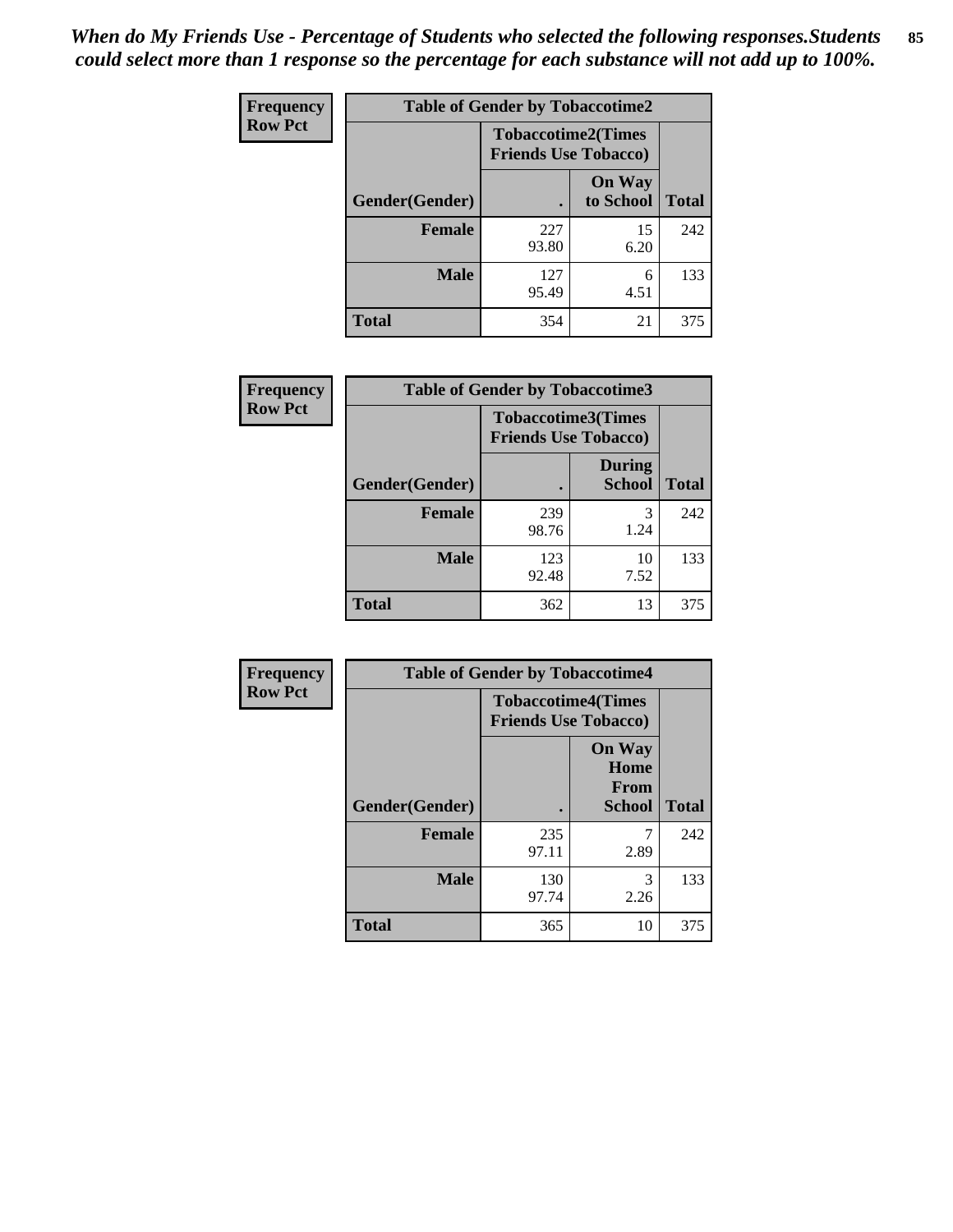| <b>Frequency</b> | <b>Table of Gender by Tobaccotime5</b> |              |                                                          |              |  |
|------------------|----------------------------------------|--------------|----------------------------------------------------------|--------------|--|
| <b>Row Pct</b>   |                                        |              | <b>Tobaccotime5(Times</b><br><b>Friends Use Tobacco)</b> |              |  |
|                  | <b>Gender</b> (Gender)                 |              | <b>Weeknights</b>                                        | <b>Total</b> |  |
|                  | <b>Female</b>                          | 207<br>85.54 | 35<br>14.46                                              | 242          |  |
|                  | <b>Male</b>                            | 121<br>90.98 | 12<br>9.02                                               | 133          |  |
|                  | Total                                  | 328          | 47                                                       | 375          |  |

| Frequency      | <b>Table of Gender by Tobaccotime6</b> |                                                          |                 |              |
|----------------|----------------------------------------|----------------------------------------------------------|-----------------|--------------|
| <b>Row Pct</b> |                                        | <b>Tobaccotime6(Times</b><br><b>Friends Use Tobacco)</b> |                 |              |
|                | Gender(Gender)                         |                                                          | <b>Weekends</b> | <b>Total</b> |
|                | Female                                 | 192<br>79.34                                             | 50<br>20.66     | 242          |
|                | <b>Male</b>                            | 112<br>84.21                                             | 21<br>15.79     | 133          |
|                | <b>Total</b>                           | 304                                                      | 71              | 375          |

| Frequency      | <b>Table of Gender by Marijuanatime1</b> |                                |                             |              |
|----------------|------------------------------------------|--------------------------------|-----------------------------|--------------|
| <b>Row Pct</b> |                                          | <b>Friends Use Marijuana</b> ) | <b>Marijuanatime1(Times</b> |              |
|                | Gender(Gender)                           |                                | Do Not Use                  | <b>Total</b> |
|                | <b>Female</b>                            | 57<br>23.55                    | 185<br>76.45                | 242          |
|                | <b>Male</b>                              | 25<br>18.80                    | 108<br>81.20                | 133          |
|                | <b>Total</b>                             | 82                             | 293                         | 375          |

| <b>Frequency</b> | <b>Table of Gender by Marijuanatime2</b> |                                                        |                            |              |
|------------------|------------------------------------------|--------------------------------------------------------|----------------------------|--------------|
| <b>Row Pct</b>   |                                          | Marijuanatime2(Times<br><b>Friends Use Marijuana</b> ) |                            |              |
|                  | Gender(Gender)                           |                                                        | On Way to<br><b>School</b> | <b>Total</b> |
|                  | <b>Female</b>                            | 229<br>94.63                                           | 13<br>5.37                 | 242          |
|                  | <b>Male</b>                              | 125<br>93.98                                           | 8<br>6.02                  | 133          |
|                  | <b>Total</b>                             | 354                                                    | 21                         | 375          |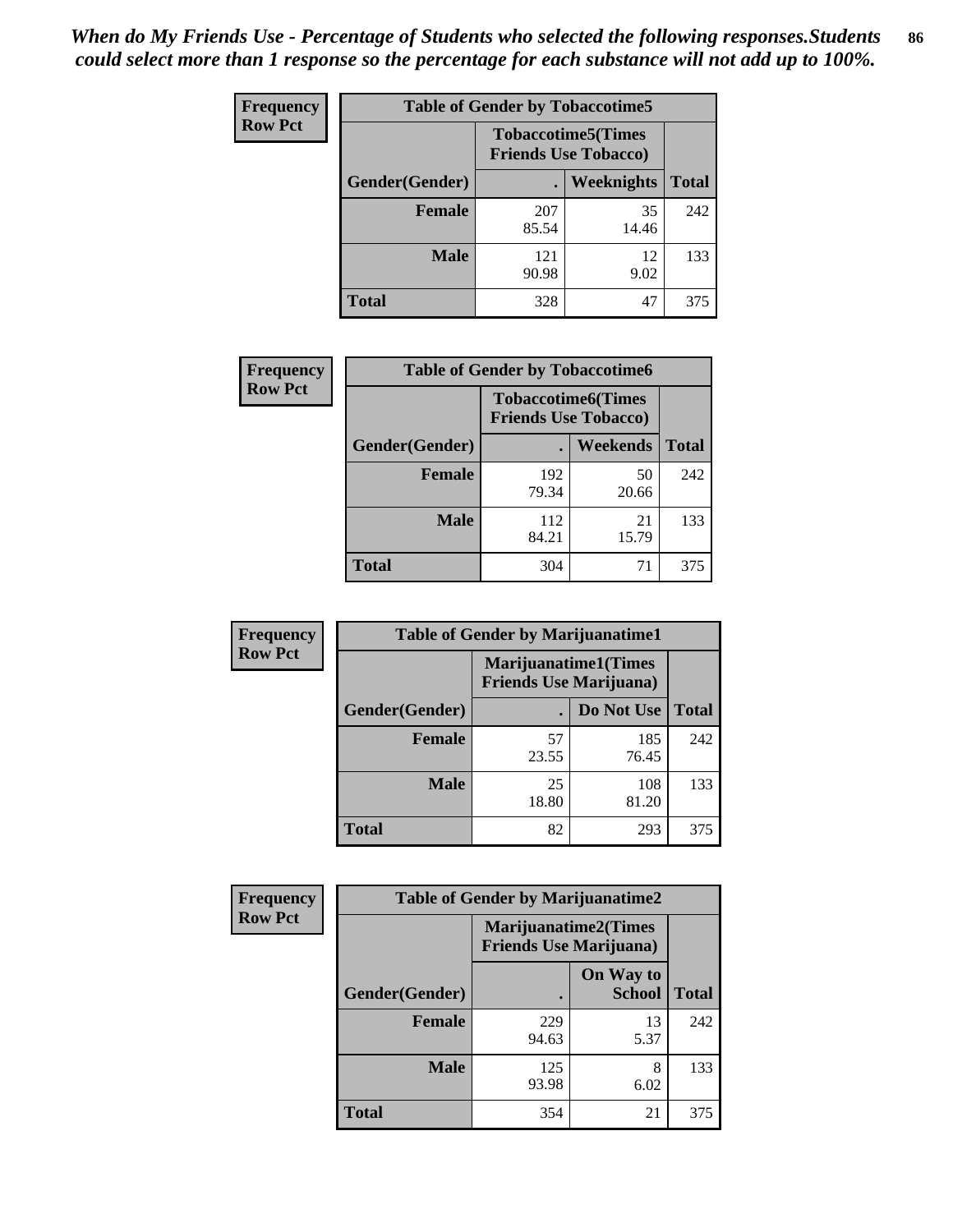*When do My Friends Use - Percentage of Students who selected the following responses.Students could select more than 1 response so the percentage for each substance will not add up to 100%.* **87**

| <b>Frequency</b> | Table of Gender by Marijuanatime3 |                                                        |                                |              |
|------------------|-----------------------------------|--------------------------------------------------------|--------------------------------|--------------|
| <b>Row Pct</b>   |                                   | Marijuanatime3(Times<br><b>Friends Use Marijuana</b> ) |                                |              |
|                  | Gender(Gender)                    |                                                        | <b>During</b><br><b>School</b> | <b>Total</b> |
|                  | <b>Female</b>                     | 236<br>97.52                                           | 6<br>2.48                      | 242          |
|                  | <b>Male</b>                       | 128<br>96.24                                           | 5<br>3.76                      | 133          |
|                  | <b>Total</b>                      | 364                                                    | 11                             | 375          |

| Frequency      | <b>Table of Gender by Marijuanatime4</b> |              |                                                                |              |
|----------------|------------------------------------------|--------------|----------------------------------------------------------------|--------------|
| <b>Row Pct</b> |                                          |              | <b>Marijuanatime4</b> (Times<br><b>Friends Use Marijuana</b> ) |              |
|                | <b>Gender</b> (Gender)                   |              | <b>On Way</b><br>Home<br><b>From</b><br><b>School</b>          | <b>Total</b> |
|                | <b>Female</b>                            | 227<br>93.80 | 15<br>6.20                                                     | 242          |
|                | <b>Male</b>                              | 125<br>93.98 | 8<br>6.02                                                      | 133          |
|                | <b>Total</b>                             | 352          | 23                                                             | 375          |

| Frequency      | <b>Table of Gender by Marijuanatime5</b> |              |                                                                |              |  |
|----------------|------------------------------------------|--------------|----------------------------------------------------------------|--------------|--|
| <b>Row Pct</b> |                                          |              | <b>Marijuanatime5</b> (Times<br><b>Friends Use Marijuana</b> ) |              |  |
|                | Gender(Gender)                           |              | <b>Weeknights</b>                                              | <b>Total</b> |  |
|                | <b>Female</b>                            | 212<br>87.60 | 30<br>12.40                                                    | 242          |  |
|                | <b>Male</b>                              | 125<br>93.98 | 8<br>6.02                                                      | 133          |  |
|                | <b>Total</b>                             | 337          | 38                                                             | 375          |  |

| Frequency      |                | <b>Table of Gender by Marijuanatime6</b>                      |                 |              |
|----------------|----------------|---------------------------------------------------------------|-----------------|--------------|
| <b>Row Pct</b> |                | <b>Marijuanatime6(Times</b><br><b>Friends Use Marijuana</b> ) |                 |              |
|                | Gender(Gender) |                                                               | <b>Weekends</b> | <b>Total</b> |
|                | <b>Female</b>  | 188<br>77.69                                                  | 54<br>22.31     | 242          |
|                | <b>Male</b>    | 112<br>84.21                                                  | 21<br>15.79     | 133          |
|                | <b>Total</b>   | 300                                                           | 75              | 375          |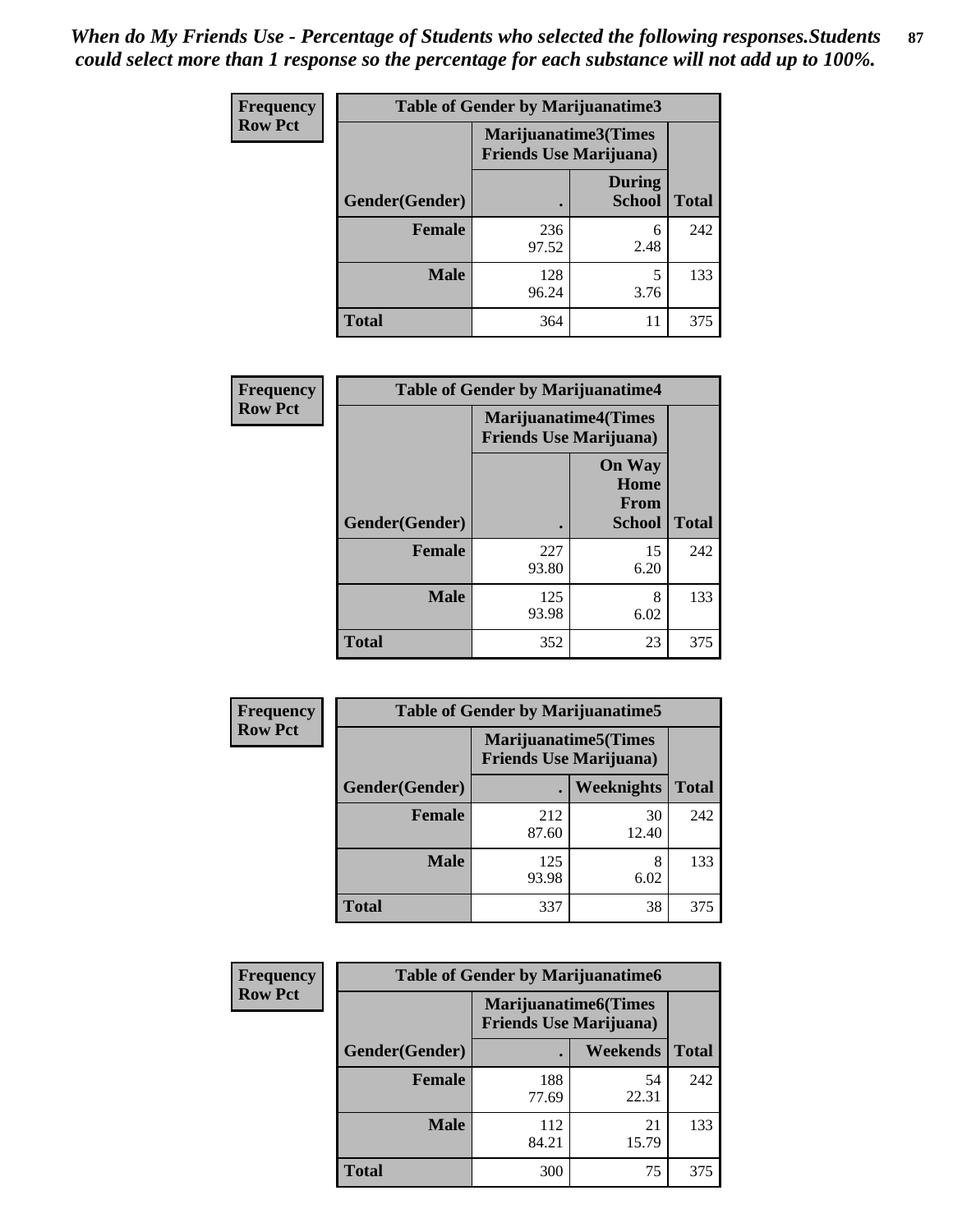| <b>Frequency</b> | <b>Table of Gender by Otherdrugtime1</b> |                                                                                    |              |              |
|------------------|------------------------------------------|------------------------------------------------------------------------------------|--------------|--------------|
| <b>Row Pct</b>   |                                          | <b>Otherdrugtime1</b> (Times<br><b>Friends Use Other</b><br><b>Illegal Drugs</b> ) |              |              |
|                  | Gender(Gender)                           |                                                                                    | Do Not Use   | <b>Total</b> |
|                  | <b>Female</b>                            | 32<br>13.22                                                                        | 210<br>86.78 | 242          |
|                  | <b>Male</b>                              | 20<br>15.04                                                                        | 113<br>84.96 | 133          |
|                  | <b>Total</b>                             | 52                                                                                 | 323          | 375          |

| Frequency      |                        | <b>Table of Gender by Otherdrugtime2</b>                                          |                            |              |
|----------------|------------------------|-----------------------------------------------------------------------------------|----------------------------|--------------|
| <b>Row Pct</b> |                        | <b>Otherdrugtime2(Times</b><br><b>Friends Use Other</b><br><b>Illegal Drugs</b> ) |                            |              |
|                | <b>Gender</b> (Gender) |                                                                                   | On Way to<br><b>School</b> | <b>Total</b> |
|                | <b>Female</b>          | 236<br>97.52                                                                      | 6<br>2.48                  | 242          |
|                | <b>Male</b>            | 131<br>98.50                                                                      | $\overline{2}$<br>1.50     | 133          |
|                | <b>Total</b>           | 367                                                                               | 8                          | 375          |

| <b>Frequency</b> |                | <b>Table of Gender by Otherdrugtime3</b> |                                                  |              |
|------------------|----------------|------------------------------------------|--------------------------------------------------|--------------|
| <b>Row Pct</b>   |                | <b>Illegal Drugs</b> )                   | Otherdrugtime3(Times<br><b>Friends Use Other</b> |              |
|                  | Gender(Gender) |                                          | <b>During</b><br><b>School</b>                   | <b>Total</b> |
|                  | <b>Female</b>  | 236<br>97.52                             | 6<br>2.48                                        | 242          |
|                  | <b>Male</b>    | 128<br>96.24                             | 5<br>3.76                                        | 133          |
|                  | <b>Total</b>   | 364                                      | 11                                               | 375          |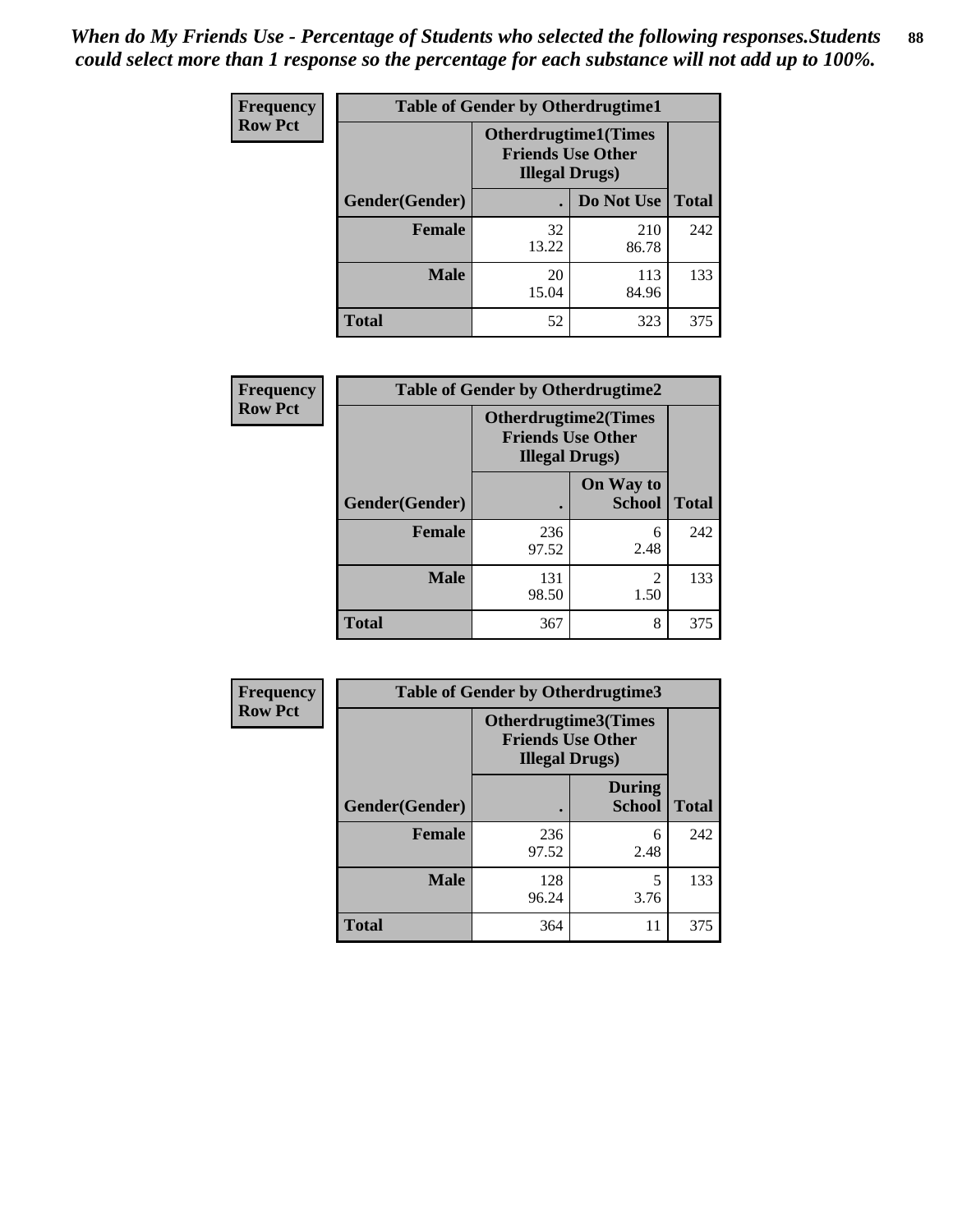*When do My Friends Use - Percentage of Students who selected the following responses.Students could select more than 1 response so the percentage for each substance will not add up to 100%.* **89**

| <b>Frequency</b> | <b>Table of Gender by Otherdrugtime4</b> |                        |                                                         |              |
|------------------|------------------------------------------|------------------------|---------------------------------------------------------|--------------|
| <b>Row Pct</b>   |                                          | <b>Illegal Drugs</b> ) | <b>Otherdrugtime4(Times</b><br><b>Friends Use Other</b> |              |
|                  | Gender(Gender)                           |                        | <b>On Way</b><br>Home<br><b>From</b><br><b>School</b>   | <b>Total</b> |
|                  | <b>Female</b>                            | 234<br>96.69           | 8<br>3.31                                               | 242          |
|                  | <b>Male</b>                              | 128<br>96.24           | 5<br>3.76                                               | 133          |
|                  | <b>Total</b>                             | 362                    | 13                                                      | 375          |

| <b>Frequency</b> | <b>Table of Gender by Otherdrugtime5</b> |              |                                                                                    |              |
|------------------|------------------------------------------|--------------|------------------------------------------------------------------------------------|--------------|
| <b>Row Pct</b>   |                                          |              | <b>Otherdrugtime5</b> (Times<br><b>Friends Use Other</b><br><b>Illegal Drugs</b> ) |              |
|                  | Gender(Gender)                           |              | Weeknights                                                                         | <b>Total</b> |
|                  | <b>Female</b>                            | 222<br>91.74 | 20<br>8.26                                                                         | 242          |
|                  | <b>Male</b>                              | 124<br>93.23 | 9<br>6.77                                                                          | 133          |
|                  | Total                                    | 346          | 29                                                                                 | 375          |

| <b>Frequency</b> |                | <b>Table of Gender by Otherdrugtime6</b>                                          |                 |              |
|------------------|----------------|-----------------------------------------------------------------------------------|-----------------|--------------|
| <b>Row Pct</b>   |                | <b>Otherdrugtime6(Times</b><br><b>Friends Use Other</b><br><b>Illegal Drugs</b> ) |                 |              |
|                  | Gender(Gender) |                                                                                   | <b>Weekends</b> | <b>Total</b> |
|                  | <b>Female</b>  | 211<br>87.19                                                                      | 31<br>12.81     | 242          |
|                  | <b>Male</b>    | 115<br>86.47                                                                      | 18<br>13.53     | 133          |
|                  | <b>Total</b>   | 326                                                                               | 49              | 375          |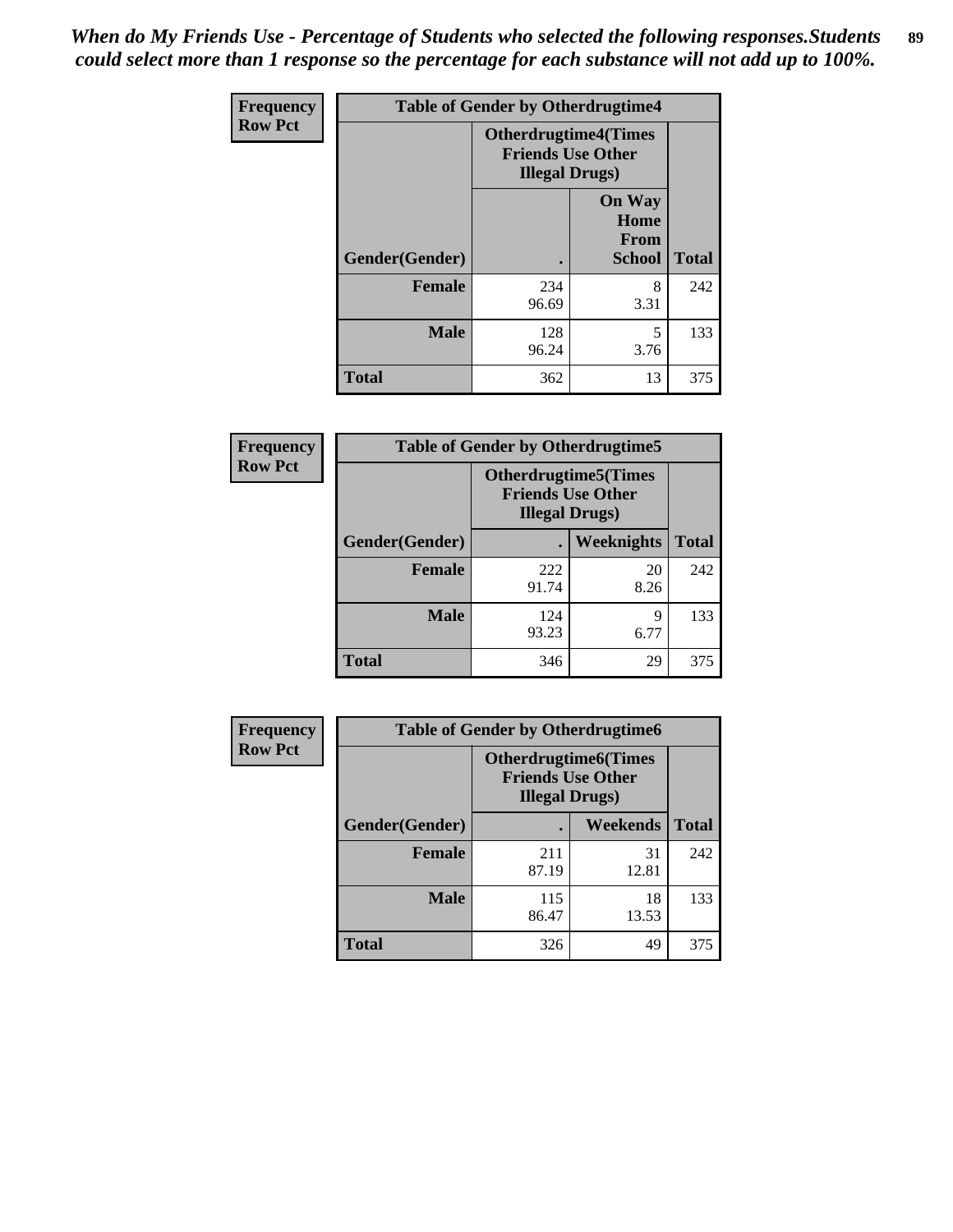### *Other Questions* **90**

| <b>Frequency</b> | <b>Table of Gender by Educationalcohol</b> |                                                                                                                                       |                |              |
|------------------|--------------------------------------------|---------------------------------------------------------------------------------------------------------------------------------------|----------------|--------------|
| <b>Row Pct</b>   |                                            | <b>Educationalcohol</b> (I<br>have been taught<br>about alcohol,<br>tobacco,<br>and other drugs<br>within the last year<br>at school) |                |              |
|                  | Gender(Gender)                             | <b>Yes</b>                                                                                                                            | N <sub>0</sub> | <b>Total</b> |
|                  | <b>Female</b>                              | 193<br>79.75                                                                                                                          | 49<br>20.25    | 242          |
|                  | <b>Male</b>                                | 105<br>78.95                                                                                                                          | 28<br>21.05    | 133          |
|                  | <b>Total</b>                               | 298                                                                                                                                   | 77             | 375          |

| Frequency<br><b>Row Pct</b> | <b>Table of Gender by Rodedrinking</b> |                                                                                                                     |                |              |
|-----------------------------|----------------------------------------|---------------------------------------------------------------------------------------------------------------------|----------------|--------------|
|                             |                                        | Rodedrinking(In<br>the past 30 days I<br>have ridden in a<br>car with a driver<br>who had been<br>drinking alcohol) |                |              |
|                             | Gender(Gender)                         | Yes                                                                                                                 | N <sub>0</sub> | <b>Total</b> |
|                             | <b>Female</b>                          | 40<br>16.53                                                                                                         | 202<br>83.47   | 242          |
|                             | <b>Male</b>                            | 18<br>13.53                                                                                                         | 115<br>86.47   | 133          |
|                             | <b>Total</b>                           | 58                                                                                                                  | 317            | 375          |

| Frequency      | <b>Table of Gender by Drugsschool</b> |                                                                                                                                     |                |              |  |
|----------------|---------------------------------------|-------------------------------------------------------------------------------------------------------------------------------------|----------------|--------------|--|
| <b>Row Pct</b> |                                       | <b>Drugsschool</b> (During<br>the past 12 months,<br>I have been offered,<br>sold,<br>or given illegal drugs<br>on school property) |                |              |  |
|                | Gender(Gender)                        | <b>Yes</b>                                                                                                                          | N <sub>0</sub> | <b>Total</b> |  |
|                | <b>Female</b>                         | 12<br>4.96                                                                                                                          | 230<br>95.04   | 242          |  |
|                | <b>Male</b>                           | 10<br>7.52                                                                                                                          | 123<br>92.48   | 133          |  |
|                | <b>Total</b>                          | 22                                                                                                                                  | 353            | 375          |  |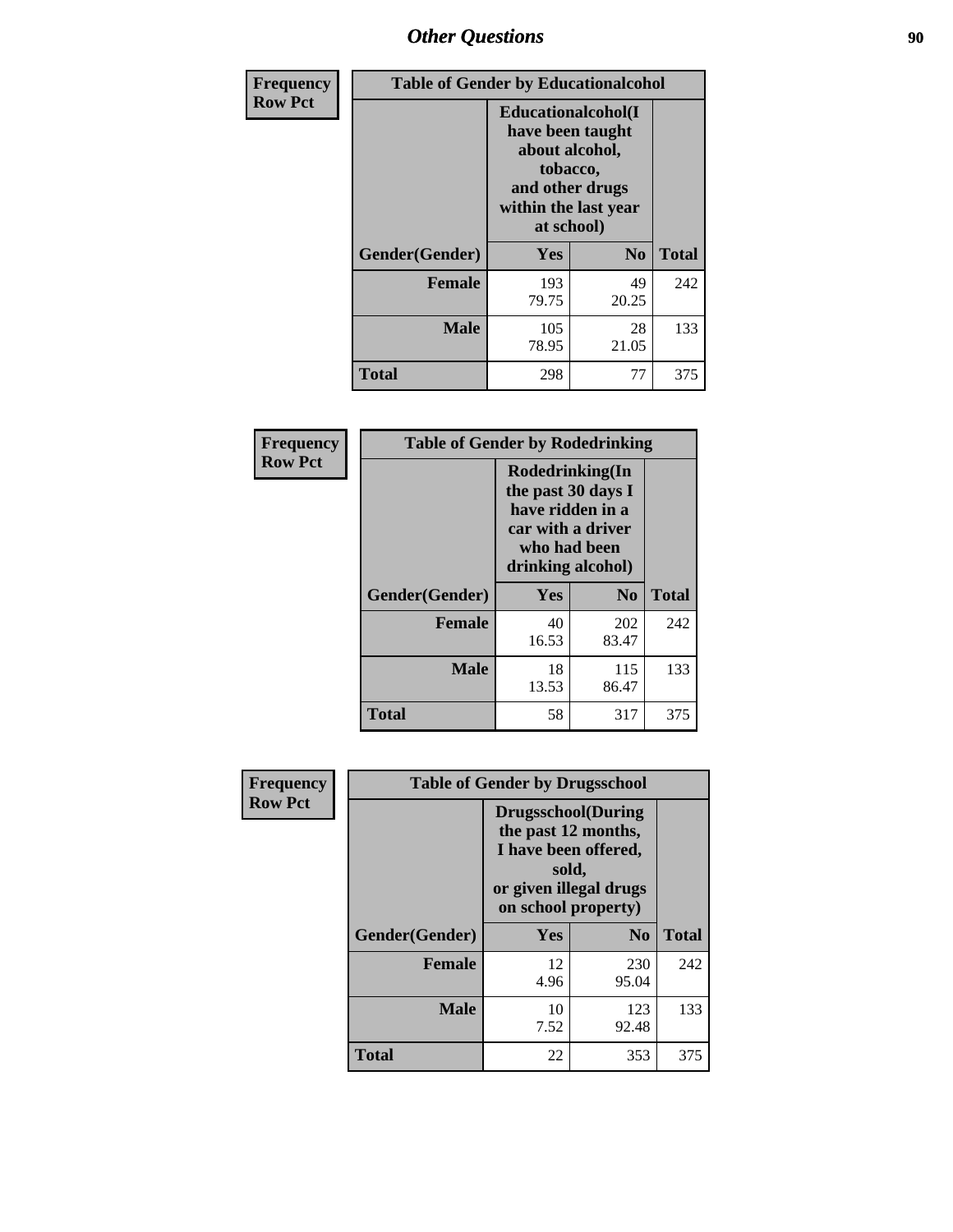### *Other Questions* **91**

**Frequency Row Pct**

| <b>Table of Gender by Bingedrinking</b> |                                                                                                         |              |                   |                   |                        |                               |                          |              |
|-----------------------------------------|---------------------------------------------------------------------------------------------------------|--------------|-------------------|-------------------|------------------------|-------------------------------|--------------------------|--------------|
|                                         | Bingedrinking(I have drunk five or more<br>drinks of alcohol at one sitting during the<br>last 30 days) |              |                   |                   |                        |                               |                          |              |
| <b>Gender</b> (Gender)                  | $\mathbf 0$<br><b>Days</b>                                                                              | 1 or<br>days | 3 to<br>5<br>days | 6 to<br>q<br>days | 10<br>to<br>19<br>days | <b>20</b><br>to<br>29<br>days | All<br><b>30</b><br>days | <b>Total</b> |
| <b>Female</b>                           | 232<br>95.87                                                                                            | 0<br>0.00    | 3<br>1.24         | 0<br>0.00         | 4<br>1.65              | 0<br>0.00                     | 3<br>1.24                | 242          |
| <b>Male</b>                             | 125<br>93.98                                                                                            | 0.75         | 2<br>1.50         | 0.75              | 0.75                   | 3<br>2.26                     | $\Omega$<br>0.00         | 133          |
| <b>Total</b>                            | 357                                                                                                     |              | 5                 |                   | 5                      | 3                             | 3                        | 375          |

| Frequency      | <b>Table of Gender by Educationaids</b> |                                                                                                 |                |              |  |
|----------------|-----------------------------------------|-------------------------------------------------------------------------------------------------|----------------|--------------|--|
| <b>Row Pct</b> |                                         | <b>Educationaids</b> (I<br>have been taught<br>about HIV/AIDS<br>at school in the<br>past year) |                |              |  |
|                | Gender(Gender)                          | Yes                                                                                             | $\mathbf{N_0}$ | <b>Total</b> |  |
|                | <b>Female</b>                           | 149<br>61.57                                                                                    | 93<br>38.43    | 242          |  |
|                | <b>Male</b>                             | 90<br>67.67                                                                                     | 43<br>32.33    | 133          |  |
|                | <b>Total</b>                            | 239                                                                                             | 136            | 375          |  |

| <b>Frequency</b> | <b>Table of Gender by Suicideconsider</b> |                 |                |              |  |
|------------------|-------------------------------------------|-----------------|----------------|--------------|--|
| <b>Row Pct</b>   |                                           | Suicideconsider |                |              |  |
|                  | Gender(Gender)                            | Yes             | N <sub>0</sub> | <b>Total</b> |  |
|                  | <b>Female</b>                             | 32<br>13.22     | 210<br>86.78   | 242          |  |
|                  | <b>Male</b>                               | 11<br>8.27      | 122<br>91.73   | 133          |  |
|                  | Total                                     | 43              | 332            | 375          |  |